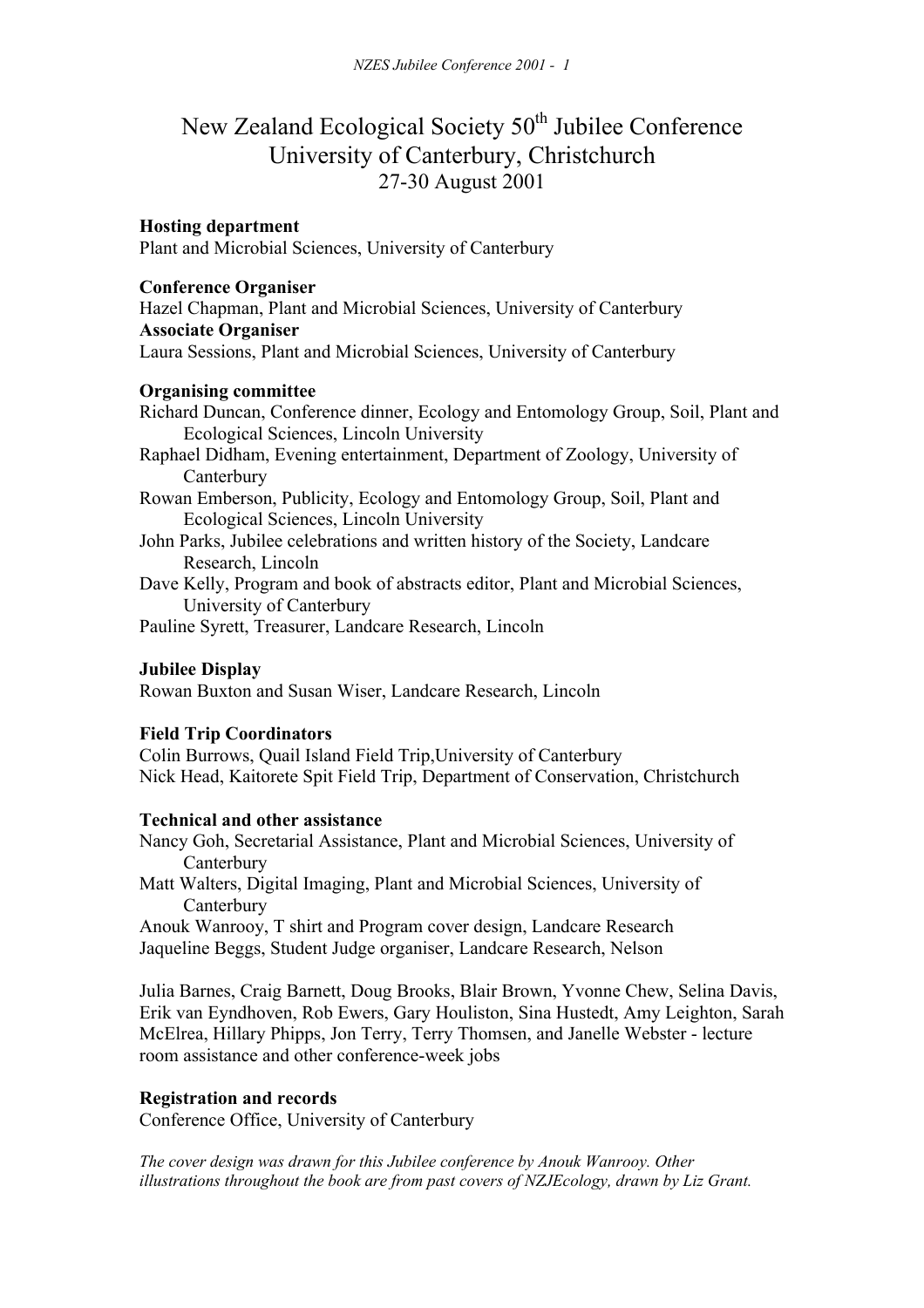# Table of Contents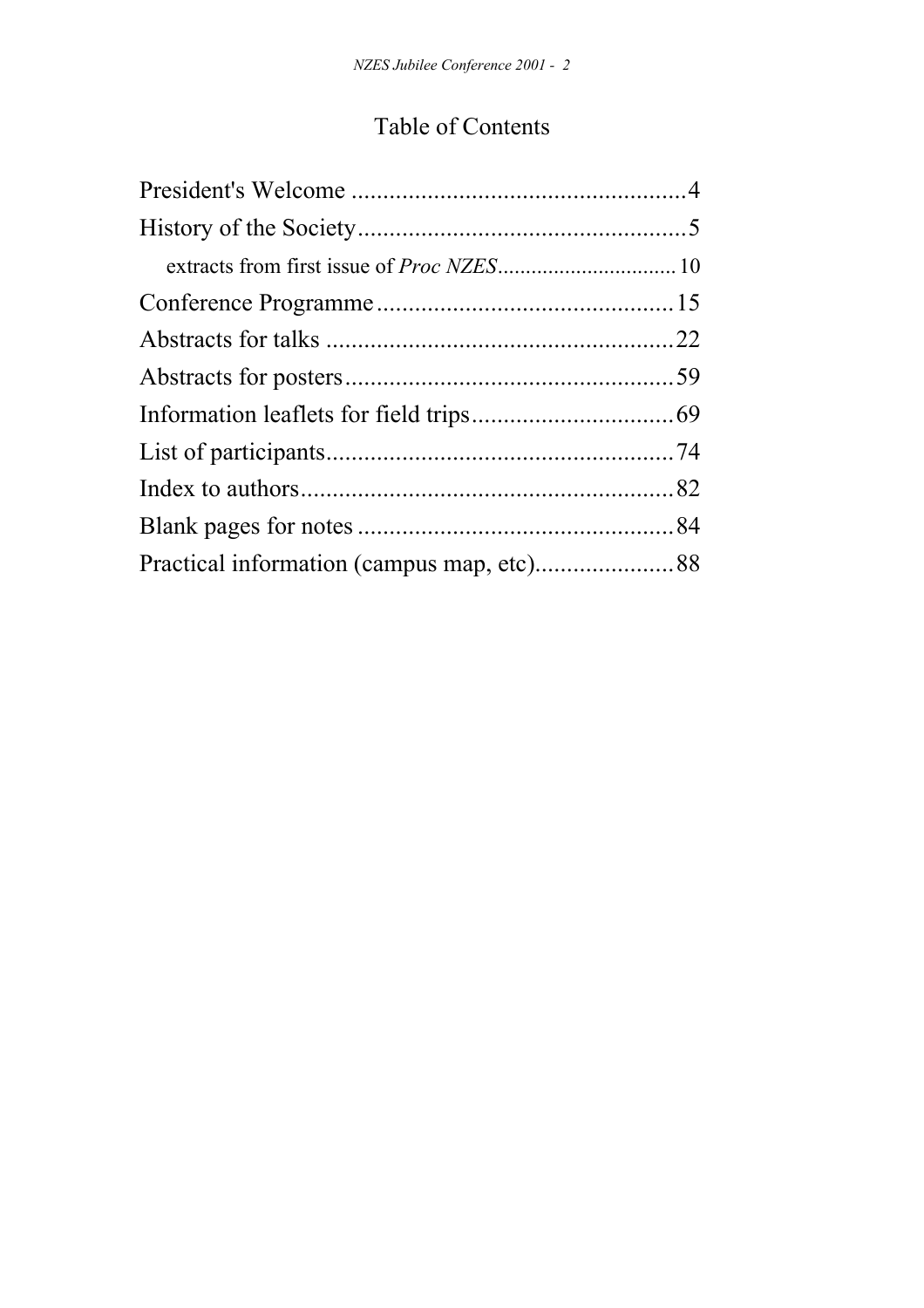# President's welcome address

Nga mihi ki a koutou

Welcome to the 50<sup>th</sup> Jubilee Conference of the New Zealand Ecological Society. The Society was born at a Science Congress meeting in Christchurch in May 1951. Therefore, it is fitting that we celebrate the Jubilee in the same city.

Many of the inaugural members of the Society are attending this Jubilee Conference. We are privileged to welcome back K. Radway Allen, first President , and Ken Lee, first Secretary, both of whom now reside in Australia. We are also pleased to welcome former Presidents and Hugh Tyndale-Biscoe who will give keynote addresses.

I have received messages from a number of members who can't be with us to celebrate 50 years of the Society. Our thoughts will be with them wherever they are in the world.

This Society has grown with the years and has been instrumental in the policy and legislative direction that this nation has taken with regard to wise management of the environment. It is the energy and commitment of our members, particularly the Council, office holders and conference organisers, that have enabled the Society to achieve what it has, and be in the robust position that it is in today.

On behalf of the Council of the Society I wish you all an enjoyable and stimulating Jubilee Conference.

No reira, tena koutou, tena koutou, tena koutou katoa.

Dr Carol J. West President August 2001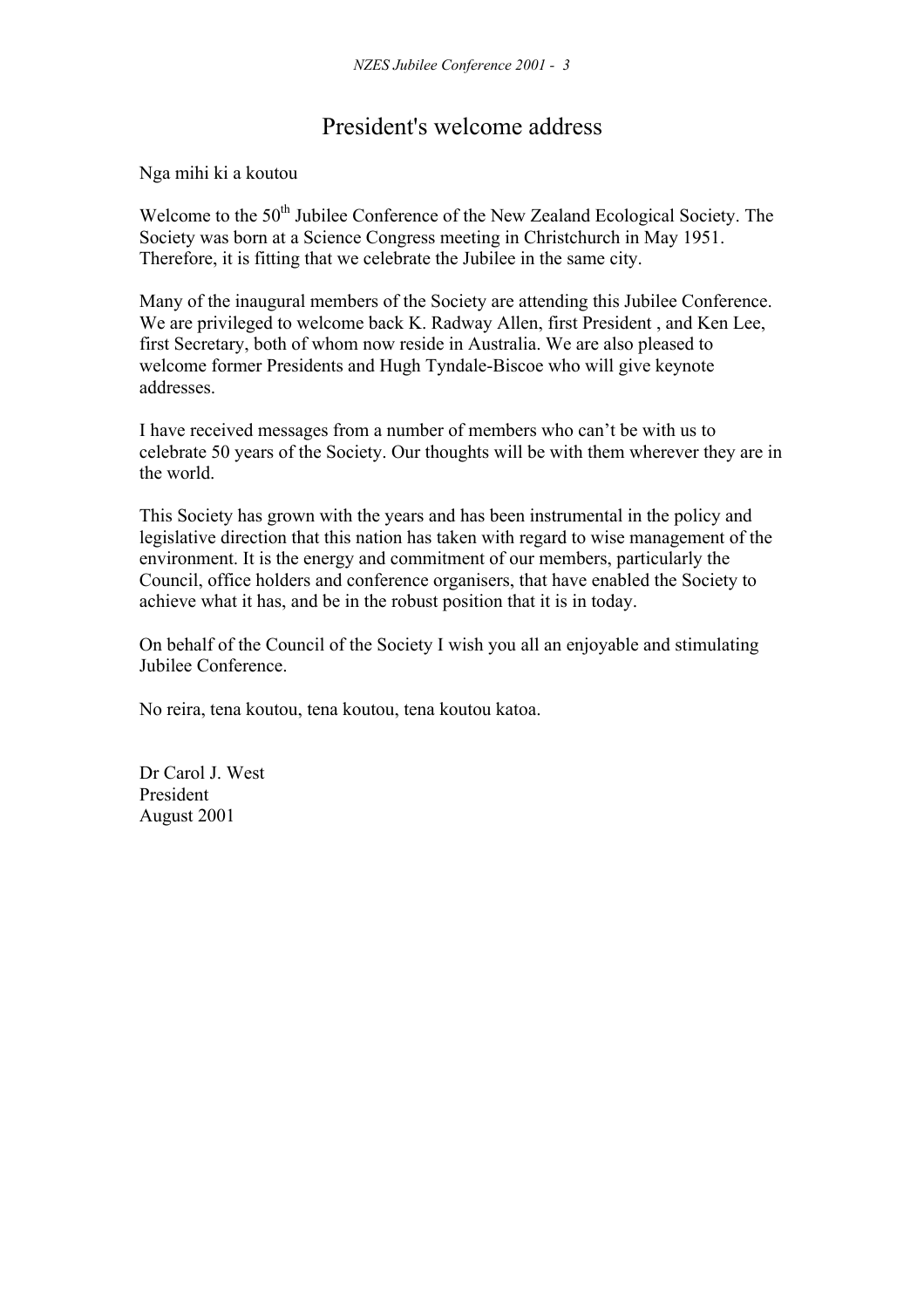## History of the New Zealand Ecological Society collated by John Parkes

The New Zealand Ecological Society began at a special meeting chaired by Prof. B.J. Marples and held during the Science Congress held in May 1951 at Christchurch, when the decision to form a professional society was mooted. Dr K.R.Allen and Prof. V.J. Chapman seconded a motion that 'a society be formed for the promotion of the study of ecology in all its aspects'.

A provisional committee was formed in 1951 consisting of K.R. Allen, B.M. Bary, R.K. dell, V. Dellow, L.B. Moore, S.H. Saxby and K. Wodzicki. The first formal meeting was held the following year at the Society's first conference held at Victoria University, by the end of which over 150 people had become members. The first AGM elected K. Radway Allen as President, Lucy Moore and Val Chapman as Vice-presidents, Ken Lee as Secretary/Treasurer, and G.A. Knox, B.J. Marples, R.V. Williams, G.B. Rawlings, R.V. Mirams, S.H. Saxby, and J.S. Watson as Councillors and R.M. Allen as the honorary auditor. The proceedings of this first conference were published in volume 10 of *New Zealand Science Review*, the journal of the New Zealand Association of Scientific Workers.

It is interesting to see that the issues exercising the ecologists of 1952 would not be out of place in today's conference. Symposia were held on methods of estimating populations, the ecology of restricted areas and islands, and the ecology of western Taupo, an area about "succumb to the onward march of farming" to quote A.C.S. Wright's summing up of the symposium.

The founding President, Radway Allen, touched on the role of ecologists in his address to the 25<sup>th</sup> Jubilee Conference in 1976 (Proceedings of the NZ Ecological Society 24: 4 - 7). He saw four roles for ecologists: (a) as investigators and scientists, (b) as assessors and advisors for decisionmakers, (c) as managers and decision-makers, and (d) as advocates. An ongoing tension within the Society has been the relative strengths of these roles. Peter Bull in his Presidential address at the 25<sup>th</sup> Jubilee, reflected on this and warned the Society against equating the science of ecology (and the function of the Society) with conservation and the environmental lobby. He thought the Society was in danger of being seen by government decision-makers as "just another protest group" with a consequent perception of our views as worth no more than the form letters that inundate public consultation processes. A year later in his Presidential address, Les Batcheler also reflected on these roles and how we might get the balance right between science and advocacy. One of Les's points was that we should not say anything as advocates unless we had something to say about the science of an issue.

The broad aims of the Society have generally meant that the focus of interest of the Society has been the sum of the interest of the members, and these interests have leant towards the 'ecologist as scientist' role. However, even within this role, the interests of the Society have changed. In the early days, members' interests were probably wider than they are now, but many specialist areas of ecology have subsequently formed their own societies and the current focus of the Ecological Society is probably back to its core of conservation sciences. This is both a strength (it allows us to be more influential in some areas) and a weakness (we ignore important areas of ecology), but not really a worry providing we do not narrow the aims of the Society to exclude areas of interest or a refocus of our roles as the New Zealand Ecological Society and the society it serves evolves.

#### Annual Conference

The Society has held conferences and its AGM every year since 1952 (Table 1).

| Conference venues | Years                                                |
|-------------------|------------------------------------------------------|
| Wellington        | 1952, 1953, 1956, 1958, 1960, 1963, 1971, 1980, 1997 |
| Christchurch      | 1955, 1966, 1977, 1981, 1992, 2001                   |
| Auckland          | 1954, 1959, 1968, 1976, 1983, 1993                   |
| Palmerston North  | 1957, 1965, 1972, 1978, 1985, 1995                   |
| Dunedin           | 1961, 1969, 1988, 1998                               |
| Lincoln           | 1964, 1970, 1986, 1996                               |
| Nelson            | 1967, 1975, 1984, 1991                               |
| Hamilton          | 1974, 1990, 2000                                     |
| Rotorua           | 1962, 1982                                           |
| <b>Blenheim</b>   | 1979, 1999                                           |

Table 1. Annual Conferences of the New Zealand Ecological Society 1952 - 2001.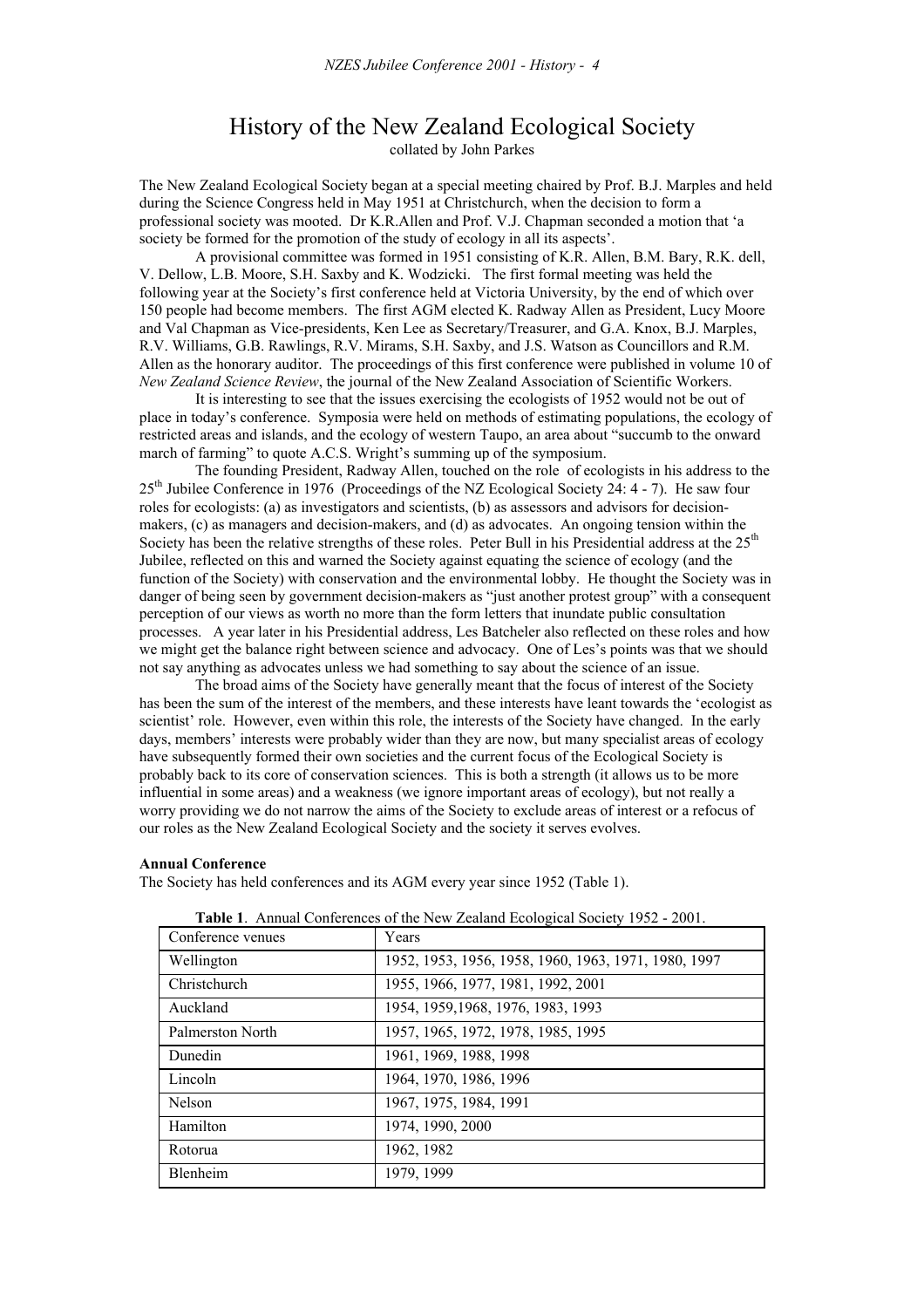| <b>Upper Hutt</b> | 1989 |
|-------------------|------|
| Invercargill      | 1973 |
| Turangi           | 1987 |
| Hokitika          | 1994 |

 Most papers presented at these early conferences were published in the *Proceedings of the New Zealand Ecological Society vol. 1 - 24*, either as full papers or as resumes. The first few pages of the first issue are reprinted on pp 10-14. Resumes of conference papers continued to be published in the *New Zealand Journal of Ecology* (which replaced the Proceedings in 1978) until 1989. However, there has been no obligation on people presenting papers at the conferences to publish in the Journal and authors may submit papers not presented at conferences resulting in a decreasing number of conference papers being published in the *NZ Journal of Ecology*.

#### Presidents of the Society

The Society has elected 25 Presidents, usually for a two-year term of office (Table 2).

| Years   | President      | Years   | President        |
|---------|----------------|---------|------------------|
| 1952-53 | K.R. Allen     | 1978    | J. Warham        |
| 1954-55 | R.A. Falla     | 1979-80 | M.C. Crawley     |
| 1956-57 | S.H. Saxby     | 1981-82 | T.A. Caithness   |
| 1958-59 | C.M. Smith     | 1983-84 | M.R. Rudge       |
| 1960-61 | A.L. Poole     | 1985-86 | I.A.E. Atkinson  |
| 1962-63 | K.E. Lee       | 1987-88 | M. Williams      |
| 1964-65 | G.T.S. Bayliss | 1989-90 | J. Roper-Lindsay |
| 1966-67 | J.A. Gibb      | 1991-92 | J.P. Parkes      |
| 1968-69 | K.H. Miers     | 1993-94 | J.M. Williams    |
| 1970-71 | P. Wardle      | 1995-96 | C. Mason         |
| 1972-73 | G.R. Williams  | 1997-98 | C. Miller        |
| 1974-75 | P.C. Bull      | 1999-00 | C. West          |
| 1976-77 | C.L. Batcheler |         |                  |

Table 2. Presidents and terms of office of the New Zealand Ecological Society

#### Life members

Members of the Society who have given significant service to the Society and ecology may be nominated by Council as Life Members. Eleven people have been made Life Members (Table 3). Table 3. Life Members of the New Zealand Ecological Society

| Member            | Year honoured |
|-------------------|---------------|
| K. Radway Allen   | 1964          |
| Ken E. Lee        | 1965          |
| Norm Elder        | 1971          |
| <b>Ruth Mason</b> | 1974          |
| Gordon Williams   | 1978          |
| Kaz Wodzicki      | 1984          |
| John Gibb         | 1985          |
| John Nicholls     | 1985          |
| Mike Rudge        | 1988          |
| John Parkes       | 1997          |
| Peter Wardle      | 1999          |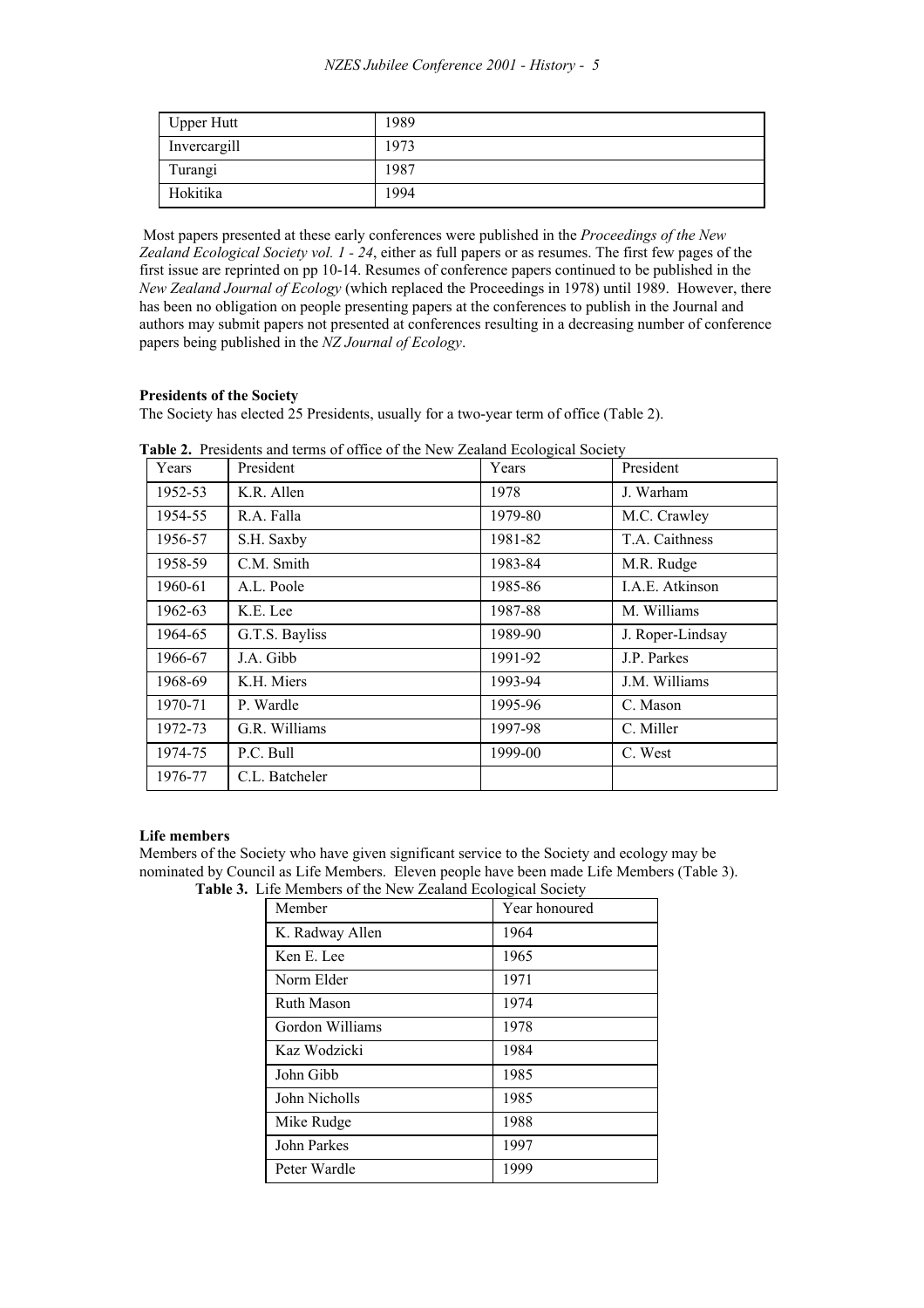#### New Zealand Ecological Society Award

In 1990, the Society instituted an award to recognise members who had made an outstanding contribution to the study and application of ecological science. To date, 11 members have received the honour (Table 4).

|  |  | Table 4. Recipients of the New Zealand Ecological Society Awards |
|--|--|------------------------------------------------------------------|
|  |  |                                                                  |

| Recipient       | Year |
|-----------------|------|
| Henrik Moller   | 1990 |
| Colin Burrows   | 1991 |
| Graeme White    | 1992 |
| <b>Bill</b> Lee | 1995 |
| Nigel Barlow    | 1996 |
| John McLennan   | 1997 |
| John Innes      | 1998 |
| Kim King        | 1999 |
| Dave Kelly      | 2000 |

#### The Journal

The *Proceedings of the NZ Ecological Society* was published annually from 1953 to 1977 (Volumes 1 - 24); part of the 1953 issue is reproduced on pp 10-14. Its successor, the *NZ Journal of Ecology* has been published annually between 1978 and 1989, and twice yearly since 1990.

#### **Editors**

The first proceedings appeared in the New Zealand Science Review (edited by V.J. Wilson), and the first seven volumes of the Proceedings were edited by the Council. The Society resolved at the  $8<sup>th</sup>$ AGM that from volume 8 the Proceedings should be developed into a research journal and include suitable papers not presented at the conference. An editor has been subsequently appointed by Council (Table 5).

With the move to two issues per year in 1989, the editor's job has grown. Since 1985, the Editor has had an editorial board (currently with 11 members) to assist with the peer review process, and in 2001, a technical editor was appointed to assist the Editor.

| <b>Proceedings Vols.</b> | Editors         | <b>Journal Vols.</b> | Editor        |
|--------------------------|-----------------|----------------------|---------------|
| $1 - 7$                  | Council         | $1 - 2$              | M.C. Crawley  |
| $8 - 11$                 | K.R. Allen      | $3 - 4$              | E.B. Spurr    |
| 12                       | J.A. Gibb       | $5 - 7$              | M.J. Williams |
| $13 - 17$                | G.R. Williams   | $8 - 14$             | N.D. Barlow   |
| $18 - 21$                | I.G. Crook      | 12 (supplement)      | M.R. Rudge    |
| $22 - 24$                | A.H.C. Christie | $15 - 19(1)$         | J. Rapson     |
|                          |                 | 20(1)                | C. Veltman    |
|                          |                 | 20(2)                | J.P. Parkes   |
|                          |                 | $21 - 23(1)$         | G. Lovei      |
|                          |                 | $24 -$               | D. Wardle     |

Table 5. Editors of the Proceedings of the NZ Ecological Society and the NZ Journal of Ecology.

#### Other Publications

The Society has often run special symposia at its annual conferences, and occasionally special workshops on issues of interest to members. Three conference symposia have been published as special issues of the journal. The first, published as a supplement to volume 12, was edited by Mike Rudge and published 16 of the papers given the 1986 conference in a symposium on the impact of introduced herbivores on a flora that had evolved only with avian herbivores - the biggest of which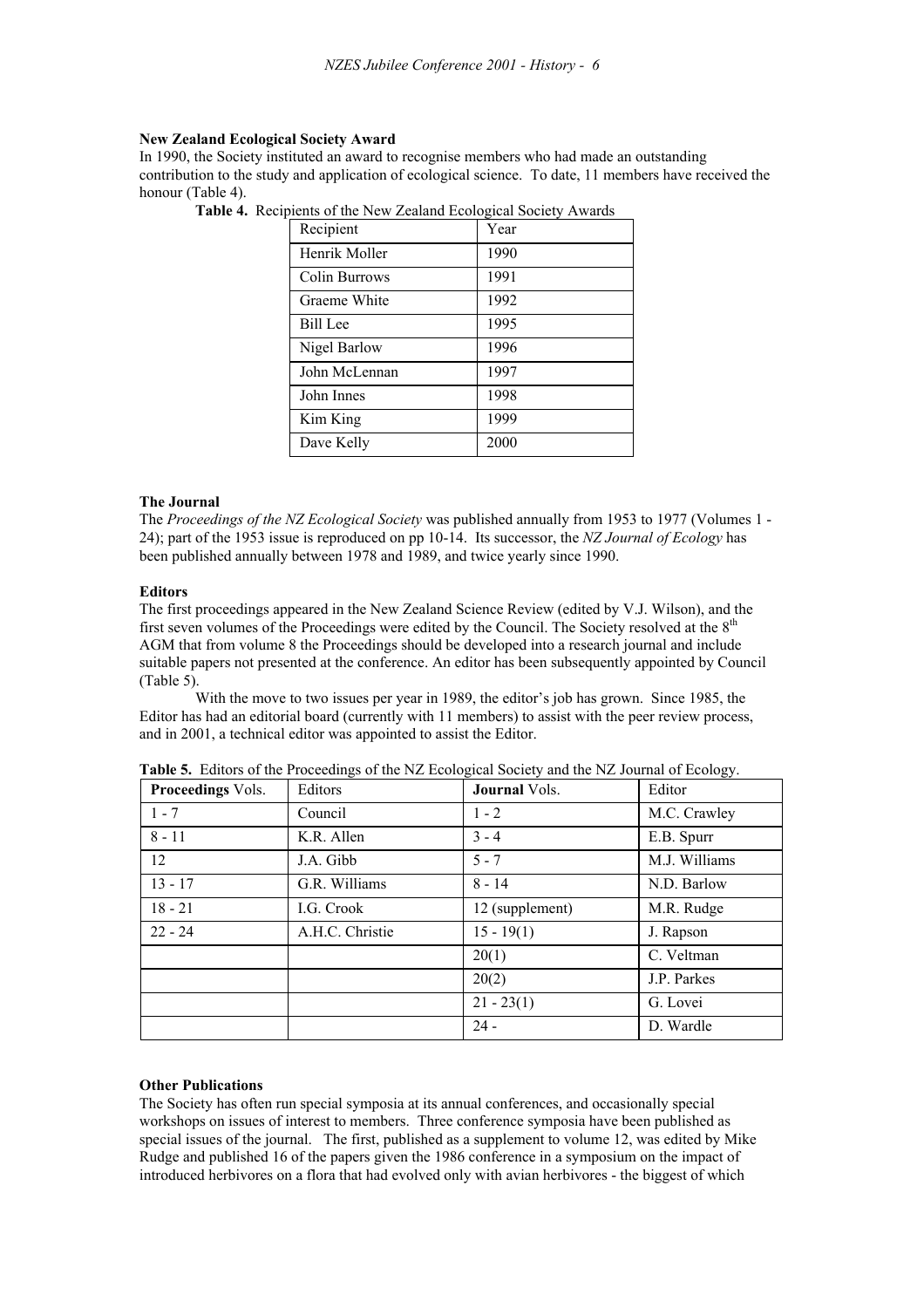being extinct for centuries. The second special symposium to take up an entire issue of the journal, volume 20(1) edited by Clare Veltman with 11 papers, was on the causes of the decline of native plants and animals. The third special symposium to which an issue (23(2) edited by Charlie Eason and Clare Veltman) was devoted was held at the 1998 conference. The theme was on the ecological consequences of poisons used for mammalian pest control, and published 22 of the 25 papers presented.

These special issues of the Journal have the advantage of making peer-reviewed information on a topic of moment available to a wide audience, but the disadvantage of disrupting the normal publication timetable of other contributed papers. Council has decided not to produce further such issues within the normal two-issue per year publication of the Journal, but that any future thematic special issues should be extra and so require their own funding base.

An alternative that the Society experimented with is to publish workshop proceedings in special publications. The first of these workshops, on the management of New Zealand's natural estate, was held at Dunedin in 1988. David Norton organised it and published 24 papers and the summaries of workshops in NZ Ecological Society Occasional Publication No. 1. Issues discussed included single species versus community management, how to prioritise and allocate funds for pest and weed control - all still topics exercising managers' minds as DOC grapples with optimising its biodiversity outcomes when it only has limited funds.

The second of these special workshops was organised by Caroline Mason, Grant Hunter and Chris Kerr in 1991 at Cass Field Station on the theme of vegetation change in tussock grasslands with emphasis on hawkweeds. Twenty-seven papers and some key recommendations for further research were published in NZ Ecological Society Occasional Publication No. 2. These were the days when scientists and managers were less constrained by the contestable funding regimes of later times!

A third workshop organised by Morgan Williams and Caroline Mason was held at Flock House in 199 on the theme of the ecological impacts of intensive farming. This workshop was never published but the topic is again on the national agenda as intensive dairy farming in particular is on the increase and having impacts on the environment.

#### The Newsletter

The first Newsletter was produced in 1973 and has been produced quarterly since then. It started life as a stapled A4 document (No. 1 - 15), then reduced to a smaller bulletin size (No. 16 - 51), and is now in an A4 booklet format (No. 52 - 98).

Apart from the necessary Society news of conferences, AGMs, annual reports and budgets, the contents of the Newsletter have largely depended on the tastes and enthusiasms of the Newsletter Editor and on members' willingness to contribute items. Occasionally, issues have even been debated.

#### Submissions

The Society has a long history, going back to 1953, of identifying indigenous communities that were not represented in the formally protected estate, and advocating their reservation. This was the role of the Conservation Sub-Committee which took over the role of commenting on conservation issues from a formal sub-committee of the Royal Society in 1965. In 1958, the Society identified 36 communities that it though would disappear with 10 years. Cases for protection were made to the Government agencies responsible for this process and a review in 1968 showed that 16 of the areas had been reserved or were about to be protected, two were in fact not in urgent need of protection, and 18 remained unprotected.

Some notable areas for which the Society successfully advocated protection during this period included Kerr Point at North Cape, the Moana Tuatua bog in Waikato, Awarua Bog Reserve and a Red Tussock Reserve in Southland, two areas of native grassland on the Canterbury plains, part of the raised beaches at Cape Turakirae, a low altitude snow tussock reserve at Lake Mahinerangi, the Lindis Pass reserve, Black Rock Reserve near Dunedin, Mana Island, part of Pitt Island, and Plimmerton swamp. Ian Atkinson, Alan Mark, David Scott, Peter Wardle, Ruth Mason, Peter Williams and many others were prominent in this process.

#### Major submissions

The Society has made numerous submissions to Government over the years, and published a few of the major ones (Table 6)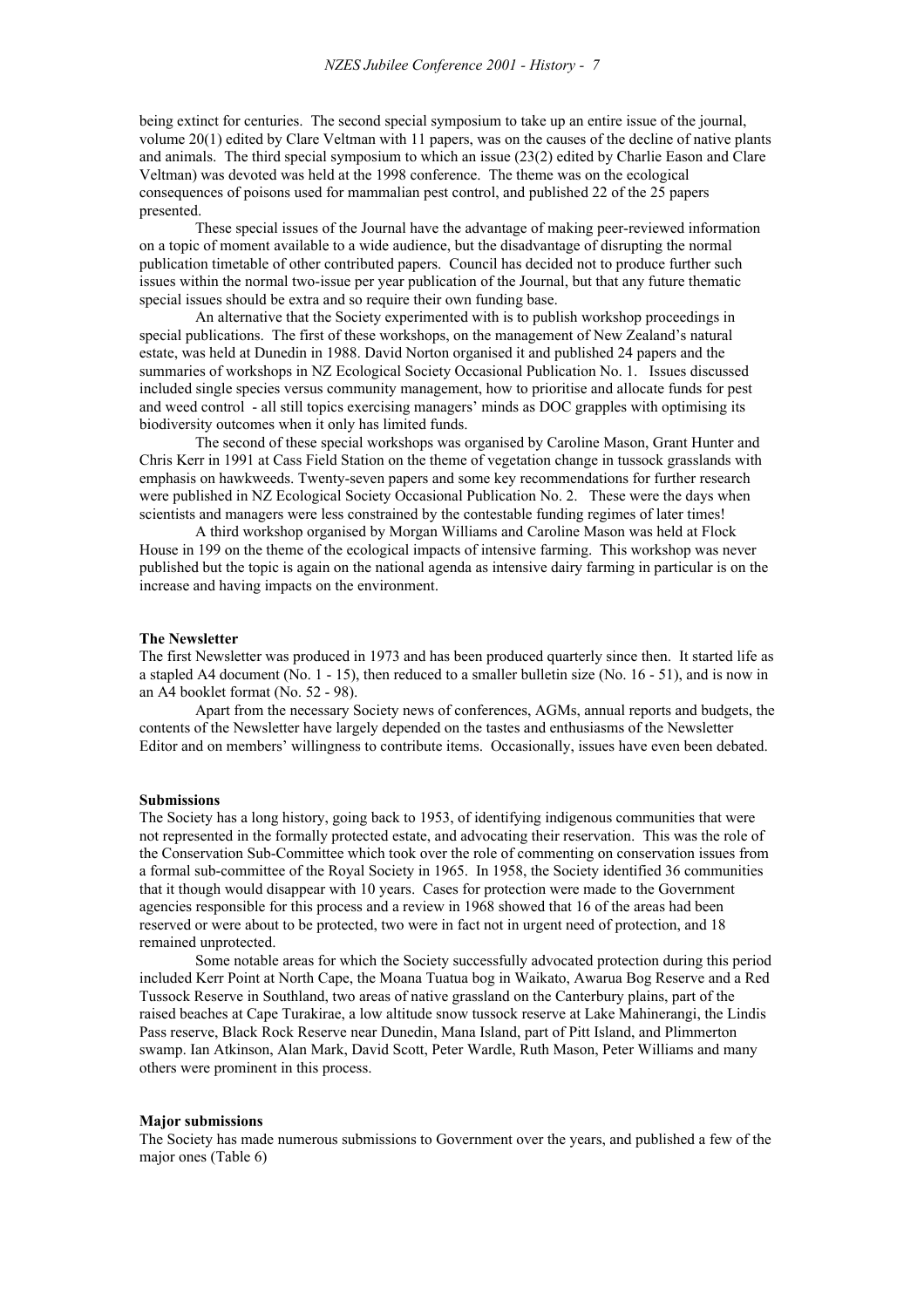| Year | Submission                                                                                                                                         | Reference                                       |
|------|----------------------------------------------------------------------------------------------------------------------------------------------------|-------------------------------------------------|
| 1973 | Report on the utilisation of South Island beech forests                                                                                            | Proceedings of the NZ Ecological<br>Society 20. |
| 1974 | An ecological approach to New Zealand's future                                                                                                     | Proceedings of the NZ Ecological<br>Society 21. |
| 1978 | The future of the West Coast forests and forest industries                                                                                         | NZ Journal of Ecology 1                         |
| 1980 | The National Development Bill                                                                                                                      | NZ Journal of Ecology 3                         |
| 1985 | The environmental consequences to NZ of nuclear warfare in<br>the northern hemisphere                                                              | NZ Journal of Ecology 8                         |
| 1991 | Statement on sustainability                                                                                                                        | Supplement to the Newsletter                    |
| 1994 | Review of South Island high country land management issues                                                                                         | NZ Journal of Ecology 18                        |
| 1995 | Maori customary use of native birds, plants and other<br>traditional materials. Customary management of indigenous<br>species: a Maori perspective | NZ Journal of Ecology 19                        |

Table 6. Submissions made by the Society that have been published

Finally, we should not overlook the social role of a Society such as ours. The annual conference is often the only way we get to meet, and the traditional format of conferences, with dinners, teas, poster sessions and a field trip appears to have stood the test of time in meeting this role. So, welcome to the latest of these.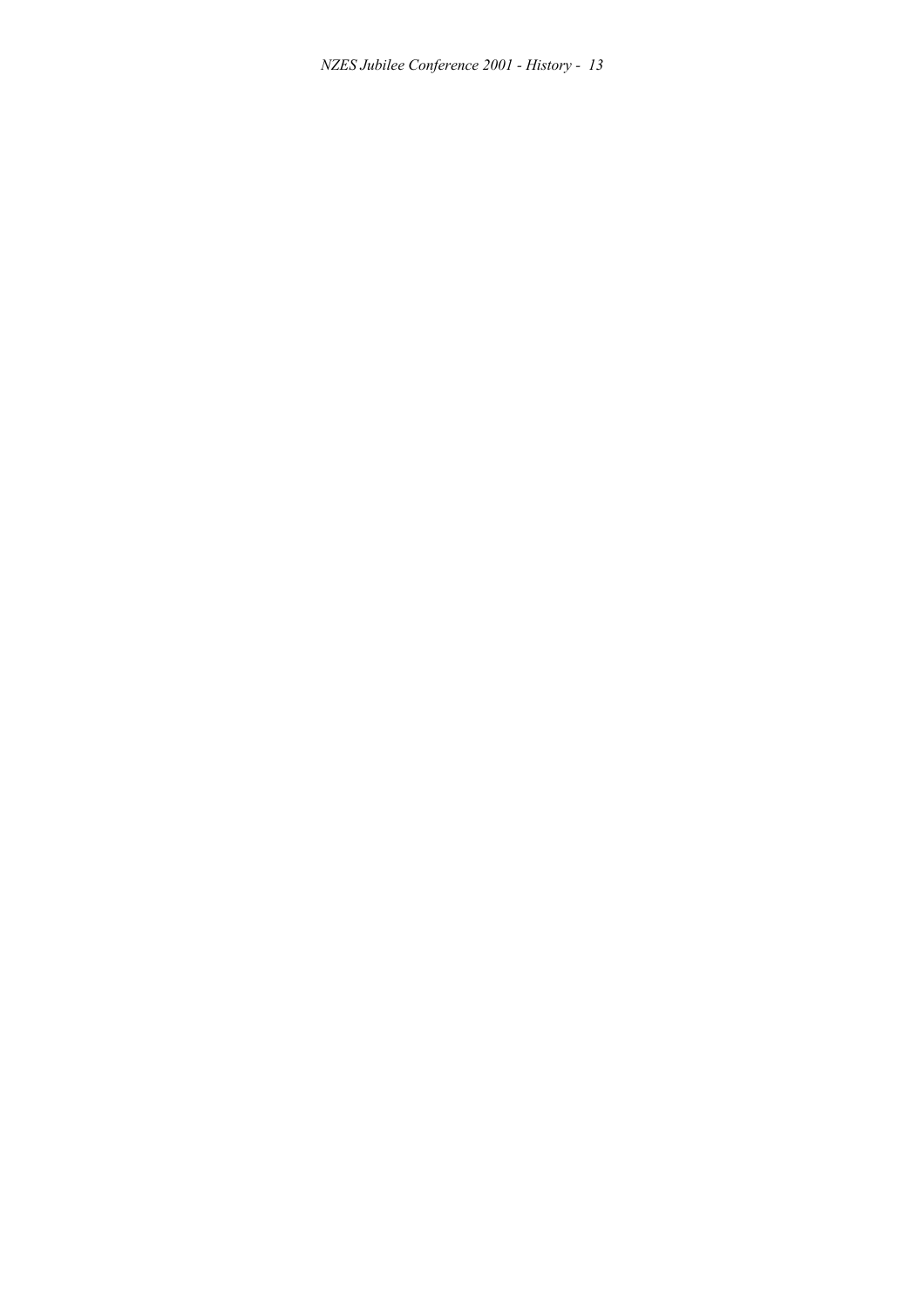# NZES 50th Jubilee Conference Programme

#### SUNDAY, 26 AUGUST

| $.00-6$<br>$0.00 \times$<br>pm<br>the contract of the contract of | egistration<br>к.<br>$    -$<br>__ | $\sqrt{ }$<br>$\sim$ |
|-------------------------------------------------------------------|------------------------------------|----------------------|
|-------------------------------------------------------------------|------------------------------------|----------------------|

## MONDAY, 27 AUGUST

*The presenting author is underlined if not the first author. \* by the time indicates entrants for the student prize.*

|       |                                                                                                                                                                           | NZES 50th JUBILEE SESSION (MONDAY 8.30 - 12.10, C1)                                                                                                 |                |  |
|-------|---------------------------------------------------------------------------------------------------------------------------------------------------------------------------|-----------------------------------------------------------------------------------------------------------------------------------------------------|----------------|--|
| 8.30  | Carol West                                                                                                                                                                | Presidential welcome and Conference Opening                                                                                                         | C1             |  |
| 8.45  | Morgan Williams                                                                                                                                                           | Sustaining a Gondwanan remnant through the $21st$<br>century: Some navigational challenges                                                          | C <sub>1</sub> |  |
| 9.15  | Peter Wardle                                                                                                                                                              | Regeneration of native conifers – how the largest<br>most long-lived organisms in New Zealand maintain<br>their niches in an inconstant environment | C1             |  |
| 9.45  | <b>Ian Atkinson</b>                                                                                                                                                       | Successional processes on the northern offshore<br>islands of New Zealand                                                                           | C1             |  |
| 10.15 | <b>MORNING TEA</b>                                                                                                                                                        |                                                                                                                                                     |                |  |
| 10.45 | Hugh Tyndale-Biscoe                                                                                                                                                       | Opossums to possums: changing perceptions of a<br>New Zealand mammal                                                                                | C <sub>1</sub> |  |
| 11.15 | Richard Duncan, C. Frampton,<br>H. Gatehouse, K. Barber, J.<br>Kemp, J. Lyall, B. McCarthy,<br>K. Monson, C. Peters, C.<br>Roberts, R. Smith, J. Tansell<br>and M. Watson | Back to the future: 50 years of publishing in New<br>Zealand Journal of Ecology                                                                     | C1             |  |
| 11.35 | Dave Kelly<br>(NZES Award Address)                                                                                                                                        | Do stoats harm mistletoes? - what's wrong with bird-<br>plant mutualisms in New Zealand.                                                            | C <sub>1</sub> |  |
| 12.05 |                                                                                                                                                                           | <b>LUNCH</b>                                                                                                                                        |                |  |

| <b>POSTER SESSION (MONDAY 1:10 – 1:40, FOYER)</b> |                                                                                           |                                                                                                                                              |  |
|---------------------------------------------------|-------------------------------------------------------------------------------------------|----------------------------------------------------------------------------------------------------------------------------------------------|--|
|                                                   | <b>Brent Booker</b>                                                                       | Can creepy crawlies contribute to bringing forests back to<br>the future?                                                                    |  |
| $\ast$                                            | Nichollette C. Brown, Dianne Brunton,<br>and Bernd Würsig                                 | Comparison of Dusky Dolphin (Lagenorhynchus obscurus)<br>habitat use before and after the onset of commercial tourism                        |  |
|                                                   | Isabel Castro, Dianne H. Brunton, Karen<br>M. Mason, Brice Ebert and Richard<br>Griffiths | Effect of food supplementation, female age and clutch<br>number on egg laying and incubation in a translocated<br>population of hihi (Aves). |  |
|                                                   | Mel Galbraith                                                                             | Tiritiri Matangi Island: 25 years as a reserve.                                                                                              |  |
|                                                   | James Green, Graham Wallis & Murray<br>Williams                                           | Determining the extent of grey duck x mallard hybridisation<br>in New Zealand                                                                |  |
| $\ast$                                            | Charlotte L. Hardy, Richard A. B.<br>Leschen & Pierre Paquin                              | Mycophagous beetle diversity in periurban environments                                                                                       |  |
|                                                   | Clayson Howell and Pauline Penny                                                          | BioWeb: Casting the information web further                                                                                                  |  |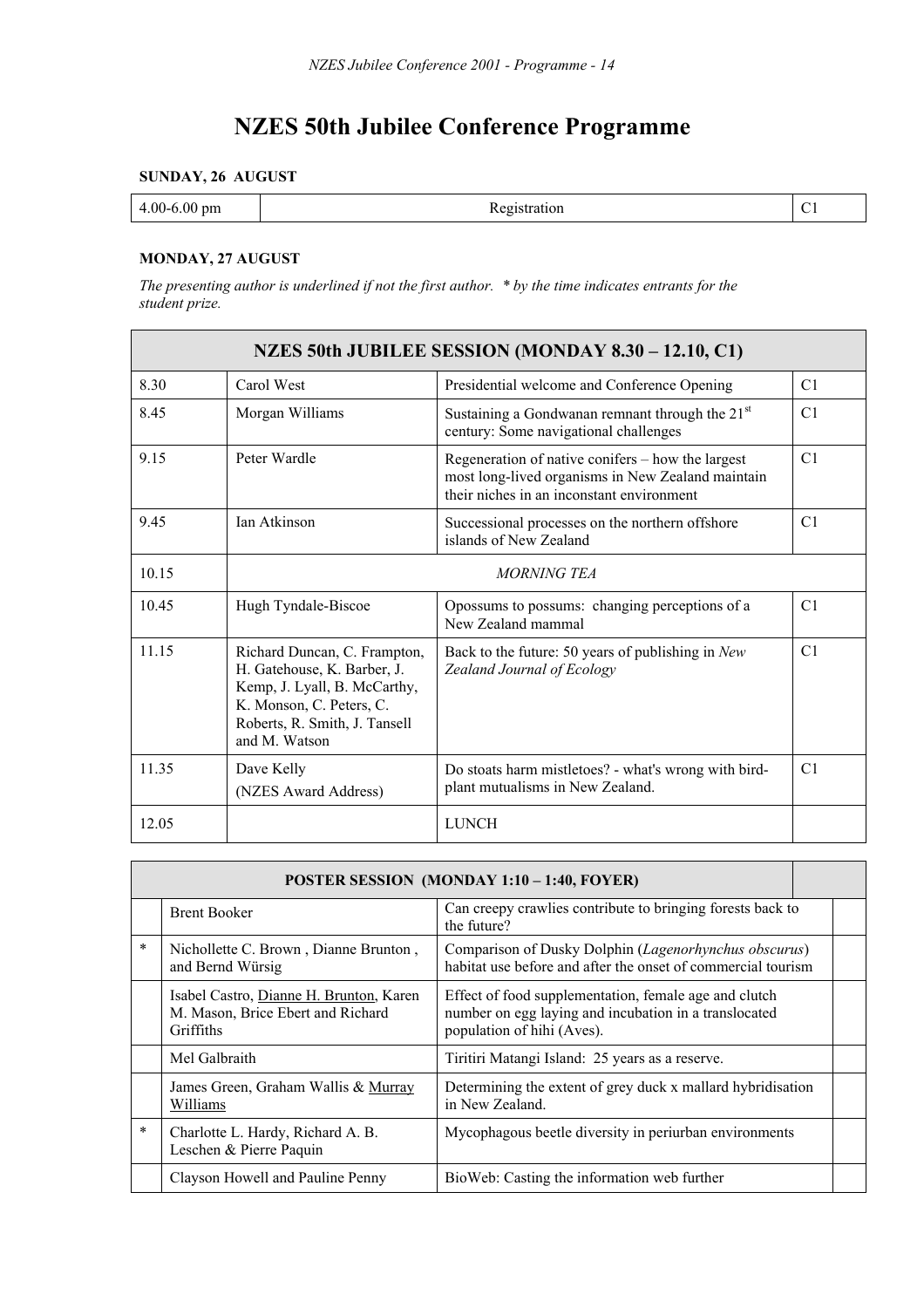|        | J.E. Hunt, F.M. Kelliher and T.M.<br>McSeveny                                                                                       | Annual Carbon Exchange of a Tussock/Hawkweed<br>Ecosystem                                                                                                                           |  |
|--------|-------------------------------------------------------------------------------------------------------------------------------------|-------------------------------------------------------------------------------------------------------------------------------------------------------------------------------------|--|
|        | D. S. Jeffries and D. H. Brunton.                                                                                                   | Attracting endangered species to 'safe' habitats: responses<br>of fairy terns to decoys                                                                                             |  |
| $\ast$ | Lehnebach, C. & A. W. Robertson.                                                                                                    | Measuring pollination success of epiphytic and terrestrial<br>NZ orchids                                                                                                            |  |
| $\ast$ | Paul T. Leisnham and Ian G. Jamieson                                                                                                | Meta-population dynamics of a New Zealand alpine weta<br>Hemideina maori (Orthoptera: Anostostomatidae) on island<br>habitat patches                                                |  |
|        | Stephen McNeill and Stella Belliss                                                                                                  | Modelling complex forests using radar remote sensing                                                                                                                                |  |
|        | Merilyn Merrett                                                                                                                     | Hot and steamy – habitat and sex life of two geothermal<br>ferns                                                                                                                    |  |
|        | Merilyn Merrett, Chris Ecroyd, Paul<br>Cashmore                                                                                     | Red beards in Rotorua: autecology of the rare orchid<br>Calochilus robertsonii                                                                                                      |  |
| $\ast$ | Dai Morgan, Adrian Paterson, Paul<br>Sagar, and Donald Geddes                                                                       | A comparison of the breeding biology of South Island pied<br>oystercatchers (Haematopus ostralegus finschi) nesting on<br>river terraces and surrounding farmland in mid-Canterbury |  |
|        | Judith Rhymer, Murray Williams &<br>Richard Kingsford                                                                               | Relationships between New Zealand, Australian and<br><b>Chatham Island Grey Ducks</b>                                                                                               |  |
|        | John Sawyer                                                                                                                         | A biogeographical approach to mistletoe conservation in<br>Wellington                                                                                                               |  |
|        | John Sawyer                                                                                                                         | The status of coastal dune vegetation in Wellington                                                                                                                                 |  |
|        | Lindsay Smith, Simon Fowler, Paul<br>Peterson, Kathy Hill, Pauline Syrett                                                           | European beetle demolishing New Zealand heather: initial<br>success of a biological control programme                                                                               |  |
| $\ast$ | Terry Thomsen, Hazel Chapman and<br><b>Steve Wagstaff</b>                                                                           | Using chloroplast DNA to help explain Nothofagus<br>disjunctions in the South Island                                                                                                |  |
|        | Corinne Watts, and Bev Clarkson                                                                                                     | The invertebrate fauna in Sporadanthus wetlands on<br>Chatham Island                                                                                                                |  |
|        | Corinne Watts, Marie-Claude Larivière                                                                                               | Are urban reserves important reservoirs of invertebrate<br>diversity?                                                                                                               |  |
|        | Sarah Wedde, Glenn Stewart, Richard<br>Duncan and Matt McGlone                                                                      | Few and Far between: Environmental determinants of<br>Ascarina lucida distribution in south Westland, New<br>Zealand                                                                |  |
|        | Deborah J. Wilson, Wendy A. Ruscoe,<br>David A. Coomes, Elaine F. Wright,<br>David A. Wardle, Charles D. Canham,<br>David Choquenot | An Experiment to Assess Impacts of Introduced Mammals<br>on Forest Dynamics in New Zealand                                                                                          |  |

| BEECH FOREST SYMPOSIUM (MONDAY 1:40 - 3:20, C1) |                                                                  |                                                                                         |                |
|-------------------------------------------------|------------------------------------------------------------------|-----------------------------------------------------------------------------------------|----------------|
| 1.40                                            | Rob Allen and David Wardle                                       | Beech forest community dynamics: linking above-<br>and below-ground ecosystem processes | C <sub>1</sub> |
| 2.00                                            | Jacqueline Beggs and<br>Richard Toft                             | Restructuring of native invertebrate communities in<br>beech forest by invasive wasps   | C <sub>1</sub> |
| 2.20                                            | Elaine Murphy, Peter Dilks<br>and Colin O'Donnell                | Introduced predators, birds & bats - unravelling an<br>unnatural relationship           | C <sub>1</sub> |
| 2.40                                            | Angus R. McIntosh, Per<br>Nyström and Michael. J.<br>Winterbourn | Links between the terrestrial and aquatic components<br>of beech forest ecosystems      | C <sub>1</sub> |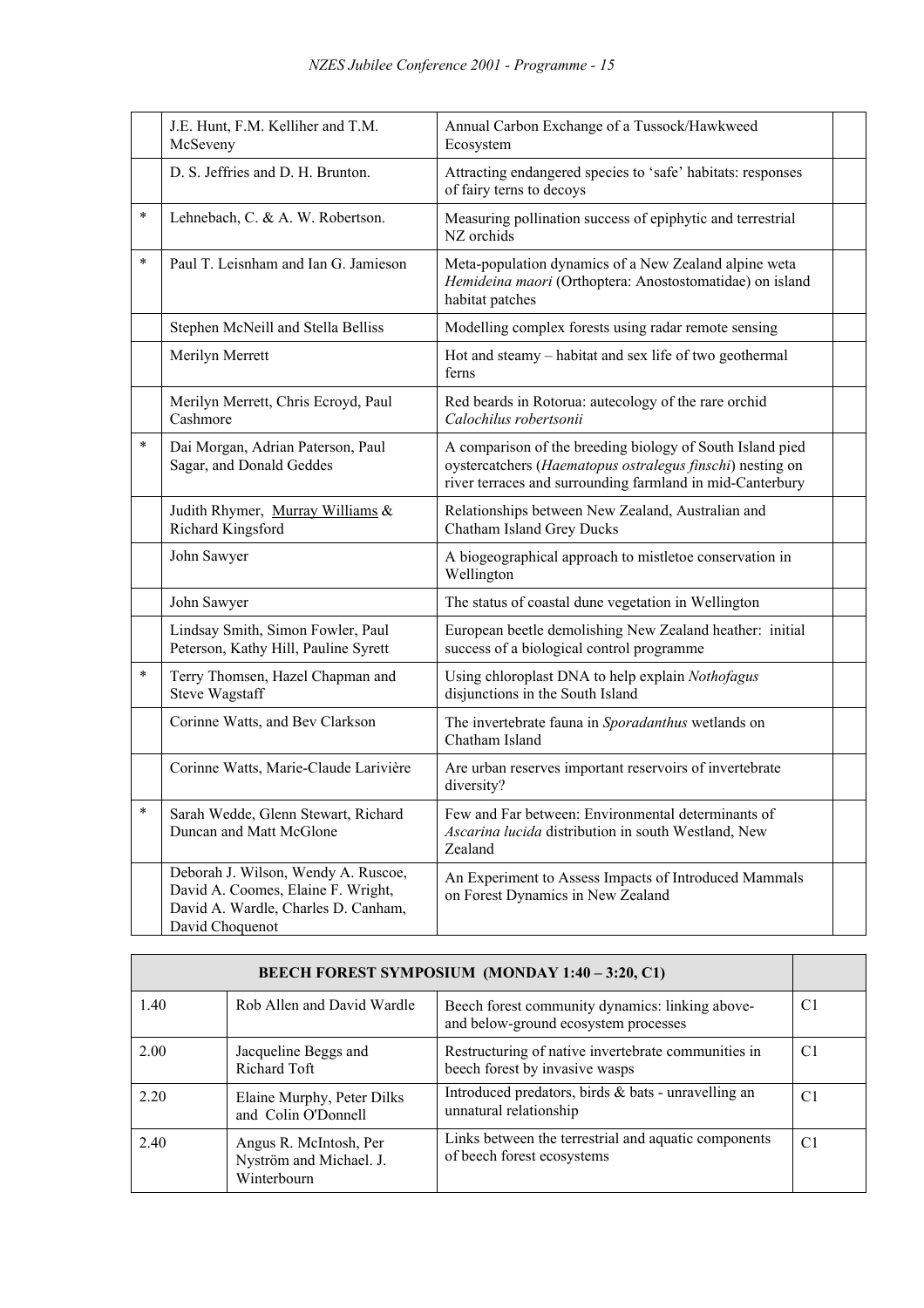| 3.00 | Matt Maitland and<br>Dave Butler | Do we know enough about beech forests to manage<br>them for the conservation of their indigenous<br>biodiversity, or the bits we like? | C1 |
|------|----------------------------------|----------------------------------------------------------------------------------------------------------------------------------------|----|
| 3.20 |                                  | <b>AFTERNOON TEA</b>                                                                                                                   |    |

|                                                |                                                                          | CONCURRENT SESSION 1A (MONDAY 3:50 – 4:50, C1)                                            |                |
|------------------------------------------------|--------------------------------------------------------------------------|-------------------------------------------------------------------------------------------|----------------|
| 3.50                                           | Nod Kay                                                                  | Resource allocation in <i>Nothofagus</i> - an <i>IRA</i><br>hypothesis                    | C <sub>1</sub> |
| 4.10                                           | Alexander Wearing                                                        | Limbfalls: A cause of seedling and sapling damage<br>and mortality in New Zealand forests | C <sub>1</sub> |
| $4.30*$                                        | Sean Husheer and Alastair<br>Robertson                                   | Deer impacts on Kaimanawa beech forests                                                   | C <sub>1</sub> |
| CONCURRENT SESSION 1B (MONDAY 3:50 – 4:50, C2) |                                                                          |                                                                                           |                |
| 3.50                                           | Bruce Burns, Mike Dodd,<br>Merilyn Merrett, Ian Power,<br>and Mark Smale | Bush in the back-paddock: does it differ from intact<br>native forest?                    | C2             |
| $4.10*$                                        | Scott Davidson and Doug<br>Armstrong                                     | A saddleback population model with implications for<br>reintroduction to the mainland.    | C2             |
| 4.30                                           | Colin Burrows                                                            | Weeding an island                                                                         | C2             |

6.00 AGM of the NZ Ecological Society, room C2

7.00 Wine and Cheese, Staff Club (bar open from 6:30pm)

|       | <b>TUESDAY, 28 AUGUST</b><br><b>AGENTS OF CHANGE SYMPOSIUM (TUESDAY 8:30 - 10:10, C1)</b> |                                                                                   |                |  |
|-------|-------------------------------------------------------------------------------------------|-----------------------------------------------------------------------------------|----------------|--|
| 8.30  | John Ogden                                                                                | Great Barrier Island – a microcosm for change in New<br>Zealand biodiversity.     | C <sub>1</sub> |  |
| 9.10  | Matt McGlone                                                                              | Greenhouse climate change and the evolutionary<br>future of the New Zealand biota | C1             |  |
| 9.30  | Liz Wedderburn                                                                            | Agriculture policy as an agent of change                                          | C1             |  |
| 9.50  | Carol West                                                                                | Agents of change on Raoul Island, Kermadec Islands<br>- weeds, rats and humans    | C <sub>1</sub> |  |
| 10.10 |                                                                                           | <b>MORNING TEA</b>                                                                |                |  |

| CONCURRENT SESSION 2A (TUESDAY 10:40 – 12:20, C1) |                                                                        |                                                                                                           |                |
|---------------------------------------------------|------------------------------------------------------------------------|-----------------------------------------------------------------------------------------------------------|----------------|
| $10.40*$                                          | Des Smith and Ian Jamieson                                             | Can trapping stoats in valley floors of beech forest<br>protect takahe nesting in alpine-tussock habitat? | C <sub>1</sub> |
| $11.00*$                                          | Dale Williams                                                          | Wallabies vs. possums: Does size really matter?                                                           | C <sub>1</sub> |
| $11.20*$                                          | Samantha Brown, Cheryl<br>O'Connor, Ian Domigan and<br>Graham Hickling | Is bigger better? Designing a stoat control tunnel.                                                       | C <sub>1</sub> |
| 11.40                                             | Dan C. Purdey, Carolyn M.<br>King, and Barry Lawrence                  | Total reproductive failure in an undisturbed<br>population of stoats                                      | C1             |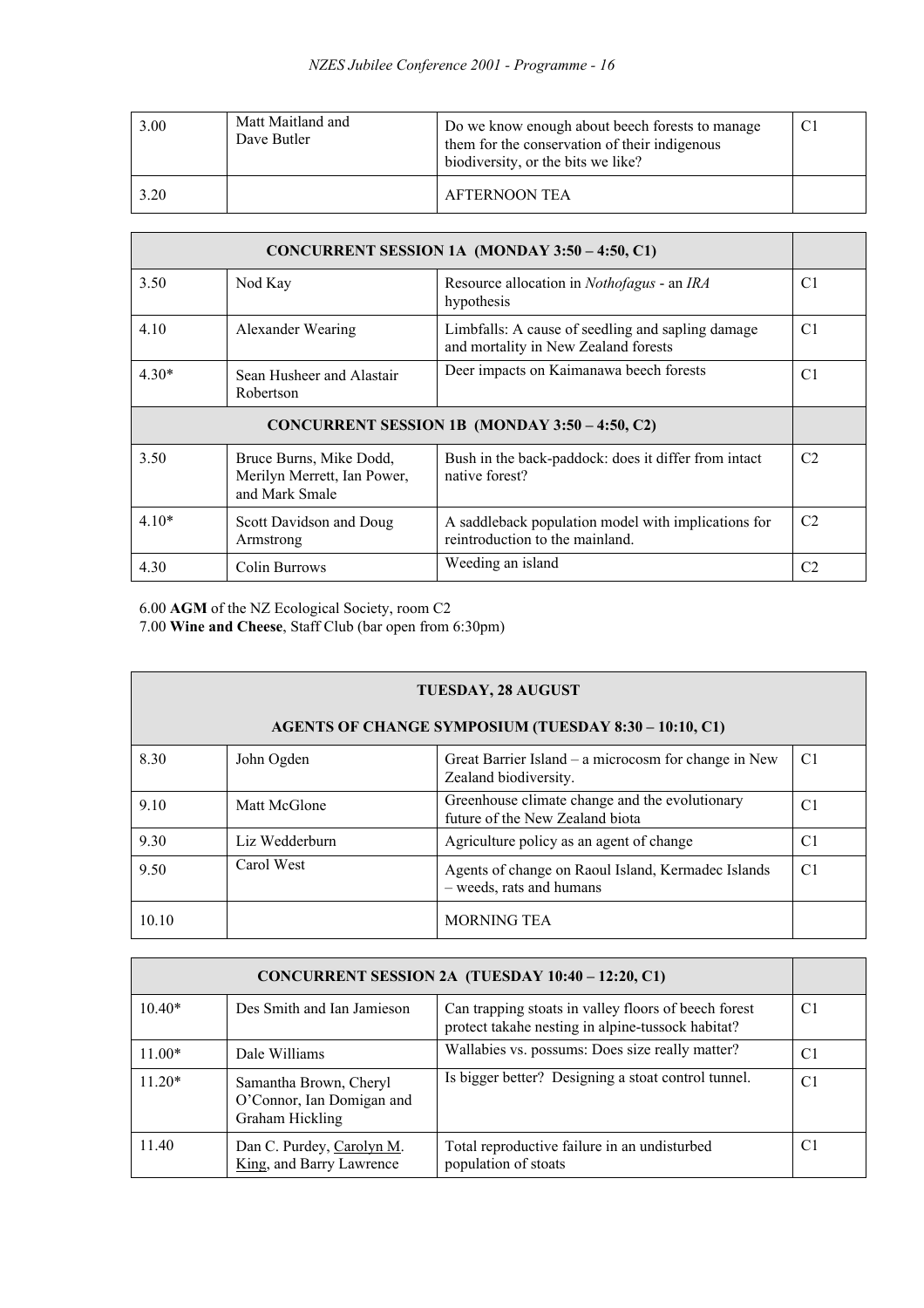| 12.00 | Dianne Gleeson, Robyn<br>Howitt, Andrea Byrom, and<br><b>Bruce Warburton</b> | Monitoring stoat populations using DNA profiling<br>and mark-recapture analysis.    | C <sub>1</sub> |
|-------|------------------------------------------------------------------------------|-------------------------------------------------------------------------------------|----------------|
|       |                                                                              | CONCURRENT SESSION 2B (TUESDAY 10:40 - 12:20, C2)                                   |                |
| 10.40 | Glen Lauder                                                                  | Update on biodiversity strategy programmes on<br>private land                       | C <sub>2</sub> |
| 11.00 | Paula Warren                                                                 | Ecological management within the Department of<br>Conservation                      | C <sub>2</sub> |
| 11.20 | Brian Rance, Phil<br>Knightbridge and Suzan<br>Dopson                        | Mistletoe recovery planning in New Zealand.                                         | C2             |
| 11.40 | Phil Knightbridge and Fiona<br><b>Bockett</b>                                | Conserving beech mistletoes on the West Coast.                                      | C <sub>2</sub> |
| 12.00 | Avibhakta Holzapfel and<br>Chris Ecroyd                                      | Five years of recovery of the threatened plant<br>Dactylanthus taylorii - a review. | C <sub>2</sub> |
| 12.20 |                                                                              | <b>LUNCH</b>                                                                        |                |

|                                                 |                                                                       | CONCURRENT SESSION 3A (TUESDAY 1:30 - 3:10, C1)                                                                                  |                |
|-------------------------------------------------|-----------------------------------------------------------------------|----------------------------------------------------------------------------------------------------------------------------------|----------------|
| $1.30*$                                         | Ingrid Grüner                                                         | Herbivory by introduced mammals: A threat to native<br>New Zealand broom?                                                        | C1             |
| 1.50                                            | <b>Richard Harris</b>                                                 | Small invaders – the conservation threat posed by<br>Argentine ant and options for its containment and<br>eradication            | C1             |
| $2.10*$                                         | Gary Houliston and Hazel<br>Chapman                                   | Residual sexual reproduction in facultative apomictic<br>Hieracium pilosella: does the environment play a role<br>in expression? | C <sub>1</sub> |
| 2.30                                            | Claire Newell                                                         | Forty-five years of change in Canterbury alpine<br>grasslands: is <i>Hieracium</i> spreading?                                    | C1             |
| 2.50                                            | Pauline Syrett, Lindsay Smith,<br>Colin Meurk and Trevor<br>Partridge | Predicted impact of insect biological control agents on<br>Hieracium pilosella                                                   | C1             |
| CONCURRENT SESSION 3B (TUESDAY 1:30 - 3:10, C2) |                                                                       |                                                                                                                                  |                |
| 1.30                                            | Berndt Janse van Rensburg,<br>Stephen Chown and Kevin<br>Gaston       | Species richness, environmental correlates, and spatial<br>scale: a test using South African birds.                              | C <sub>2</sub> |
| 1.50                                            | K. M. Lloyd, William Lee,<br>and D.A. Orlovich                        | Origin, evolution and expansion of New Zealand's<br>indigenous grasslands                                                        | C <sub>2</sub> |
| $2.10*$                                         | D. Rutledge and Jianguo Liu                                           | Land cover changes and wildlife habitat changes in<br>two watersheds in Michigan, USA                                            | C <sub>2</sub> |
| $2.30*$                                         | Ross Thompson and Colin<br>Townsend                                   | When you can't see the stream for the trees: effects of<br>riparian harvesting on stream communities.                            | C <sub>2</sub> |
| $2.50*$                                         | James Russell, Mick Clout,<br>Brian McArdle and Sam<br>Ferriera       | Island biogeography and the distribution of introduced<br>mammals on New Zealand offshore islands.                               | C <sub>2</sub> |
| 3.10                                            |                                                                       | <b>AFTERNOON TEA</b>                                                                                                             |                |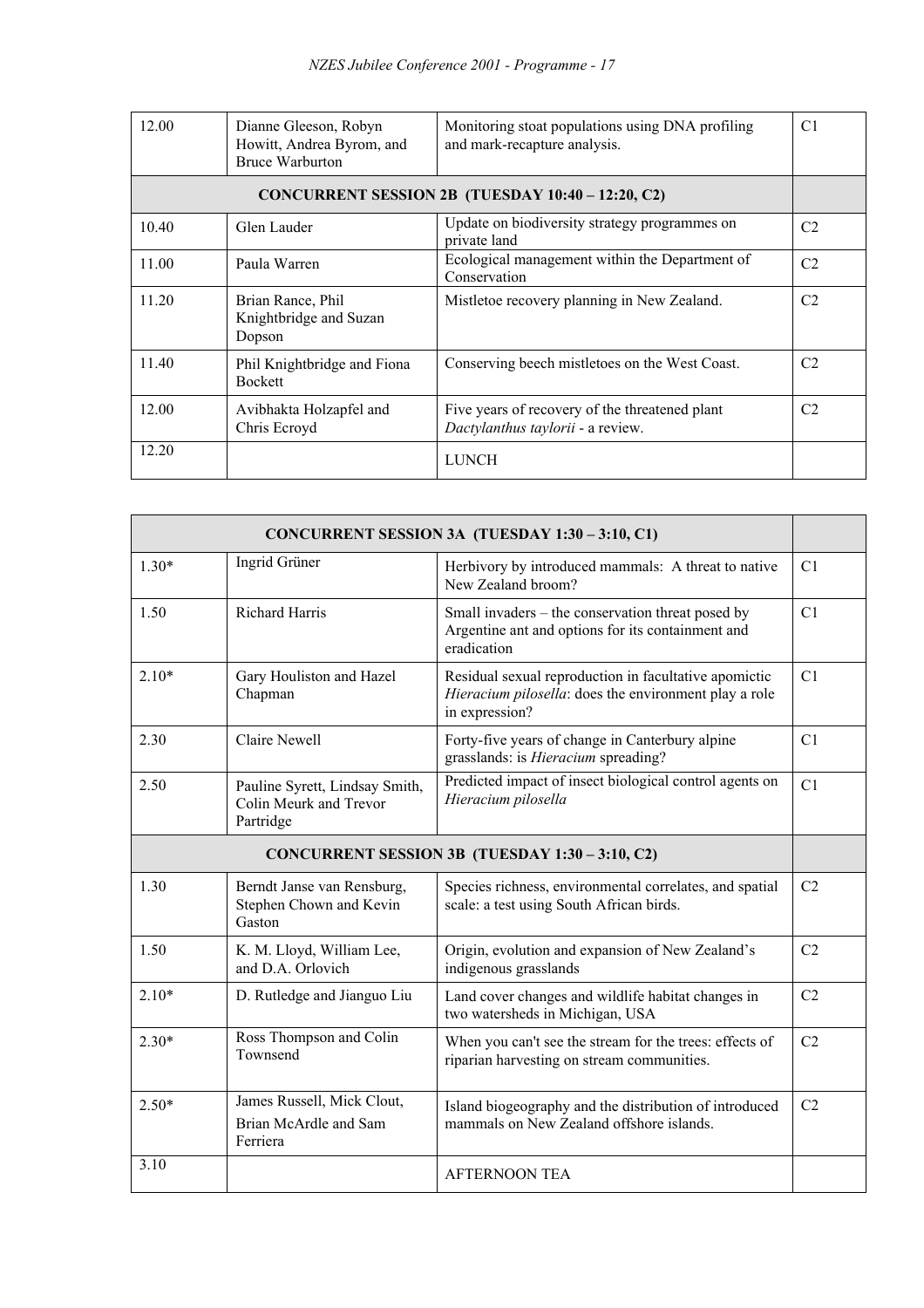|      | INTRODUCED SPECIES AS MODEL SYSTEMS SYMPOSIUM (TUESDAY 3:40 – 5:00, C1) |                                                                                                                           |                |  |  |
|------|-------------------------------------------------------------------------|---------------------------------------------------------------------------------------------------------------------------|----------------|--|--|
| 3.40 | Hazel Chapman                                                           | Every cloud has a silver lining; Hieracium pilosella<br>as a model species for asking evolutionary questions              | C <sub>1</sub> |  |  |
| 4.00 | Kevin Simon and Colin<br>Townsend                                       | The impact of freshwater invaders on nutrient cycling<br>in streams: Can individual taxa control ecosystem<br>processes?  | C <sub>1</sub> |  |  |
| 4.20 | Helen Harman, Jane Memmott<br>and Pauline Syrett                        | Weed biocontrol agents as model invaders.                                                                                 | C <sub>1</sub> |  |  |
| 4.40 | Richard Duncan and David<br>Forsyth                                     | The probability of island colonisation: using mammal<br>introductions to test for effects of island area and<br>latitude. | C <sub>1</sub> |  |  |

6:30 for 7:00pm, Conference Dinner and cash bar, Ilam Function Centre, Student Union

|       | <b>WEDNESDAY, 29 AUGUST</b>                                                            |                                                                                                                           |                |  |
|-------|----------------------------------------------------------------------------------------|---------------------------------------------------------------------------------------------------------------------------|----------------|--|
|       | <b>HYBRIDISATION SYMPOSIUM (WEDNESDAY 8:30 - 10:10, C1)</b>                            |                                                                                                                           |                |  |
| 8.30  | Madeleine van Oppen, Luis<br>Márquez, Bette Willis and<br>David Miller                 | Hybridisation and speciation in reef corals of the<br>genus Acropora: a molecular genetic approach                        | C <sub>1</sub> |  |
| 9.10  | Peter Lockhart                                                                         | Phylogenetic networks for studying Late Tertiary -<br>Quaternary plant radiations                                         | C <sub>1</sub> |  |
| 9.30  | Neil Gemmell                                                                           | The Trouble with Hybrids                                                                                                  | C <sub>1</sub> |  |
| 9.50  | Chi-hang (Mathew) Chan,<br>Charles Daugherty, Christine<br>Reed, and Geoffrey Chambers | Forbes' Parakeet or a Hybrid? Development of<br>Genetic Markers for the Study of Hybridisation in<br>Cyanoramphus forbesi | C <sub>1</sub> |  |
| 10.10 |                                                                                        | <b>MORNING TEA</b>                                                                                                        |                |  |

|                                                            |                                                 | HYBRIDISATION - CONCURRENT SESSION 4A (WEDNESDAY 10.40-12.20, C1)                            |                |
|------------------------------------------------------------|-------------------------------------------------|----------------------------------------------------------------------------------------------|----------------|
| 10.40                                                      | Geoffrey Chambers                               | Using molecular methods to study hybridization in<br>New Zealand's native birds              | C <sub>1</sub> |
| 11.00                                                      | <b>Tristan Armstrong</b>                        | Habitat selection and plant speciation in the<br>Australian Alps                             | C <sub>1</sub> |
| 11.20                                                      | Mary Morgan-Richards                            | Inter- and intra-specific hybridization and hybrid<br>zones in weta                          | C <sub>1</sub> |
| 11.40                                                      | Toni Jenkins, Tony Conner<br>and Chris Frampton | Interspecific hybridisation between Rape and Wild<br>Turnip – Who acts as the go-between?    | C <sub>1</sub> |
| $12.00*$                                                   | Graham Wallis                                   | Where do we draw the lines in conserving species? A<br>case study from galaxiids             | C <sub>1</sub> |
| <b>CONCURRENT SESSION 4B (WEDNESDAY 10:40 - 12:20, C2)</b> |                                                 |                                                                                              |                |
| $10.40*$                                                   | Roger Dungan                                    | Patterns of within-canopy photoinhibition match<br>observed leaf loss in Aristotelia serrata | C <sub>2</sub> |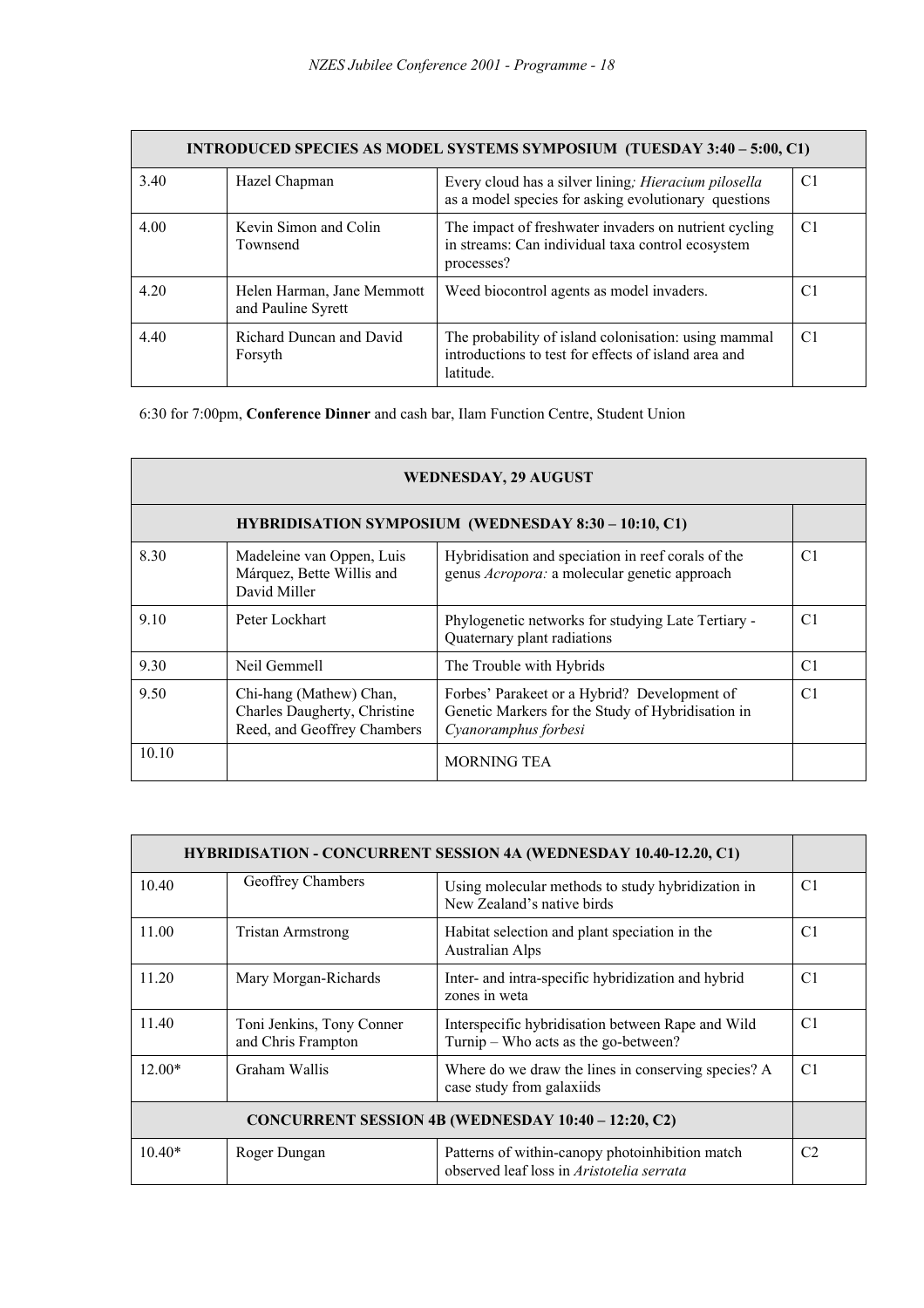| 11.00    | Rochelle Christian and Julian<br>Ash.                                                     | Photoinhibition in sun and shade leaves of mangroves<br>growing along salinity gradients in their natural<br>habitats in south-east Australia | C <sub>2</sub> |
|----------|-------------------------------------------------------------------------------------------|-----------------------------------------------------------------------------------------------------------------------------------------------|----------------|
| 11.20    | William G. Lee, William J.<br>Bond, Gudrun Wells, Jo Wass,<br>Deane Harder and Joe Craine | Do we have plant structural defenses against large<br>ratite browsers? Divarication revisited                                                 | C <sub>2</sub> |
| $11.40*$ | Yanbin Deng, John Ogden,<br>Mark Horrocks and Sandra<br>Anderson                          | Palynological evidence of vegetation succession from<br>Whangapoua estuary, Great Barrier Island, New<br>Zealand                              | C <sub>2</sub> |
| $12.00*$ | Angela Moles and Mark<br>Westoby                                                          | Dispelling a myth: large seeds do not suffer higher<br>levels of pre- or post-dispersal seed predation than<br>small seeds                    | C2             |
| 12.20    |                                                                                           | <b>LUNCH</b>                                                                                                                                  |                |

| CONCURRENT SESSION 5A (WEDNESDAY 1:30 - 3:10, C1) |                                                                                                |                                                                                                                                             |                |  |
|---------------------------------------------------|------------------------------------------------------------------------------------------------|---------------------------------------------------------------------------------------------------------------------------------------------|----------------|--|
| $1.30*$                                           | James Griffiths and Adrian<br>Paterson                                                         | Effect of marram density on katipo and Latrodectus<br><i>atritus</i> web construction and prey capture                                      | C1             |  |
| 1.50                                              | Duane Peltzer and David<br>Wardle.                                                             | Linking plant traits to competitive ability using<br>structural equation modelling                                                          | C1             |  |
| $2.10*$                                           | Kylie Galway, Richard<br>Duncan, Pauline Syrett,<br>Rowan Emberson and Andy<br>Sheppard        | Using stress to our advantage: plant stress – insect<br>performance interactions                                                            | C <sub>1</sub> |  |
| 2.30                                              | Malcolm Douglas, Nigel<br>Perry, John van Klink, Bruce<br>Smallfield and Rosemary<br>Anderson. | The good oil - chemotype variability in New Zealand<br>manuka.                                                                              | C <sub>1</sub> |  |
| $2.50*$                                           | Andrea Brandon and Alastair<br>Robertson                                                       | Precocious bud pollination: maximising chances for<br>cross pollination in the ultramafic endemic Myosotis<br>monroi Cheesm. (Boraginaceae) | C <sub>1</sub> |  |
|                                                   |                                                                                                | CONCURRENT SESSION 5B (WEDNESDAY 1:30 - 3:10, C2)                                                                                           |                |  |
| 1.30                                              | Xiao Ling Li and Dianne<br><b>Brunton</b>                                                      | Not just a pretty face: bellbird vocal repertoire and the<br>role of female song                                                            | C <sub>2</sub> |  |
| $1.50*$                                           | Craig Barnett                                                                                  | Is singing behaviour related to food availability?                                                                                          | C <sub>2</sub> |  |
| $2.10*$                                           | <b>Glen Newton</b>                                                                             | Behavioural changes in incubating Southern Crested<br>Grebe (Podiceps cristatus australis) during periods of<br>recreational activity       | C <sub>2</sub> |  |
| $2.30*$                                           | <b>Grant Harper</b>                                                                            | Far-flung forest felines: habitat use by feral cats on<br>Rakiura (Stewart Island)                                                          | C <sub>2</sub> |  |
| $2.50*$                                           | Erik van Eyndhoven                                                                             | Why did the possum cross the road? Habitat selection<br>in a terrace beech forest                                                           | C <sub>2</sub> |  |
| 3.10                                              |                                                                                                | <b>AFTERNOON TEA</b>                                                                                                                        |                |  |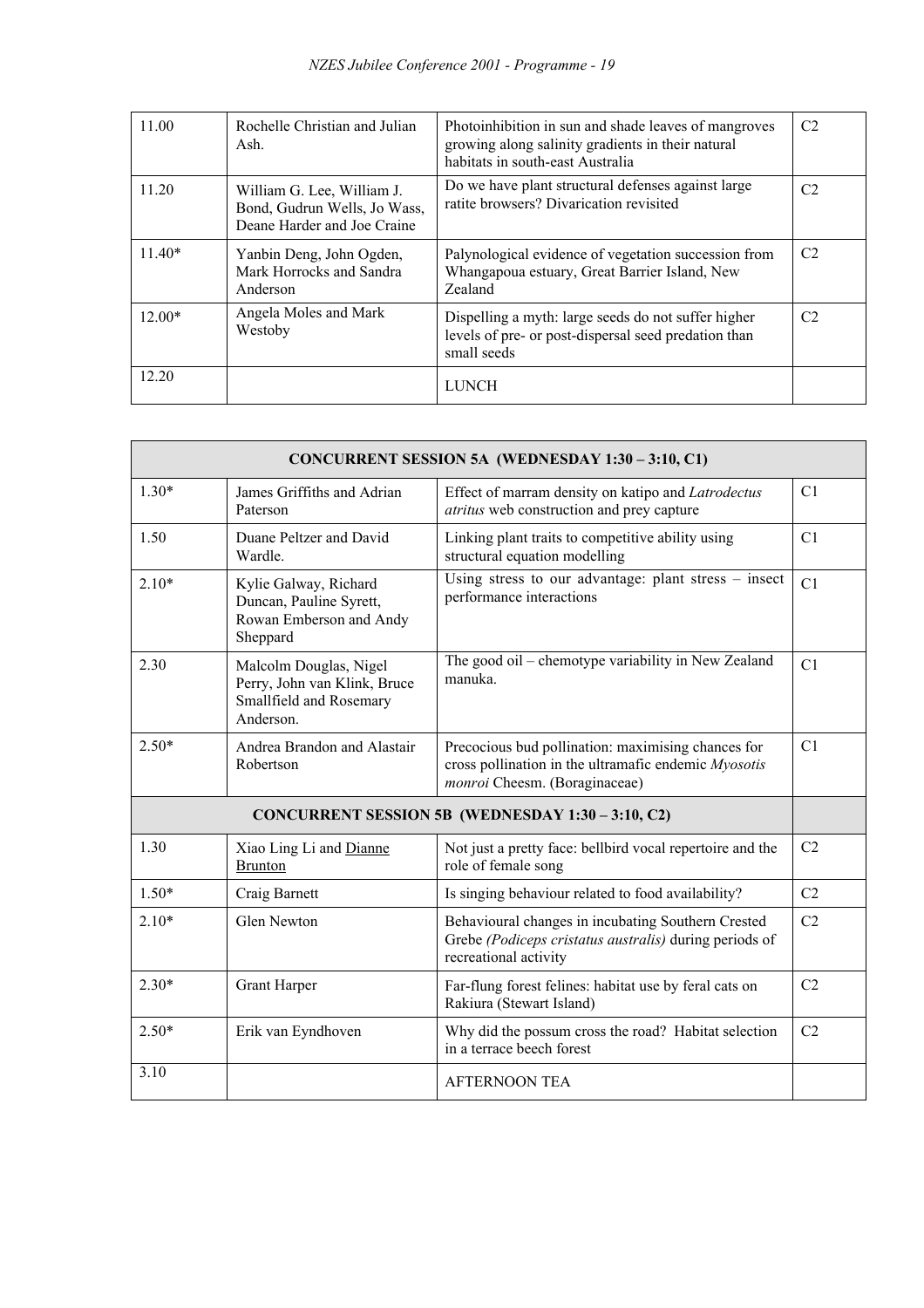| CONCURRENT SESSION 6A (WEDNESDAY 3:40 - 5:00, C1) |                                                                 |                                                                                                                       |                |  |
|---------------------------------------------------|-----------------------------------------------------------------|-----------------------------------------------------------------------------------------------------------------------|----------------|--|
| 3.40                                              | Linda Newstrom and<br>Josephine Ward                            | Delayed self-pollination in poroporo, Solanum<br>laciniatum, in New Zealand                                           | C <sub>1</sub> |  |
| 4.00                                              | Sandra Anderson                                                 | Sticky beaks: birds and karo (Pittosporum<br>crassifolium) dispersal                                                  | C <sub>1</sub> |  |
| 4.20                                              | Alastair Robertson, Jenny<br>Ladley, and Dave Kelly             | It's the quality not the quantityPollinator declines<br>and inbreeding depression in tree fuchsia and kowhai          | C <sub>1</sub> |  |
| 4.40                                              | Rebecca Stanley                                                 | Nowhere to run: Distribution, ecology and<br>conservation of the forget-me-not Myosotis petiolata<br>var. pansa       | C <sub>1</sub> |  |
|                                                   |                                                                 | CONCURRENT SESSION 6B (WEDNESDAY 3:40 - 5:00, C2)                                                                     |                |  |
| 3.40                                              | Bruce Waldman, John Klena,<br>Vera Andjic and Richard<br>Norman | Counting frogs croak: disease and mortality of wild<br>bell frogs                                                     | C <sub>2</sub> |  |
| 4.00                                              | Weihong Ji; Mick Clout,<br>Stephen Sarre and John Craig         | Demographic responses of brushtail possums to local<br>depopulation                                                   | C <sub>2</sub> |  |
| 4.20                                              | Isobel Castro, Richard<br>Griffiths and Rosalie Stamp           | Stitchbirds - a sweet management challenge                                                                            | C <sub>2</sub> |  |
| 4.40                                              | Ian Jamieson, Kerry Dowsett<br>and Graham Wallis                | An unusual relationship between a colour<br>polymorphism, body size and altitude in an alpine<br>weta Hemideina maori | C <sub>2</sub> |  |
| 5.00                                              |                                                                 | <b>AWARDS AND CONFERENCE CLOSING</b>                                                                                  | C <sub>1</sub> |  |

7.00pm Bar and Bistro, Staff Club

| <b>THURSDAY 30 AUGUST</b>   |                                                                                              |  |  |
|-----------------------------|----------------------------------------------------------------------------------------------|--|--|
| FIELD TRIPS 8:30am - 3.00pm |                                                                                              |  |  |
| 8:30                        | Quail Island and Kaitorete Spit field trips depart from outside lecture theatres (east side) |  |  |
| 3:00                        | Field trips return                                                                           |  |  |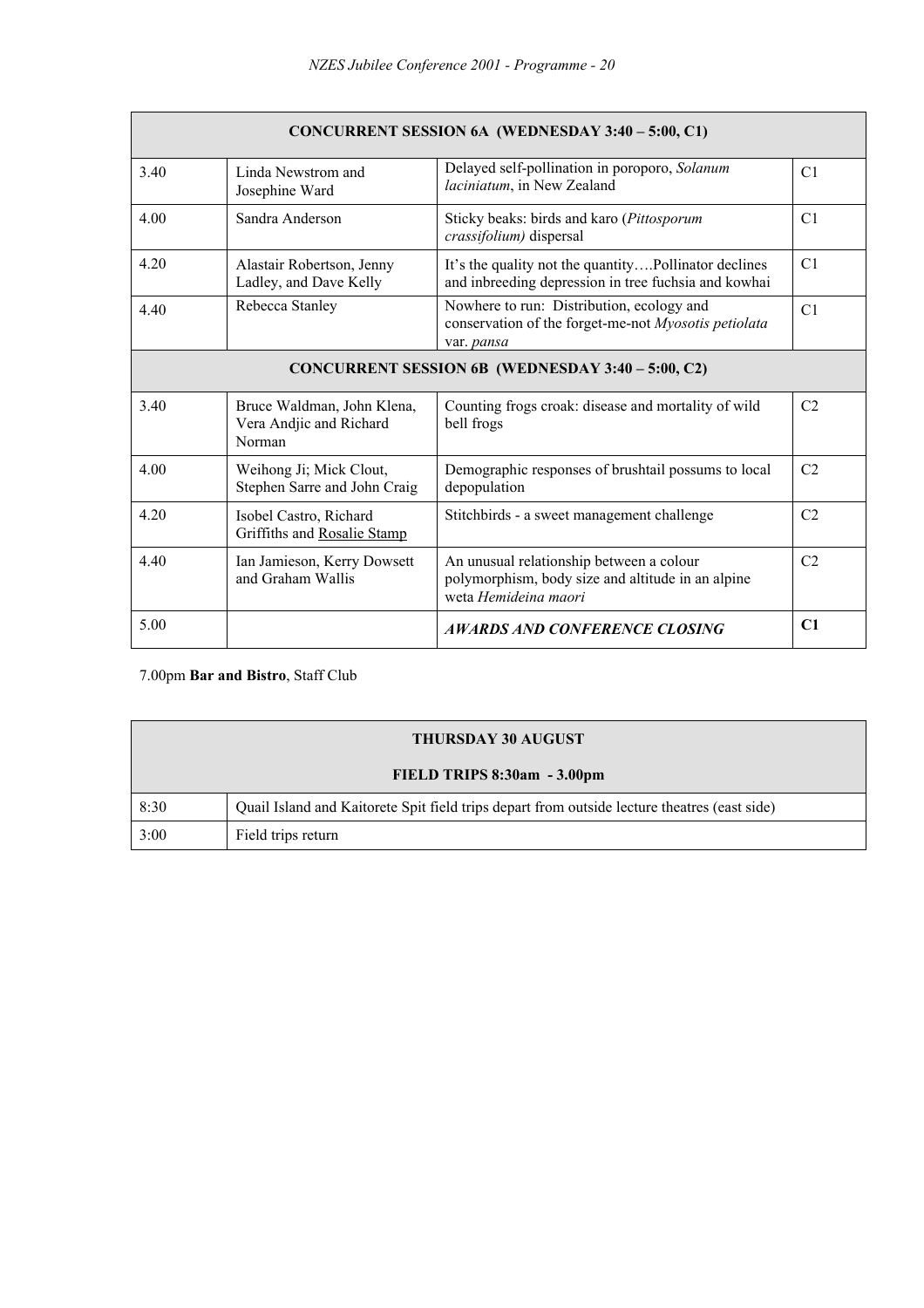# Talk abstracts (alphabetically by author)

## Beech forest community dynamics: linking above- and below-ground ecosystem processes.

Rob Allen and David Wardle Landcare Research, Private Bag 69, Lincoln Department of Animal and Plant Sciences, University of Sheffield, Sheffield S10 2TN, U.K.

Beech forests are subject to various perturbations that influence community dynamics at a range of temporal scales. Research has recently documented the intensive and extensive impacts of earthquakes, the nature and synchrony of periodic heavy seeding, and the importance of exotic invasions on beech forest understories. A current focus is to understand how such above-ground perturbations influence below-ground processes through detrital inputs and subsequent decomposition. Litter, coarse woody debris, and soil organic matter are major carbon and nutrient pools in beech forests and decomposition of this organic matter regulates soil nutrient availability for plant uptake. Browsing animals can influence the species composition of the leaf litter, and hence soil carbon and nitrogen storage as well as the composition of litter-dwelling faunal groups. Diverse assemblages of wood-decomposing fungi are found on beech logs, and which saprobic taxa dominate has important consequences for the rate of log decay and release of nutrients. The quantity and quality of coarse woody debris, and litter, also vary during stand development, influencing soil nutrient availability and having potential consequences for forest productivity. Interactions between above- and below-ground processes also need to be considered in relation to longer term compositional adjustments in beech forests. -*monday pm*

# Sticky beaks: birds and karo (*Pittosporum crassifolium*) dispersal Sandra Anderson

University of Auckland, Private Bag 92019, Auckland

New Zealand is unusual in having both a high percentage of native plants with fleshy fruit suited for vertebrate dispersal, and a greatly reduced native seed-dispersing fauna. The predicament of large-seeded native plants is now widely appreciated, but the situation for smaller-seeded species is less well understood. A study of the fruiting shrub karo *(Pittosporum crassifolium*) illustrates the situation for some native fruiting species. *P. crassifolium* is widespread throughout coastal forest of northern New Zealand, with fruiting capsules containing numerous xmm seeds within a sticky mucilage. The fruits are eaten infrequently by birds on the mainland, but frequently by birds on Tiritirimatangi Island. Monitoring of fruit take showed that removal was slow on the mainland, and most fruit remained at the end of the season. Closer examination showed that many fruit were also predated on the mainland. In contrast removal was rapid on Tiritiri and few fruit remained at the end of the season. Fruit predation was also 3-5 times lower. *P. crassifolium* regeneration on the mainland is probably largely via the few unpredated seeds that eventually fall from the parent plant, with probable consequences for the future distribution of this species. Such disruptions in bird-plant mutualisms are important considerations in assessing decline in native biodiversity. -*wednesday pm*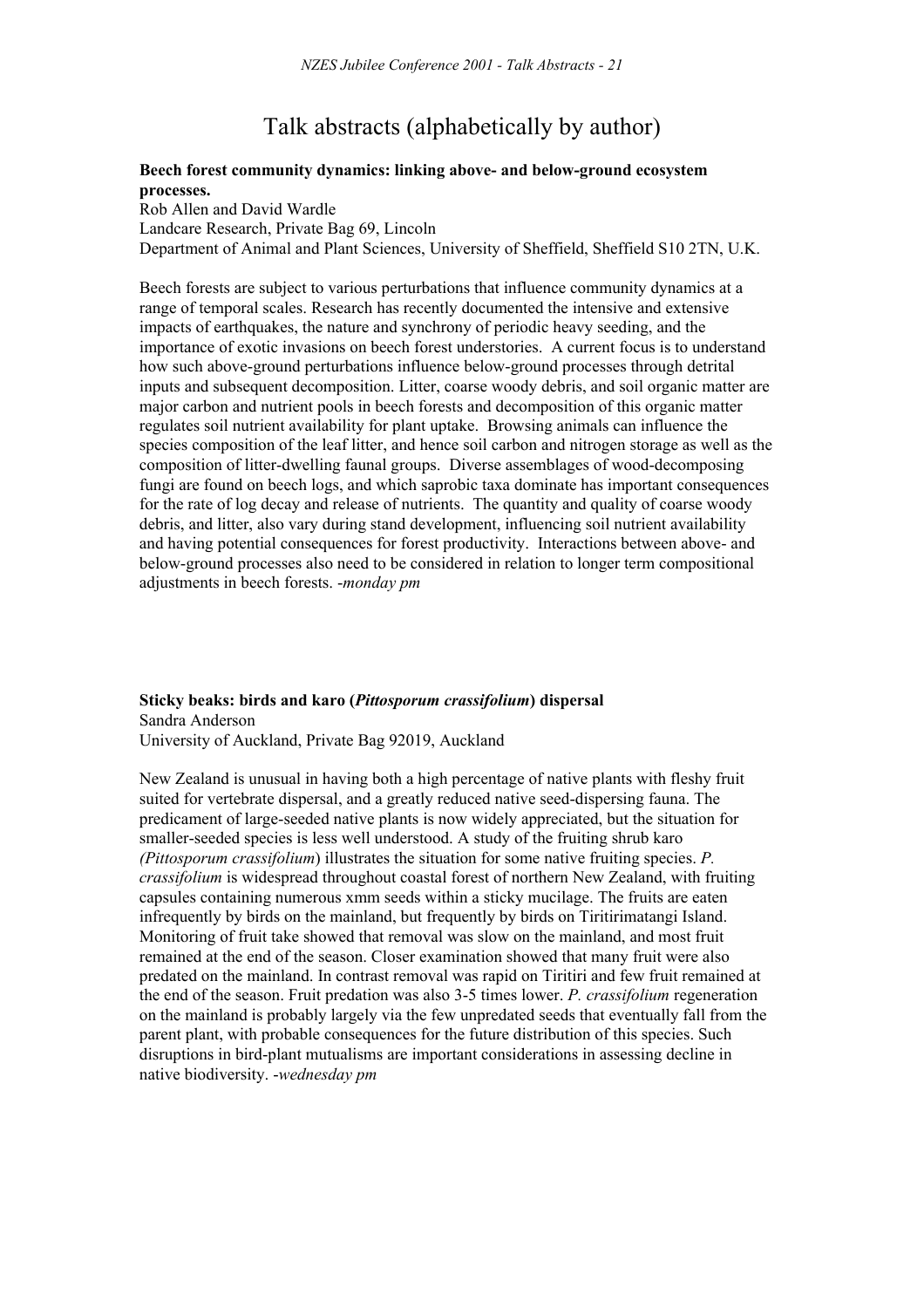# Adaptive Radiation in Australian alpine *Ranunculus:* Evolutionary Pattern and **Process**

Tristan Armstrong Landcare Research

Nuclear and cpDNA sequence data support a model of recent dispersal of *Ranunculus* from alpine New Guinea to the Australian alps, with subsequent adaptive radiation during the Pleistocene. Given that the Australian alpine zone has remained relatively small in area throughout the Quaternary (currently only  $120 \text{ km}^2$ ) and consists of a single compact mountain block, it is likely that these interfertile lineages have coexisted in close proximity for much of their evolutionary history. *Ranunculus* hybridise extensively in the alpine region of mainland Australia. The taxa exhibit a diverse array of leaf forms, floral characteristics and plant architectures, with hybrids intermediate between parental species in all characters examined. Hybrid zones between populations of different species are characterised by narrow clines in morphological transition which correspond to narrow clines in allozyme allele frequencies. All species in the group are entirely interfertile, as revealed by artificial crossing, with F1 and F2 interspecific hybrids and backcrossed individuals viable and fully fertile.

It is hypothesised that hybridisation is restricted purely by habitat specialisation and intense selection against hybrids within parental habitats. The performance of parental and hybrid seedlings planted into parental habitats strongly supports this hypothesis. Parental species were most successful in their own habitat, with hybrid performance generally intermediate to that of the two parental species in parental habitats. These data suggest that exogenous selection, rather than any intrinsic barriers to the production of hybrids, maintains these lineages as distinct units. In light of the selection trial results, it can be hypothesised that once adaptations to exploit novel habitats arose in this monophyletic group, lineages became isolated through strong habitat selection. This study emphasises the importance of selection rather than genetic drift in speciation in insular habitats. - *wednesday am*

#### Successional processes on the northern offshore islands of New Zealand I.A.E. Atkinson

Ecological Research Associates of New Zealand Inc. PO Box 48-147, Silverstream, Upper Hutt 6430

Increasing our understanding of successional processes on the northern islands, apart from its intrinsic interest, should result in more effective management of these places. In particular, it should: (i) allow us to maintain habitats capable of supporting a range of threatened plants and animals and (ii) allow us to identify and achieve realistic goals for restoring an island in cases where this is appropriate. The islands under discussion include Piercy Island near Cape Brett, the Poor Knights and Hen and Chickens groups, the lowland/coastal section of Hauturu (Little Barrier Island), Cuvier Island and islands of the Mercury, Ohinau and Aldermen groups.

Major questions likely to arise in a successional study are: what are the trends of change in plant and animal composition; at what rate is any particular change taking place; and what are the initiating factors or driving mechanisms for effecting such changes? An over-riding conclusion from this study is that, no matter how pristine some islands may appear, most have been greatly changed by human-induced fires. As a consequence, most forest successions on these islands are dominated by pohutukawa (*Metrosideros excelsa*) and, to a lesser extent, kanuka (*Kunzea ericoides*) for several centuries. Pohutukawa is a longlived tree and, compared with other seral species, effectively retards the rate at which a more diverse community can develop.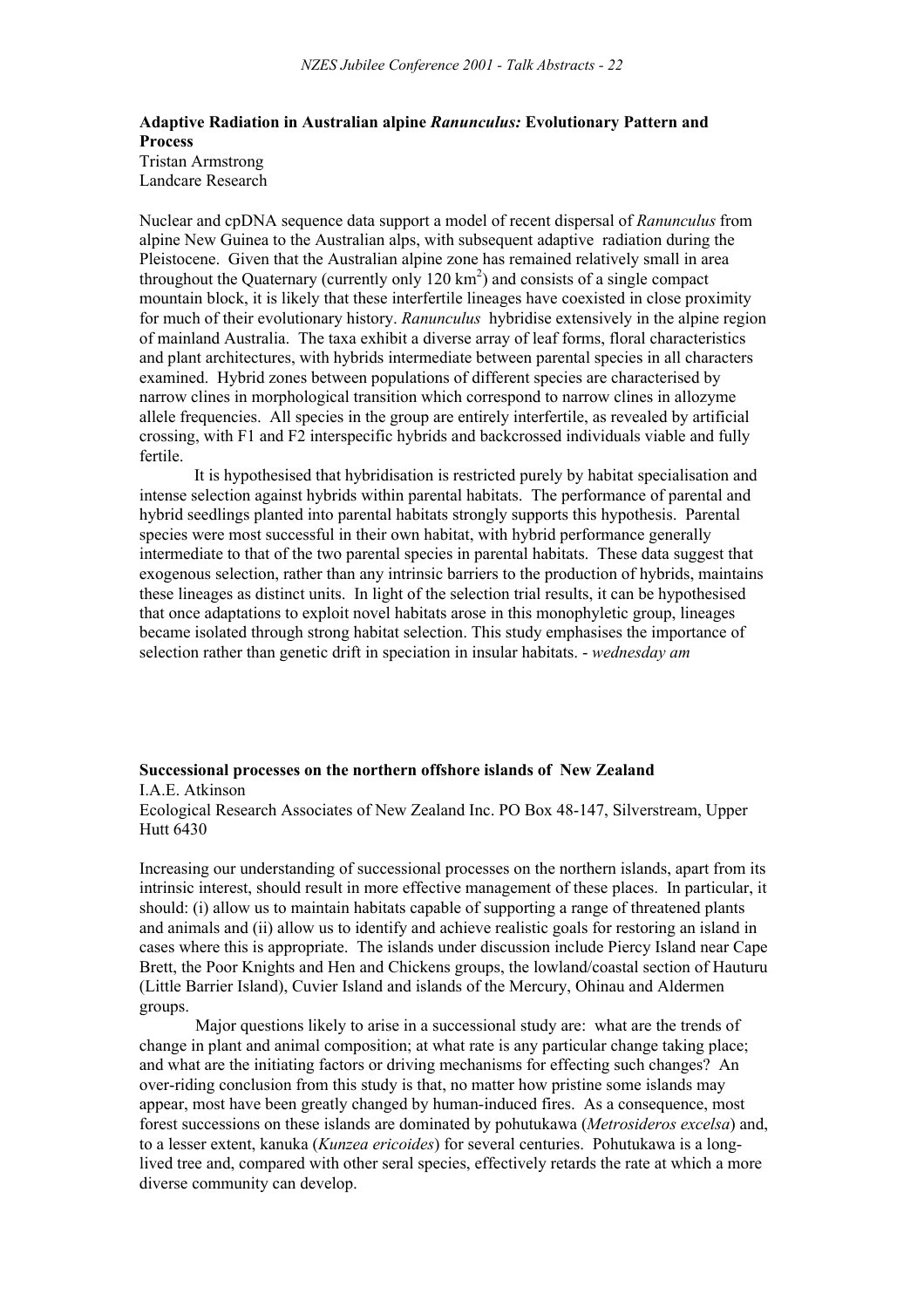This study identifies the major trends in forest and scrub development that follow fires by using data from permanent plots, several kinds of transects, and repeated general observations over several decades. The influence of wind-driven salt and burrowing petrels is discussed. So also are the effects of introduced goats and rabbits. Finally, a current study (by John Campbell and the author) of kiore (*Rattus exulans*) impact on these islands is summarized and related to the question of the extent to which the successional trends identified mirror what has happened on the adjacent mainland. *-monday am*

#### Is singing behaviour related food availability? Craig Barnett Department of Zoology, University of Canterbury

It is well known that a bird's behaviour may be influenced by factors such as predation pressure. An aspect that has received less attention is how behaviour may be energetically limited. I carried out supplementation experiments on two species (New Zealand robins and silvereyes) to determine if food availability affected the singing behaviour of individuals and their energetic reserves. For both species, I provided short-term supplementation (ca. 24 hr) to birds to determine if increased food availability affected both their reserves and their singing behaviour. Silvereyes increased their energetic reserves and they sang at higher rates and with greater complexity when supplementary food was available. New Zealand robins also sang more throughout the day when they received supplementary food. This increase was attributable to an increase in fat levels. These experiments show that the amount and complexity of song output may be dependent on the energetic state of birds. Hence, males that are singing at consistently higher rates than their con-specifics may be advertising their high quality to potential mates or rivals. - *wednesday pm*

#### Restructuring of native invertebrate communities in beech forest by invasive wasps. Jacqueline Beggs and Richard Toft

Landcare Research, Private Bag 6, Nelson.

Invasive social wasps (*Vespula* spp.) have been intensively studied in beech forest for the last decade. They are one of the few case studies wordwide where we have an understanding of the ecological impact of an invasive invertebrate. One of their main impacts is as a predator of a wide range of native invertebrates. The supply of a plentiful carbohydrate source, honeydew, enables wasps to reach very high density. Instead of being limited by carbohydrate, as is the case in most habitats, they are limited by the supply of protein. Indeed, it is possible that the availability of native invertebrates is a key factor driving the cycling of wasp populations in these forests.

The predation rate of wasps on selected invertebrates has been experimentally determined. It is so high, that we conclude wasp populations have to be reduced by around 90% if we wish to conserve some native invertebrates species. There is limited evidence of the impact of wasps at the population or community level. *- monday pm*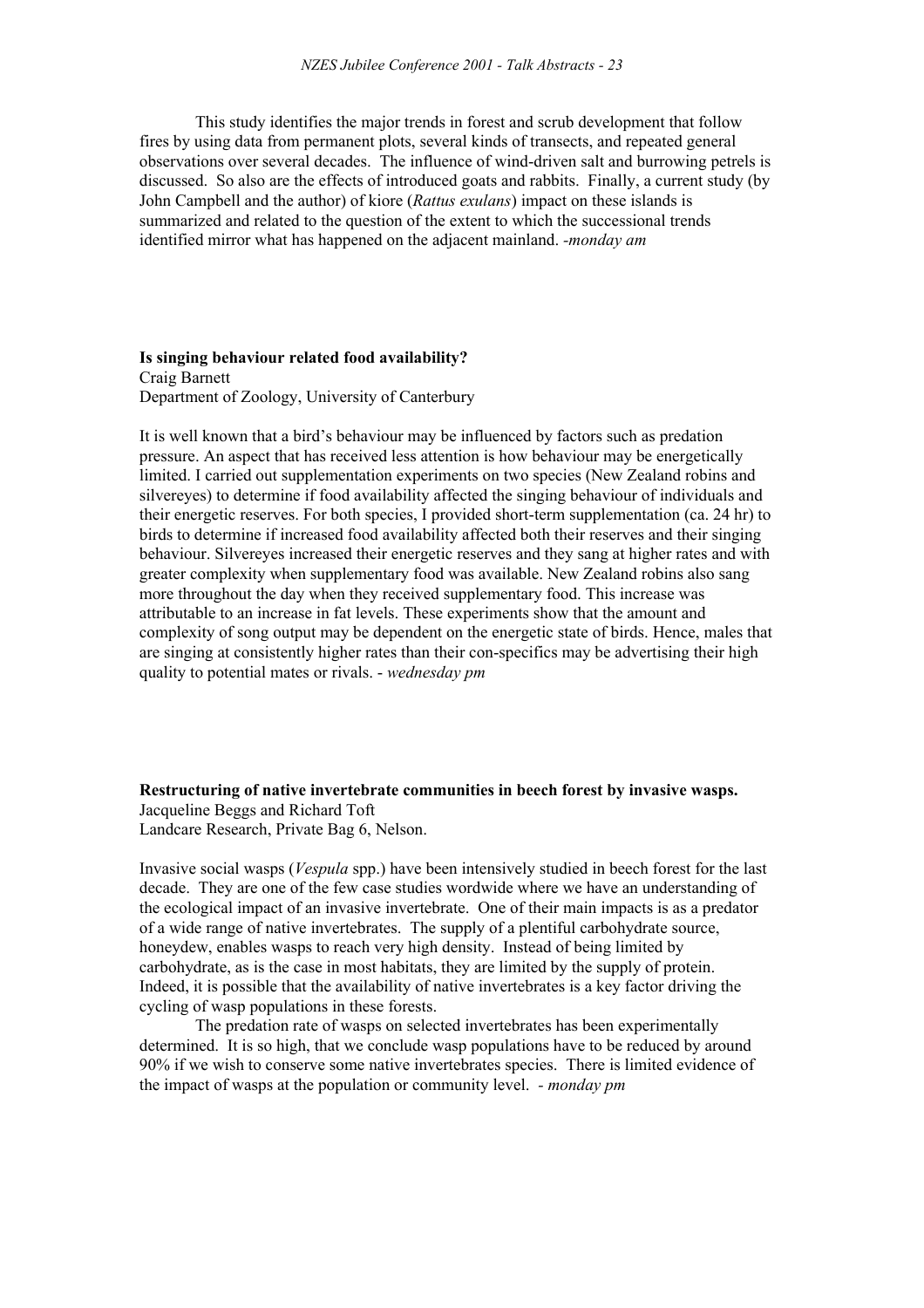## Precocious bud pollination: Maximizing chances for cross pollination in the ultramafic endemic *Myosotis monroi* Cheesm. (Boraginaceae).

Andrea Brandon<sup>1</sup> and Alastair Robertson<sup>2</sup>

<sup>1</sup>Department of Conservation, Waikato Conservancy, Private Bag 3072, Hamilton.

<sup>2</sup>Massey University, Private Bag 11 222, Palmerston North.

Precocious stigma presentation was investigated in the geographically restricted, serpentine endemic forget-me-not *Myosotis monroi.* Stigmas collected from precocious buds, in which the style and stigma protrude out of the bud before the petals open, showed some pollination was taking place at the precocious phase. 26.2 % of the precocious stigmas collected had received pollen, and 11.9 % had received at least 5 pollen grains. In comparison with stigmas collected from flowers at the end of the male phase, 88.1 % had received pollen, 75.81 % with at least 5 pollen grains. Hand pollinations confirmed precocious stigmas were receptive but seed set by hand-pollinated open flowers was significantly higher. Stylar precocity in *M. monroi* effectively lengthens the female phase of this protogynous species. *M. monroi* also shows far greater phenological synchrony of within plant flowering than five other species of New Zealand *Myosotis* and this results in a much larger flowering display. Large floral displays while attracting pollinators, have the disadvantage of increasing chances for geitonogamous pollinations. It is hypothesized that the impact of a large floral display on levels of self pollination in *M. monroi* is alleviated to some degree by the relatively long, initial female-only phase. - *wednesday pm*

#### Is bigger better? Designing a stoat control tunnel

Samantha Brown<sup>1</sup>, Cheryl O'Connor<sup>3</sup>, Ian Domigan<sup>1</sup> and Graham Hickling<sup>2</sup> Environmental Management and Design Division<sup>1</sup>, and the Department of Entomology and Animal Ecology<sup>2</sup>, PO Box 84, Lincoln University, Canterbury, New Zealand. Landcare Research<sup>3</sup>, P.O. Box 69, Lincoln University, Canterbury, New Zealand.

Stoats (*Mustela erminea*) are an introduced species to New Zealand that now pose a serious threat to many native bird species; particularly ground and hole nesting species that are ill equipped to deal with mammalian predators. Work is underway at Lincoln University to develop repeat-kill, permanent-set control devices for sustained control of stoats in indigenous forest. The aim of this study was to design a protective tunnel that would maximise the number of stoat encounters with the kill device, while minimising the risk to non-target species. We investigated the effects of diameter, length and end type on stoat entry behaviour into a variety of tunnel types. Diameter had no affect on initial entry behaviour or the furthest point reached in the tunnel. However diameter did affect repeat entry rate and subsequent behaviour in closed-ended tunnels. Longer tunnels (at 50mm diameter) appear to encourage more entries by stoats. Field trials have confirmed that wild stoats will enter 50mm diameter tunnels, regardless of end type. With no difference in initial entry behaviour, a small (50mm) closed-ended tunnel is likely to reduce non-target entries and position the stoat correctly for a humane kill with the new kill device. -*tuesday am*

## Bush in the back-paddock: does it differ from intact native forest? Bruce Burns<sup>1</sup>, Mike Dodd<sup>2</sup>, Merilyn Merrett<sup>1</sup>, Ian Power<sup>2</sup>, and Mark Smale<sup>1</sup>,  $\frac{1}{2}I$  and early Research New Zealand, Private Bog 3127, Hamilton, New Zealand <sup>1</sup>Landcare Research New Zealand, Private Bag 3127, Hamilton, New Zealand <sup>2</sup> AgResearch, Ruakura Research Centre, Private Bag 3123, Hamilton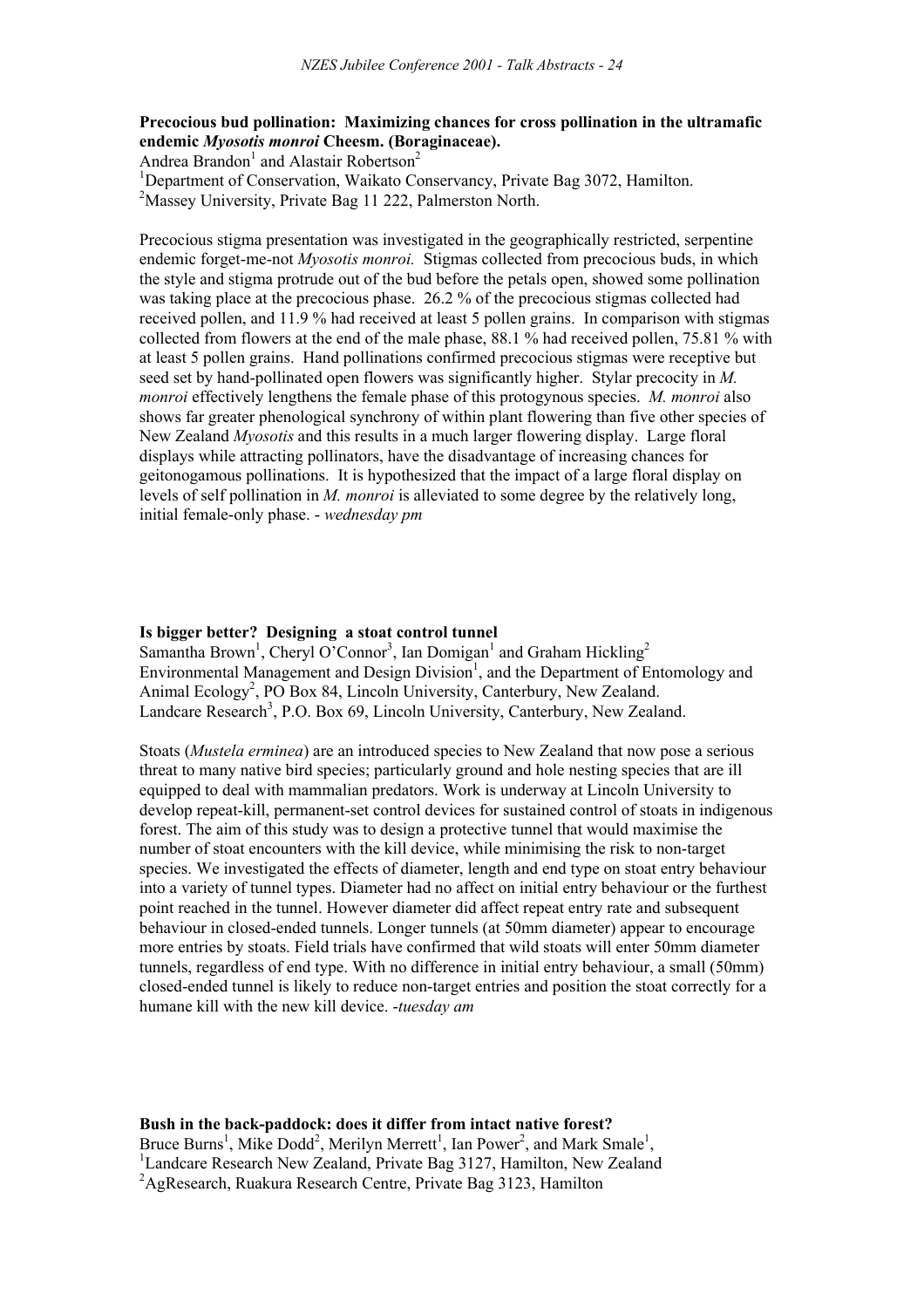Characteristic features of most New Zealand rural landscapes are small isolated patches of native forest surrounded by extensive pastoral grasslands. They represent an important reservoir of lowland biodiversity, and their improved management is one of the current foci of biodiversity conservation initiatives in New Zealand. We quantified the differences in plant composition and structure between forest remnants subject to >50 years of grazing and effects of adjacent pastoral management, and nearby intact forest at Whatawhata. The grazed forest remnants had significantly lower indigenous plant species richness than intact forest. Remnants had almost no indigenous palatable shrubs, terrestrial orchids, and those fern species that require consistently high humidities, e.g., *Hymenophyllum* species. The edges of the remnants differed most in composition from intact forest with pioneering species, e.g., *Kunzea ericoides*, and tree ferns dominant. Remnants also contained a large number of herbaceous adventive species. Structurally, remnants had lower canopy cover and basal area. Understories formed by shrubs and tree seedlings were almost absent from the forest remnants but attained moderate cover in the intact forest. Groundcover of the remnants was dominated by grasses, with less litter and more bare soil than intact forest. Restoration of these remnants should look to increase forest biomass, re-establish regeneration processes, and augment species diversity with those species likely to have been lost. *-monday pm*

## Weeding an island

Colin Burrows

Department of Plant and Microbial Sciences, University of Canterbury

Since the ecological restoration project began on 85 ha Otamahua/Quail Island in 1998 a control plan for woody shrub weed species has been implemented. The first requirement is to cut off seed production by killing all adult target plants. Thereafter juveniles that develop each year from seeds stored in the soil are mopped up. Gorse and broom are sprayed with Tordon brush killer by DOC contractors. We remove the others: boneseed\*, boxthorn, brier rose\*, elderberry\*, flowering currant\*, hawthorn, by hand-pulling, or lopping/hand-sawing, with squirt bottle applications of Escort or Tordon on stumps. The only remaining adults (June 2001) are small numbers of boneseed and currant and a moderately large amount of boxthorn. The numbers of seed bank derived juveniles that appear each year are diminishing for the species marked\*. The effort is by volunteer groups so it is relatively inexpensive, but very labour intensive.

Some young weedy trees that spread near our indigenous plantings: pines, cypress, ash, silver poplar, holm oak, deciduous oak, are also cleared. Herbaceous weeds: grasses, thistles and some others are removed as necessary on planting areas, mainly using Glyphosate. *-monday pm*

#### Stitchbirds - a sweet management challenge.

Isobel Castro, Richard Griffiths and Rosalie Stamp Department of Conservation, Auckland Conservancy, Private Bag 68-908, Newton, Auckland

The stitchbird (*Notiomystis cincta*) or hihi is an endemic honeyeater of New Zealand. Dominated by tui (*Anthornis melanura*) and bellbirds (*Prosthemadera novaezeelandiae*), they feed on nectar, fruit and insects. This cavity nesting species breeds between September and March and produces up to three clutches each consisting of between three and five eggs.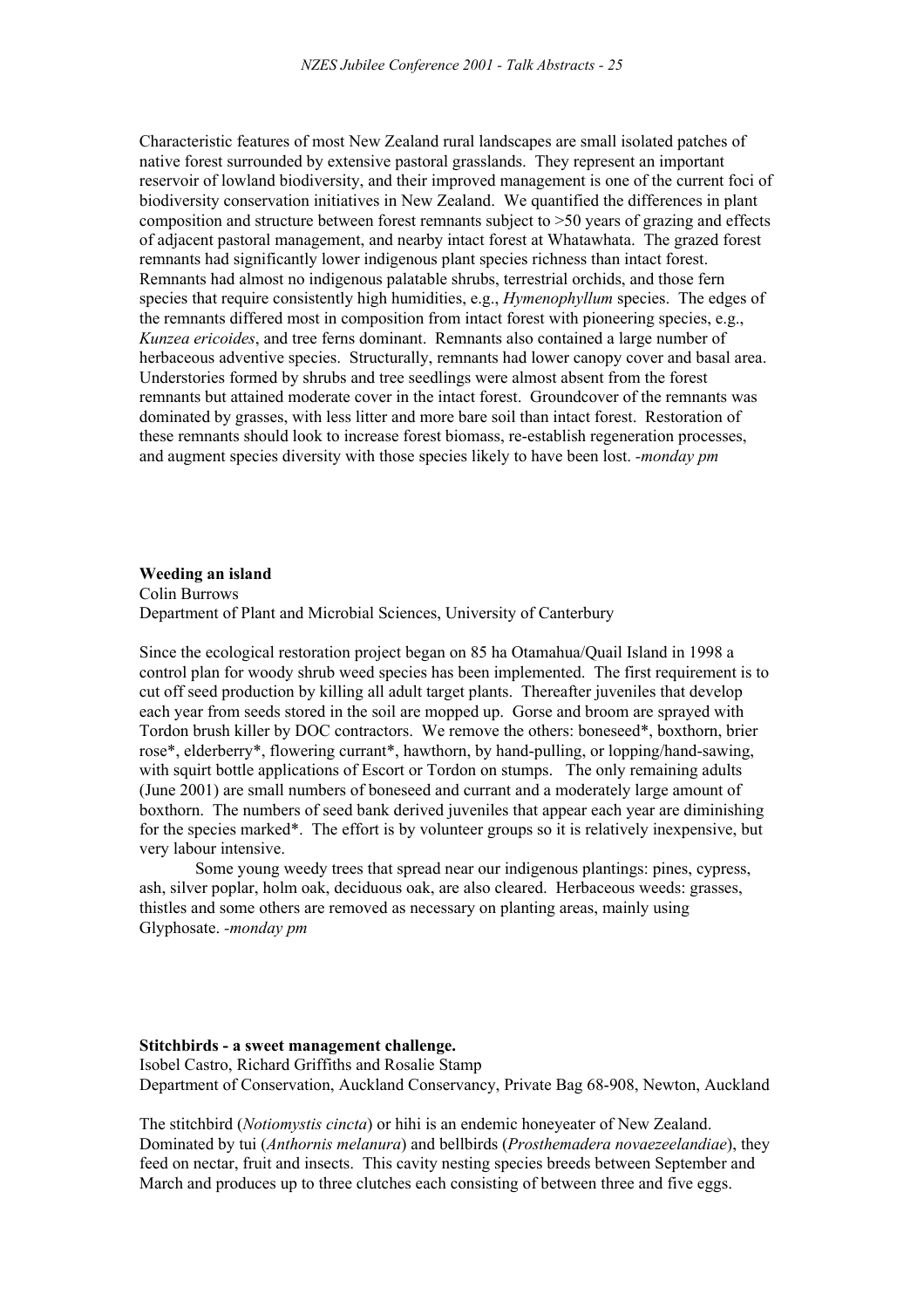Stitchbirds have monogamous and polygamous methods of mating and forced copulations have been observed. Once found throughout the North Island, stitchbirds were restricted to one population on Little Barrier Island. There are now three more translocated populations on Tiritiri Matangi, Kapiti and Mokoia Islands as well as a captive population at Mt Bruce. Techniques that have developed and behaviours that have been observed through the management of this species are described. - *wednesday pm*

### Using molecular methods to study hybridization in New Zealand's native birds. Geoffrey K. Chambers

Institute for Molecular Systematics, School of biological Sciences, Victoria University of Wellington, PO Box 600, Wellington.

Hybridization is the effective transfer of genetic material between groups or populations of organisms that would not ordinarily be expected to interbreed. The preceding definition has been made deliberately vague in order to embrace the widest range of biological circumstances. One may see at once that species concepts, their definitions and speciation processes are all important in recognizing hybridization as a set of authentic phenomena. In birds, sexual selection and volant lifestyle conspire to produce morphological variety in the advance of effective post-zygotic isolation mechanisms. This general progression of events in speciation leads to many opportunities for hybridization between otherwise well-established bird species.

Recent advances in molecular genetic analysis have provided ecologists with many tools that can be used to study the dynamics and/or consequences of hybridization among native taxa. In my presentation I will review comparative properties of these tools and their applications in two New Zealand case studies; stilts (*Himanotopus* spp.) and parakeets (*Cyanoramphus* spp.) - *wednesday am*

## Forbes' Parakeet or a Hybrid? Development of Genetic Markers for the Study of Hybridisation in *Cyanoramphus forbesi*

Chi-hang (Mathew) Chan<sup>1</sup>, Charles D. Daugherty<sup>1</sup>, Christine Reed<sup>2</sup>, and Geoffrey K. Chambers

<sup>1</sup>Institute for Molecular Systematics, School of Biological Sciences, Victoria University of Wellington, P.O. Box 600, Wellington, New Zealand. <sup>2</sup>Wellington Conservancy, Department of Conservation, Bowen State Building, Bowen Street, P.O. Box 5086, Wellington, New Zealand.

Confined to Mangere and Little Mangere Islands in the Chathams group, Forbes' Parakeet (*Cyanoramphus forbesi*) numbers have declined due in part to hybridisation with the more common Chatham Island Red-Crowned Parakeet (*C*. *novaezelandiae chathamensis*). In recent years, a culling programme has eliminated most of the Red-Crowned Parakeets on Mangere Island, but the hybridisation process has continued. Hybrids between Forbes' Parakeet and Red-Crowned Parakeet are intermediate in physical appearance; the most noticeable difference being the pattern of red and yellow feathers on the crown. However, it is often difficult to spot a hybrid by crown colour alone. Further, we do not presently know to what extent crown morphology correlates with the genetic makeup of the birds. In our study, we are developing microsatellite markers to study population genetics of Forbes' Parakeet on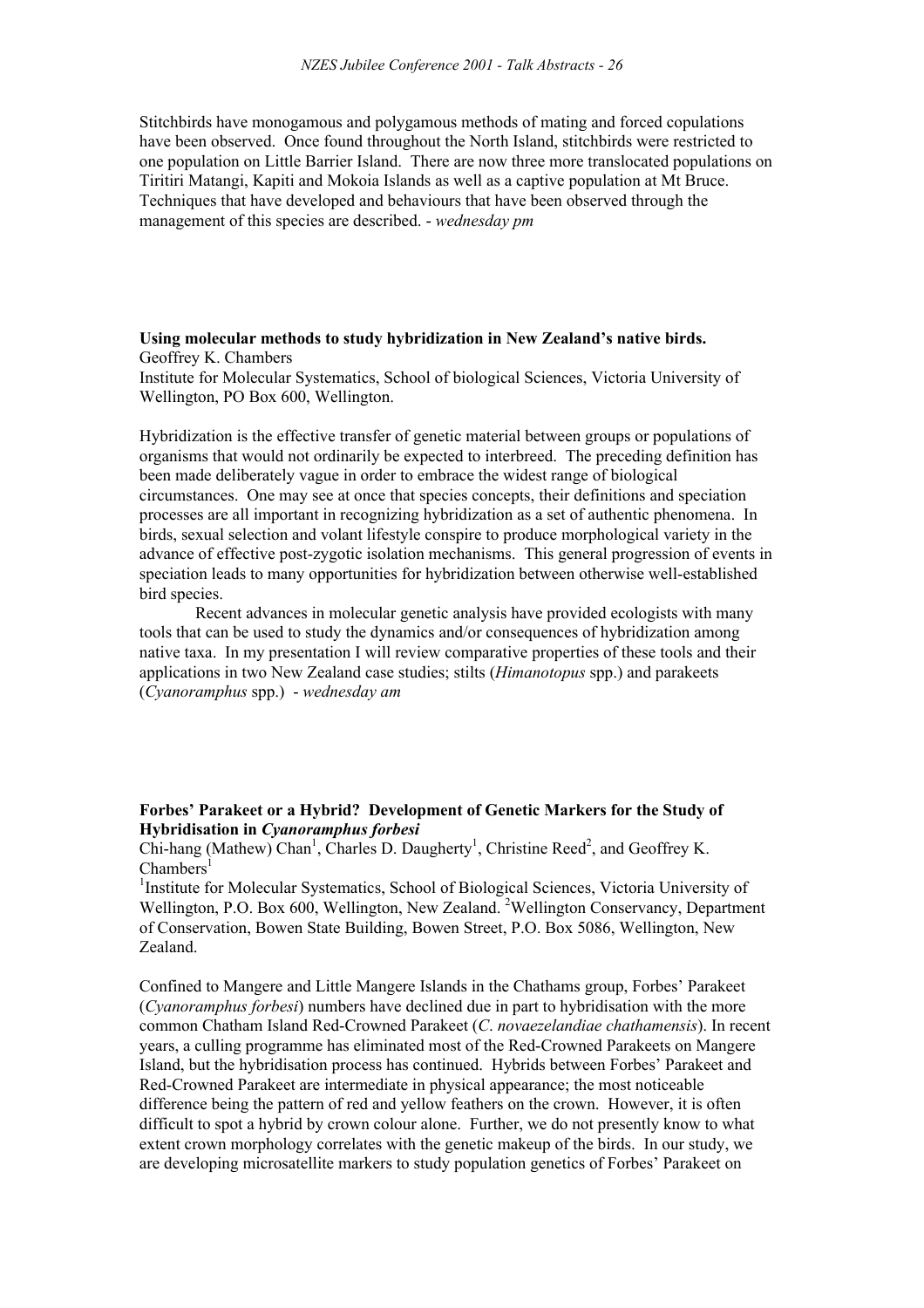Mangere Island and for use in hybrid identification. The genetic data obtained will be of value for future management of the species. -*wednesday am*

*Hieracium pilosella* (mouse ear hawkweed): a national pest, an evolutionist's dream. Hazel Chapman.

Department of Plant and Microbial Sciences, University of Canterbury, Private Bag 4800, Christchurch

*Hieracium pilosella* is a successful alien invader, and is evolving in New Zealand at a rapid rate in terms of both population genetic signature, and breeding system. It is polyploid, and reproduces vegetatively and by both sexual and asexual seed.

We now know that the frequency of sexual reproduction varies among populations of *H. pilosella*, and that obligate sexuals have evolved in New Zealand. We know that most populations now comprise a mixture of ploidy levels, whereas once they were almost exclusively pentaploid. Most populations, although predominantly asexual, are highly variable.

This leads to evolutionary questions about:

- i. The maintenance value of sex
- ii. The role of hybridisation in invasion biology
- iii. Polyploid evolution and gene flow
- iv. Adaptation

We are using a combination of field and glasshouse experiments, molecular markers, herbarium specimens and flow cytometry to empirically address these questions, using *H. pilosella* as our model.

We are investigating 'why sex?' by a series of experiments testing current hypotheses, such as The Red Queen, Density Dependence and the Mutation hypothesis. The role of hybridisation in invasion biology is being tested using a combination of herbarium specimens, molecular markers and hybrid fitness experiments. -*tuesday pm*

Photoinhibition in sun and shade leaves of mangroves growing along salinity gradients in their natural habitats in south-east Australia.

Rochelle Christian<sup>1,2</sup>, and Julian E. Ash<sup>1</sup>.

1. The Australian National University, Canberra ACT 0200, Australia. 2. Address for correspondence: Dept. of PAMS, University of Canterbury, Private Bag 4800, Christchurch, NZ. email: r.christian@botn.canterbury.ac.nz

The extent of photoinhibition and photoprotection in sun and shade leaves of *Avicennia marina* and *Aegiceras corniculatum* were studied along an upriver salinity gradient. Reductions in the photochemical efficiency of photosystem II were evident. Depressions of  $F_v/F_m$  were greatest in sun leaves and leaves with north aspects. Midday reductions in  $F_{PSII}$  in high light environments were accompanied by reductions in  $q_P$  and  $F_v/F_m$ , and increases in nonphotochemical quenching (NPQ). Increases in the size, and decreases in the epoxidation state of the xanthophyll cycle pigment pool were associated with increases in NPQ and the occurrence of photoinhibition in high light environments. Steep leaf angles in high light environments appeared to be important in avoiding over-excitation. Diurnal patterns of depression of  $F_v/F_m$  differed for the two species: although the extent of midday photoinhibition was greater for *A. corniculatum* than *A. marina*, *A. marina* showed greater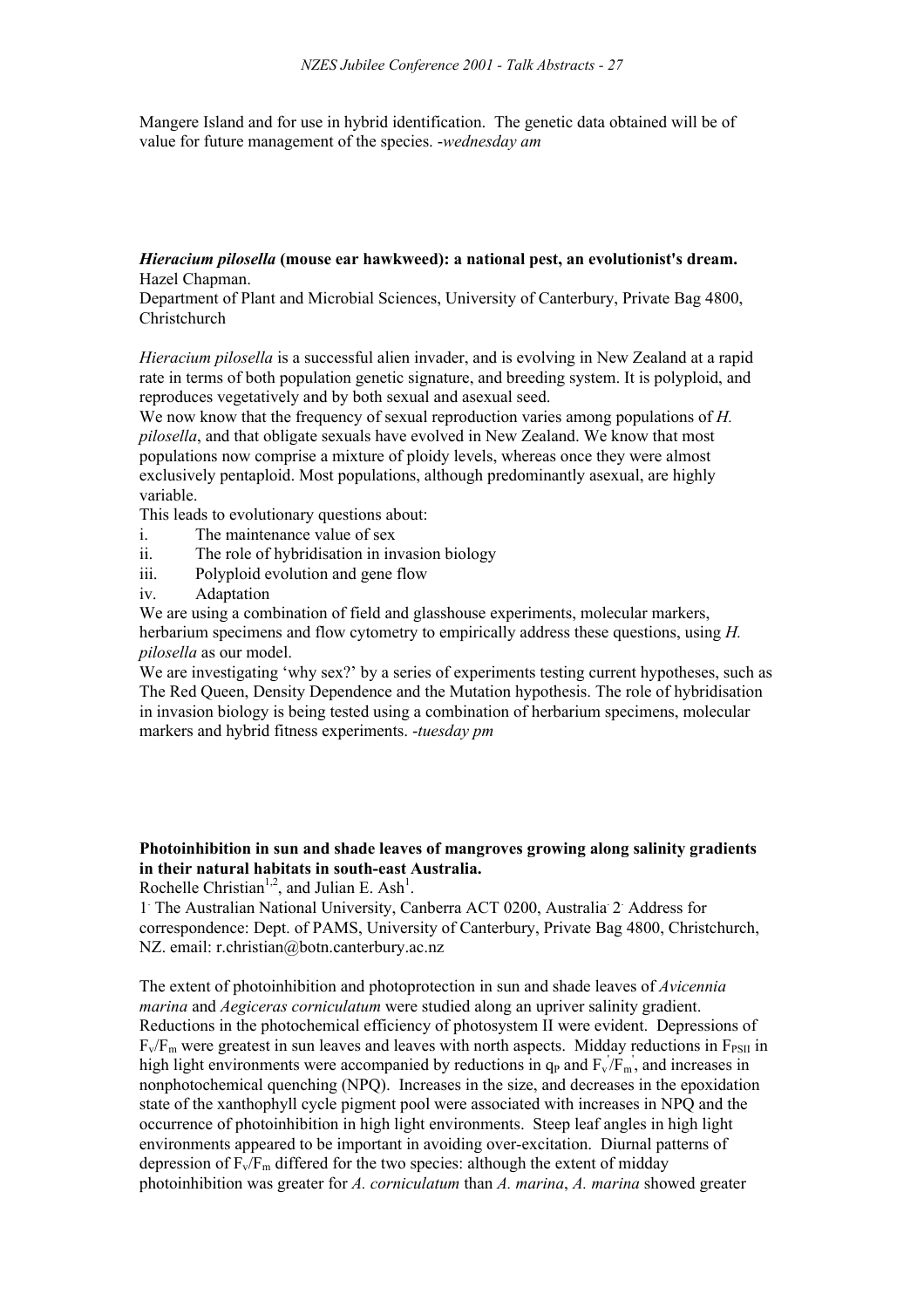long-term depressions than *A. corniculatum.* Greater midday reductions in  $F_{PSTI}$  in *A. corniculatum* than *A. marina* were associated with lower q<sub>p</sub>. Comparison of patterns of variation in the susceptibility to photoinhibition up and down the river with results from pot trials suggest the influence of factors other than salinity. -*wednesday am*

A saddleback population model with implications for reintroduction to the mainland R. Scott Davidson<sup>1</sup> and Doug P. Armstrong<sup>2</sup>

<sup>1</sup> Department of Zoology, University of Otago, P.O. Box 56, Dunedin, New Zealand. E-mail: davro504@student.otago.ac.nz.

<sup>2</sup> Institute of Natural Resources (Ecology), Massey University, Private Bag 11222, Palmerston North, New Zealand.

 The saddleback is an endangered endemic forest bird that only occurs on islands. In 1992 the saddleback was released on Mokoia Island to produce the only mainland population. We used the data collected from this population over its first five and a half years to construct a simulation model. We were able to estimate the population's vital rates at different densities, and the impact of an aerial brodifacoum poison drop on the population was observed. A sensitivity analysis of the population model indicated that the population was most susceptible to changes in juvenile survival.

We used the model to assess the viability of releasing saddleback onto the mainland. A mainland population of saddleback would have lower levels of survival and reproductive success than an island population as mainland reserves have not completely eradicated pest species. We looked at the effect that reducing these parameters had on the population. The population was less able sensitive to reduced reproductive success than to reduced survival. We looked at whether a saddleback population could survive an annual poisoning program where the baits were aerially distributed. This suggested that a saddleback population would not survive repeated poison drops. - *monday pm*

## Palynological evidence of vegetation succession from Whangapoua estuary, Great Barrier Island, New Zealand.

Yanbin Deng, John Ogden, Mark Horrocks\*, Sandra Anderson School of Biological Sciences and \*Centre for Archaeological Research, University of Auckland, Auckland, New Zealand

The concept of "succession" is central to ecological theory. However most long-term primary successions are inferred from spatial patterns (zonation) rather than direct observation. Whangapoua estuary provides an ideal situation in which to address whether the present spatial pattern of wetland and estuarine vegetation actually reflects the changes that have occurred through time.

Ordination results for species composition of vegetation plots sampled suggest six vegetation communities, along estuary to freshwater gradient from Mangrove (*Avicennia marina*) mudflats through *Juncus kraussii* sea rush, Oioi (*Apodasmia similis*) salt meadow, *Baumea* meadow, and Manuka (*Leptospermum scoparium*) shrubland to Raupo (*Typha orientalis*)/Cabbage tree (*Cordyline australis*) swamp forest.

Surface samples of pollen from the same plots show that the correlation between modern pollen and vegetation varied considerably between species. However, when tall windpollinated trees and exotic wind-pollinated grasses are excluded, five of the broad community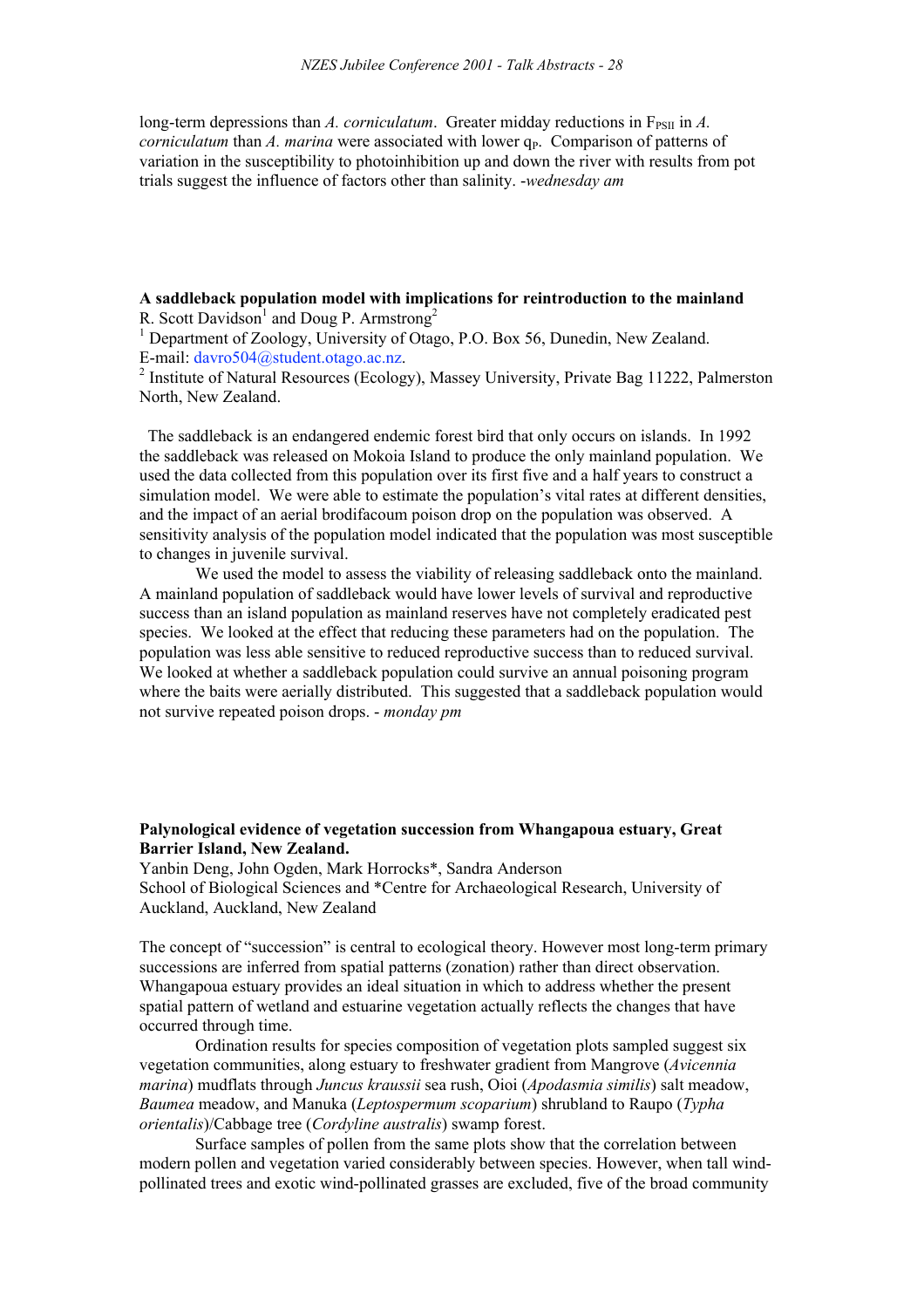groupings are represented by their pollen spectra (except sea rush community). The fossil pollen and radiocarbon date results in the same area suggest the same sequence of vegetation communities, with the exception of the *Leptospermum* shrubland. Occurrence of this community in the spatial sequence is a consequence of human impact by deforestation. This widespread local burning in Whangapoua was between 600-200 yr B.P. - *wednesday am*

## The good oil – Chemotype variability in New Zealand manuka

Malcolm Douglas<sup>1</sup>, Nigel Perry<sup>2</sup>, John van Klink<sup>2</sup>, Bruce Smallfield<sup>1</sup> and Rosemary Anderson<sup>1</sup>.<br><sup>1</sup>Crop & Eq.

<sup>1</sup>Crop & Food Research Institute, Private Bag 50034, Mosgiel

<sup>2</sup>Plant Extracts Research Unit, Crop & Food Research, PO Box 56, Dunedin.

A survey of the essential oil content and composition of New Zealand manuka (*Leptospermum scoparium*) included foliage from 84 sites and 252 individual plants. The average yield of steam-distilled manuka oil, based on a standard dried sample, was about 0.3% but ranged from <0.1% - 1.1%.

The levels of 48 chemical compounds were measured and wide plant to plant and/or site to site variations were found. Four major chemical types (chemotypes) can be identified:

- 1. monoterpene rich oils (i.e. the low molecular weight and volatile oils). This chemotype is regionally predominant in Northland, in Northwest Nelson and the West Coast.
- 2. sesquiterpene rich oils (i.e. higher molecular weight oils) are the predominant chemotype in most of New Zealand.
- 3. triketone enriched oils within the sesquiterpene rich oils. This bioactive chemotype is localized to the East Cape region, and to a lesser extent to the Marlborough Sounds.
- 4. monoterpene sesquiterpene mixed oils, also present throughout New Zealand.
- The reasons for these regional chemotypes are open to conjecture. The triketone enriched oils are sought for their antibiotic activity and it is important to note that these oils represent only a minor portion of the New Zealand manuka resource. *- wednesday pm*

Back to the future: 50 years of publishing in *New Zealand Journal of Ecology* Richard Duncan, Chris Frampton, Hazel Gatehouse, Keith Barber, James Kemp, Jennie Lyall, Bede McCarthy, Keitha Monson, Conny Peters, Cynthia Roberts, Rachael Smith, Jane Tansell and Mike Watson.

Lincoln University, Lincoln.

We examine publishing trends in *New Zealand Journal of Ecology* over the last 50 years against a background of changes in the way ecological science is done in New Zealand. Broadly, changes in the way science is funded has led to greater emphasis on the applied outcomes of research, and larger teams of researchers working on bigger problems. In light of this, we examine trends in the number of authors/paper, the degree of inter-institutional collaboration, and acknowledgment of funding sources. We also examine trends in the basic design of ecological studies published in the Journal, and in the statistical techniques used to analyse those studies. We ask whether changes in the way ecological science is done in New Zealand has been associated with improvements in the way studies are designed and analysed. -*monday am*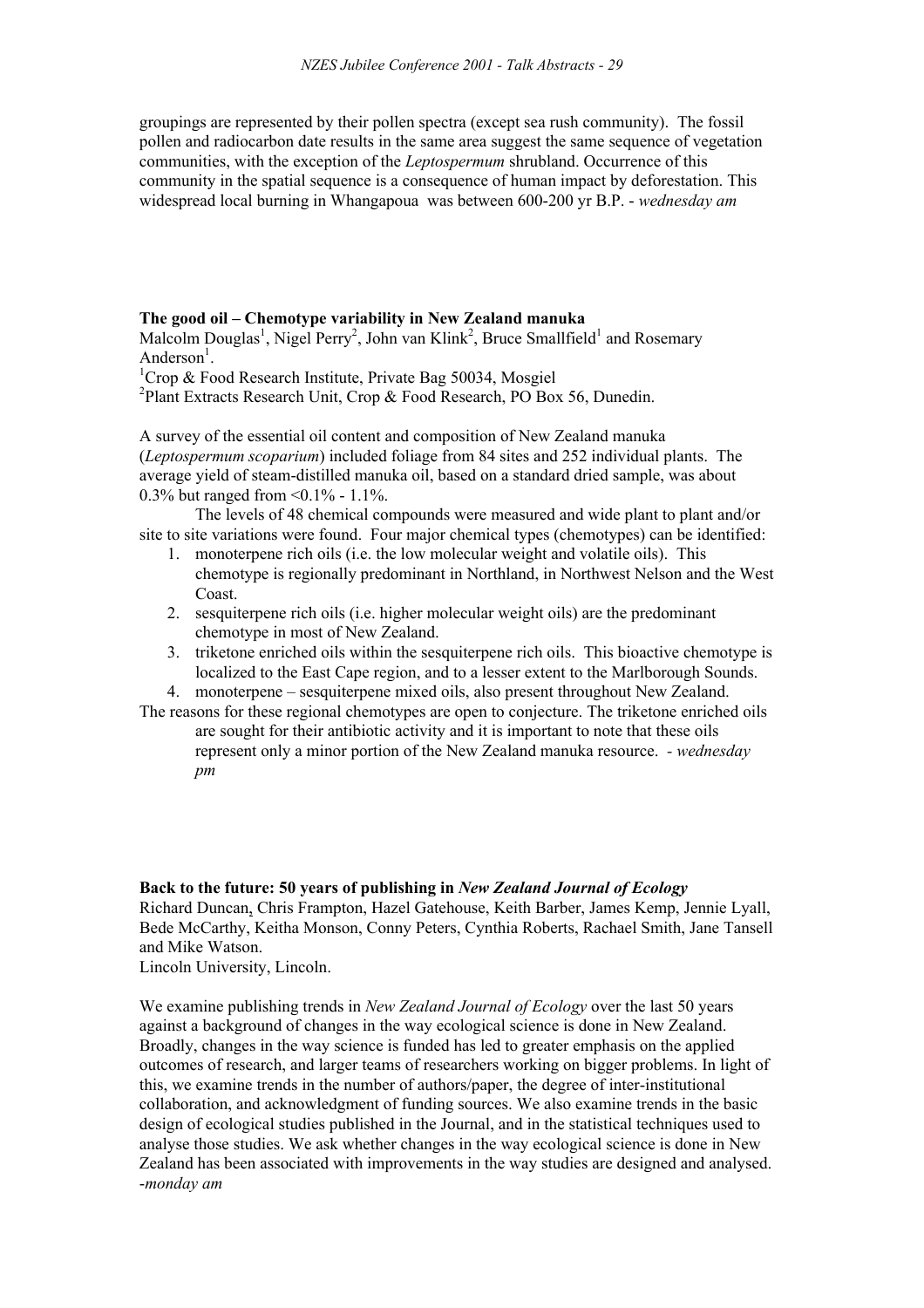## The probability of island colonisation by mammals

Richard P. Duncan and David M. Forsyth Ecology and Entomology Group, Lincoln University and Landcare Research, Lincoln

To identify features of islands that might influence their susceptibility to invasion, we analysed the outcome of historical introductions of six mammal species (cat, goat, pig, possum, rabbit and sheep) to 82 islands in the New Zealand archipelago. We determined how long populations had survived on islands to which they were introduced until the population became extinct naturally, was eradicated or until the last recorded visit confirming an extant population. We used failure-time analysis to identify factors predicting the length of time that populations survived on islands until natural extinction. The long-term survival of introduced populations was higher on islands at lower latitudes and islands that had been farmed, suggesting that colonisation success was enhanced in less extreme climates and in humanmodified habitats. We found no evidence that island area, biotic interactions or differences among species affected the survival times of populations independent of the effects of latitude and habitat modification. - *tuesday pm*

#### Patterns of within-canopy photoinhibition match observed leaf loss in *Aristotelia serrata*. Roger Dungan

Soil, Plant, and Ecological Sciences Division, Lincoln University, PO Box 69, Lincoln. c/- Landcare Research, etc. dunganr@landcare.cri.nz

It has been observed that there are regionally consistent patterns of leaf loss in wineberry at regional scales, with greater leaf loss from exposed than from shaded parts of tree canopies, irrespective of local air temperature. This leaf loss may be due to the deleterious interactions of cold temperatures and bright sunlight experienced on frosty mornings by over-wintering leaves. To test this possibility, the photosynthetic efficiency (the ratio of variable to maximal chlorophyll fluorescence, Fv/Fm) of shaded and exposed leaves of a wineberry tree was measured over a range of conditions, and compared with leaf temperature and received light dose. On cold sunny days Fv/Fm of exposed leaves declined markedly, whereas shaded leaves were relatively unaffected. During a severe frost event Fv/Fm values took several days to recover, whereas on milder days ratios returned to their pre-dawn values by dusk. This suggests two mechanisms of Fv/Fm decline; light induced damage of photosynthetic apparatus, or diversion of light energy to biochemical pathways other than photosynthesis (e.g. the xanthophyll cycle). The role of these mechanisms may be elucidated by investigation of diurnal changes in xanthophyll pool sizes. - *wednesday am*

Using stress to our advantage: plant stress – insect performance interactions Kylie Galway, Richard Duncan, Pauline Syrett, Rowan Emberson and Andy Sheppard Ecology and Entomology, PO Box 84, Lincoln University

Are environmentally stressed plants beneficial or detrimental to insect herbivores? Improved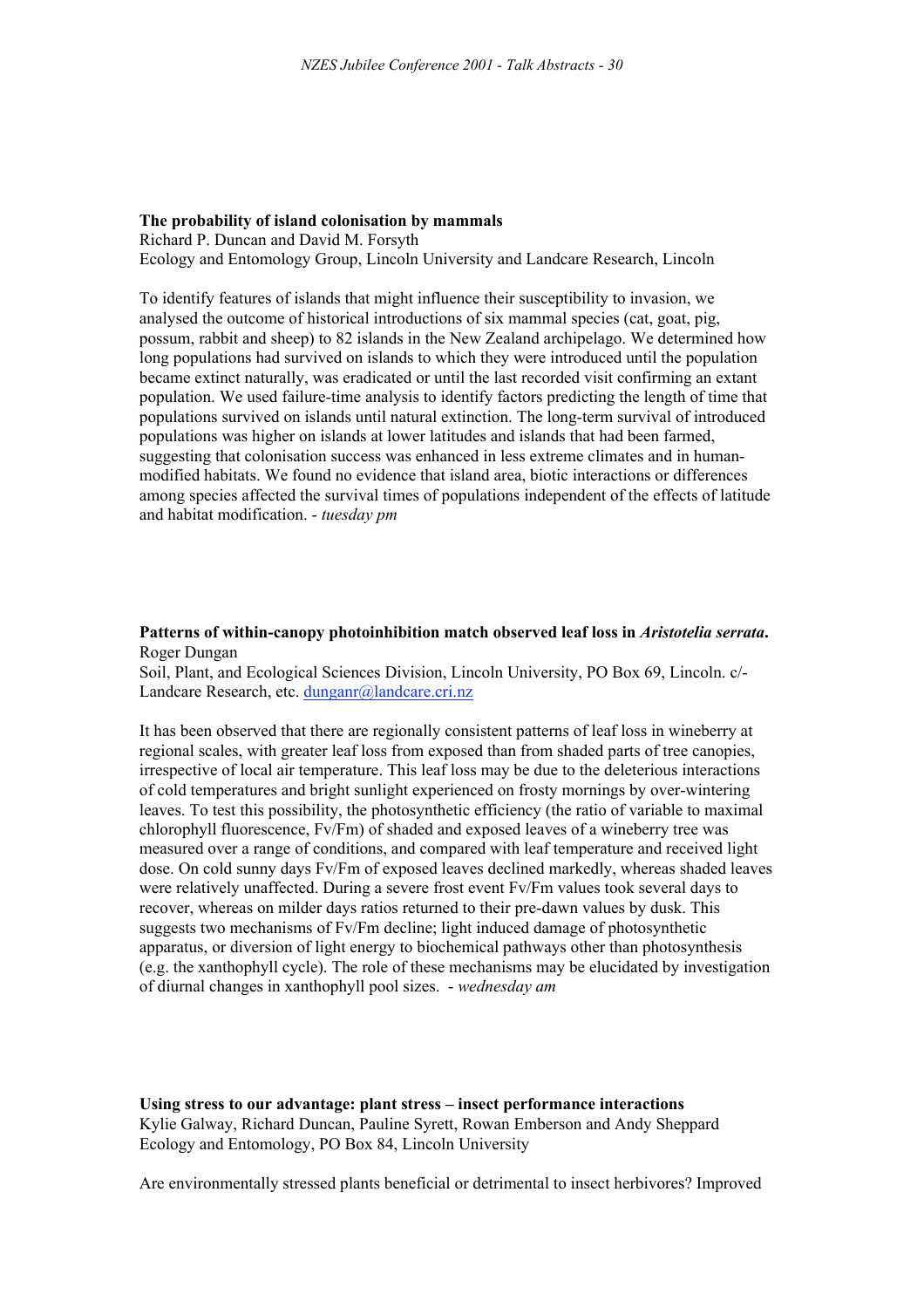understanding between interactions of plant stress and insect herbivory may aid weed biological control programmes, by identifying host-plant environments most suited to the insect agents. The Plant Stress Hypothesis (PSH) predicts improved insect performance on stressed plants, while the Plant Vigour Hypothesis (PVH) and the Insect Performance Hypothesis (IPH) predict insect performance is dependent on insect feeding guild. To review these hypotheses, we analysed more than 200 studies on insect performance, from five insect feeding – guilds, under 12 stress types. Sap and leaf feeders tended to perform better on stressed hosts, while miners and gall formers performed better on non-stressed hosts, supporting the PVH. Insect performance was also influenced by stress type, being higher under reduced moisture, light and  $CO<sub>2</sub>$ , increased soil nitrogen, and on younger plants. Insect feeding guilds also varied in their response to plant stress, depending on the type of stress encountered. Our results suggest these hypotheses are too simplistic. A more detailed understanding of the interactions between insect feeding guilds and stress types are required to resolve how the performance of insect herbivores varies on stressed host-plants. *wednesday pm*

## The Trouble with Hybrids

Neil Gemmell Department of Zoology, University of Canterbury

The issue of what to do with individuals of endangered and threatened taxa that show evidence of hybridisation is a long-standing one in conservation biology. At its heart resides a general uncertainty on how we define and identify species, which ultimately impacts on decisions about what we should be conserving. In this talk I will discuss some of the philosophical, practical and legislative problems that hybrids pose for conservation science. *wednesday am*

# Monitoring stoat populations using DNA profiling and mark-recapture analysis

Dianne Gleeson<sup>1</sup>, Robyn Howitt<sup>1</sup>, Andrea Byrom<sup>2</sup>, and Bruce Warburton<sup>2</sup> <sup>1.</sup> Ecological Genetics Laboratory, Landcare Research PB 92170, Auckland;  $2\degree$  Landcare Research P.O. Box 69, Lincoln.

Monitoring the relative abundance of pests in order to determine the effectiveness of pest control operations is an essential part of pest management. Estimating abundance using standard index methods can result in biased estimates. Using traditional mark-recapture methods can be expensive. An alternative approach for estimating animal abundance is to use DNA profiling, which offers the potential of being able to identify individuals in a population without having to physically capture and/or mark animals. Recent developments with the use of hypervariable DNA markers in combination with traditional statistical methods and novel tissue capture techniques offer new possibilities for the measurement of population and behavioural parameters. In particular, these methods offer new options for accurate estimation of population abundance of species that are especially difficult to estimate due to their habitat and behaviour, such as stoats. We have optimised six microsatellite loci for estimating genetic variability within and among stoat populations, and have developed techniques that enable DNA profiling of individuals using hair samples from the field. We will present results from analyses of population structure and variability of stoats in New Zealand, along with a discussion of how genetic tags can be used to estimate population parameters in animals. We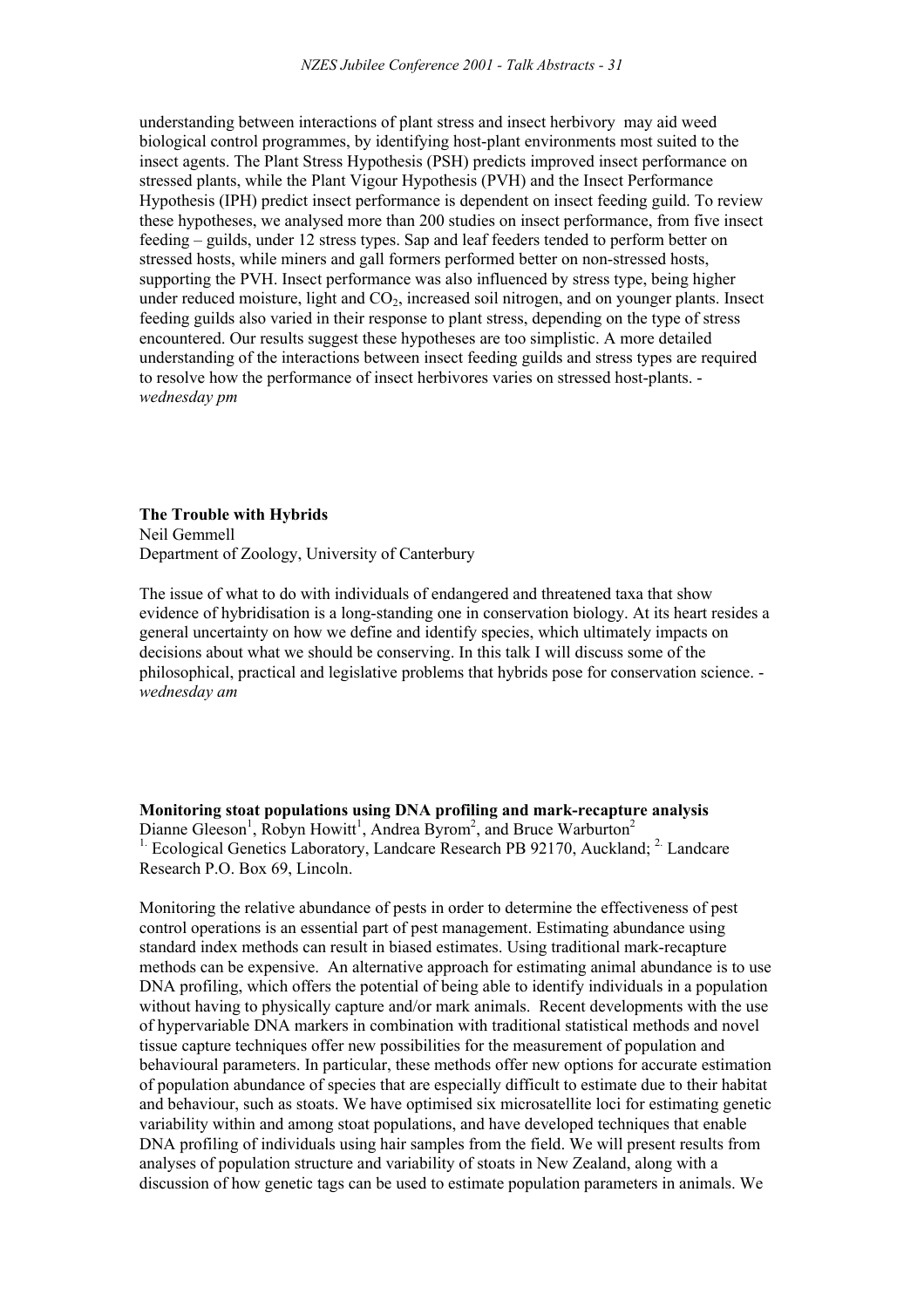will also discuss the applicability of these methods for examining aspects of the mating behaviour and social structure of stoats. - *tuesday am*

## Effect of marram density on katipo and *Latrodectus atritus* web construction and prey capture

James Griffiths and Adrian Paterson Ecology & Entomology Group: Soil, Plant & Ecological Sciences Division P.O Box 84, Lincoln University, Canterbury, New Zealand. Email: Griffith@tui.lincoln.ac.nz, Ph: 03 3252811, Fax: 03 3253844

Recent surveys of New Zealand's dune systems have revealed a marked decline in katipo (*Latrodectus katipo*) and *L. atritus* abundance. Survey results suggest that the decline may be related to habitat modification. Katipo and *L. atritus* appear to favour dune regions characterised by sparse vegetation with high exposure to sunlight. Sites with these characteristics have decreased as a result of human development particularly, with the invasion of marram grass (*Ammophila arenaria*). Marram is very aggressive and outcompetes most native dune vegetation. When established, it forms a dense swathe over dune systems in contrast to the sparse growth habit of native dune plants*.*

To determine why katipo and *L. atritus* appear unable to inhabit dense marram grass, laboratory reared adult females of both species were introduced to the centre of microcosms containing sparse and dense marram grass. Illumination and warmth were provided to one side of each microcosm and one prey item was released into each microcosm every two days. Spiders inhabiting microcosms were weighed prior to release, after one week and two weeks at the cessation of the experiment. Notes were made on the size and position of catchingwebs constructed, the number of prey items snared and the position of the retreat.

Results revealed that katipo or *L. atritus* inhabiting sparse microcosms constructed more extensive catching-webs than those inhabiting dense microcosms and that all catching webs were built in open spaces generally in proximity to the nearest light or heat source. Spiders inhabiting sparse microcosms snared more prey items than those inhabiting dense microcosms, although no corresponding difference in weight was found. These results suggest that dense marram may not meet the structural requirements of katipo or *L. atritus* catching-webs. - *wednesday pm*

## Herbivory by introduced mammals: A threat to native New Zealand broom? Ingrid Grüner

School of Forestry, University of Canterbury, Private Bag 4800, Christchurch, New Zealand

Herbivory by introduced mammals has been identified as a factor likely to cause the decline of many New Zealand indigenous plant species. The study focuses on the native New Zealand broom, *Carmichaelia*. Fourteen species within this genus are currently listed as naturally rare or threatened, and browse by introduced mammals has been suggested as a possible threat to several of these.

Using enclosure trials, the effects of browse on plant growth and reproductive activity were monitored for three species over a 16 months period (incl. 2 summers). The results suggest that browse does not immediately threaten the survival of individual plants, but poses a serious threat to the long-term persistence of a population by inhibiting seed production. The effect depends on the severity of browse, and on the specific morphology of the plants. The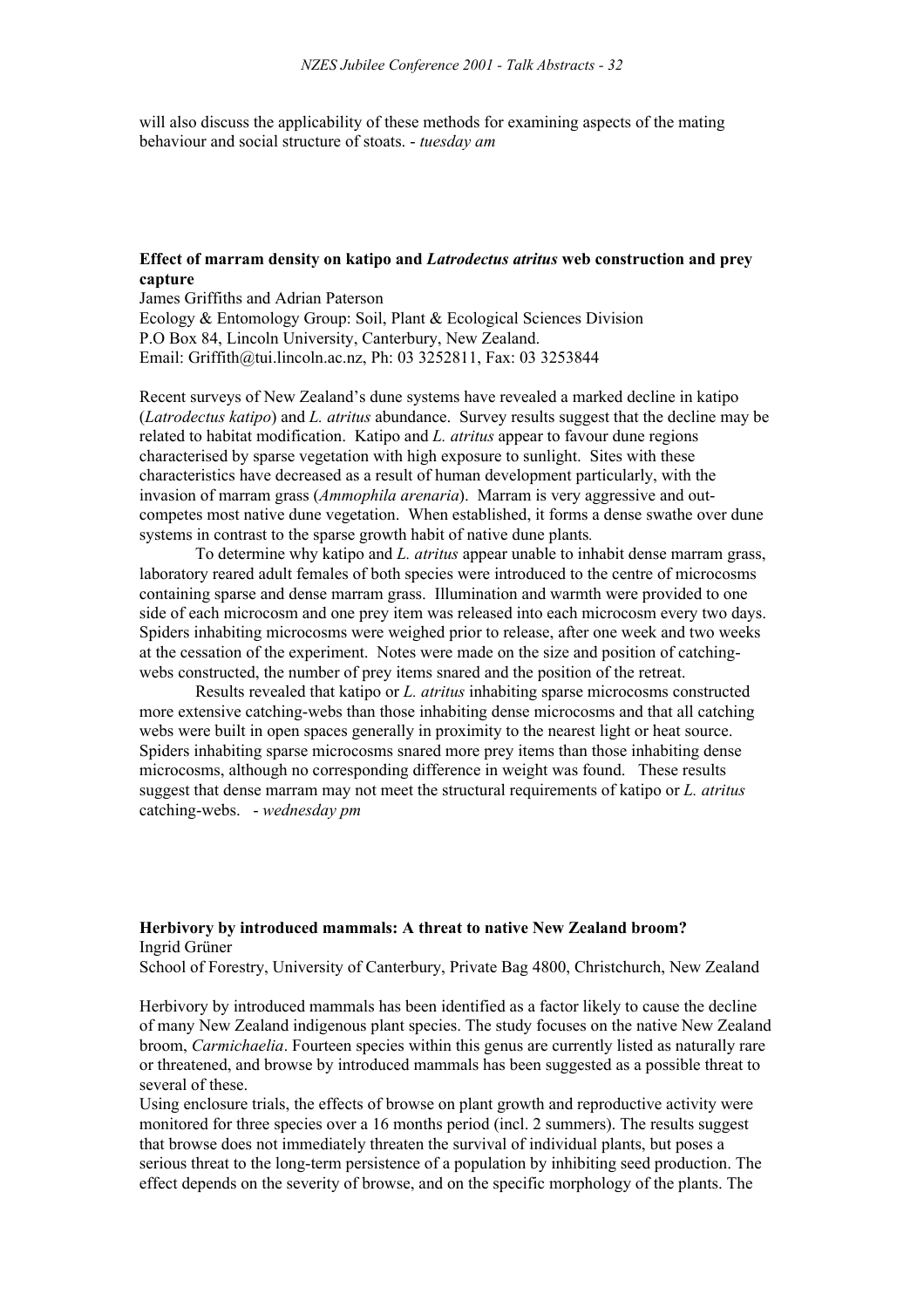fact that herbivores are present at a site does not necessarily mean that the plants will be subject to browse. -*tuesday pm*

#### Weed biocontrol agents as model invaders

Helen Harman<sup>1</sup>, Jane Memmott<sup>2</sup> & Pauline Syrett<sup>1</sup> <sup>1</sup>Landcare Research, PO Box 69, Lincoln, Canterbury, New Zealand <sup>2</sup>University of Bristol, United Kingdom

Whether the introduction of a particular species into a new environment will result in its establishment is difficult to predict due to the stochastic nature of colonisation and the vulnerability of small populations. Both theoretical studies and retrospective analyses of deliberate introductions predict that, in general, the probability of successful establishment and persistence is an increasing function of initial propagule size, although this effect is not always consistent. However, there have been few field tests designed to test factors believed important to establishment success. Biological control programmes allow controlled and well-replicated introductions to be made into new environments. Here, we show how releases of biological control agents for weeds in New Zealand have been used to better understand the invasion process. For both broom psyllids (*Arytainilla spartiophila*) and gorse thrips (*Sericothrips staphylinus*), replicated colonies of several sizes were released and monitored to determine how the initial release size affects the probability that an introduced population establishes and persists. Data on establishment failure due to site destruction were also obtained. These results can be used to design biocontrol release strategies that maximise the chance of overall establishment success, as well as lead to an improved understanding of the invasion process. - *tuesday pm*

# Far-flung forest felines: habitat use by feral cats on Rakiura (Stewart Island). Grant Harper

Zoology Department, University of Otago, PO Box 56, Dunedin.

Feral cats are the top exotic predator on Rakiura (Stewart Island). Mustelids are not present. As such they have probably had a substantial effect on the native fauna. They currently still have severe impacts on threatened birds like the southern NZ dotterel and the hoiho. As part of the management of the feral cat problem by the Department of Conservation, research on the habitat use of cats was carried out over the past two years in the Rakeahua valley. Twenty-three cats were caught but only seven provided more than 30 radio-fixes required for robust analysis. Mean home range sizes, assessed using the minimum convex polygon method, were the largest recorded for female cats (1109ha, n=3) and amongst the largest recorded for males (2083ha,  $n=4$ ). Density in the Rakeahua valley is 0.2 cats/ $km^2$ . Only one desert site in central Australia has a lower recorded density. It is suggested that these large home ranges are a result of the low prey diversity, and particularly the lack of alternative prey during periods of low prey abundance. Cats also appear to prefer podocarp forest to other forest types, which is probably due to resting site selection. - *wednesday pm*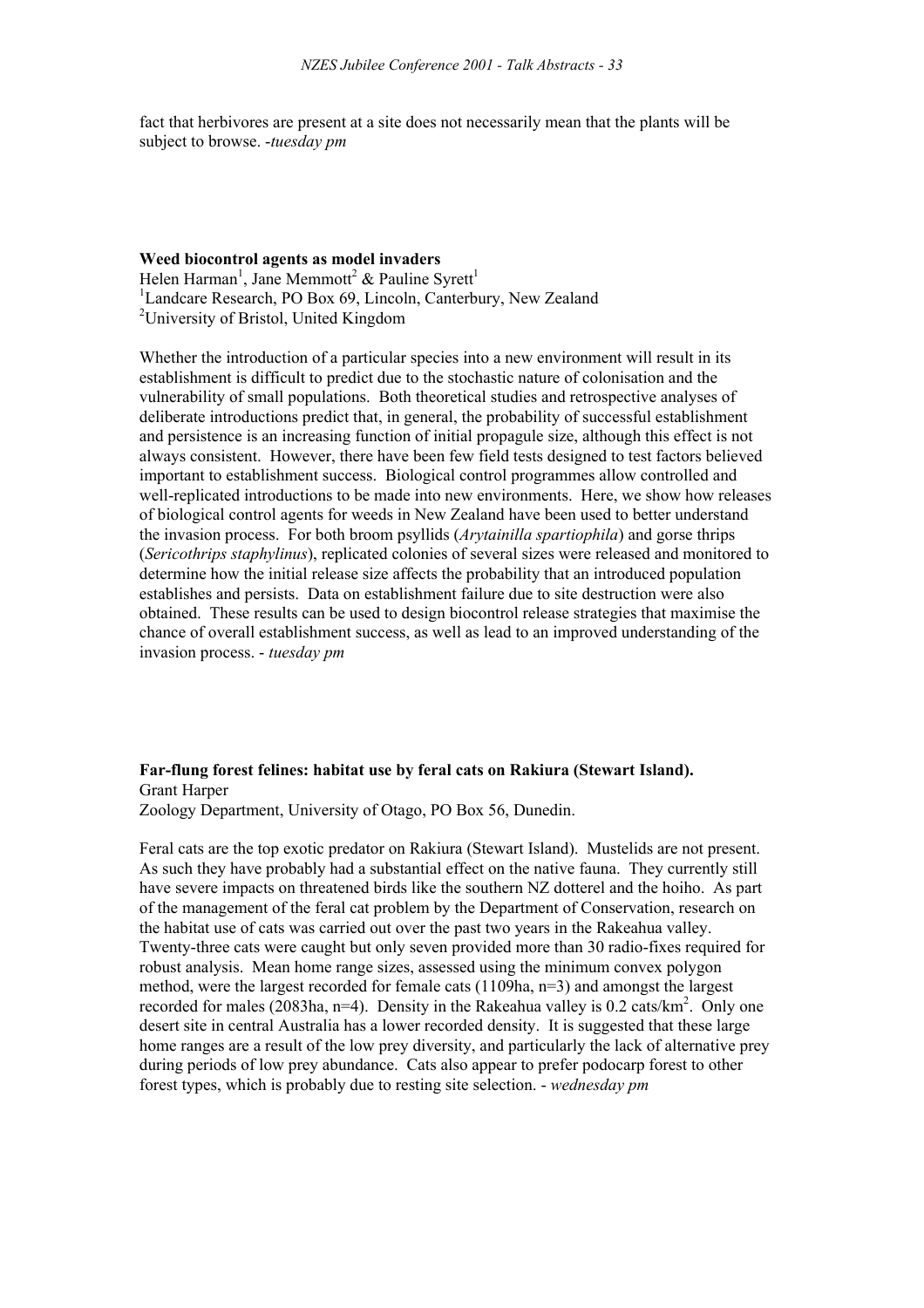## Small invaders – the conservation threat posed by Argentine ant and options for its containment and eradication

Richard Harris Landcare Research, Private Bag 6, Nelson

The Argentine ant (*Linepithema humile*) is a highly invasive, introduced species, capable of invading some native habitats, displacing other ant species, and altering the composition of invertebrate communities. Its current distribution in New Zealand spans mostly urban areas from Northland to Canterbury. However, of major conservation significance is its recent discovery on Tiritiri Matangi Island, a predator-free island reserve in the Hauraki Gulf. The potential New Zealand distribution of the Argentine ant was predicted using temperature and land cover data. Much of Northland and coastal North Island are high risk of establishment, while most of central and southern New Zealand is too cold. Indigenous scrub/low stature vegetation is the native habitat most at risk. Indigenous forest is unlikely to be invaded. Many offshore islands contain suitable habitat for establishment. Spread to areas outside urban development will be slow, as unassisted dispersal is only about 150 m/yr. Management practices need to be adopted to restrict the spread of Argentine ants to native ecosystems, particularly offshore islands, and tools developed to eradicate new infestations before they become widespread. An eradication strategy is being tested at three sites in New Zealand and I report on progress thus far. -*tuesday pm*

Five years of recovery of the threatened plant *Dactylanthus taylorii* - a review.

Avibhakta S Holzapfel<sup>1</sup> and Chris E. Ecroyd<sup>2</sup>

<sup>1</sup>: Department of Conservation, Waikato Conservancy, Private Bag 3072, Hamilton

<sup>2</sup>: Forest Research, Private Bag 3020, Rotorua

*Dactylanthus taylorii* is New Zealand's only native fully parasitic flowering plant. An endemic and ancient member of the New Zealand flora, it is particularly threatened through browsing by introduced mammals preventing fruit set. In 1995, the Department of Conservation (DOC) adopted a 5-year recovery plan guiding the species' management, which is overseen by a national recovery group. Through its implementation the number of known populations has increased from 40 to 81, of which 66 are actively managed. Fruit set has increased from zero to 30% at managed sites. Standardised monitoring has allowed protection measures to be assessed and adjusted. Formal research and findings by field staff have provided crucial information on the ecology of *D*. *taylorii*. Advocacy within DOC and the community has raised understanding of the species' situation and support for its management on private land. A national focus of species management reflects the reality of issues across administrative boundaries and relies on strong communication between all parties. A new set of objectives can now be developed following the findings of the review. While fruit set is achieved with ongoing management, recruitment has not yet been demonstrated and a change in threat status should not be made. -*tuesday am*

## Residual sexual reproduction in facultative apomictic *Hieracium pilosella*: does the environment play a role in expression?

Gary Houliston and Hazel Chapman

Department of Plant and Microbial Sciences, University of Canterbury, P.O. Box 4800, Christchurch.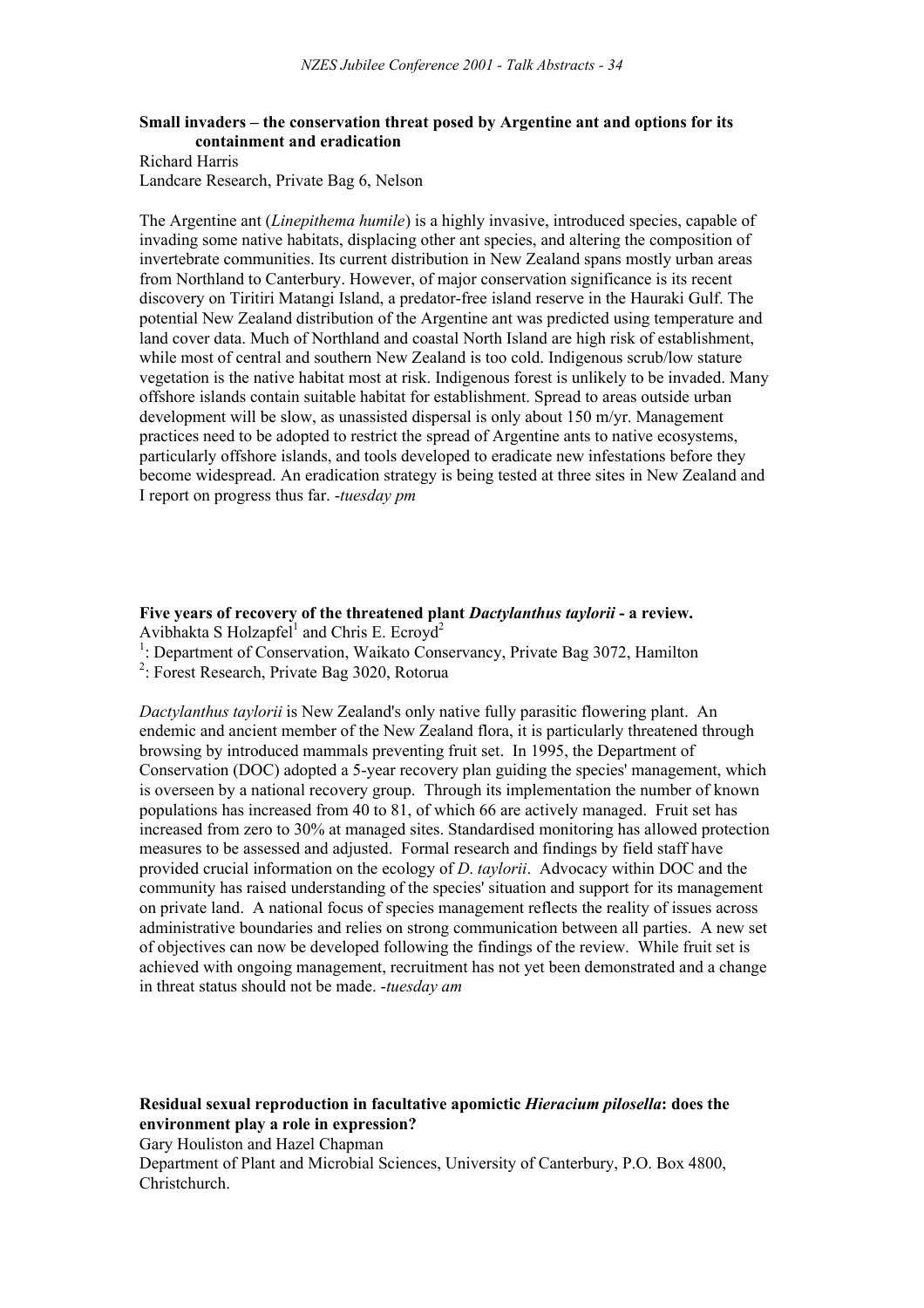Apomictic populations of *H. pilosella* in New Zealand are known to produce a low frequency of seed via sexual reproduction. The rate of sexual reproduction has been determined by artificially pollinating *H. pilosella* growing under field conditions with the closely related, but morphologically distinct, *H. aurantiacum*. Resulting hybrids from the crosses indicate sexual events in predominantly apomictic populations. Considerable differences in frequency exist between sites, and some obligate sexual individuals have been discovered. The differential expression of apomixis between sites can be due to two factors; genotype and environment. This work attempts to quantify the magnitude of each factor, and to determine if any predictability via environment is possible. The research to date has concentrated on environmental factors, particularly for the period directly preceding pollination. Relationships have been found between the proportion of seed produced via sex, and the mean daily temperature and rainfall. Further research will attempt to investigate the influence of genotype and nutrient regime on the expression of apomixis. This may have important implications for the control of this species by both biological and conventional methods, as well as future application of genetic material from this species to the apomixis programme for cropping. *tuesday pm*

#### Deer impacts on Kaimanawa beech forests.

Sean Husheer and Alastair Robertson Ecology Department, Massey University.

Deer impacts on mountain, red and silver beech forest vegetation in the Kaimanawa Ecological District, central North Island, have been apparent for decades. In October 1998 aerial deer control was initiated in central Kaweka Forest Park by the Department of Conservation. Deer control was aimed at reducing browse pressure on mountain beech seedlings at sites where regeneration was being inhibited.

Paired deer exclosure plots were established between 1997 and 1999 to monitoring the effectiveness of deer control in comparison to areas where control was not undertaken. Analysis of mountain beech seedling growth rates from spring 1998 to spring 2000 provide strong evidence that once deer browse is completely removed seedling growth increases. There is also some evidence that aerial deer control operations have led to an improvement in seedling growth at unfenced sites. In contrast, increased commercial and recreational hunting has had no significant benefit.

Management activity has, to some extent, overlooked impacts on red and silver beech forest vegetation. Data from 57 permanent 20x20 m monitoring plots established in northern Kaimanawa Forest Park in 1979, re-measured in 1987 and 1999 have been analysed in this study. In addition, data from two  $20x20$  m paired exclosure plots, established in the 1980's has been analysed. Results show compositional shifts in the forest overstorey from deer palatable to unpalatable species. There is clear evidence that deer are inducing changes in red and silver beech forest composition. This problem needs to be addressed through intensive deer control. - *monday pm*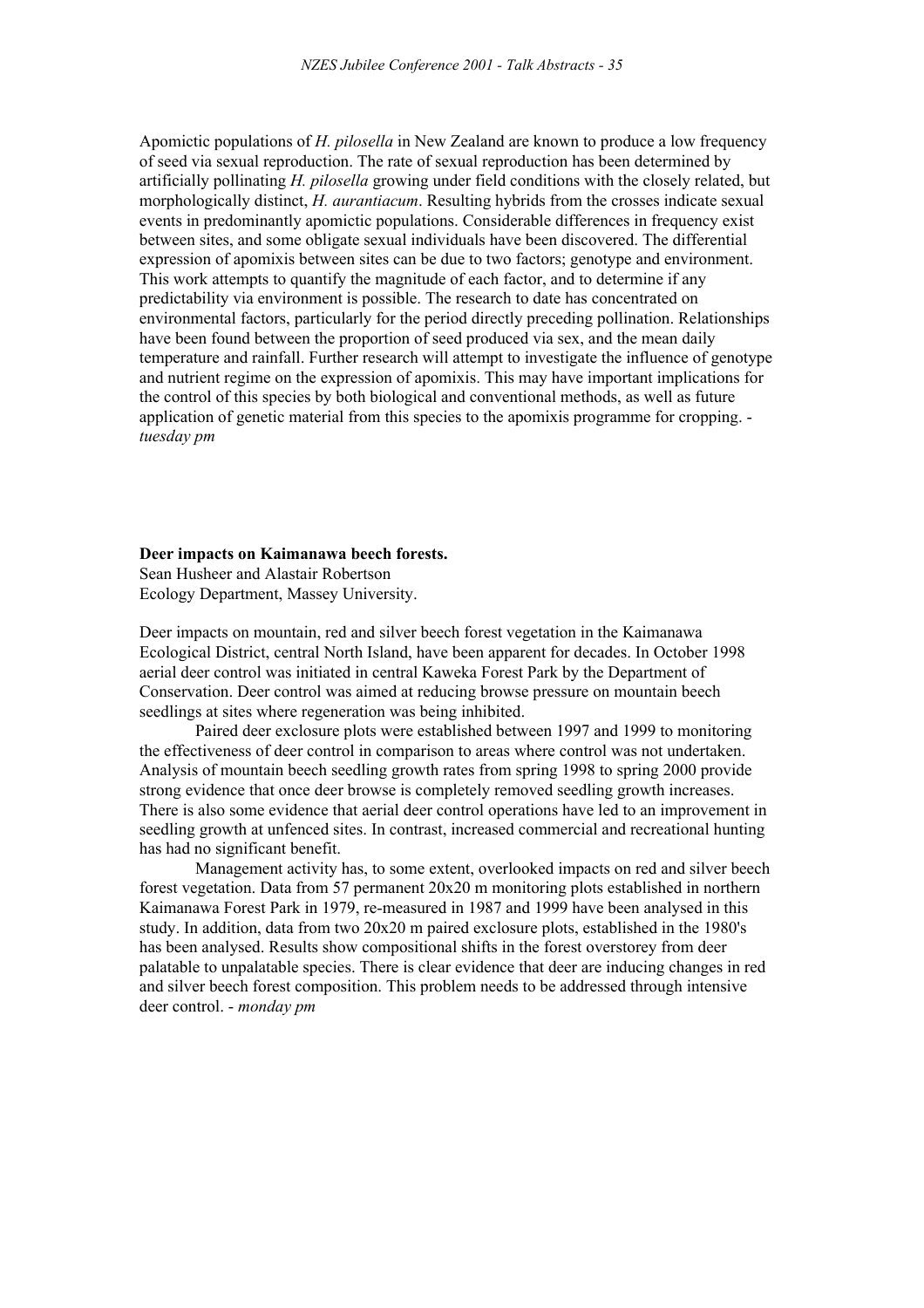#### An unusual relationship between a colour polymorphism, body size and altitude in an alpine weta *Hemideina maori*

Ian G. Jamieson, Kerry R. Dowsett and Graham P. Wallis Ecology, Conservation and Biodiversity Research Group, Department of Zoology, University of Otago, PO Box 56, Dunedin

Ectotherms generally increase in body size with increasing altitude or latitude, which is associated with decreasing environmental temperature. Cooler temperatures cause animals to grow slower and mature later at a larger body size than those exposed to warmer temperatures. Ectothermic species that exhibit colour polymorphisms are also differentially affected by environmental temperature; dark morphs generally warm up more rapidly and attain higher body temperatures than paler individuals and hence are thought to gain fitness advantages in colder environments. In this study of a large colour polymorphic alpine insect, Hemideina maori or mountain stone weta, we found that body size increased with altitude for the yellow but not the black morph, which was significantly smaller than the yellow morph at similar elevations. Furthermore, we found the opposite pattern from what is expected for the altitudinal distribution of a melanic form in an alpine area. This unusual pattern may be consistent with new theories on the role of melanism as an antimicrobial in insects living in warmer environments. -*wednesday pm*

## Interspecific hybridisation between Rape and Wild Turnip - Who acts as the gobetween?

T.E Jenkins<sup>1</sup>, A.J. Conner<sup>1,2</sup> and C.M. Frampton<sup>3</sup>

<sup>1</sup>Soil, Plant and Ecological Sciences Division, PO Box 84, Lincoln University, New Zealand <sup>2</sup> Crop & Food Research, Private Bag 4704, Christchurch, New Zealand

<sup>3</sup> Applied Management and Computing Division, PO Box 84, Lincoln University, New Zealand

Wild turnip (*Brassica rapa* ssp *sylvatica*) is one of the few naturalised or native species in the New Zealand flora that is closely related to crop species. Since rape (*Brassica napus*) is a common target for transgenic technology, there is a potential risk for accidental escape of transgenes into the New Zealand flora. Rape and wild turnip are capable of producing interspecific hybrids. Although 100% hybrid progeny can be produced upon hand pollination, interspecific hybrids are rarely found in the field. As a basis for improved risk assessment of the incidence of transgene introgression from rape to wild turnip, we investigated the relative importance of wind or insects as a vector for interspecific pollination. Five New Zealand populations of wild turnip and a rapid cycling non-transgenic rape, homozygous for a single dominant mutation conferring resistance to the herbicide chlorsulfuron were used in the trial. A twin glasshouse trial was conducted using either a fan to simulate wind or bees as pollination vectors. Rape and turnip plants in individual pots were planted at a 1:1 ratio. Hybrids among the progeny from wild turnip plants were identified using in vitro screening for seedling resistance to chlorsulfuron. Bee pollinated plants produced more seed, but wind pollination produced a greater proportion of hybrids. There were no differences in the proportion of hybrids produced by the different populations. - *wednesday am*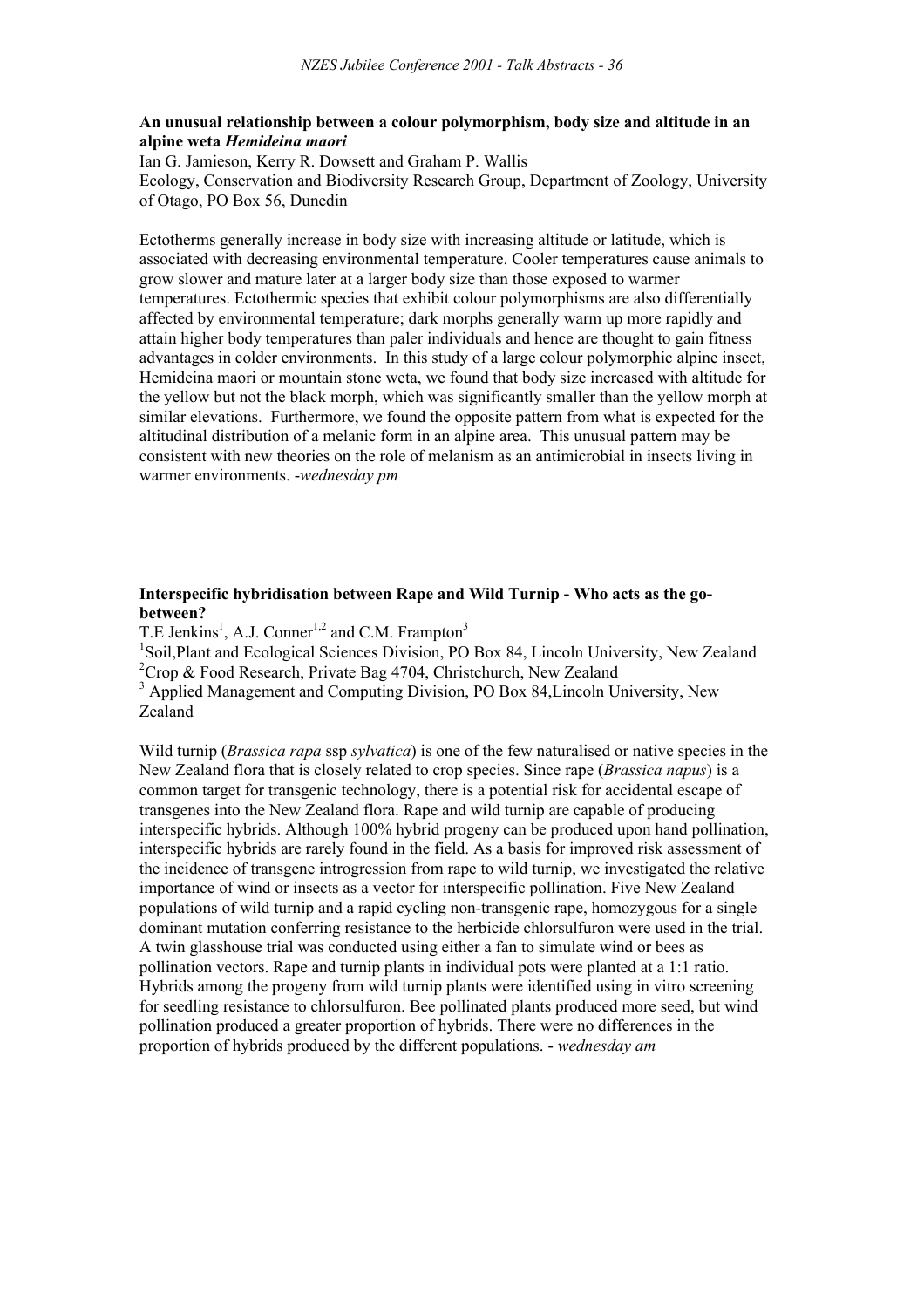#### Resource allocation in *Nothofagus* - an *IRA* hypothesis*.*

Nod Kay Forest Research*,* Private Bag 3020, Rotorua

Species-area relationships are the most enduring patterns in ecology. A corollary of this phenomenon is thatspecies diversity, and hence trophic web complexity, can be expected to decrease with area. Resource allocation theory assumes that trade-offs in the investment to reproduction, growth and defence, are correlated to selection pressures determining population abundance. For plants, a high risk of herbivory may result in life-history strategies that allocate considerable resources to defence. Similarly herbivores may allocate resources to counter what is interpreted as top-down (parasitism/predation etc) and/or bottom-up (resource limitation) regulatory processes.

Natural fragmentation events offer an insight into evolutionary processes operating on remanent species occupying areas of different size. The breakup of the Gondwana continent effectively fragmented the metapopulation of *Nothofagus* (Nothofagaceae:Fagales), the dominant forest endemics of the Southern Hemisphere. It was found that the growth rate of the 'unassociated' Eurasian herbivore, *Lymantria dispar* (L.) (Lepidoptera: Lymantriidae)*,* fed *Nothofagus* species, was proportional to the geographic range of its host, and, by inference, the trophic complexity within that range. The results support the prediction (NZ Ecol. Soc. Confr. 1999) that without 'top-down' regulation of herbivores in isolated ecosystems, plants will allocate resources to a 'bottom-up' herbivore deterrence. - *monday pm*

Do stoats harm mistletoes? -what's wrong with bird-plant mutualisms in New Zealand. Dave Kelly (NZ Ecological Society Award recipient, 2000) Plant and Microbial Sciences, University of Canterbury, Private Bag 4800, Christchurch.

Bird-plant mutualisms can be important to plants for pollination and seed dispersal, and to birds for food. The health of such mutualisms may serve as an indicator of adequate ecosystem functioning. Recent work suggests four generalisations for the New Zealand mainland: (1) all important native pollinating birds have declined, often markedly; (2) many native bird-pollinated plants are now suffering pollen limitation; (3) dispersal limitation is less common than pollen limitation; (4) food supply is less of a limit to bird numbers than predation. In a new test of these generalisations, we conducted predator control (stoats and possums) in one 400 ha catchment at Craigieburn where the native beech mistletoe *Peraxilla tetrapetala* has been pollen limited for at least 7 years due to a shortage of bellbirds (*Anthornis melanura*). We predicted that decreased predation would increase bellbird densities and thereby reduce pollen limitation in *P. tetrapetala* - a trophic cascade, rarely seen in terrestrial systems. The results suggest how large an area needs to be treated, and for how long, to show conservation gains from predator control. Finally I list a number of things that New Zealand animal ecologists should have been measuring for years, but apparently haven't been. - *monday am*

Conserving beech mistletoes on the West Coast. Phil Knightbridge & Fiona Bockett West Coast Conservancy, Department of Conservation, Private Bag 701 Hokitika.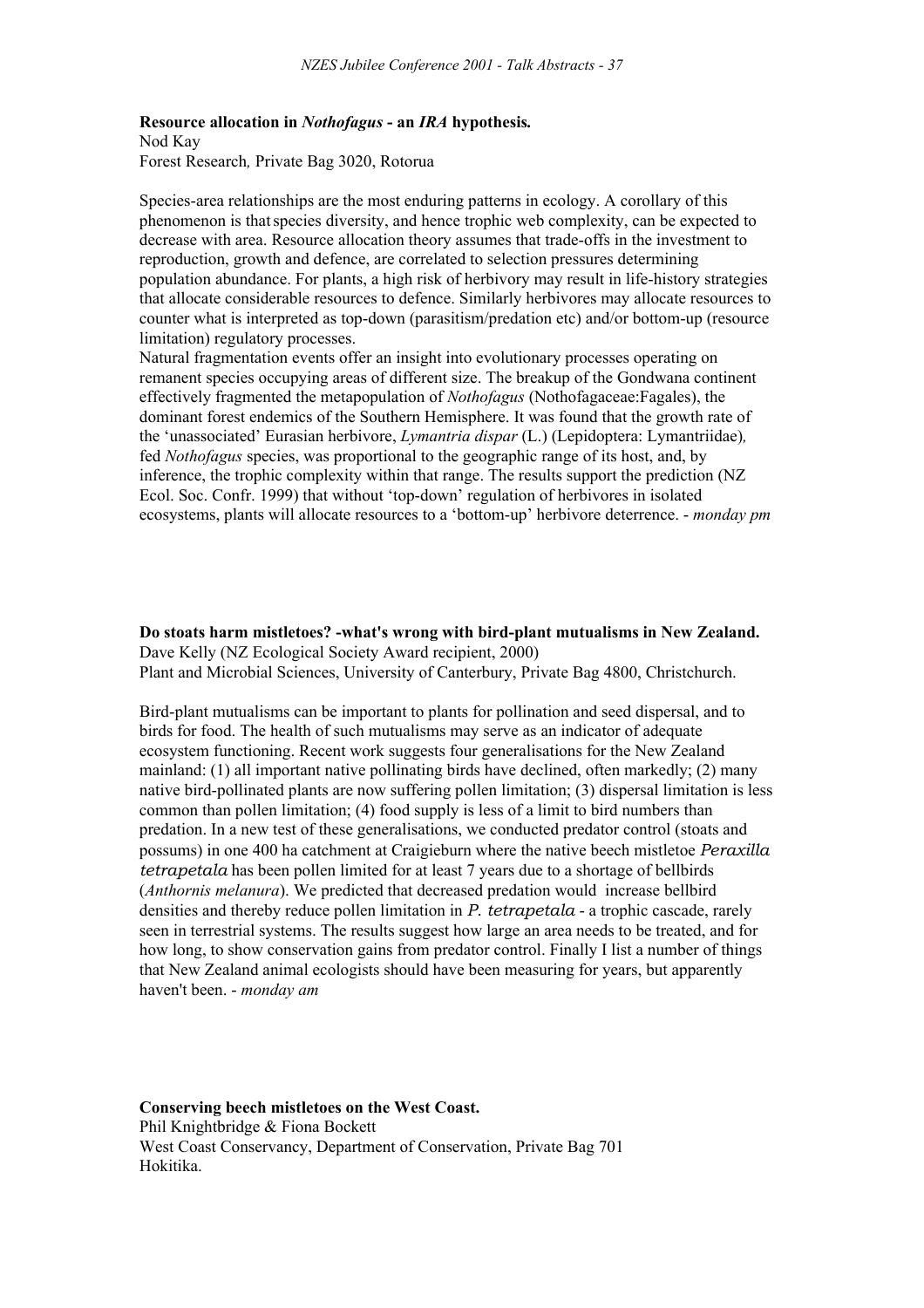South Westland remains a stronghold for the nationally declining beech mistletoe *Peraxilla colensoi*. Sustained possum control with the protection of mistletoe as one goal has been occurring in South Westland for ten years. Mistletoe monitoring has been established at nine South Westland sites and one North Westland site, with the first monitoring established in 1990. For the last five years monitoring has been based on the Foliar Browse Index (FBI).

The relationship between mistletoe condition (foliage cover), forest type, and length of possum occupation was explored. In most cases, *P. colensoi* condition was better at beech forest sites than mixed beech-podocarp-hardwood forest sites. No clear relationship was apparent between the length of possum occupation and *P. colensoi* condition.

Under the standard possum control regime (5% Residual Trap Catch target) *P. colensoi* condition improved in the Landsborough Valley (pure beech forest) but continued to decline in the Windbag area (mixed beech-podocarp-hardwood forest). Mortality of tagged *P. colensoi* was 43% between 1990 and 1999 in the Windbag, and 11% between 1994 and 2000 in the Landsborough. Preliminary results are compared between a recently established 2% RTC target trial block, a site receiving the standard level of control, and a non-treatment site. - *tuesday am*

Update on biodiversity strategy programmes on private land Glen Lauder Department of Conservation, Wellington

#### Do we have plant structural defences against large ratite browsers? Divarication revisited.

William G. Lee<sup>1</sup>, William J. Bond<sup>2</sup>, Gudrun Wells<sup>2</sup>, Jo Wass<sup>2</sup>, Deane Harder<sup>3</sup> and Joe Craine<sup>1</sup> <sup>1</sup> Landcare Research, Private Bag 1930, Dunedin, New Zealand<sup>2</sup> Botany Department, University of Cape Town, Private Bag, Rondebosch 7701, South Africa<sup>3</sup> Botany Department, University of Otago, Dunedin.

We provide evidence from experiments with modern ratites (emu and ostrich) that certain structural features of indigenous woody plant species reduce the impact of avian browsing, to the extent that birds are unable to meet their daily energy requirements. Feeding observations and biomechanical constraints on food handling and ingestion suggest that ratites rarely cut woody stems but feed primarily by plucking, stripping, and tugging at shoot and leaf material. Differences in food preferences amongst ratites appear to reflect variable tolerance of secondary compounds in different plant species. The main architectural defenses against large, toothless avian browsers are extensive narrow (<3mm diameter), strong (tensile strength >30Mpa) stems, small, widely spaced leaves, and structurally elastic branching patterns. These "wire plants" appear unique to New Zealand, and are broadly similar to filiramulates rather than divaricates, as traditionally defined. The defense is incompatible with mammal browsers, which can readily shear thin shoots with their teeth. However, a subset of "wire plants" which either have spines, or form dense hedge-canopies, or develop thick stems, may resist introduced mammalian browsers. Since European settlement these mammalresistant forms have become increasingly common, but they are not distinctive to New Zealand, being widespread in countries with large indigenous mammals. - *wednesday am*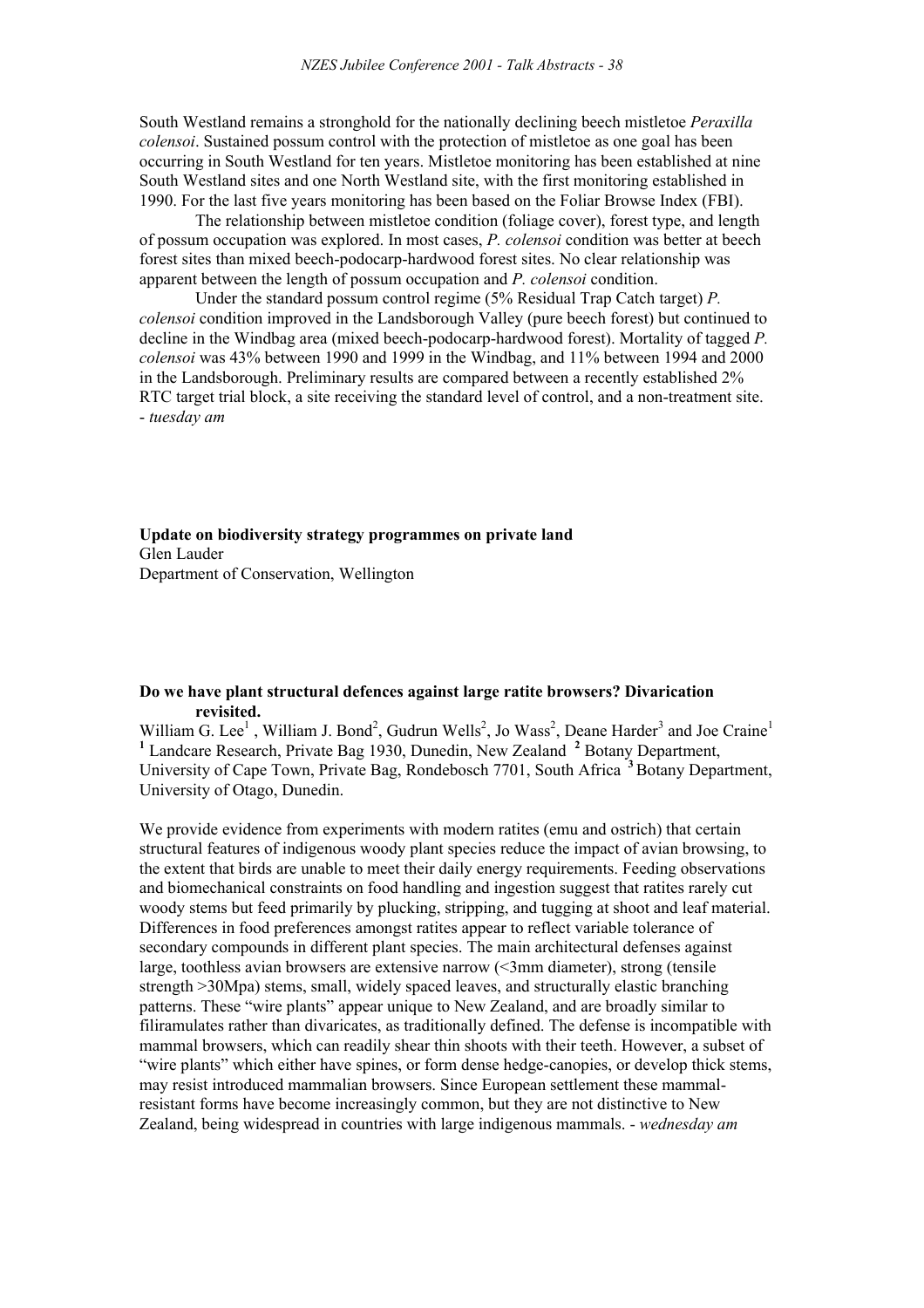## Not just a pretty face: bellbird vocal repertoire and the role of female song.

Ms Xiao Ling Li and Dr Dianne Brunton

Ecology and Evolution, School of Biological Sciences, University of Auckland, Private Bag, Auckland. E-mail d.brunton@auckland.ac.nz

The bellbird (*Anthornis melanura*) is one of three extant New Zealand honeyeater species. Bellbirds are a monogamous, territorial passerine, and have evolved a sophisticated system of acoustic communication that is used in the context of both species and individual recognition. Song in passerines has traditionally been seen as an exclusively male activity, functioning in territoriality and mate attraction. During the breeding season, bellbird males perform the majority of the territorial defense. It is suggested that bellbird males sing and counter sing to space themselves in relation to one another. Female bellbirds also sing year-round at relatively high rates. Interestingly, both males and females defend independent territories during the non-breeding season. Hence, the song of female bellbirds is clearly performed independently of male song and provides a unique opportunity to test current theories of female song function. Significantly, there has been no published examination of the structure or function of female bellbird song. We present results of analysis of spectral parameters of male and female song. We found significant differences between the sexes and many variations of both male and female song within a single population on Tiritiri Matangi Island. The extent of geographic variation in bellbird song is also investigated. - *wednesday pm*

Origin, Evolution and Expansion of New Zealand's Indigenous Grasslands

Lloyd, K. M<sup>1</sup>., Lee, W. G<sup>1</sup>. and Orlovich, D.A.<sup>2</sup> <sup>1</sup>Landcare Research, Private Bag 1930, Dunedin. <sup>2</sup>Department of Botany, University of Otago, PO Box 56, Dunedin.

New Zealand's indigenous grasslands are globally distinctive. Among temperate grasslands they are unusual in having evolved in the absence of grazing mammals, in supporting extensive radiation of taxa, and in occurring in some bioclimatic zones normally occupied by forest. The conservation of these grasslands requires a better understanding of the evolutionary history of the dominant species, and the relation between species traits and responses to environmental change, including anthropogenic effects. Little is known about evolutionary relationships within New Zealand's indigenous grass taxa, while research examining species responses to factors such as fire and herbivory often lacks a comparative context. In this paper we introduce several hypotheses relating to the evolution of New Zealand's indigenous grasslands. We evaluate these hypotheses using the New Zealand species of two important grassland genera, one largely endemic (*Chionochloa*) and the other with a worldwide distribution (*Festuca*). We interpret the evolution and distribution of these indigenous species in the light of phylogenetic information and experimentally derived environmental response data. - *tuesday pm*

## Phylogenetic networks for studying Late Tertiary - Quaternary plant radiations Peter Lockhart

Institute of Molecular BioSciences, Massey University, Palmerston North

Species radiations, like intraspecific genealogies, can sometimes show complex patterns of phylogenetic relationship that are poorly described by bifurcating evolutionary tree models.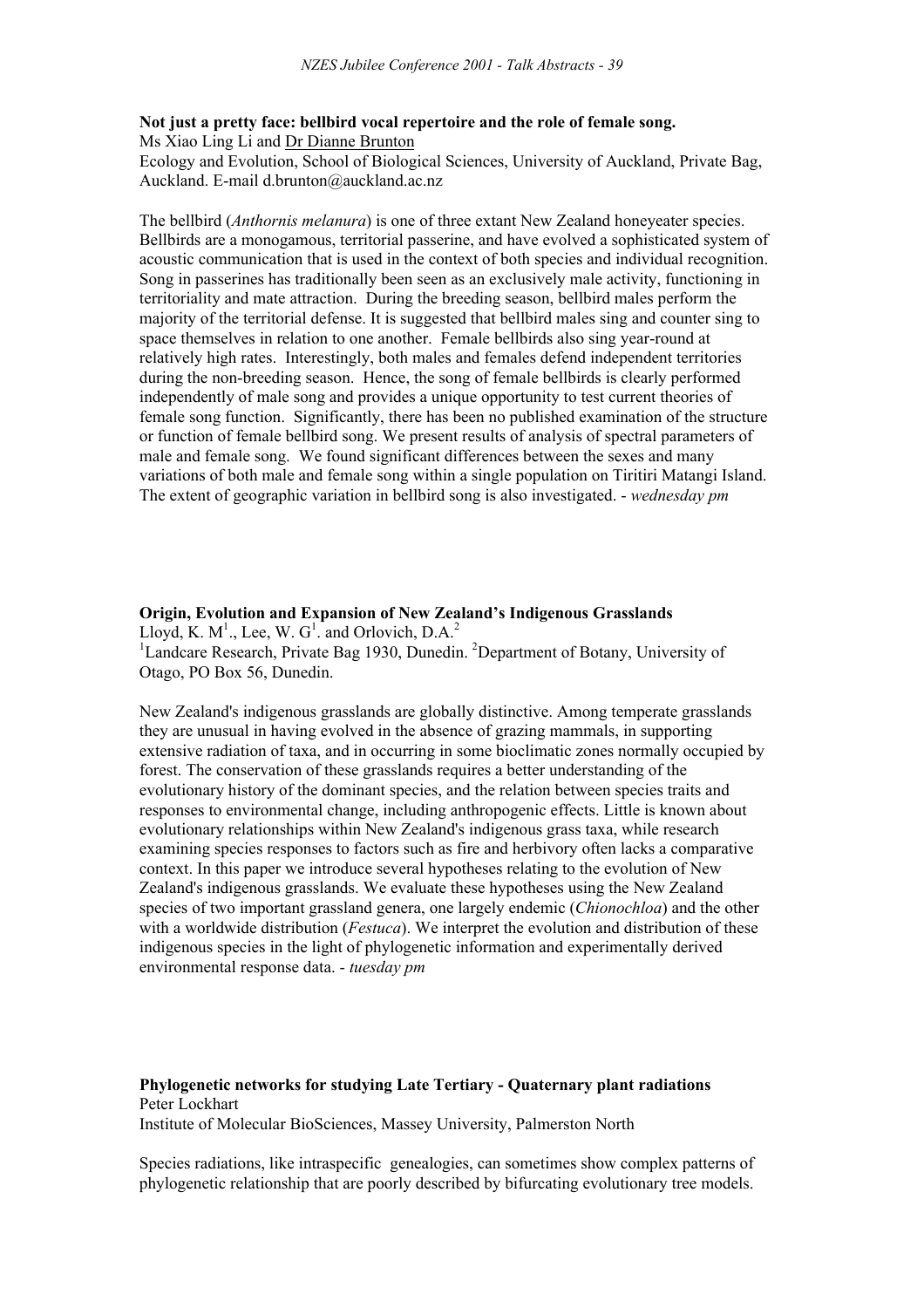This appears to be particularly true when multi allelic sequence data are studied. An obvious alternative is to visualise phylogenetic relationships in terms of networks or reticulate graphs. However, a number of issues need to be addressed before networks will become a useful general tool in studies of species diversification. An introduction to network ideas and issues concerning their implementation is presented with reference to the New Zealand flora. *wednesday am*

## Do we know enough about beech forests to manage them for the conservation of their indigenous biodiversity, or the bits we like?

Matt Maitland and Dave Butler

St Arnaud Area Office, Department of Conservation, PO Box 55, ST ARNAUD & Nelson/Marlborough Conservancy, Department of Conservation, Private Bag 5, NELSON.

Beech forests in their different types make up a large proportion of New Zealand's remaining indigenous forest. They are managed through a continuum from legal protection, singlespecies pest management, single-species protection programmes, to intensive multi-species pest control aiming for a benefit towards the ecosystem level. The knowledge upon which this management is based stems from pure research, adaptive management, modelling, and the application of ecological principles. Using the Rotoiti Nature Recovery Project as an example, we examine what knowledge we have and how it is applied, what we know, what we do not know, and how we intend to fill some of the gaps. Positive responses at the native species population level are already very evident after just a few years of the Recovery Project. - *monday pm*

## Greenhouse climate change and the evolutionary future of the New Zealand biota Matt McGlone

Landcare Research, PO Box 69, Lincoln 8152

Greenhouse gas-induced climate change is now widely accepted to be underway. A great deal of effort has gone into predicting its consequences, and biodiversity implications are widely discussed. However, accurate ecological prediction of climate change impacts are well beyond our capabilities, either now or in the foreseeable future. We should instead be focussing on the wider, longer-term picture to derive stable, consensus strategies as to what actions are necessary to maintain an evolutionary future for our biota. Key climate-related considerations to be taken into account are: (1) future climates will not resemble any experienced over recent evolutionary time; (2) the likelihood of an extreme warm event lasting several hundred years; (3) the Earth is unlikely to revert to a cooler state than now for the next 50 000 years, and probably will remain in a warm state indefinitely. - *tuesday am*

Links between the terrestrial and aquatic components of beech forest ecosystems Angus R. McIntosh, Per Nyström and Michael. J. Winterbourn Freshwater Ecology Research Group, Department of Zoology, University of Canterbury, PB 4800, Christchurch, a.mcintosh@zool.canterbury.ac.nz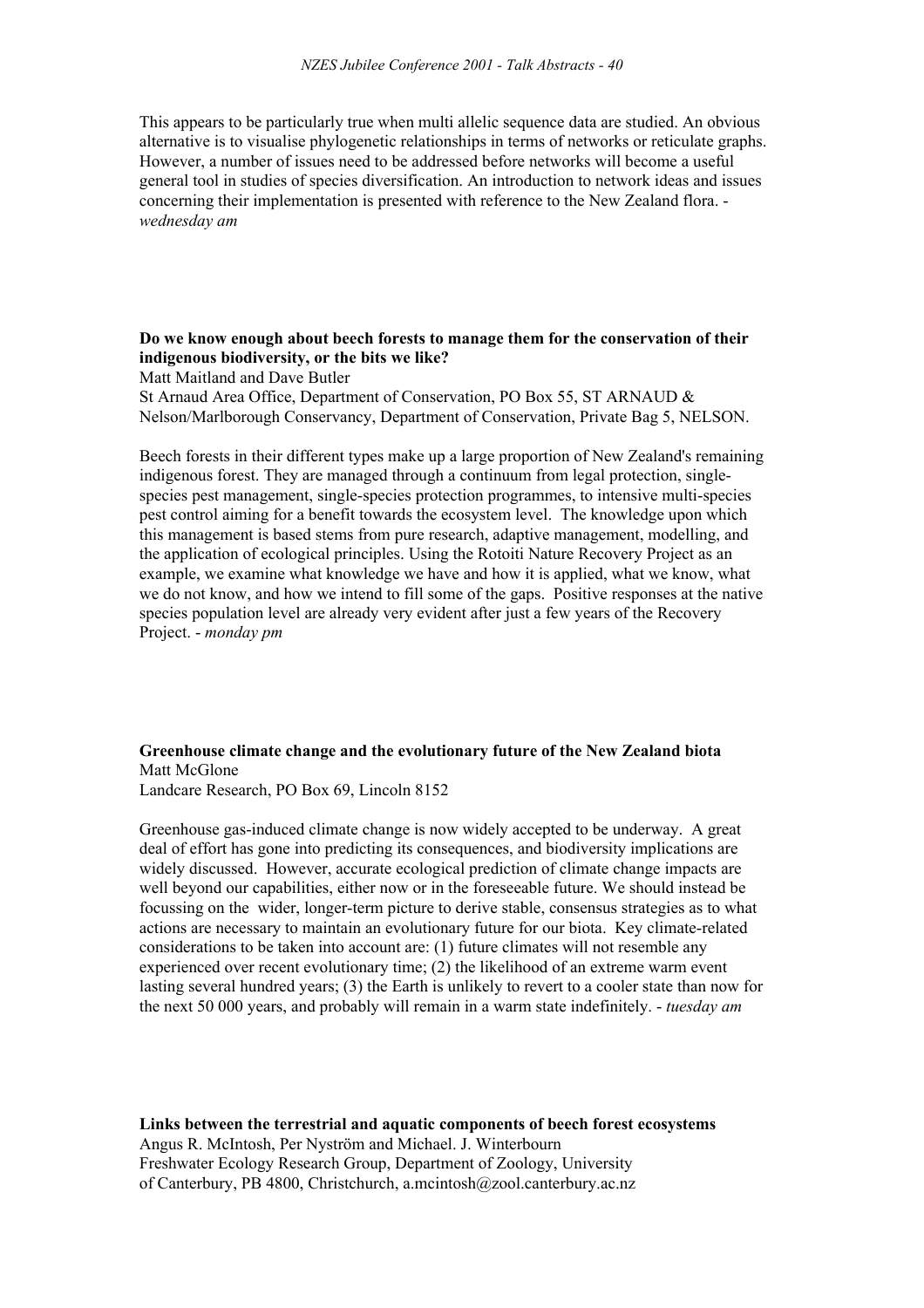The full extent of links between aquatic and terrestrial ecosystems are only beginning to be appreciated. Allochthonous materials like leaves, wood and dissolved carbon are important energy sources for beech forest streams, particularly those where the canopy reduces light and limits autochthonous production. A few specialised consumers like the caddisfly *Zelandopsyche ingens* use beech leaves for food and case construction. More dramatic influences of the forest on streams are conceivable. For example, mice plagues may allow trout to grow particularly large in small forest streams. The flow of energy from streams to the terrestrial system is much less well studied. Birds and spiders, for example, are likely to consume large quantities of adult aquatic invertebrates. Stream invertebrate populations could also be limited by processes occurring in the terrestrial environment if the survival and dispersal of the winded adult stages are affected. For example, if adult *Z. ingens* only fly through forested areas, forest fragmentation could hinder dispersal between streams. Thus, while the flow of energy from forests to streams is well documented, there is still much to learn about energy flows in the opposite direction and other links between the terrestrial and aquatic components of beech forests. - *monday pm*

## Dispelling a myth: large seeds do not suffer higher levels of pre- or post-dispersal seed predation than small seeds.

Angela Moles and Mark Westoby Department of Biological Sciences, Macquarie University, Sydney, AUSTRALIA

Ecologists have often stated that they expect species with big seeds to suffer higher rates of seed predation than species with small seeds. In order to test this hypothesis, we gathered pre-dispersal seed predation data for 170 Australian species, and post-dispersal seed removal data for 100 Australian species. These species came from an arid environment, a sub-alpine environment and a temperate coastal environment. We also gathered data from the published literature on pre-dispersal seed predation for 140 species and on post-dispersal seed removal for 215 species. We found no relationship between seed mass and pre-dispersal seed predation using either cross-species analyses or phylogenetic regressions in any of the vegetation types, or in the compilation of data from the literature. However, there was a weak, negative correlation between post-dispersal seed removal and seed mass in the compilation of data from the literature and at two of three field sites in Australia. - *wednesday am*

Inter- and intra-specific hybridisation and hybrid zones in weta Mary Morgan-Richards University of Canterbury

Some hybrid zones may form barriers to the dispersal of species such as the hybridization between common and rare species (*H. femorata* and *H. ricta*). Other hybrid zones are semipermeable allowing the introgression of alleles from one population into another such as the hybridization of chromosome races (*H. thoracica*). I will discuss the implications of different hybridisation scenarios in weta. - *wednesday am*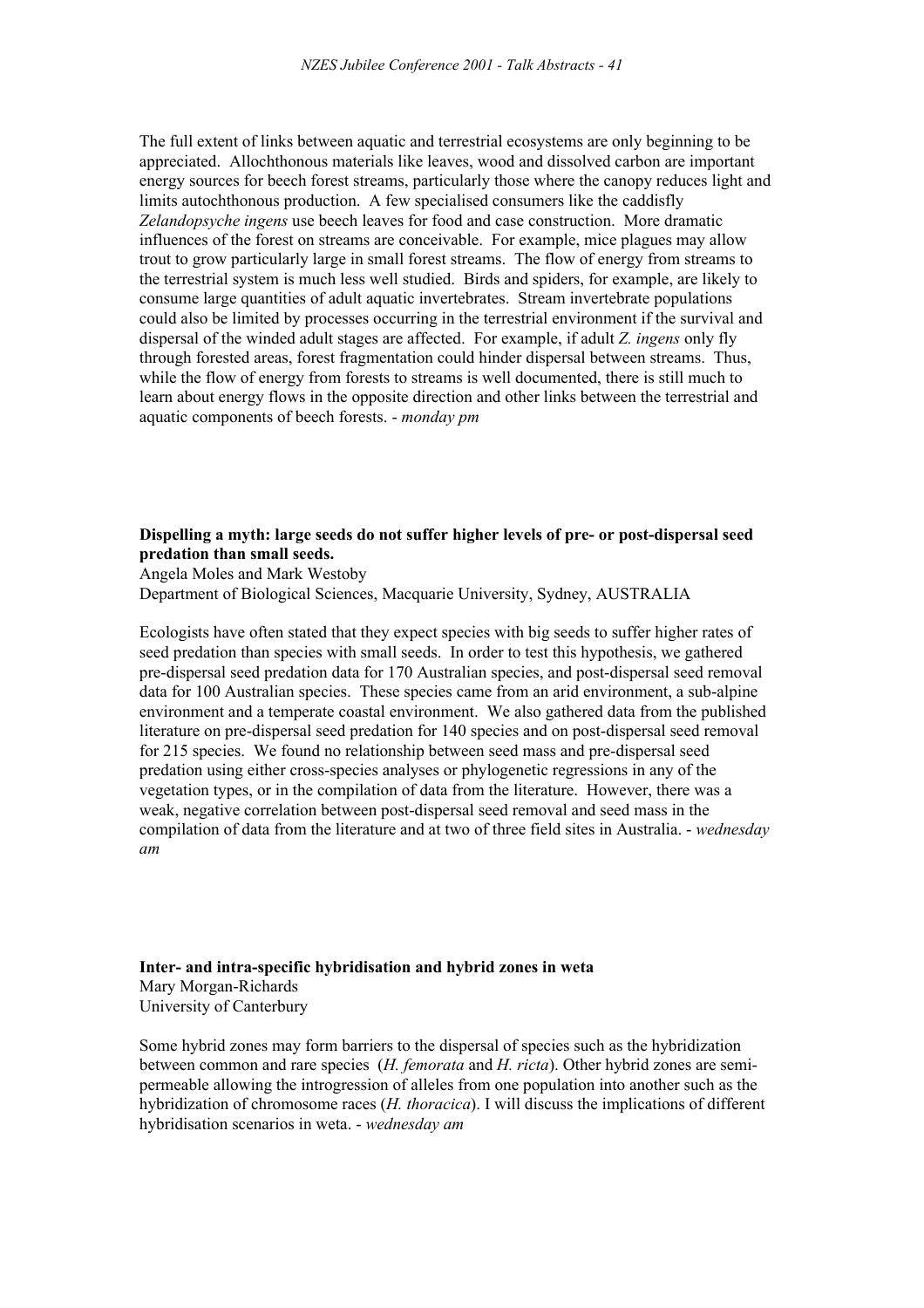#### Introduced predators, birds & bats - unravelling an unnatural relationship

Elaine Murphy, Peter Dilks & Colin O'Donnell Department of Conservation, Private Bag 4715, Christchurch

In New Zealand beech forests, huge production of seeds occurs irregularly in a phenomenon known as a mast seeding. Beech seeds are a highly nutritious food source to both introduced and native species. The introduced house mouse, normally at low densities, can become numerous during mast years, as can stoats - the most common (and sometimes the only) mammalian carnivore present. This has lead to the perception that it is the increase in mouse numbers which leads to the increase in stoats, and when mouse numbers decline, stoats switch to eating birds. However, diet studies show that the number of birds eaten per stoat varies little with mouse abundance - birds are always a major prey item. The fact that mice are not the only prey of stoats to increase following a seedfall is often overlooked. It seems more likely that increases in mouse, bird and invertebrate densities all contribute to the high productivity of stoats in the year following a seedfall. The resulting increase in predation impacts on numerous taxa including kaka, kiwi, mohua, kakariki and long-tailed bats. Recently, a new player has also entered the beech forest scene. Unusual climatic conditions have lead to two mast years in a row and an explosion in both rat and stoat numbers, with dire consequences for a number of native species. Just when we thought we were starting to understand the system.... - *monday pm*

## Forty-five years of change in Canterbury alpine grasslands: is *Hieracium* spreading? Claire L. Newell

Landcare Research, PO Box 69, Lincoln.

Our understanding of introduced plant invasion in eastern South Island tussock grasslands is mostly based on short-tussock grasslands. Plant invasion in alpine grasslands has largely been understudied, although these grasslands represent much of the indigenous non-woody vegetation managed as conservation land. Anecdotal evidence suggests *Hieracium*, a major short-tussock grassland invader, may threaten alpine grasslands. This study used long-term data to determine whether *Hieracium* presence, frequency, and distribution have increased over 45 years in Harper-Avoca *Chionochloa*-dominated alpine grasslands. I used data from 41 permanently-located transects, measured at 6 time-intervals (1955-2000). *Hieracium lepidulum* and *H. pilosella* were first recorded in 1965, and *H. praealtum/caespitosum* in 1980. From 1980 to 2000 the proportion of transects with *H. lepidulum* doubled (17 to 34%), while *H. pilosella* increased five-fold (5 to 27%). Over this period *H. pilosella* frequency per transect remained constant (<10% of rings/transect), whereas *H. lepidulum* increased (5 to 42% of rings in one transect). *Hieracium* altitudinal-distribution also changed with the upperaltitudinal limit rising from 1300 m (1965), to 1600 m (2000) for *H. pilosella* and from 1300 m (1965) to 1820 m (2000) for *H. lepidulum*. These results provide long-term quantitative evidence of expanding *Hieracium* presence in Harper-Avoca alpine grasslands. - *tuesday pm*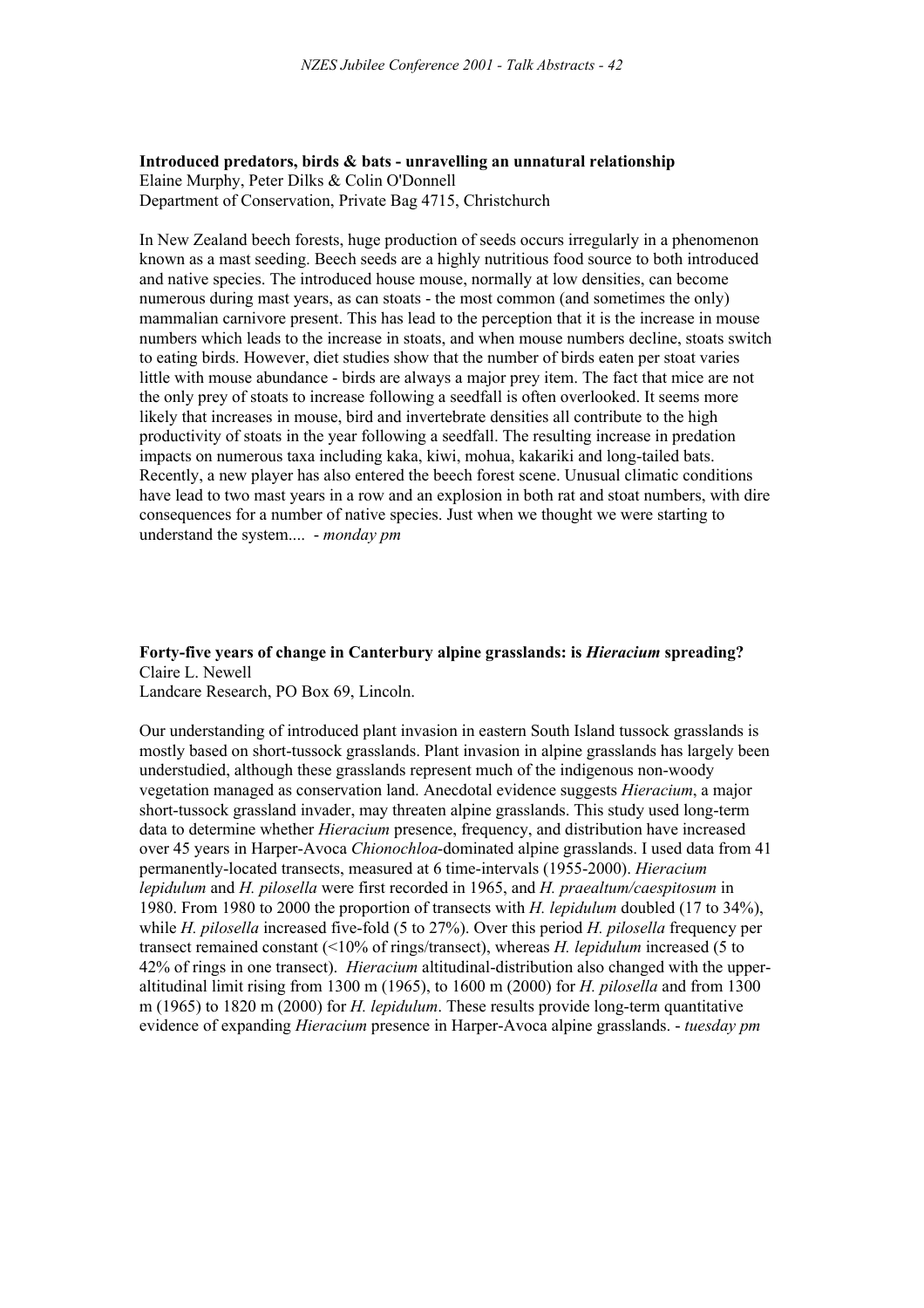## Delayed self-pollination in poroporo, *Solanum laciniatum,* in New Zealand.

Linda Newstrom and Josephine Ward

Department of Plant and Microbial Sciences, University of Canterbury, Christchurch

Like many New Zealand plants, poroporo (*Solanum laciniatum* in the Solanaceae), probably arrived in New Zealand by long-distance bird dispersal from Australia. Its large purple flowers stand out among the New Zealand flowers which are mostly small, white or pale, and inconspicuous. Poroporo flowers are adapted for buzz-pollination in which specialised insects shake the pollen out of terminal pores in the anthers. No native pollinators in New Zealand are known to be capable of buzz-pollination. In spite of this, poroporo has been a successful colonising species on disturbed sites in New Zealand. Thus, the reproductive strategy of poroporo needs to accommodate (a) potentially low rates of effective pollination (no buzz-pollinators) and (b) repeated founder events (small populations or single plants). We have found evidence that a delayed self-pollination mechanism may contribute to poroporo's success. This reproductive strategy provides opportunities for pollinator-mediated outcrossing preceding pollinator-independent selfing mechanisms. We predict that such mechanisms for reproductive assurance will be common in the New Zealand flora because many plants arriving by long-distance dispersal may not have their most effective pollinators present, especially since the diversity of pollinators in New Zealand is low. In addition, these strategies are an advantage for indigenous or immigrant species of any temperate oceanic island because changeable weather frequently prevents pollinator flight in any season of the year. - *wednesday pm*

## Behavioural changes in incubating Southern Crested Grebe *(Podiceps cristatus australis)* during periods of recreational activity.

Glen Newton

Department of Zoology, University of Otago, present address, 7/135 Huxley Street, Sydenham, Christchurch.

Increased recreational use of Lake Pearson, an important breeding site of the rare Southern Crested Grebe *(Podiceps cristatus australis)*, has raised concern that the long-term viability of the grebe population there may be at risk. Numbers of Crested Grebe in New Zealand are low (250-300), and since grebe are specialised entirely to aquatic ecosystems, they are vulnerable to changes occurring in these systems. Incubating grebe in this study showed reduced time on the nest on days with powercraft (95.9%) compared to days without powercraft (99.2%). This was the result of the grebe departing their nests more frequently and spending longer periods off their nest when disturbed. However, the increased frequency of nest departure was not enough to reduce the observed incubation spells of the grebe. Grebe that frequently departed their nest had reduced nesting success, possibly through predators being alerted to their nestsites. Variable response among the grebe observed was potentially the result of differing environmental, recreational and learned factors. - *wednesday pm*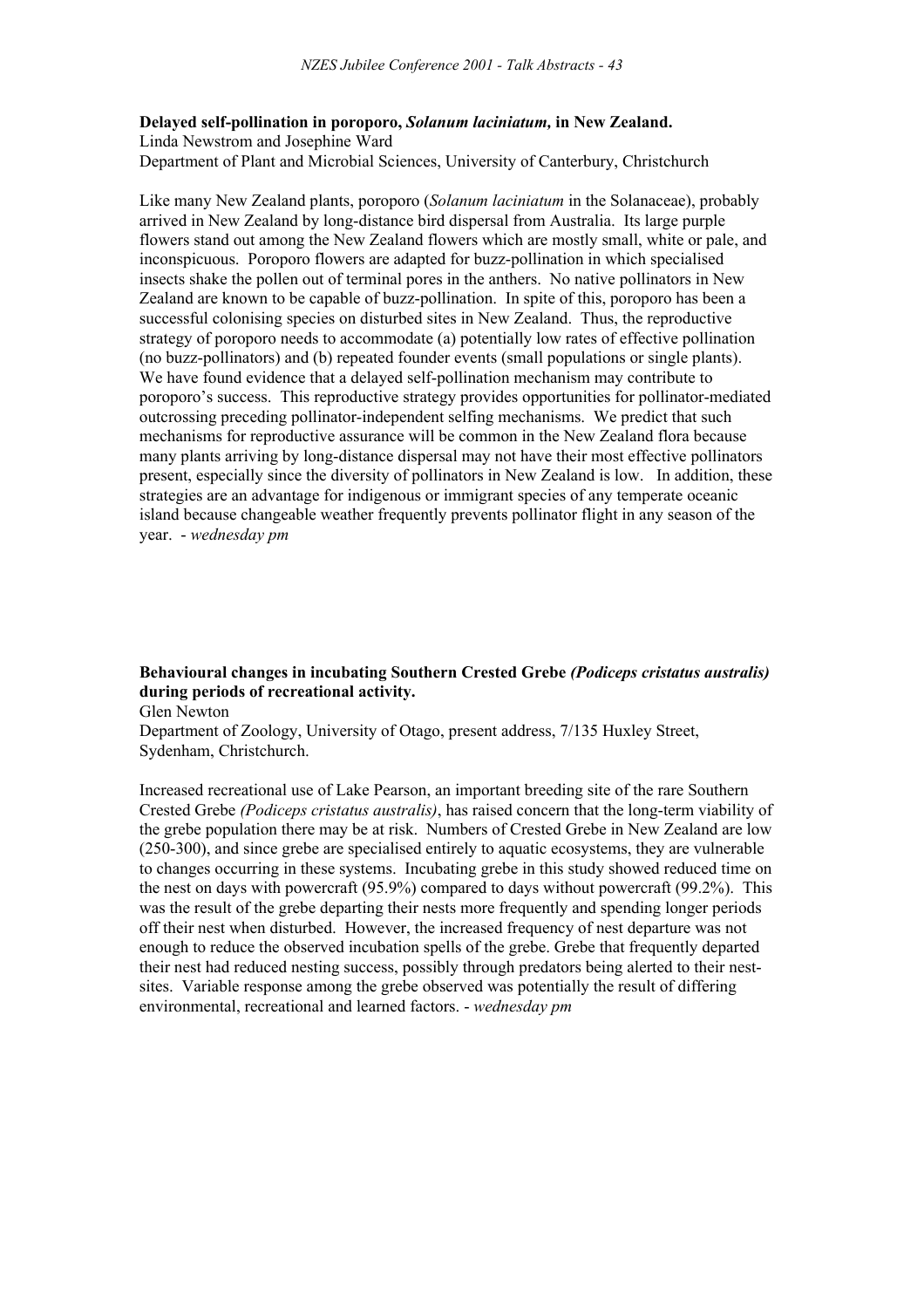Changing Scenes in the Ecological Theatre - Great Barrier Island. John Ogden School of Environmental Science. University of Auckland. j.ogden@auckland.ac.nz

Pre-human climate change caused continuous but mostly gradual shifts in geomorphology and vegetation in New Zealand. The vegetation, geomorphic and human history of Great Barrier Island will be reviewed as a microcosm of New Zealand. I will emphasise the coastal changes consequent on sea level changes. The evolution of Kaitoke swamp and the adjacent dunes indicates that the biota must adapt to continuous change as landform units of different ages are juxtaposed. By c. 6000 BP Holocene climates and sea-levels had stabalised, but ecosystem shifts continued. About 2000 years ago the pace of change may have quickened, and by 650 BP it was undoubtedly racing. Maori, largely through the use of fire, re-set the scenery, with far-reaching consequences for the biota. The rapid infilling of the Whangapoua harbour in post-Maori times will be illustrated. Europeans brought a large new cast. Continuous demographic shifts and global climate change imply new scenery in future. *- tuesday am*

## Linking plant traits to competitive ability using structural equation modelling.

Duane A. Peltzer and David A. Wardle. Landcare Research, P.O. Box 69, Lincoln New Zealand Department of Animal and Plant Sciences, University of Sheffield, Sheffield UK

An unresolved issue in ecology is what characteristics or traits of plant species can be used to predict their competitive or facilitative abilities. Several authors have predicted which plant traits should be linked to success in interspecific interactions, but few studies to date have explicitly tested the predicted linkages between plant traits and success in interspecific interactions. Here, we use a path analytic approach on a species x trait matrix of 20 herbaceous species x 14 plant traits (Wardle et al. 1998) to test various predictions about which traits should confer competitive or facilitative abilities of plants. Data used for this project are drawn from a study quantifying ecophysiological characteristics of 20 herbaceous dicotyledonous plants from New Zealand grasslands. Responses of the 20 plant species to the presence of a common species of grass, *Lolium perenne*, were generally improved by increased time to reproduction and were negatively related to root length to weight ratios, suggesting that plants having fine roots were more strongly suppressed by *Lolium*. In a second experiment in which the effects of the 20 species on *Lolium* performance were examined, suppression of *Lolium* was driven by high tissue N concentrations in rosette plants, high root length to weight ratios for flowering plants, and shoot morphology for senescing plants. Allocation of nutrients to reproductive structures reduced the suppressive effects of plants on *Lolium* during flowering, but increased their effects after senescence, suggesting that different plant traits may be important in interspecific interactions throughout a plant's life history. Taken together, these results support the idea that traits related to resource capture confer the ability to suppress neighbors whereas traits relating to the persistence or longevity of plant tissues allow plants to avoid suppression by neighbours. -*wednesday pm*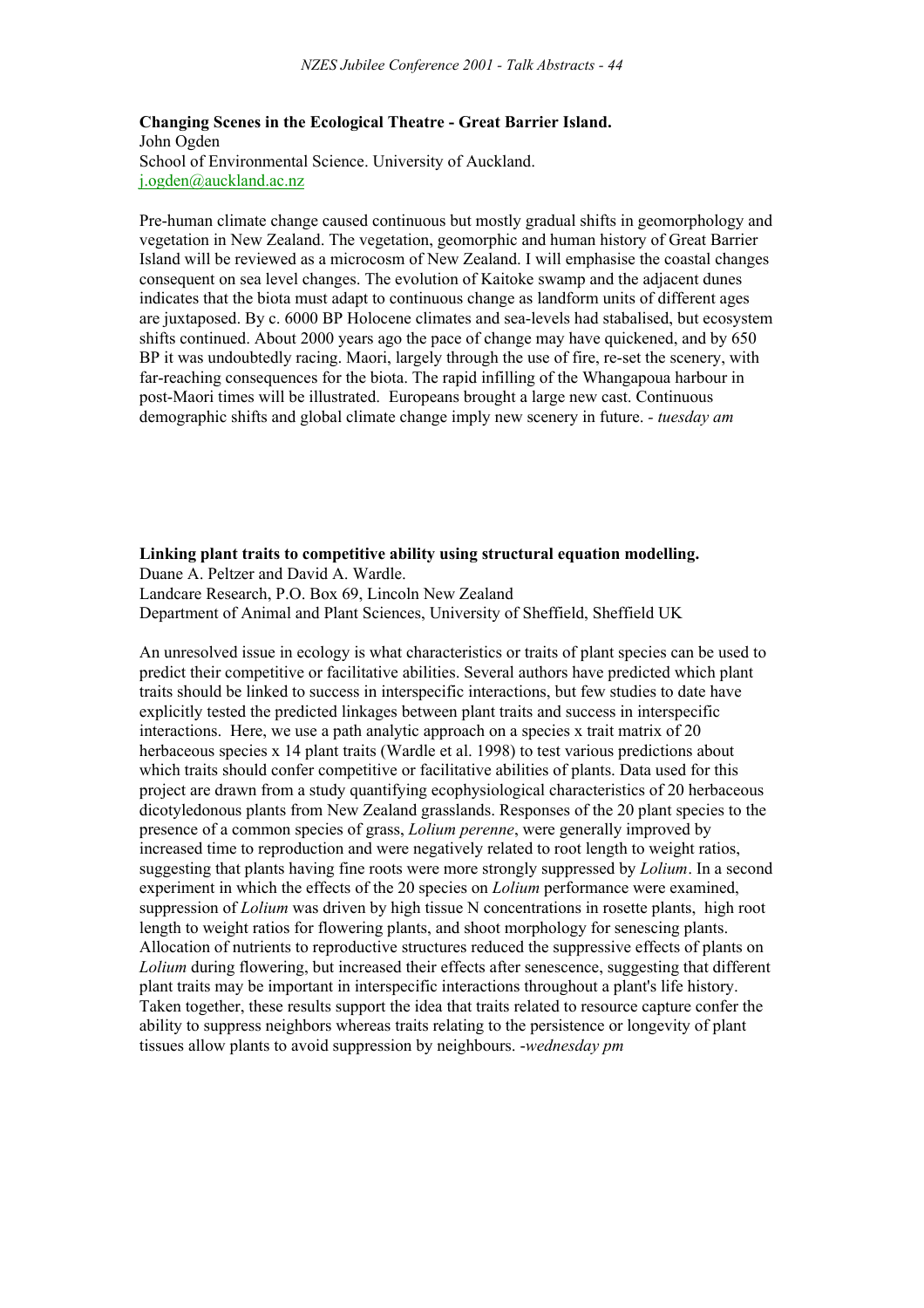#### Total reproductive failure in an undisturbed population of stoats

Dan C. Purdey<sup>1</sup>, Carolyn M. King<sup>1</sup> and Barry Lawrence<sup>2</sup>

<sup>1</sup> Centre for Biodiversity and Ecological Research, Private Bag 3105, University of Waikato, Hamilton, New Zealand. Contact c.king@waikato.ac.nz.<sup>2</sup> Malaghans Road RD 1, Queenstown, New Zealand

In the Grebe and Borland Valleys, southern Fiordland, we documented a very large postseedfall peak in mouse populations (62, 88 C/100TN) in the summer of 1999/2000, followed by a virtually complete disappearance of mice (0, <1 C/100TN) by December 2001.

Stoat traps set in the two valleys for the first time in many years over 12 days in December and 12 in January collected a total of 75 stoats, all adults. The total absence of any young stoats in this large sample suggests complete reproductive failure in a local population of stoats unaffected by any recent management, following a steep decline in density of mice over the spring, the critical period for breeding female stoats.

These results extend a previously published correlation between November mouse density and stoat productivity (King 1981), derived from cropped populations in northern Fiordland. They suggest that the density index of young stoats in a summer sample is determined more by the breeding success of the previous season than by trapping history. By contrast, trapping history is much more likely to affect the age structure of adults. *-tuesday am*

#### Mistletoe recovery planning in New Zealand.

Brian Rance<sup>1</sup>, Phil Knightbridge<sup>2</sup> and Suzan Dopson<sup>3</sup> <sup>1</sup>Department of Conservation, Invervcargill; <sup>2</sup>Department of Conservation, Hokitika; <sup>3</sup>Department of Conservation, Wellington

An increasing concern regarding the decline of New Zealand's loranthaceous mistletoes has highlighted the need for a focused conservation effort. A recovery group that includes managers and researchers has been formed. The recovery plan for the six species of mistletoe in the family Loranthaceae will soon be published. The long term goal of this plan is that "by 2100 populations of all extant loranthaceous mistletoes are restored and self-sustaining in the wild, throughout their known historic ranges."

Over the past 10 years there has been a rapid advance in our knowledge of mistletoe threats, ecology and management needs. Possum control is the main form of management currently undertaken to protect mistletoe. Predator control to protect avian pollinators and dispersers is another important form of management. Research undertaken has provided the basis for many of the mistletoe recovery plan actions proposed in the plan. Presented in this talk are the six objectives designed to achieve this goal. A focus of the plan is managing mistletoe at selected sites and monitoring to determine the effectiveness of management. Key criteria for site selection include, the presence of viable mistletoe populations, and control of possum at a site. An initial national list of 77 mistletoe management sites is analysed. A case study of mistletoe site selection in Southland demonstrates the potential to be proactive and save populations. With the application of recovery planning and appropriate management, mistletoes will continue to be represented throughout their natural range. - *tuesday am*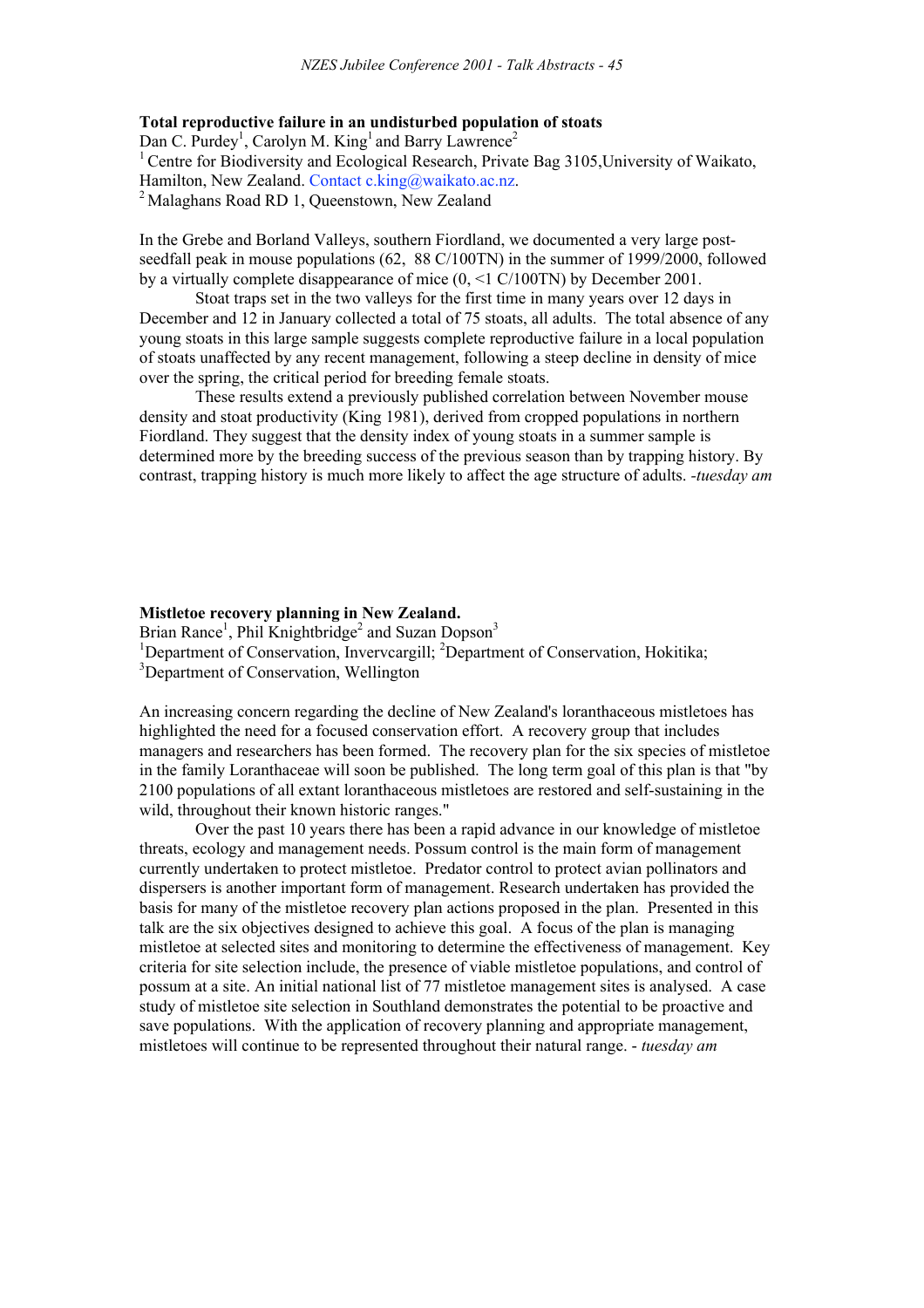## It's the quality not the quantity….pollinator declines and inbreeding depression in tree fuchsia and kowhai

Alastair W. Robertson<sup>1</sup>, Jenny J. Ladley<sup>2</sup>, and Dave Kelly<sup>2</sup>

<sup>1</sup>- Ecology Group, Institute of Natural Resources, Massey University, Private Bag 11222, Palmerston North.

<sup>2</sup>- Dept of Plant & Microbial Sciences, University of Canterbury, Private Bag 4800, Christchurch.

Recently we showed that the gynodioecious tree fuchsia (*Fuchsia excorticata*) was pollen limited at several mainland sites in both islands of New Zealand, consistent with a reduced abundance of its main pollinators the tui and the bellbird at these sites. We also showed that female plants suffered most from pollen limitation and that some hermaphrodites were able to compensate for reduced pollinator visitation by within-flower autonomous self-pollination. These observations suggest that there is likely to have been a shift within mainland fuchsia populations towards a higher proportion of selfed rather than outcrossed seeds. The inbreeding depression that may result from such a change may have important consequences for the local persistence of the species. Here we explore the possible consequences of this shift in the quality of seed by examining the fitness of selfed and outcrossed seed in a glasshouse trial with fruits from two South Island sites. We will also present some data from three South Island sites of kowhai (*Sophora* sp) – a bird-pollinated plant that also appears to be suffering from reduced pollinator availability. -*wednesday pm*

#### Island Biogeography and the Distribution of Introduced Mammals on New Zealand Offshore Islands

James Russell, Mick Clout, Brian McArdle and Sam Ferriera\* School of Environmental and Marine Sciences, University of Auckland, Private Bag 92019, Auckland, and \*Department of Conservation, Auckland.

Introduced mammals are New Zealand's youngest discrete taxa, all but one having arrived just over two centuries ago (the kiore recorded over 1000 years ago). They provide a unique opportunity to examine the colonisation of offshore islands by interacting invasive species within a whole class, over short-term (ecological) time scales. More confounding, long-term (geological) time scale effects such as species radiation can thus be considered superfluous. My research aims to investigate and explain the current distribution of introduced mammals via a suite of variables. Such *a priori* hypothesised variables include physical and environmental characteristics (geology/ geography/), ecosystem diversity measurements and anthropological historical variables. For my study over 20 variables were selected which were suspected to varying degrees of influencing the occurrence of mammal species and assemblages on New Zealand offshore islands larger than 5ha. Using statistical regression I was then able to separate out the explanatory variables which had the most influence on the response variable (presence/absence of mammal species), and also investigate interactions and correlations between such variables. Although still in progress, I shall present early findings from my work and discuss how they may affect future research and management opportunities pertaining to offshore islands.- *tuesday pm*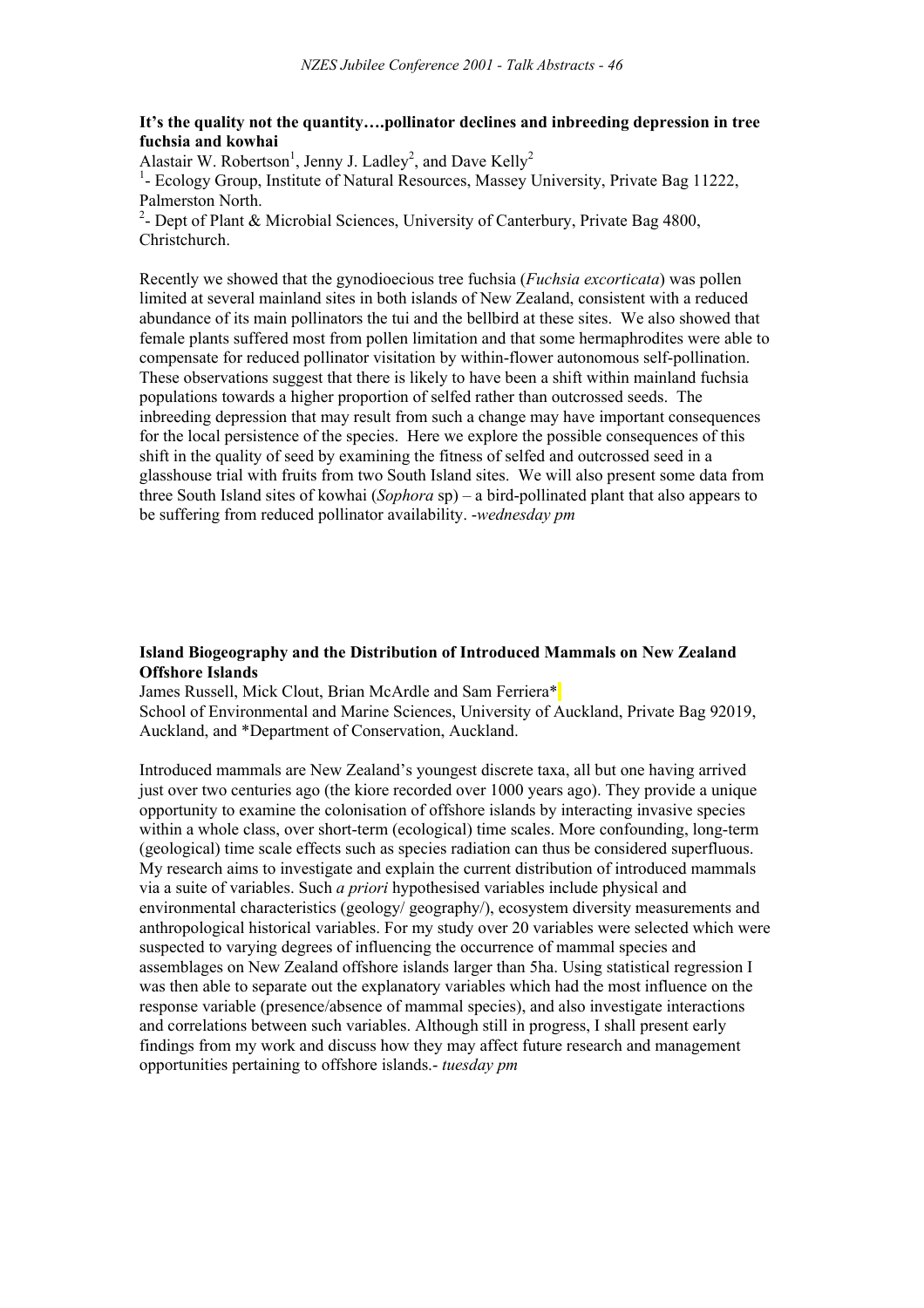## Land cover changes and wildlife habitat changes in two watersheds in Michigan, USA Daniel T. Rutledge and Jianguo Liu

Department of Fisheries and Wildlife, Michigan State University, East Lansing, Michigan, USA

Human modification of the landscape typically reduces and fragments wildlife habitats. However, the extent of those changes is often poorly known. Therefore we quantified changes to wildlife habitats from the 1800's to the 1990's in two watersheds in Michigan (USA) that have changed markedly since European settlement. The Black River watershed underwent extensive timber harvesting from the mid-1800's to the early 1900's. Subsequently, timber harvest rates declined, and forests began to regenerate. However, forest age and composition changed dramatically. In contrast, the Huron River watershed underwent extensive conversion from mostly forest (70%) to mostly agriculture (55%) from the early 1800's to the late 1930's. From the 1930's to the 1990's, urban areas expanded due to loss of agricultural land. For wildlife habitats, results were mixed. Potential habitat area increased or decreased for different species, while mean patch size of potential habitat decreased for most species. The good news is that both watersheds retain 90% of the their original species. The bad news is that population trends for most species are unknown. Assessing future viability for most species in these modified landscapes will require research to determine population trends and to relate those trends to landscape information measurable at broad scales. - *tuesday pm*

## The impact of freshwater invaders on nutrient cycling in streams: can individual taxa control ecosystem processes?

Kevin Simon and Colin Townsend Department of Zoology, PO Box 56, University of Otago, Dunedin

Nutrient cycling in streams is balanced between the competing forces of downstream transport in the water column and retention by organisms on the streambed. It is not clear if individual taxa can control this balance between transport and retention. We are using invasive brown trout to study the influence of individual taxa on nutrient cycling. Invading trout trigger a trophic cascade by reducing invertebrate grazing, which results in increased algal biomass on the streambed. We predicted this trophic cascade would cause increased nutrient retention in trout streams as compared to streams with native fish. To test our prediction, we used short-term nutrient and conservative tracer injections, and long-term stable isotope releases in multiple reaches of 2 tussock grassland streams: one with native fish and one with brown trout. These streams were small, had low nitrogen and phosphorus levels, and were nitrogen-limited. Results from short-term injections generally indicate nitrogen retention was greater in the trout stream than in the galaxiid stream. Preliminary results from isotope releases also show the trout stream was more nitrogen retentive than the galaxiid stream. Our results suggest that individual taxa may control nutrient cycling by determining the productivity of primary producers in streams. - *tuesday pm*

#### Can trapping stoats in valley floors of beech forest protect takahe nesting in alpinetussock habitat? Des Smith and Ian Jamieson

Zoology Department, University of Otago, PO Box 56, Dunedin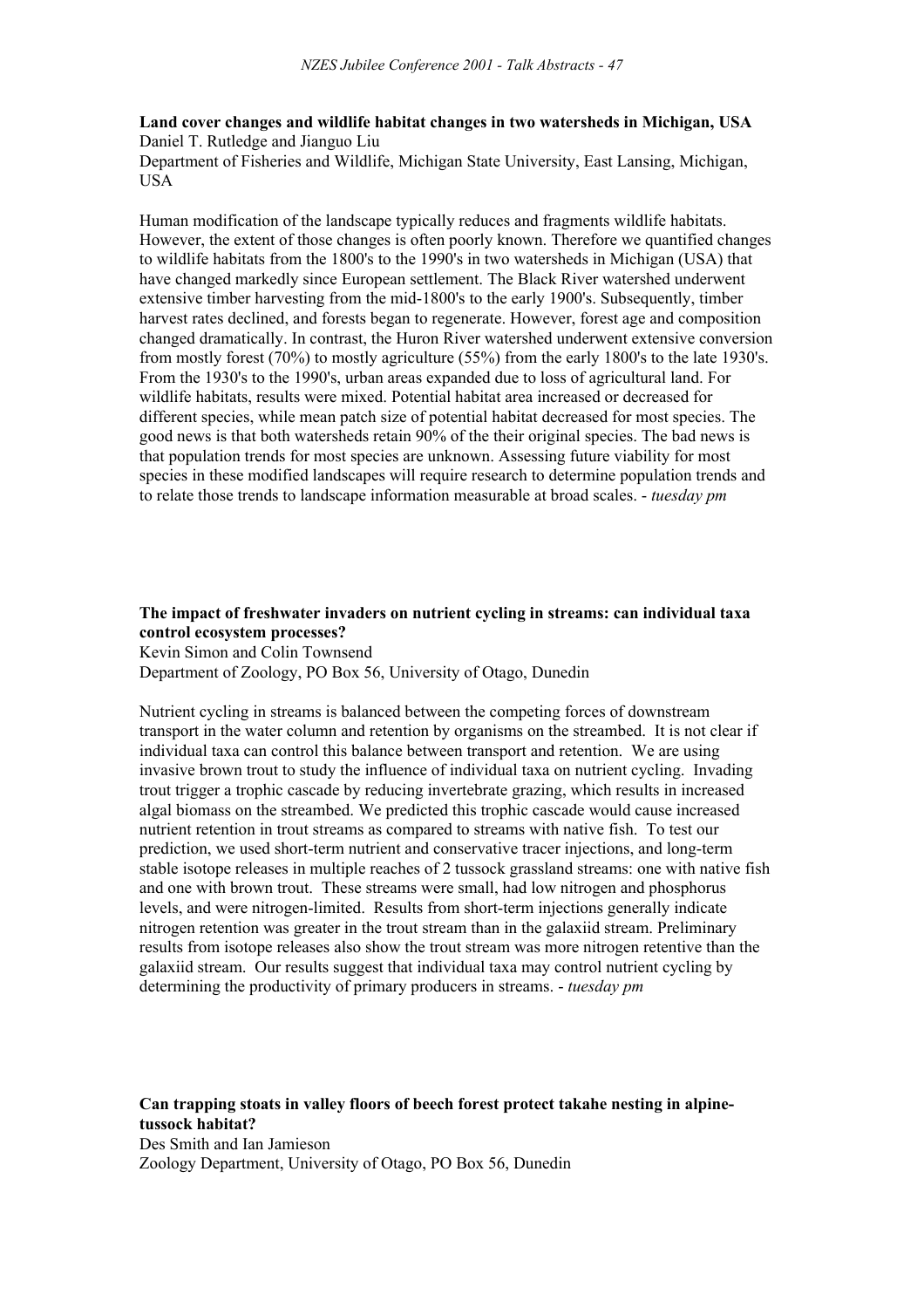Most of the ecological research on stoats (*Mustela erminea*) in New Zealand has been confined to lowland forests, with little emphasis on alpine regions. The Department of Conservation plans to implement a stoat control program in Fiordland to protect breeding takahe (*Porphyrio hochstetteri*), which nest above the treeline in the alpine/tussock zone, by trapping a network of adjacent valley floors in beech forest. The objective of this study was to determine the effectiveness of such a trapping regime. Three kilometers of valley floor in beech forest and three kilometers of adjacent alpine tussock habitat in the Ettrick Burn, Murchison Mountains were live-trapped from December 2000 to March 2001, and stoats caught were radio collared. Tracking tunnels were used as an additional measure of stoat abundance in the study area, and in two nearby sites. In all three sites, tracking tunnel indices were higher for the valley floor than the alpine habitat. Thirteen stoats were caught in the valley floor and five in the alpine zone. Fifteen radio-tagged stoats were tracked over the study period and no stoats moved between the two habitat types. Stoats are in higher numbers in beech forest valley floors compared to alpine areas, but the relatively few stoats in alpine areas appear to be resident (during the summer). Therefore, we suggest that trapping a network of valley floors is unlikely to protect nesting takahe, and other native species inhabiting the alpine zone. - *tuesday am*

## Nowhere to run: Distribution, ecology and conservation of the forget-me-not *Myosotis petiolata* var. *pansa*

Rebecca Stanley

Department of Conservation, Auckland Conservancy, Private Bag 68-908, Newton, Auckland

*Myosotis petiolata* var. *pansa* is endemic to the western coast of the North Island of New Zealand. There are no previous studies of any kind on this species listed as threatened. This study set out to quantify the habitat requirements and autecology of *M. petiolata* var. *pansa* and potential threats to its existence. Five broad locations are identified. Habitat assessment reveals this is a species of shaded, wet and intermittently disturbed sites in coastal shrubland. Exotic plants are identified as a threat especially in open and disturbed sites. The pollination biology is investigated in the Waitakere Ranges populations and *M. petiolata* var. *pansa* is shown to be autogamous and self-compatible but favouring out-crossing. The effects of habitat fragmentation on the distribution, abundance and ecological relationships of *M. petiolata* var. *pansa* are assessed and concern is expressed that competition from exotic plants, and lack of dispersal to suitable sites, may affect the persistence of this taxon. *wednesday pm*

Predicted impact of insect biological control agents on *Hieracium pilosella* Pauline Syrett, Lindsay Smith, Colin Meurk and Trevor Partridge Landcare Research, Lincoln

Two insect species have been released for biological control of *Hieracium pilosella* in New Zealand, and three more await approval for release from ERMA. A gall wasp, *Aulacidea subterminalis*, develops in stolon tips producing a cluster of galls that divert nutrients from plant growth to larval development. Larvae of the plume moth, *Oxyptilus pilosellae*, feed in the crown of the rosette plant, often destroying the growing point. The fly, *Macrolabis pilosellae*, galls the leaves of *H. pilosella* and completes several generations per year. Two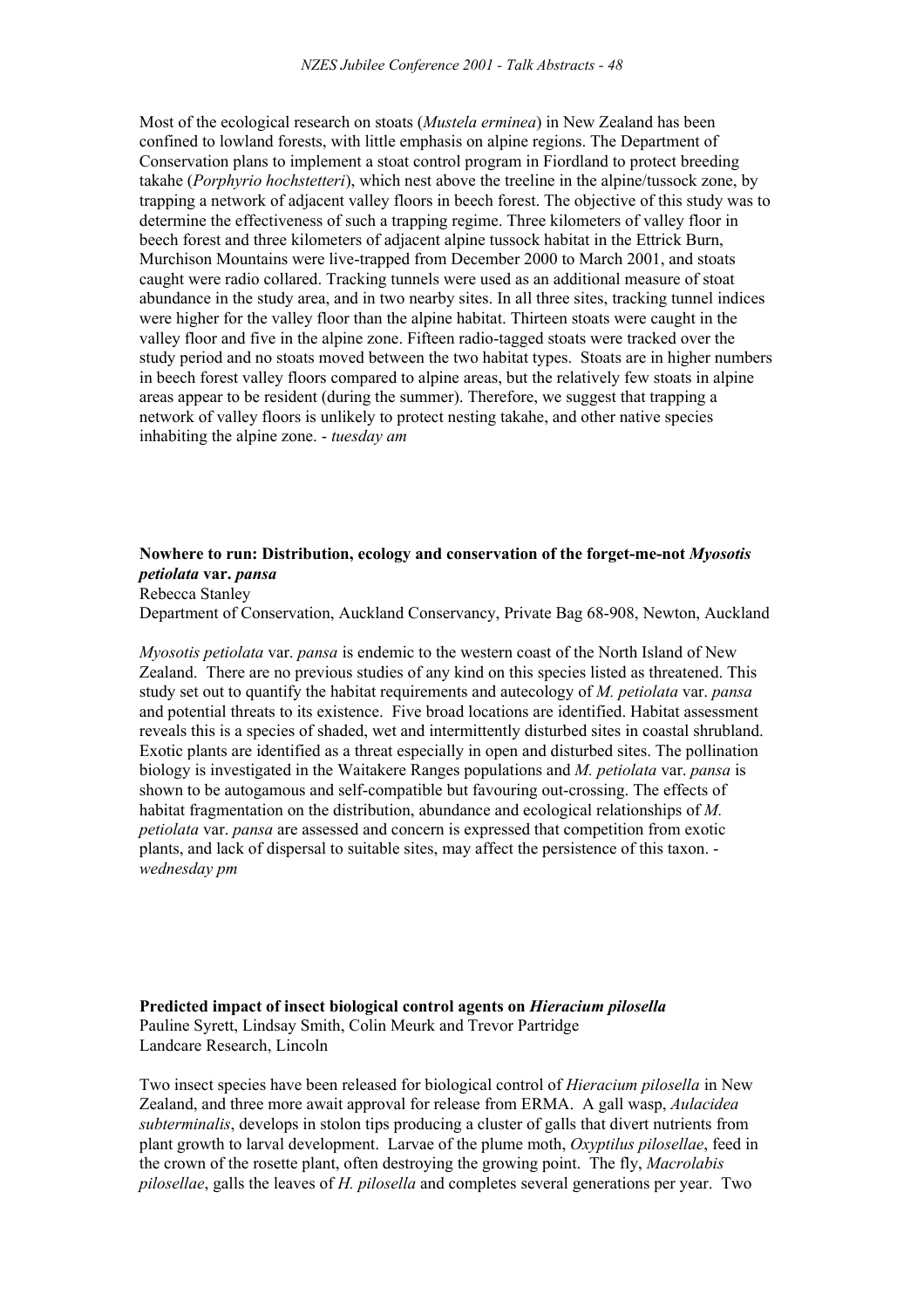hover flies, *Cheilosia urbana*, and *C. psilophthalma*, feed in the roots and crown of the plants respectively. The impact of these five insects, which attack different parts of the target plant, and are also likely to complement each other by responding differentially to environmental conditions, is being simulated by weed removal trials in which small areas of *H. pilosella* have been suppressed with herbicide. Vegetation responses have been monitored at three sites and, after an initial expected increase in litter and bare-ground, increases in both indigenous and exotic vegetation have been recorded. -*tuesday pm*

#### When you can't see the stream for the trees: effects of riparian harvesting on stream communities.

Ross Thompson and Colin Townsend Dept. of Zoology, University of Otago, P.O.Box 56, Dunedin, New Zealand.

Effects of clear cutting of riparian plantation forests on stream communities were assessed in a study of six streams. At each stream on three occasions covering the period before and after harvest, physical and chemical characteristics were measured and food webs were described. My aim was to assess the effects of riparian clear cutting on the physical structure of the stream, the food resources that are available to the invertebrate community, and the biomass and functional organisation of the invertebrate community. There were profound effects of harvesting on all streams, but the nature of the effects depended on stream factors and the method of harvesting. The fate of organic matter left after harvesting (either submerged or suspended above the stream) had important impacts on changes in in-stream conditions. Differences in riparian characteristics and harvesting techniques had important implications for the magnitude of the change seen in the stream communities. - *tuesday pm*

#### Opossums to Possums: changing perceptions of a New Zealand Mammal Hugh Tyndale-Biscoe

Research School of Biological Sciences, Australian National University, Canberra, ACT 2601

For the first 80 years after possums were introduced to New Zealand they were perceived as a benefit to the country, by providing a source of income and enlivening the forests with an engaging species. There may also have been an unspoken assumption that a lowly marsupial species would be unlikely ever to pose a threat to the country.

The rate of reproduction of the possum is low by comparison with rabbits but their longer life span and sufficient time has changed the equation dramatically. Whereas the rabbit was perceived to be a serious pest of agriculture within a few decades of its release in New Zealand, it took much longer for anyone to recognise the potential danger of the possum. In 1951 the rabbit was the number one pest species in New Zealand and the red deer a close second. Now, 50 years later, rabbits and red deer are of minor significance and the possum is universally considered to be New Zealand's most serious pest species. Of all the mammals introduced to New Zealand it has the widest distribution, occupying almost all natural habitats from the sea coast to alpine scrub and in plantation forests, farmland and suburban gardens. By contrast, in mainland Australia the possum is becoming an endangered species, especially in the semi-arid and arid regions of the continent. Perhaps in another 50 years the possum will be perceived in New Zealand to be a useful species that attracts Australian tourists to see their iconic species in the wild.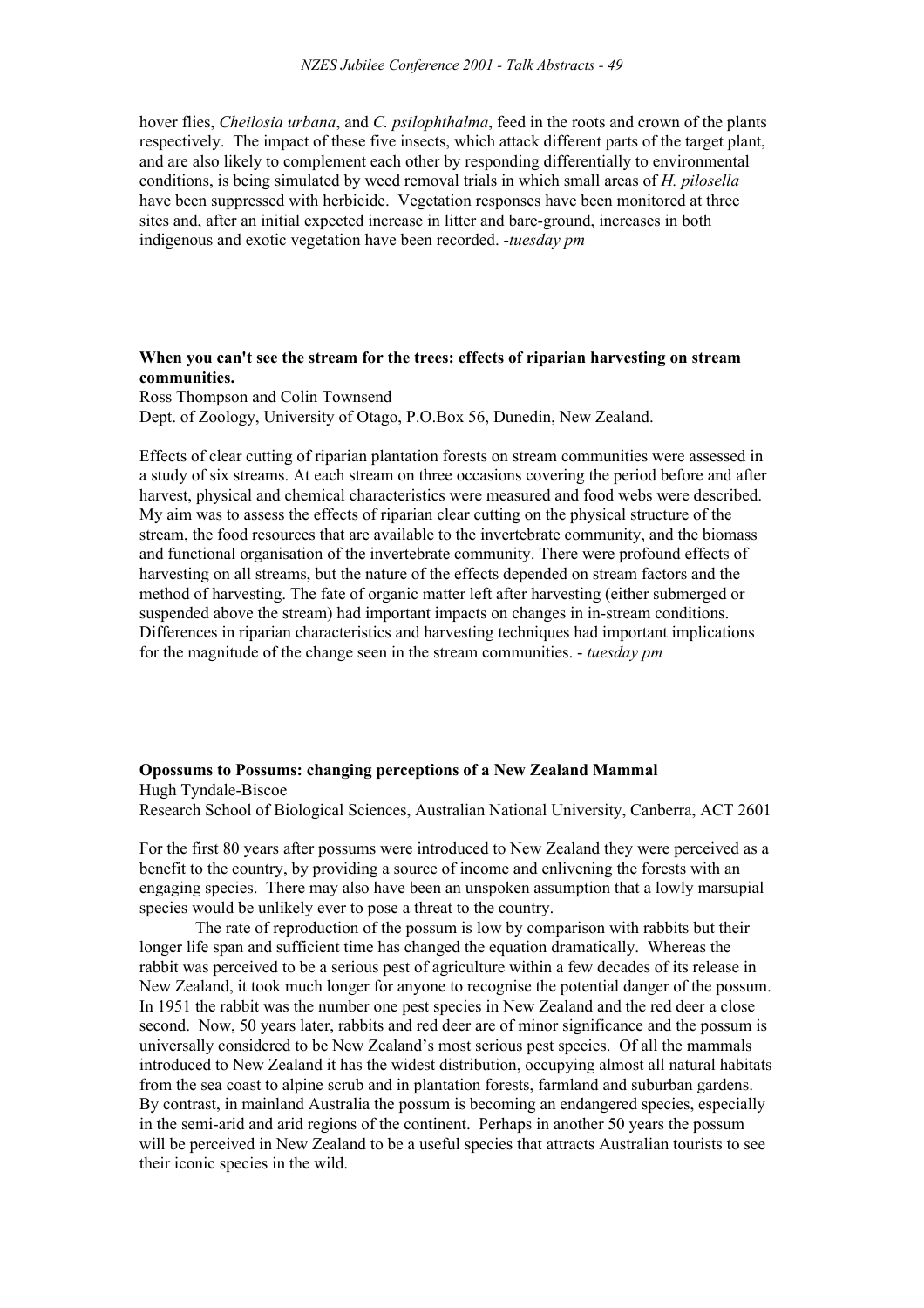In 1950 the only information on Australasian marsupials was anatomy, systematics and a little on development. No studies had been published on the ecology, behaviour, physiology or reproduction of any species, either in Australia or New Zealand. In the intervening years there has been a huge growth in all these fields and even the systematics of marsupials is on much firmer ground than it was then. The studies on the ecology of the possum, begun by Ralph Kean and Les Pracy, near Wellington, were contemporaneous with the first study of an American marsupial in California. The continuation of their study by others to the present day constitutes by far the most comprehensive long term study of any species of marsupial, elegantly summarised in Bob Brockie's book *A living New Zealand forest.* While New Zealand scientists led the way in large scale ecological studies on the possum, Australian research initially placed more emphasis on comparative physiology of the great variety of arboreal marsupials that inhabit the continent. One important outcome of the Australian work has been an understanding of the evolution of arboreal herbivory, especially of the leaves and other products of eucalypts. At least three separate lines of marsupials evolved to exploit the leaves of eucalypts and probably as many other lines evolved to use the exudates and saps of these dominant tree species. At the same time the eucalypts evolved an array of defence mechanisms in response to this.

The story of the possum in New Zealand forests can be viewed as the latest interaction of an arboreal marsupial and a forest ecosystem, comparable to those that occurred in Australia during the Miocene and later times as eucalypts replaced rainforest. But it is being played out so fast that it offers unique opportunities for study of an evolving arms race. While New Zealand research is pre-occupied with finding ways to reverse the effects of possums on the forest there is the larger and unique opportunity to follow evolution in action, as Frank Fenner did with rabbits and myxomatosis in Australia. There are indications in the recent book, *The Brushtail Possum,* that some New Zealand scientists are questioning the efficacy of widespread control by aerial poisoning, and others are finding the first evidence of the response of the forest to the arboreal herbivore that is now a permanent part of New Zealand's biota. - *monday am*

## Why did the possum cross the road? Habitat selection in a terrace beech forest. Erik van Eyndhoven.

Department of Forestry, University of Canterbury, Private Bag 4800, Christchurch.

Previous possum diet studies have indicated definite selective feeding behaviour. It is postulated that their habitat utilisation patterns reflect the distribution of key palatable species. In this study, twelve radio-collared brushtail possum were telemetered over a ten-month period. The study forest could be considered as structurally heterogeneous, but spatially heterogeneous with respect to key palatable species. Radio telemetry, vegetation and habitat classification data were manipulated in a G.I.S. environment. Habitat selection, examined with compositional analysis, indicated that possums were utilising the forest in a non-random fashion. The degree to which selection was occurring is dependent on the habitat classification system used. There is strong evidence for the existence of utilisation guilds, as no firm trends for habitat preference were found. These results suggest that possum control or monitoring operations in similar forest types will need to address the forest as a whole, as opposed to only targeting areas of abundant preferred food species, in order to encapsulate all possum guilds. - *wednesday pm*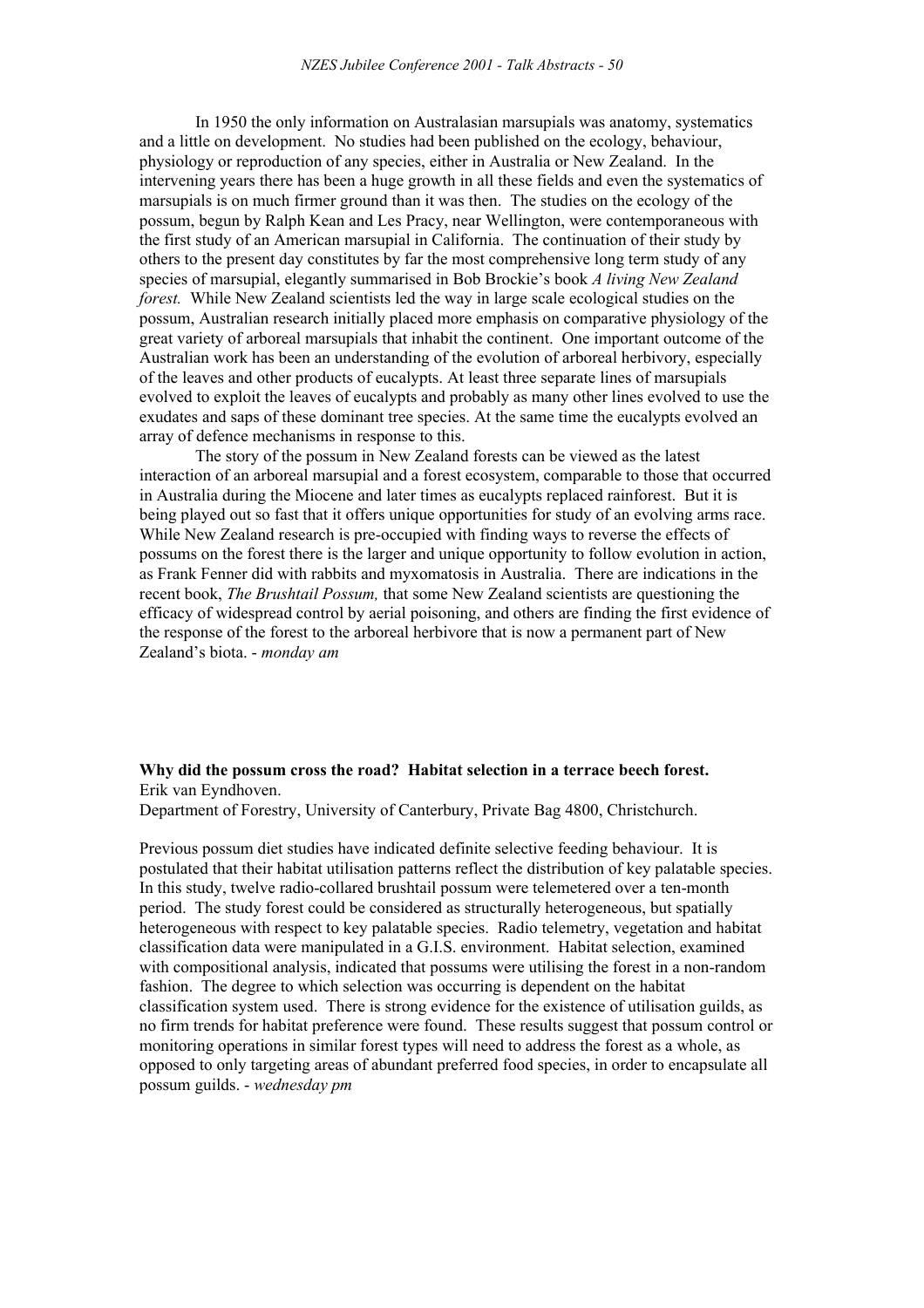#### Hybridisation and speciation in reef corals of the genus *Acropora*: a molecular genetic approach

Madeleine JH van Oppen<sup>1</sup>, Luis M Márquez<sup>2</sup>, Bette L Willis<sup>3</sup> and David J Miller<sup>2</sup>

<sup>1</sup> Australian Institute of Marine Science, PMB No 3, Townsville MC, Qld 4810, Australia

<sup>2</sup> Biochemistry and Molecular Biology, James Cook University, Townsville 4811, Australia <sup>3</sup> School of Marine Biology and Aquaculture, James Cook University, Townsville 4811,

Australia

*Acropora* is one of the world's most widespread genera of scleractinian coral, spanning the Indian and Pacific Oceans and the Caribbean Sea. It is also the largest extant reef-building coral genus: recent revisions of the genus recognise 113 - 180 *Acropora* species, only three of which occur in the Caribbean. Up to 70 *Acropora* species can occur sympatrically on Indo-Pacific coral reefs and most of these participate in the annual coral mass-spawning event. This creates an unparalleled opportunity for interspecific hybridisation and introgression. High levels of interspecific fertilisation in experimental breeding trials indicate that hybridisation is possible and may lead to a reticulate evolutionary history of many species in the genus. We have applied both phylogenetic and population genetic approaches to examine species boundaries and reticulate evolution in the genus *Acropora*. Our data suggest that in the Indo-Pacific interspecific hybridisation is important on an evolutionary time scale, but probably does not occur frequently enough to cause the complete merging of species. Molecular analyses on the three Caribbean species suggest that *Acropora prolifera* has arisen through hybridisation between its only other two Caribbean congeners. It is currently unknown whether reticulate speciation has occurred in the Indo-Pacific. - *wednesday am*

## Species richness, environmental correlates, and spatial scale: a test using South African birds

B. J. van Rensburg<sup>1</sup>, S. L. Chown<sup>1</sup>, and K. J. Gaston<sup>2</sup>

1 Department of Zoology and Entomology, University of Pretoria, Pretoria 0002, South Africa; 2 Biodiversity and Macroecology Group, Department of Animal and Plant Sciences, University of Sheffield, Sheffield S 10 21N, U.K.

Energy and habitat heterogeneity play important roles in generating spatial variation in species richness, though few investigations have sought to determine simultaneously the relative influences of these variables. Here, we use the South African avifauna to examine the extent to which species richness is related to these variables, and how these relationships depend on spatial grain. Taking spatial autocorrelation and area effects into account, we find that primary productivity, precipitation, absolute minimum temperature, and, at coarser resolutions, habitat heterogeneity account for most of the variation in species richness. Species richness and productivity are positively related, whereas the relationship between potential evapotranspiration (PET) and richness is unimodal. This is due largely to the constraining effects of low rainfall on productivity in high PET areas. The increase in the importance of vegetation heterogeneity as an explanatory variable is due largely to an increase in the range of vegetation heterogeneity included at coarse resolutions, and the positive effects of environmental heterogeneity on species richness. Our findings demonstrate that biodiversity patterns are likely to be generated by several mechanisms, that spatial resolution and extent must be taken into account during investigation of the latter, and that surrogate measures for productivity should be interpreted cautiously. - *tuesday pm*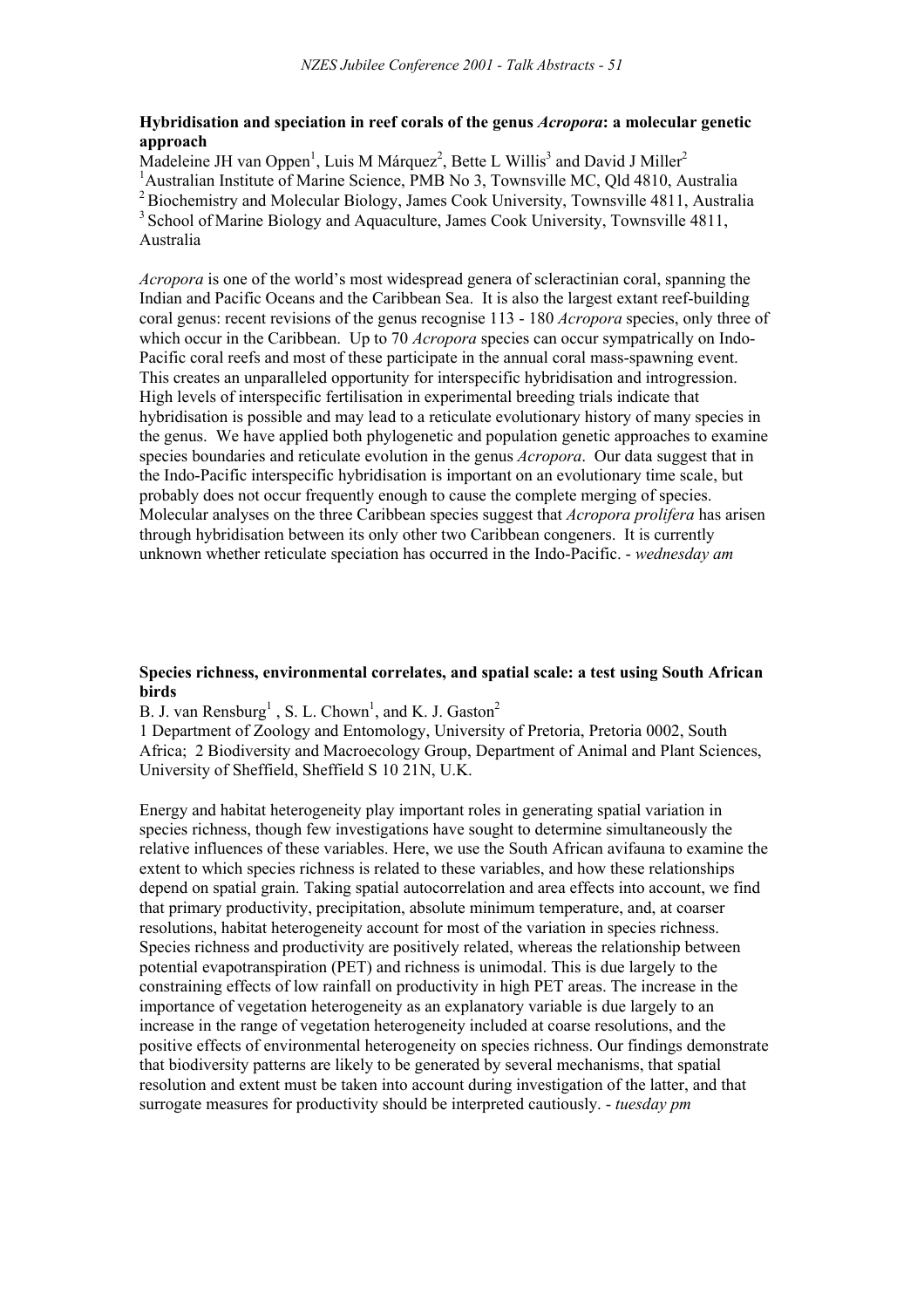#### Counting frogs croak: disease and mortality of wild bell frogs.

Bruce Waldman<sup>1</sup>, John D. Klena<sup>2</sup>, Vera Andjic<sup>2</sup> and Richard J. de B. Norman<sup>3</sup>.<br><sup>1</sup> Department of Zoology and <sup>2</sup> Department of Blant and Microbial Sciences. Uni Department of Zoology and <sup>2</sup>Department of Plant and Microbial Sciences, University of Canterbury, Christchurch, New Zealand; <sup>3</sup>Institute of Veterinary, Animal & Biomedical Sciences, Massey University, Palmerston North, New Zealand.

Populations of many amphibians around the world have undergone severe declines or have disappeared entirely since the late 1980s. Three years ago, a newly discovered chytrid fungus *Batrachochytrium dendrobatidis* was found infecting keratinised tissues of dying wild frogs in Australia and Central America. During the summer of 1999/2000, we found sick and dying southern bell frogs, *Litoria raniformis*, infected by this fungus in a wild population near Christchurch. The epizootic appeared limited in extent and duration, affecting only 16 individuals during a two-week period. Despite intensive monitoring, no additional morbidity or mortality was detected among the hundreds of adults remaining in the pond. However, as the pond began to dry up, large numbers of sick metamorphosing tadpoles were discovered. Around the pond, many dead and dying metamorphs, infected by chytrids, were found under rocks. Few frogs returned to breed during the following summer. Because the pond serves as a source of animals for the pet trade, chytrid fungus may be inadvertently being spread throughout New Zealand and possibly overseas. We now have identified incidents of chytrid infection and mortality of metamorphs at several Canterbury localities in which translocations of tadpoles are known to have occurred from the initially identified pond. - *wednesday pm*

#### Where do we draw the lines in conserving species? A case study from galaxiids Graham Wallis Zoology, University of Otago

Through our mtDNA analysis, we have now resolved at least ten distinct lineages of *Galaxias vulgaris (sensu lato).* Six of these have been formally described as species. We have been interested largely in how these lineages evolved in relation to intrinsic (loss of diadromy) and extrinsic (geological, paleohydrological) processes. Recognition of the existence of these lineages raises numerous issues for systematists and conservation managers alike, some of which I consider here.

I will briefly address the status of the galaxiid taxa under a few of the 24 species concepts. Next I will look at some of the suggestions that have been made in the area of conservation biology as to what it is we are trying to conserve (species, ESUs, MUs, adaptations, evolutionary potenti?). I show how we can use phylogenetic information to prioritise taxa (Vane-Wright et al., 1991) under the Moritz (1994) ESU philosophy. I then look at the debate concerning perceived problems with formal classification and taxonomic rank. One proposal (Avise & Johns 1999) has been to use temporal scaling to provide consistency; another has been to get rid of taxonomic rank altogether (Mishler 1999). Finally, I raise some issues concerning the new DoC system for classifying organisms according to their risk of extinction alone (Molloy et al., 2001). - *wednesday am*

Regeneration of native conifers - how the largest, most long-lived organisms in New Zealand maintain their niches in an inconstant environment. Peter Wardle

Research Associate, Landcare Research, Lincoln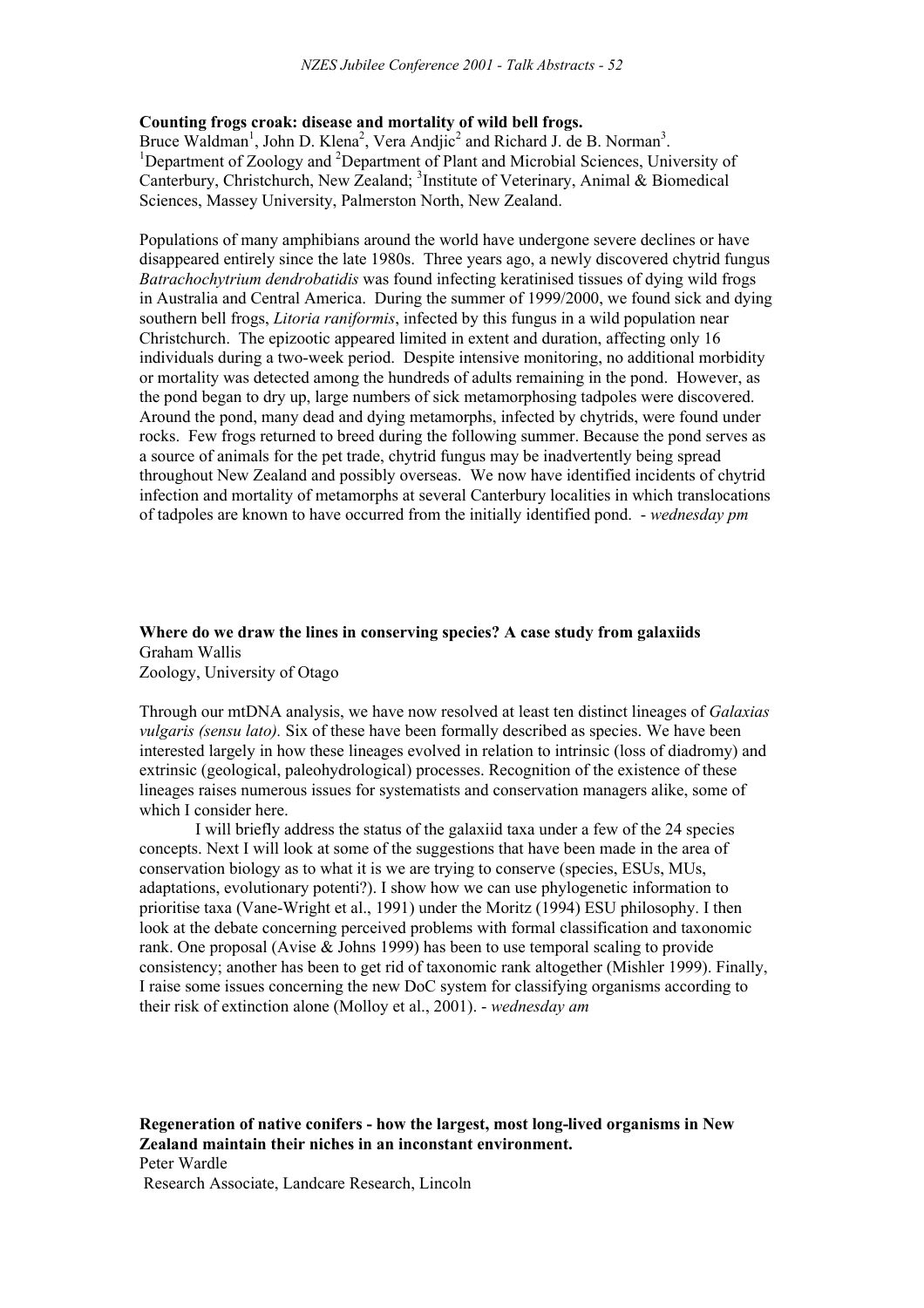The large native conifers show slow growth and live many centuries. Studies of their population structure mainly depend on counting growth rings, which are distinct in some species, notably kaikawaka, but in others, especially rimu, they are irregular and often extremely narrow. It is generally assumed that rings are formed annually, but evidence for this is meagre. All these conifers establish vigorously beneath 'nurse' species in successional communities, but in forests where mature native conifers forms an overstorey above a lower canopy of broadleaved trees., young conifers usually occur only sparsely. Cockayne (1928) considered that failure of conifer regeneration in mature stands leads ultimately to dominance by broadleaved trees with shade-tolerant seedlings, whereas Holloway (1954) explained this and other features of native forests that seem anomalous in terms of current environments by cooling and drying since the 14th century.

Wardle (1978) published data supporting the existence of an apparently synchronous ,regeneration gap' among native conifers that he considered to be broadly in keeping with Holloway's hypothesis, whereas Molloy (1969) considered that this feature could be explained by stand renewal by periodic destruction. For kaikawaka stands, Clayton-Greene (1977), Veblen & Stewart (1982) and others proposed that landslides and windthrow are agents of renewal. Using radiocarbon dates from disturbed soils, age structure of stands, and tree ring patterns, Wells et al. (1998) showed that stand initiation in kaikawaka can be attributed to earthquakes on the Alpine Fault, dated to 1717 and less precisely to 1630 and about 1460. About the same times, stands of rimu and kahikatea (Duncan 1993) and matai/totara (McSweeney 1982) on river-flats showed greatly increased cohort establishment, which was initiated by flooding and aggradation that probably had its source in landslides triggered by the earthquakes.

Even 'stands of rimu that show no independent evidence of past disturbance' consist of cohorts apparently established around these times, according to Wells et al. (1998), who proposed that they were initiated after canopies were damaged, either by windfall during episodes of increased storminess (Grant 1985) or directly by earthquakes. Either explanation credibly explains rejuvenation of dense rimu stands on glacial outwash terraces, but the less densely stocked stands on moraines, which are dominated by the oldest cohorts, are more problematical. Hill-country podocarp stands in other parts of New Zealand, for instance on inland flanks of the Longwood Range in Southland (Bathgate 1981) and Taranaki uplands (Nicholls 1956) consist almost entirely of large trees. Lusk & Ogden (1992) related the population structure of a stand in Tongariro National Park to canopy disturbances that led to release of podocarps, with peaks around 1240-50 and 1340-50 A.D.

McKelvey (1963) regarded the dense, seemingly even-aged podocarp stands on the Volcanic Plateau as the first generation after the Taupo eruption of 2000 BP, but it has since been shown that they consist of several cohorts, that form a sequence of podocarp species related to the light demands of their seedlings (Ogden & Stewart 1995). For kauri, there are stands with a unimodal structure that presumably result from single initiating events, especially fire, and others with a wide range of sizes, that on many sites fall into several distinguishable cohorts (Ahmed & Ogden 1987).

Kauri, rimu, matai and miro survive and grow slowly under low light intensities, whereas kahikatea and totara require more light (Ebbett & Ogden 1998). Seedlings establish on sites ranging from elevated to flat according to species and soil conditions, but not under shrubs or ferns (June 1982; Duncan 1991). Regeneration cycles have been described in which podocarp seedlings are associated with kamahi trees (Beveridge 1973; Norton 1991). Evidence for recruitment of podocarp seedlings into gaps formed through windfall is clear for kauri (Ogden et al. 1987) but ambiguous for podocarps (Ogden et al 199 1; Adams & Norton 199 1).

Native conifers establish best on soil with only a thin cover of litter and raw humus, under a canopy of tall shrubs or small trees that is dense enough to suppress competing understorey plants. The window of opportunity for successful establishment in successions and gaps in mature forest possibly amounts to only a few decades, which seems at variance with postulated recruitment periods of 150-300 years for cohorts following flood disturbance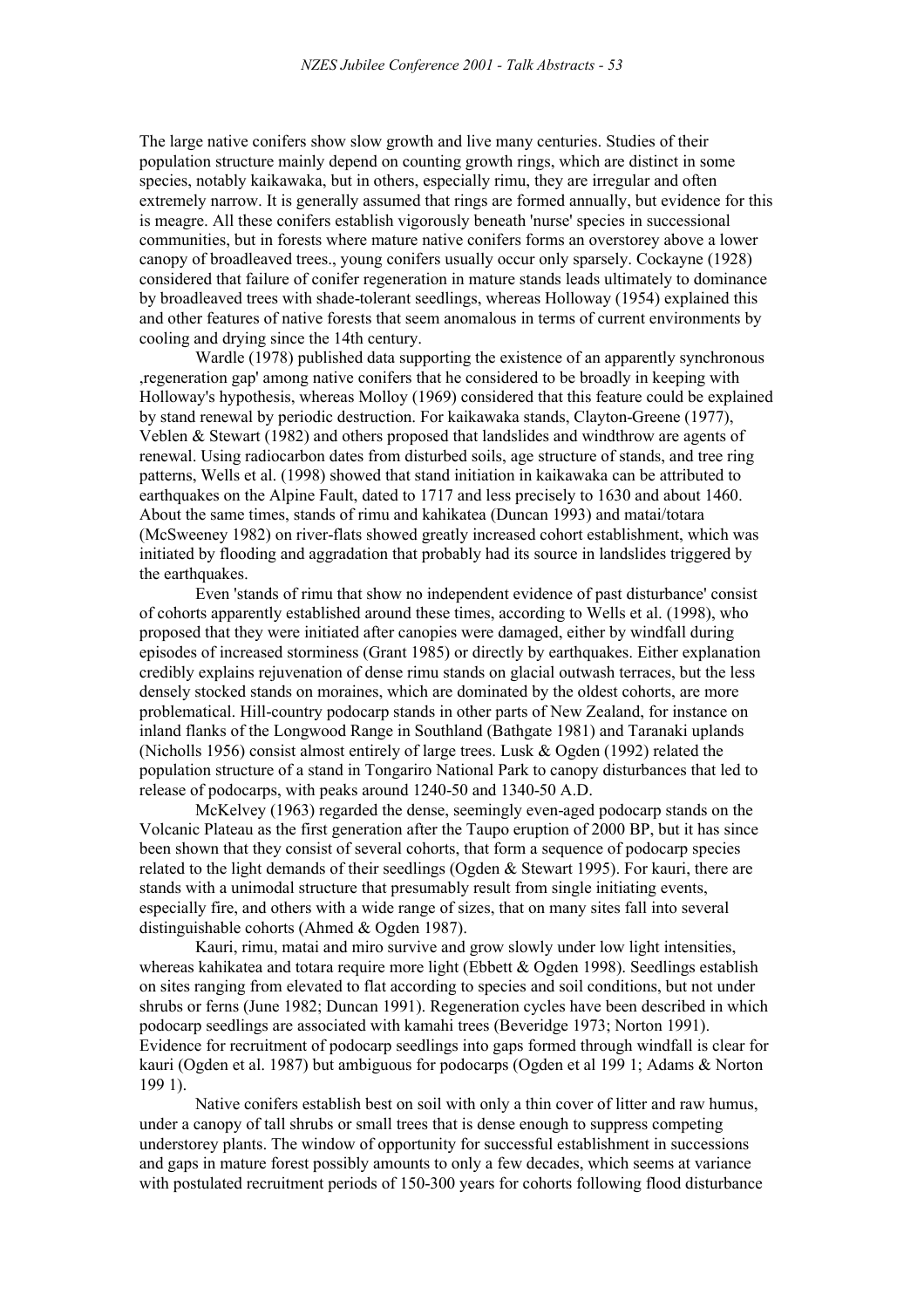(Duncan 1993). That extinct herbivores may have widened these windows of opportunity is suggested by analogy with the facilitation of podocarp regeneration by introduced herbivores. Areas affected by catastrophic natural disturbances since European settlement should be examined for direct evidence as to whether, where and how conifer regeneration has been enhanced. - *monday am*

References: Adams, J. A.; Norton, D. A. 1991: J. Roy. Soc. N. Z 21: 33-42. Ahmed, M.; Ogden, J. 1987: N. Z J. Botany 25: 217-229. Bathgate, J. L. 198 1: Unpublished thesis, University of Canterbury. Beveridge, A. E. 1973: N. Z. J. Forestry 18: 23-35. Clayton-Greene, K. A. 1977: N. Z J. Botany 15: 19-28. Cockayne, L. 1928: The Vegetation of New Zealand. Engelmann Press, Leipzig. Duncan, R. P. 1991: J. Ecol. 79: 1073-1084. Duncan, R. P. 1993: J. Ecol. 81: 403-416. Ebbett, R. L.; Ogden, J. 1998: N. Z J. Botany 36: 189-202. Grant, P. J. 1985: J. Royal Soc. N. Z 15: 67-121. Holloway, J. T. 1954: Trans. Royal Soc. N. Z 82: 329-410. June, S. R. 1982 Unpublished thesis, University of Canterbury. Lusk, C.; Ogden, J. 1992: J. Ecology 80. 379-393. McSweeney, G. D. 1982. N. Z J. Ecology 5:121-128. Molloy, B. P. J. 1969: J. Hydrology (N. Z) 8: 56-67. Norton, D. A. 1991: N. Z J. Botany 29: 463-466. Norton, D. A.; Herbert, J. W.; Beveridge, A. E. 1988: N. Z J. Botany 26: 37-62. Nicholls, J. L. 1956: N. Z J. Forestry 7: 17-34. Ogden. J.; Stewart, G. H. 1995: pp. 81-119 in Evolution and Ecology of the Southern Hemisphere Conifers. Melbourne University Press. Ogden, L; Fordham, R. A.; Pilkington, S; Serra, R. G. 199 1: J. Vegetation Science 2: 165 -172. Ogden, L; Wardle, G. M.; Ahmed, M. 1987: N. Z J. Botany 25: 231-242. Veblen, T. T.: Stewart, G. H. 1982: J. Ecol. 70: 413. Wardle, P. 1978: N. Z J. Botany 16: 471-477. Wells, A.; Stewart, G. K; Duncan, R. P. 1998: J. Royal Soc. N. Z 28: 333-345. Wells, A.; Yetton, M. D.; Duncan, R. P. 1999: Geology 2 7: 995-998.

Ecological Management within the Department of Conservation Paula Warren Principal Policy Analyst, Department of Conservation

This paper will provide an update on work within the Department of Conservation to develop a framework to guide ecological management. Key conceptual approaches will be outlined. Key assumptions in areas of low knowledge will also be explained. The implications for the scientific community will be highlighted. - *tuesday am*

### Limbfalls: A Cause of Seedling and Sapling Damage and Mortality in New Zealand Forests

Alexander Wearing Department of Geography, University of Otago, P.O. Box 56, Dunedin

This paper reports on the extent of damage and mortality caused by limbfalls to free-standing seedlings and saplings of canopy-forming tree species. The study sites were located in modified conifer-broadleaved and conifer-kamahi forests in the Catlins, south-east Otago, New Zealand. All seedlings and saplings of canopy-forming species were counted in 25 m x 25 m plots. Both edge and interior sites were sampled. Damage or death was attributed to limbfall if a fallen branch was lying on the plant. For plants damaged by past limbfalls information was collected on the type of damage and the outcome for the plant in terms of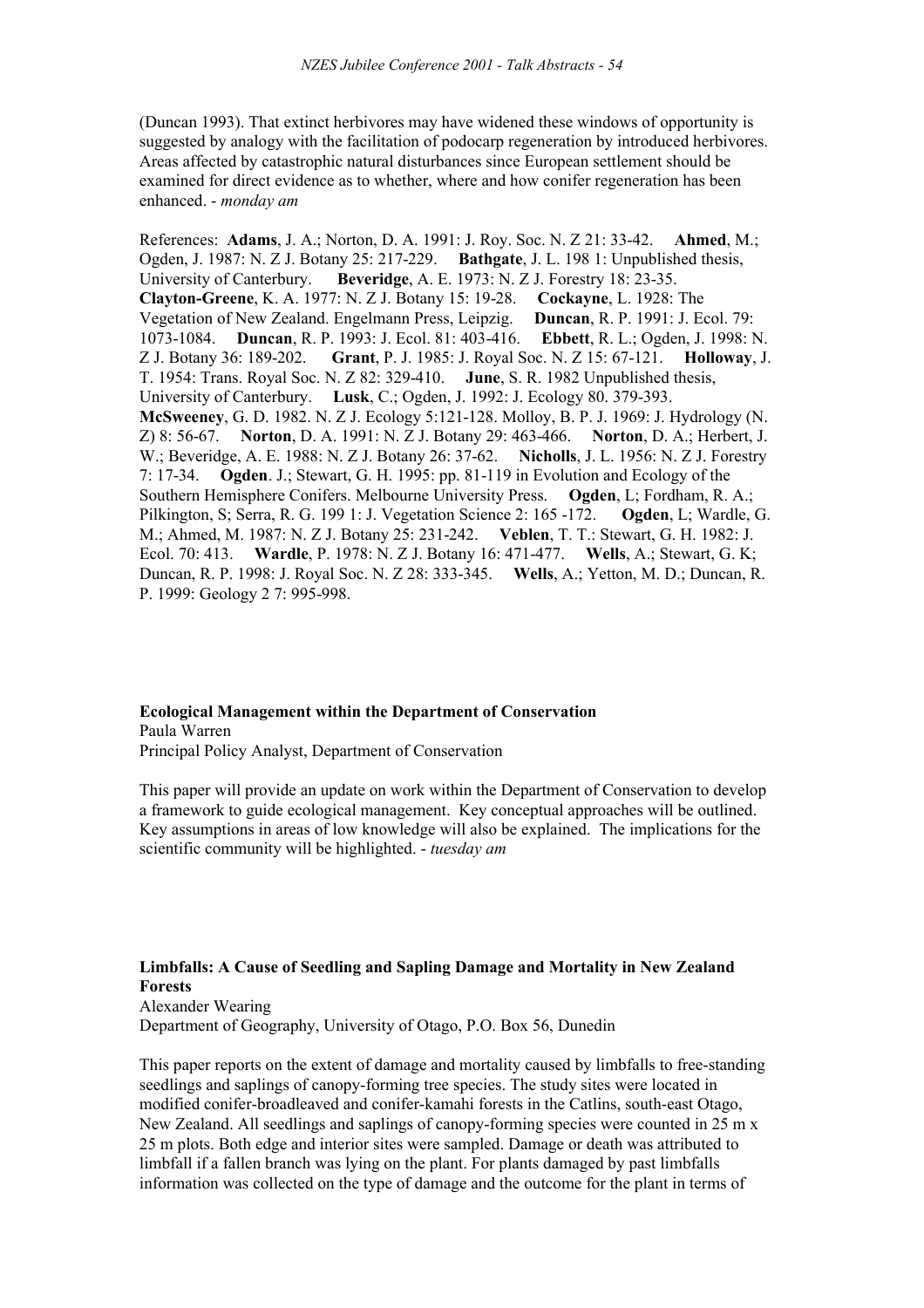plant form and condition. The data from this study suggest that damage and mortality caused by limbfalls is spatially variable. Damage occurs more frequently around gaps, in stands with permeable edges, under trees with laterally spreading crowns, and where there are numerous emergent trees. More studies are needed to determine the frequency of deaths caused by limbfalls. - *monday pm*

## Impacts of Agricultural Policy on Biodiversity M E (Liz) Wedderburn

AgResearch Ruakura, East Street, Private Bag 3123, Hamilton

This paper examines the impact agricultural policy has had on Biodiversity focussing on New Zealand and its economic and social development. Use is made of the OECD framework that links drivers with the state of the resource and the actions being taken to change the resource state. The NZ state has played a large role in the management of resources giving the rationale that development of resources is essential for improving economic growth and social welfare. When economic growth was the driver retention of indigenous forest was based on the functions that it performed i.e. flood and erosion control rather than for its intrinsic value. Agricultural expansion has been the major contributor to the loss of biodiversity in New Zealand and worldwide. Two case studies are reviewed south island tussock and north island sheep and beef. The drivers now are changing and worldwide biodiversity is being sought for its intrinsic value. The role of agricultural policy within the EU to achieve biodiversity goals and the role of the market is explored. - *tuesday am*

#### Demographic responses of brushtail possums to local depopulation

Weihong  $Ji^1$ , Mick N. Clout<sup>1</sup>, Stephen D. Sarre<sup>2</sup> and John L. Craig<sup>3</sup> 1 School of Biological Sciences, The University of Auckland, PB 92019, Auckland, New Zealand; 2 Institute of Molecular BioSciences, Massey University, PB11222, Palmerston North, New Zealand; 3 School of Environmental and Marine Sciences, The University of Auckland, PB 92019, Auckland, New Zealand.

Possums were live-trapped for two years prior to and after depopulation experiments in two 6 ha areas of native forest. The populations recovered to about half of the original densities two years after the depopulation. The immigration rate during the initial influx in two months after depopulation was significantly higher than that of pre-removal populations. Body sizes of recolonising possums did not differ significantly from that of the original populations. These suggest that the initial re-colonisation was mainly a result of surrounding animals moved into the depopulated area. The recovering populations responded to reduced density with a higher proportion of females breeding, higher survival rate of young and less fluctuation in seasonal body condition. The natal dispersal pattern in recovering populations did not differ significantly from that in the original populations. This apparent density independence of dispersal suggests that conventional removal control is unlikely to adversely affect the spread of biological control agents between possum populations. - *wednesday pm*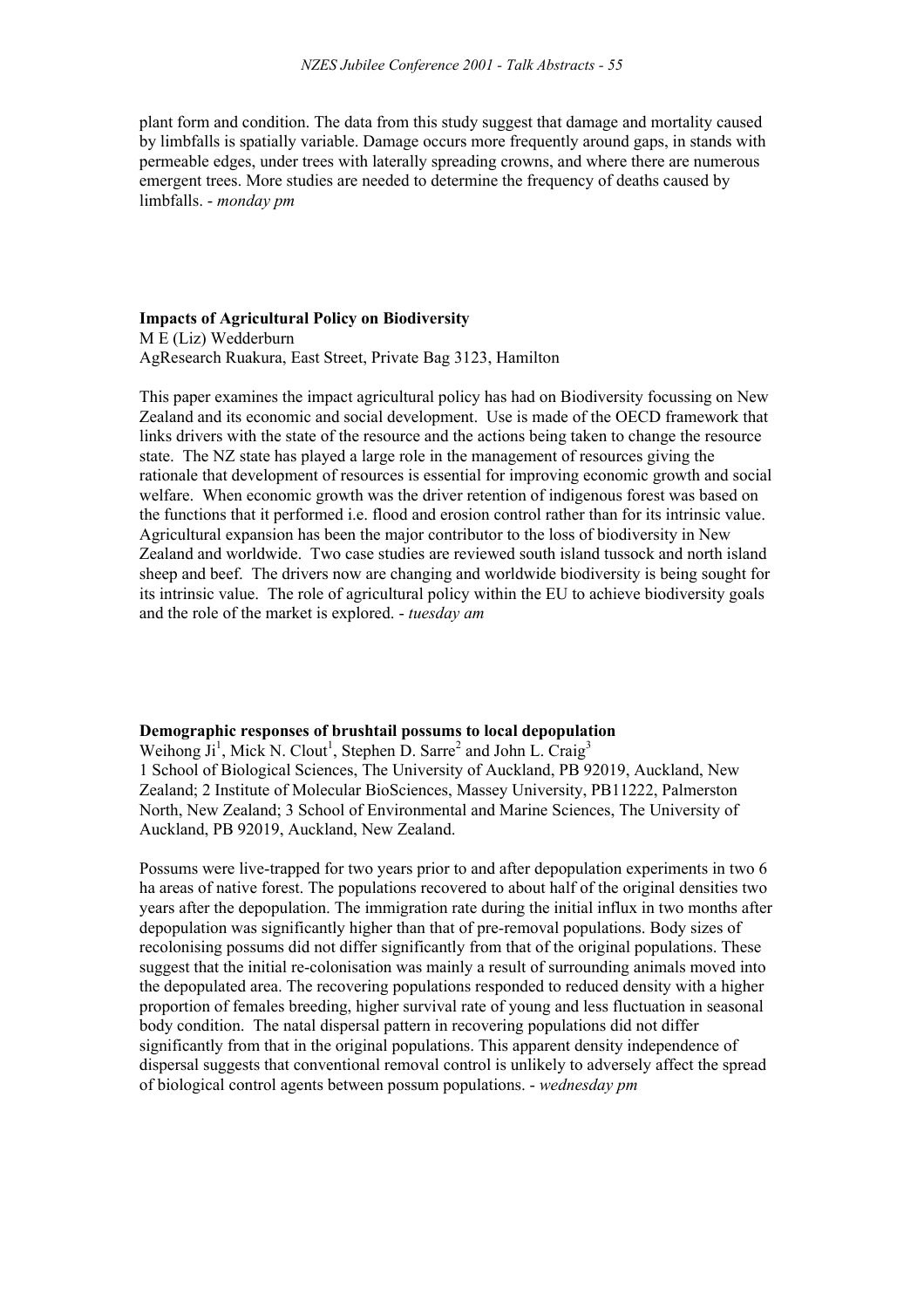## Agents of change on Raoul Island, Kermadec Islands - weeds, rats and humans Carol J. West

Southland Conservancy, Department of Conservation, P. O. Box 743, Invercargill, New Zealand

In order to protect the endemic ecosystem of Raoul Island a programme to eradicate weeds commenced in 1972. Almost 30 years on it is possible that seven species have been eradicated, none of which was widespread but some of which were difficult to control. There are another 22 species on the eradication list, most of which are barely present. Seven species represent the greatest threat at present and also are the most difficult to control. These are *Senna septemtrionalis, Caesalpinia decapetala, Anredera cordifolia, Psidium cattleianum, P. guajava, Olea europaea* subsp. *cuspidata* and *Passiflora edulis*. Difficulties of the programme include the rugged terrain, resistance of some species to herbicide, cryptic species and long lived seed bank of some species. Each year an area equivalent to one quarter of Raoul Island is grid searched twice; this is the area where weeds are known to be present. The remainder of the island is checked during the recreational time of staff and volunteers and occasionally by air. The weed eradication programme has been successful to date but still has many years to run. Changes in abundance or distribution of some weed species are expected as a result of the planned rat eradication in 2002 and, in anticipation of the changes, a number of species have been eradicated. Maintaining search efficiency and staff morale at low weed densities and determining the end point of the programme will be a challenge. - *tuesday am*

#### Wallabies vs. possums - does size really matter? An evaluation of bait stations for maintenance control of dama wallabies (*Macropus eugenii*) Dale Williams

Department of Conservation, Central Regional Office, P.O. Box 12416, Wellington.

Dama wallabies were liberated in the Bay of Plenty around 1912. Their feral range is currently expanding by c.16  $km^2$ /yr. Wallabies severely deplete the understorey of indigenous forests. Despite large reductions in wallaby numbers (following aerial 1080 poisoning), regeneration remains suppressed. Wallabies (and other introduced browsers) need to be maintained at very low levels for regeneration to occur. Reliance upon a single control method (aerial poisoning with 1080) is unlikely to be sustainable or socially acceptable in the long term. A pilot study was designed to investigate the potential of bait feeder stations as a control technique. Results indicate; bait station design and interactions between wallabies and possums will limit the effectiveness of this technique. Wallabies are reluctant to feed from some types of station. Despite their size advantage, dama wallabies will 'give way' to possums during interactions. If possums are present in moderate numbers they will dominate access to bait stations. Modifications to bait stations and alternative baiting strategies may provide solutions. Major impediments to managing the impacts of wallabies include; the lack of research on control and monitoring methods, and the limited number of registered baits and pesticides for use on wallabies. - *tuesday am*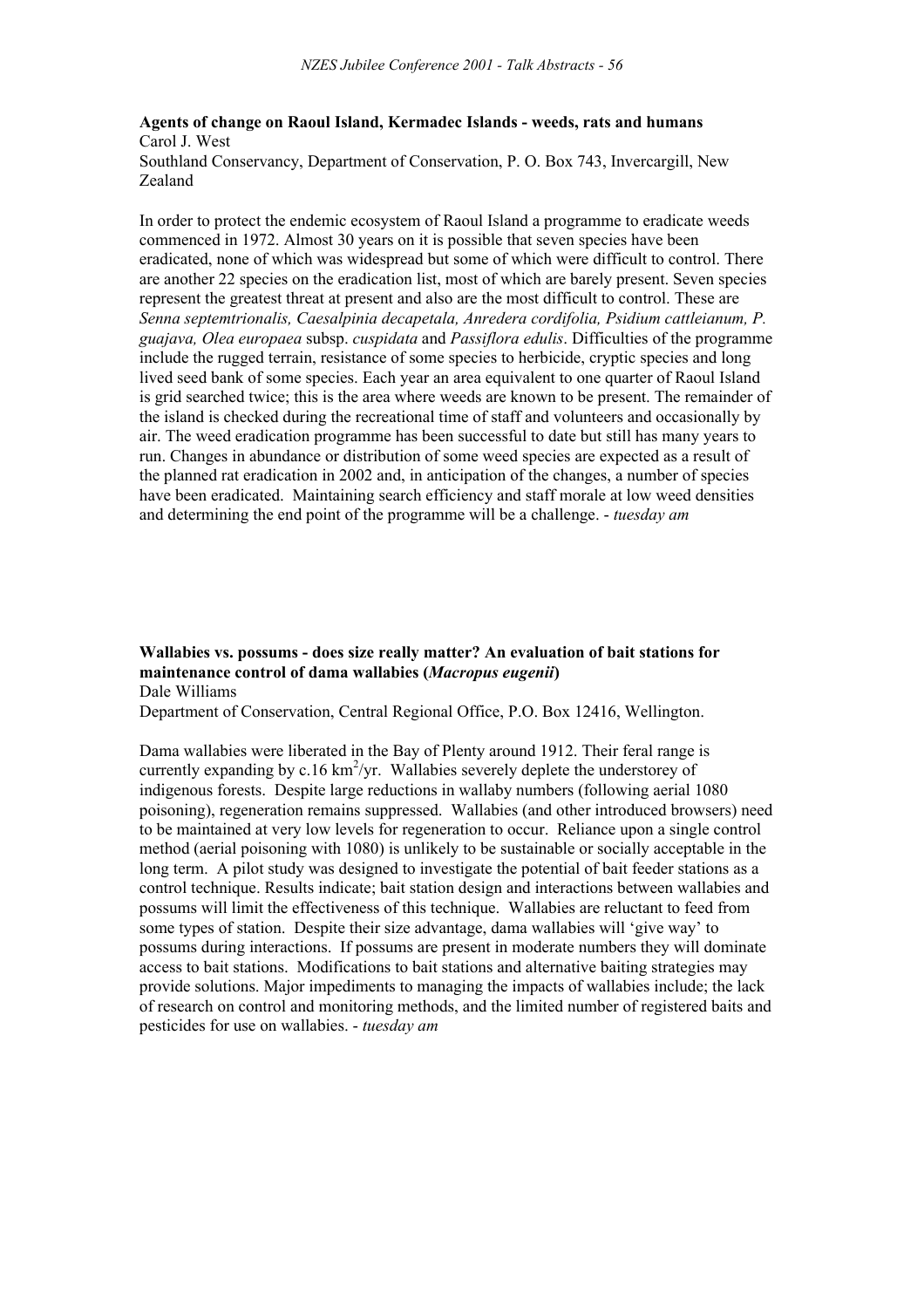## Sustaining a Gondwanan remnant through the 21st Century: Some navigational challenges.

Dr J Morgan Williams Parliamentary Commissioner for the Environment

New Zealand, since 1984, has been a hot house of institutional, economic and social reform. Successive governments of the "left" and "right" have impacted on most elements of family and business life. We now have one of the most open and unregulated economies in the world. The overall goal has been to improve productivity through emphasis on growth, increased competition, reduced market rigidity and lower inflation. The reforms began in the financial sector, the labour and goods markets (i.e. tariff removals) and then moved to the public sector commencing with environmental administration. The focus has been predominantly on economic efficiency and mitigation of any resultant environmental and social effects. The long term consequences for our Gondwanan remnant, and its distinctive ecologies are far from certain.

Against this backdrop, my paper reviews the progress New Zealand is making towards becoming a more ecologically sustainable nation. The focus is on how we organise ourselves which is indicative of the way we think about the challenges. My working definition of sustainability is the anthropogenic Bruntland model – "meeting the needs of the present without compromising the ability of future generations to meet their own needs".

It is a snapshot that is built around an eclectic mix of what I consider to be sustainability indicators. They span resource, social and economic measures with particular emphasis on those that indicate institutional (including research) and societal capacity to advance ecological sustainability. I conclude with some "navigational lessons". These revolve around the limitations of legislation, the importance of education and the necessity for meaningful sustainability indicators (as distinct from environmental). There is a need for vision, leadership and strategic planning that better integrates the social, environmental and economic realms of a more ecologically sustainable New Zealand. - *monday am*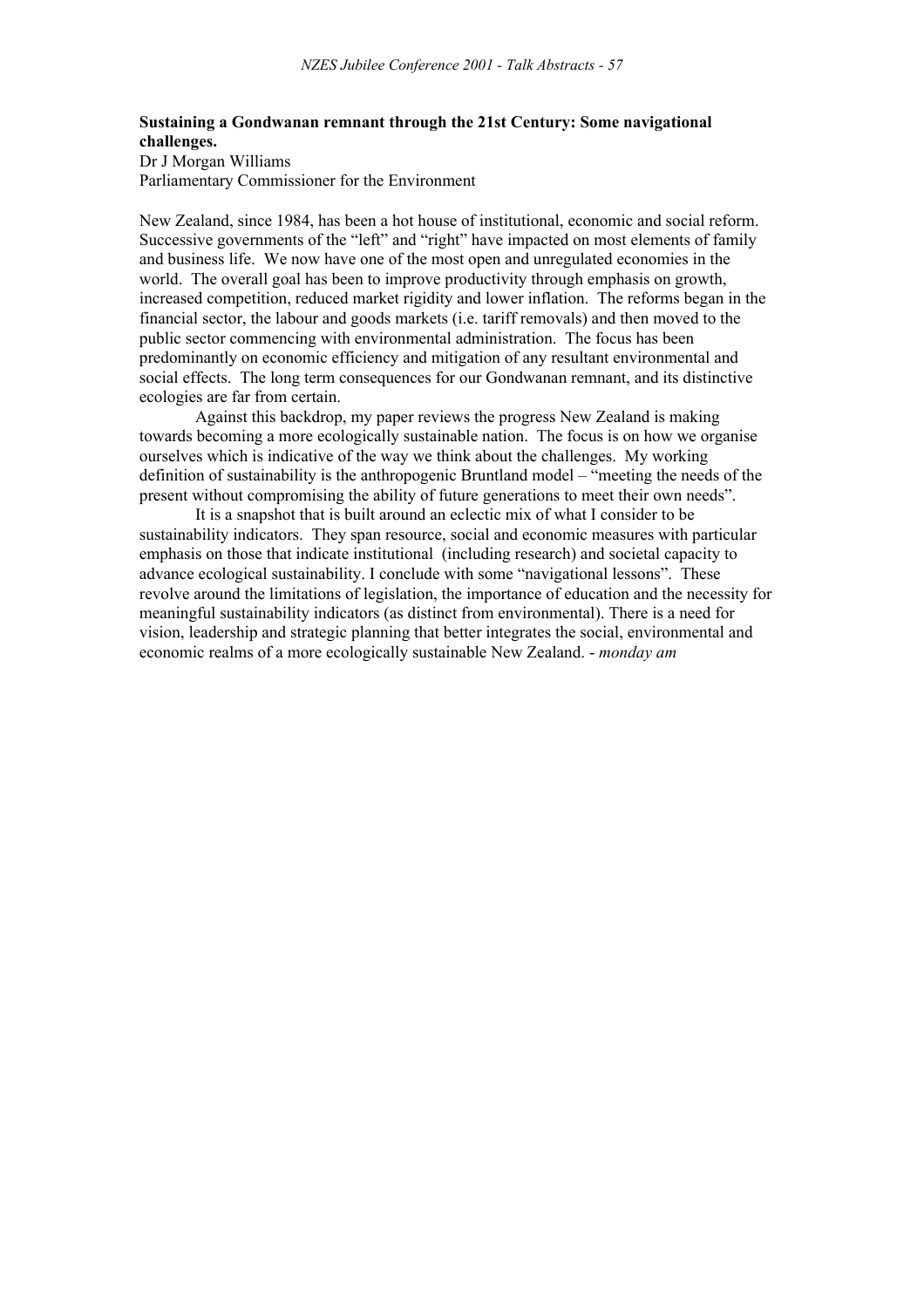## Poster abstracts (alphabetically by author)

#### Can creepy crawlies contribute to bringing forests back to the future? Brent Booker

NZ Science, Mathematics & Technology Teacher Fellow, 8 Lyren Place, Bucklands Beach, Manukau

A 'mainland island' in the Waitakere Ranges west of Auckland titled, 'Ark in the Park' has restoration of the forest as one of its main aims. A Teacher Fellowship for 2001 has enabled research on ground invertebrates using pitfall traps to be carried out within this forest. The research aims to provide a baseline survey of invertebrate populations in the area. It also aims to investigate the impacts of rodents on invertebrate populations by comparing this area, which has low levels of pest control, with a nearby reserve that has had intensive pest control over the last two and a half years. Some preliminary findings from this research suggest ground weta my be sensitive to the number of rats present in an area, whereas cave weta numbers do not appear to related to the presence of rats. The poster will outline the aims of the Ark in the Park mainland island which is a community run project located about 20 minutes from downtown Auckland. It will look at the role ground invertebrates could play as indicator species for forest restoration projects and detail some preliminary findings from the research being carried out this year.

## Comparison of Dusky Dolphin (*Lagenorhynchus obscurus*) habitat use before and after the onset of commercial tourism

Nichollette C. Brown<sup>1</sup>, Dianne Brunton<sup>1</sup>, and Bernd Würsig<sup>2</sup> <sup>1</sup>Ecology and Evolution, School of Biological Sciences, University of Auckland <sup>2</sup>Texas A&M University, Austin, Texas

Marine tourism is becoming increasingly popular in New Zealand (currently  $>70$  permits). The short-term physical effects of such tourism on target species have been investigated, although to date no comparisons with pre-tourism periods have been made. The aim of this is to accomplish such a comparison for the dusky dolphins of Kaikoura and enable identification of any changes in the long-term spatial distribution and behaviour of the dolphins since the beginning of commercial dolphin watching and swimming. A study conducted by Cipriano (1984-1988) investigated the behaviour and activity patterns of the dusky dolphin, *Lagenorhynchus obscurus*, in Kaikoura. Cipriano's study was conducted prior to the first commercial dolphin watching operation, which began in Kaikoura in 1989 and provides baseline data for the current comparison. A theodolite was used to collect information on dolphin group locations and movements. Comparisons were then made with similar data collected fifteen years earlier. A total of c262 hours of theodolite data were collected over six months, detailing the movement patterns of 274 dolphin groups. Analysis indicates that since the onset of tourism there has been a change in habitat use. This is discussed in relation to present tourism practices and management, and other local contributing factors.

Effect of food supplementation, female age and clutch number on egg laying and incubation in a translocated population of hihi (Aves).

Isabel Castro<sup>1</sup>\*, Dianne H. Brunton<sup>2</sup>, Karen M. Mason<sup>1</sup>, Brice Ebert<sup>1\*</sup> and Richard Griffiths<sup>3</sup> <sup>1</sup>Institute of Natural Resources, Ecology, Massey University, Palmerston North.

<sup>2</sup> Ecology and Evolution, School of Biological Sciences, University of Auckland, Private Bag, Auckland. E-mail d.brunton@auckland.ac.nz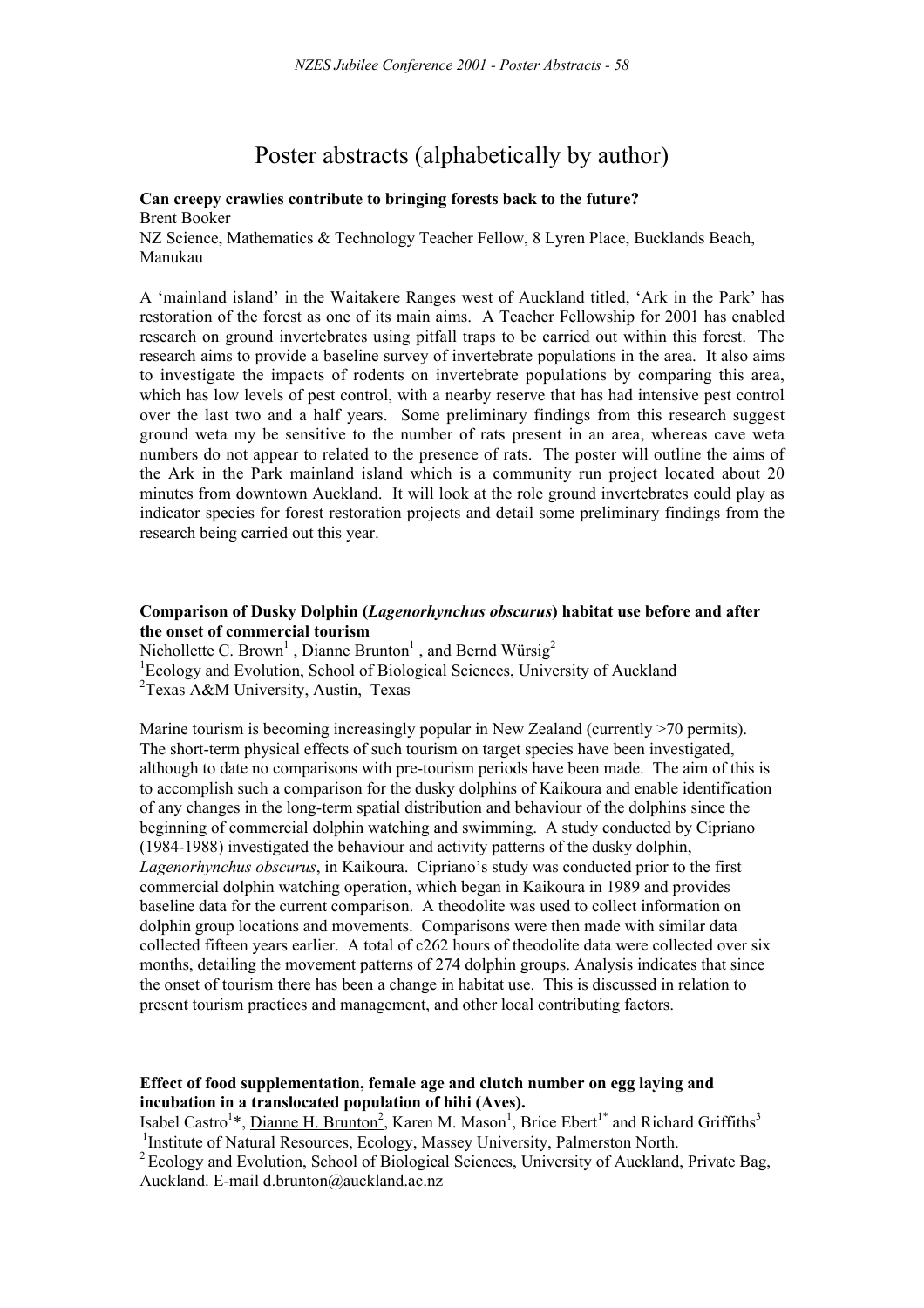<sup>3</sup> Bay of Plenty Conservancy, Department of Conservation, Rotorua.

∗ Current address: P.O. Box 21, Tuai, Hawke's Bay.

Food abundance, temperature, and day length in combination with life history traits such as age, and biotic factors like predation are known to affect the incubation behaviour of females. We studied the effect of food supplementation, age and clutch number on laying and incubation parameters of female hihi. The hihi is an endangered bird for which the main conservation action has been translocation. We found that food supplementation and female age were significant in shaping female laying and incubation behaviours. Food supplementation significantly increased clutch size from a mean of 3.8 to 4.1 eggs per nesting attempt. Females at fed sites had an 18% shorter clutch interval, and started a second clutch 72% sooner after fledging first clutch chicks, than unfed females. Females at fed nests had shorter incubation (-3.7 minutes) and foraging bouts (-2.2 minutes). Older females laid larger clutches  $(4.2 \text{ vs. } 3.8 \text{ eggs})$ , incubated for shorter lengths of time  $(15.6 \text{ vs. } 16.4 \text{ days})$ , had greater hatching success (77.0 vs. 66.5 %), and incubated for longer intervals (16%). The successful establishment of hihi populations on islands with poor natural food supplies, e.g. Mokoia Island, may be dependent on the provision of supplemental food at the nest site of each breeding female.

## Tiritiri Matangi Island: 25 years as a reserve.

Mel Galbraith

School of Landscape and Plant Science, UNITEC Institute of Technology, Auckland

Tiritiri Matangi Island in the Hauraki Gulf was gazetted as a reserve progressively from 1976. Natural regeneration and an ecological restoration programme initiated in 1984 have resulted in a reserve that has both national and international recognition for conservation success. The habitat enhancement following the revegetation and eradication of kiore has allowed translocation of 10 bird species to the island, with invertebrate and reptile species recognised as potential future introductions. The island has provided an opportunity for trialing conservation management options, and is seen as a model for other restoration projects. Postgraduate research is an integral part of the restoration monitoring. Tiritiri Matangi is renown for public involvement, ranging from a replanting programme using volunteers from conservation groups to participation of a wider cross-section of the community contributing to management and advocacy activities. Visitor numbers now approach 30,000 per year, generating an annual income for the island of around \$100,000 through the Supporters of Tiritiri Matangi (Inc).

## Determining the extent of grey duck x mallard hybridisation in New Zealand. James Green<sup>1</sup>, Graham Wallis<sup>2</sup> & Murray Williams<sup>3</sup>

<sup>1</sup>44a Park St, Dunedin; <sup>2</sup>Department of Zoology, University of Otago, PO Box 56, Dunedin; <sup>3</sup> Department of Conservation, PO Box 10-420, Wellington.

Hybridisation between native grey duck *Anas superciliosa* and introduced mallard *Anas platyrhynchos* is widespread. Grey ducks are becoming rarer and their distribution restricted. Recent mtDNA studies have confirmed extensive mitochondrial gene exchange between the 2 species and in both directions. It has proved difficult to identify hybrids by phenotype because of the variability in plumage of the game-farm mallards originally introduced. Using measurement and plumage scores of approx. 300 hybrids bred in captivity, a discriminant function was derived that allowed both grey duck and 3 hybrid categories each to be distinguished with >85% confidence. This function was then applied to a sample of 2300 ducks obtained from hunters throughout New Zealand to indicate the present extent of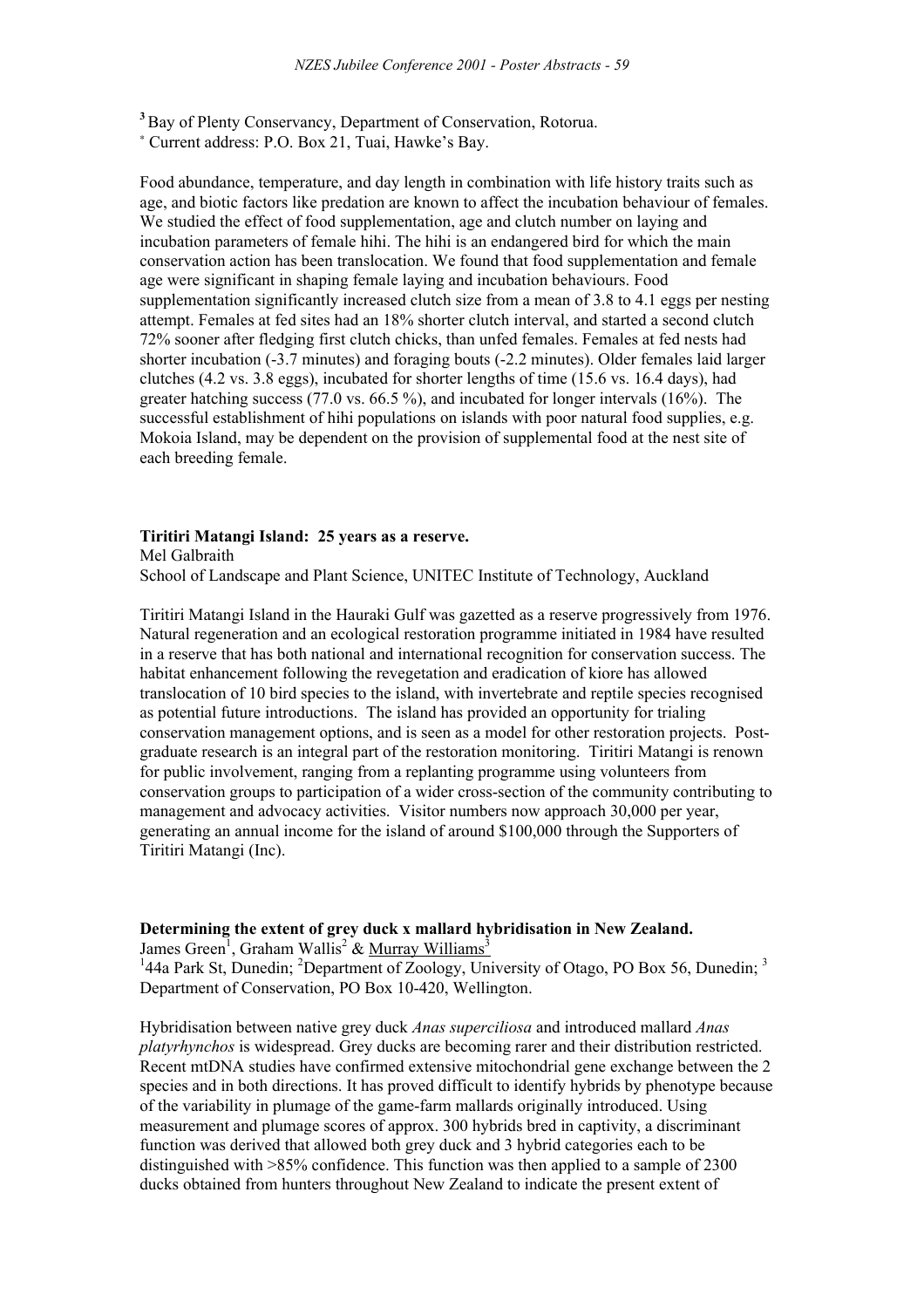phenotypically-detectable hybridisation. The long-term integrity of both *superciliosa* and *platyrhynchos* as separate species in New Zealand is doubtful all hail the "grallard" !

## Mycophagous beetle diversity in periurban environments

Charlotte L. Hardy, Richard A. B. Leschen & Pierre Paquin School of Biological Sciences, Auckland University, Private Bag 92019, Auckland, New Zealand

Landcare Research, Private Bag 92170, Mt. Albert Road, Auckland, New Zealand Université du Québec à Montréal Département des sciences biologiques C.P. 8888, Succursale "Centre-Ville" Montréal, Québec H3C 3P8, Canada

Mycophagous beetles play an important role in ecosystem function within forest remnants. However little data exist comparing fungus beetle habitats in urban, periurban and rural environments in New Zealand. This study determined whether species diversity and composition of fungus-feeding beetles varied among forest and pasture habitats and differing forest patch sizes. The model groups Leiodidae (saprophagous and mycophagous) and Scaphidiinae Staphylinidae (mycophagous) were studied.

Twelve sites in a periurban environment were chosen, including nine forest and three pasture sites within the Rodney district in northern New Zealand. Fifteen species were identified, six in pasture and twelve in forests, with one (introduced) species unique to pasture. No patch size effect was discerned for mycophagous beetles, contrasting with more ambulatory Carabidae species studied concurrently. A clear correlation in diversity among forest and pasture sites was detected. Decreasing species diversity of fungus beetles in pasture is probably due to a lack of fungal hosts and suitable microclimate conditions, but indicates native species migration between habitats. Comparing other habitat studies and beetle diversity shows changes in the ratio of native to exotic species in pasture sites in different environments. We predict increasing exotic species diversity in pastures if all families of mycophagous beetles are sampled.

#### BioWeb: Casting the information web further

Clayson Howell and Pauline Penny Department of Conservation, P.O. Box 10-420, Wellington, New Zealand

DoC has developed a series of databases that seek to capture and deliver a wide range of biological information to staff throughout New Zealand using Web Browsers. The Weeds database is the most advanced of these applications and is a good example of how an application specifically built to support DOC's business, can provide a wealth of information to interested parties outside DoC. The databases that we have developed solve many of the problems associated with discrete databases and are fully relational and spatially enabled. We strongly support the governments position of making information available, unless there is good reason to withhold it, and would like to continue to make the ecological community aware of what we are able to offer.

#### Annual Carbon Exchange of a Tussock/Hawkweed Ecosystem

J.E. Hunt, F.M. Kelliher and T.M. McSeveny Landcare Research, PO Box 69, Lincoln, New Zealand

The sustainability of any ecosystem is dependent on its ability, over time, to gain carbon or at least stay carbon neutral. We use eddy covarience over a period of two years to directly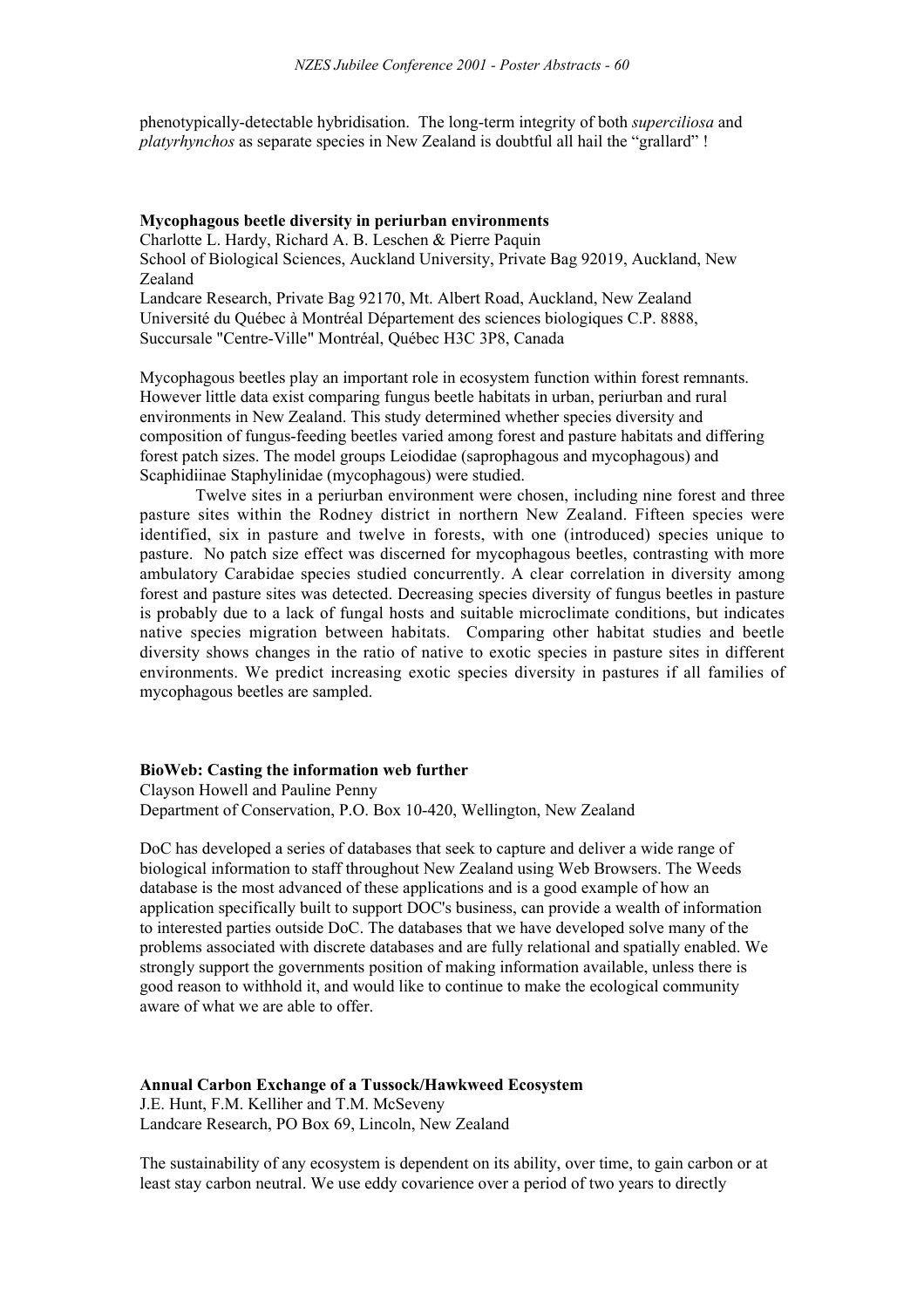measure the carbon exchange of a seasonally dry short-tussock/hawkweed ecosystem near Twizel, Mackenzie Basin, New Zealand. We found that these ecosystems have a limited ability to absorb and store carbon due to a low leaf area index and low productivity. During a wet year the annual total carbon gain was only 40 g Cm-2a-1, while during a year with a moderate drought, the ecosystem was carbon neutral and at times a strong carbon source. The sustainability of these ecosystems is finely balanced and will vary from year to year depending on rainfall magnitude and frequency.

#### Attracting endangered species to 'safe' habitats: responses of fairy terns to decoys.

D. S. Jeffries and D. H. Brunton. Biological Sciences, University of Auckland.

The New Zealand fairy tern (*Sterna nereis davisae*) is considered an endangered subspecies. The aims of this study were to quantify fairy tern responses to decoys and sound recordings and determine the viability of decoys as a technique for re-establishment of this species in protected habitat. Sixteen decoy trials were conducted in an area suitable for nesting from 9 September to 2 October 1999 at Papakanui Spit, New Zealand. The decoy models were effective in attracting fairy terns to a specific area. There was a significant effect due to decoys with >80% of landing episodes occurring in the decoy plots. A planned contrast between decoys with and without recordings showed no significant difference. The behaviour of the fairy terns towards the decoys included erect postures, one aggressive response, and a possible courtship feeding. Despite low numbers, the response to the decoys was highly significant. We suggest that decoy techniques could be used as a simple and effective management tool for a wide range of group-living species. Such techniques will become particularly important as the availability of suitable habitat declines due to anthropogenic effects. Finally, regardless of whether the attraction of fairy terns towards these decoys encourages residence and nesting in this area, the effectiveness of attracting terns to a specific location results in a safe and efficient means of trapping adults away from the nest and/or outside the breeding season.

## Measuring pollination success of epiphytic and terrestrial NZ Orchids

Lehnebach, C. & A. W. Robertson. Ecology Group, Institute of Natural Resources, Massey University. Palmerston North. E-mail: C.Lehnebach@massey.ac.nz; A.W.Robertson@massey.ac.nz.

A large diversity of floral morphology and specialised pollination syndromes are well known features in the Orchidaceae. In the orchids, pollen grains are joined into a compact structure (the pollinia), which is generally removed or deposited as a single unit. This feature makes orchids ideal for studies of pollination success and pollinator effectiveness as visitation history and success are recorded in the removals and depositions. Despite the simplicity of these observations, reports on pollinia removal and deposition ratios in orchids are rather scarce in the literature. In this work we assessed the pollination status of four epiphytic orchids (*Earina autumnalis*, *E. mucronata*, *E. aestivalis* and *Winika cunninghamii*) and one terrestrial species (*Pterostylis alobula*) occurring in the south of the North Island. Pollen deposition was low in all the species studied, ranging from 2.39% (*P. alobula*) to 11.86% (*E. autumnalis*). On the other hand, pollinia removal was rather high in all epiphytic species (25.38-91.52%), except for *P. alobula* (2.39%). The ratio of deposition to removal (a measure of pollinator efficiency) varied considerably among species, from 1 (as many pollinia deposited as removed) in *P. alobula* to 0.03 in *E. mucronata* and *E. aestivalis*.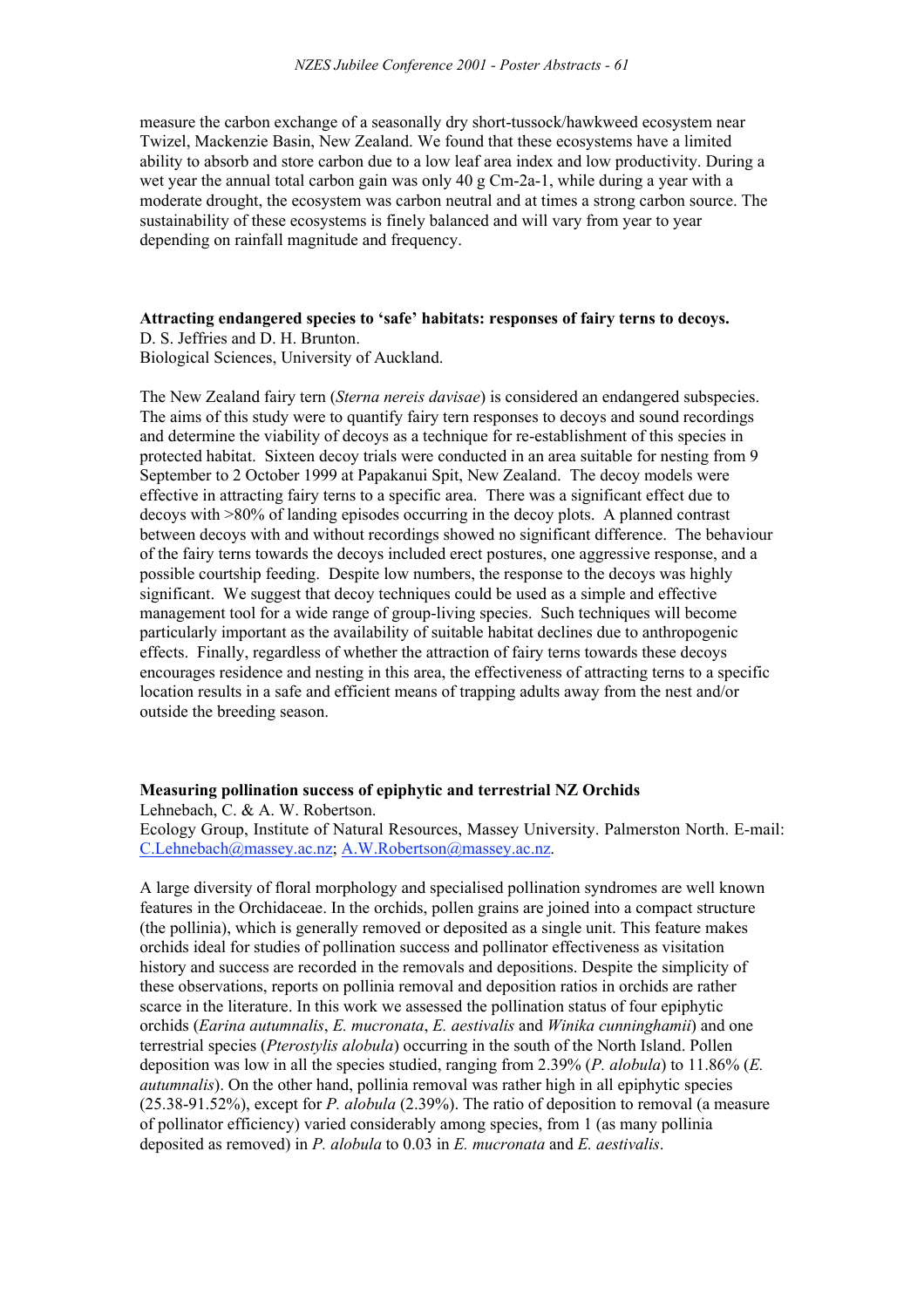## Meta-population dynamics of a New Zealand alpine weta *Hemideina maori* (Orthoptera: Anostostomatidae) on island habitat patches

Paul T. Leisnham and Ian G. Jamieson

Ecology, Conservation and Biodiversity Research Group; Department of Zoology; University of Otago; PO Box 56; Dunedin

Many species living in a fragmented habitat are thought to act as 'meta-populations', i.e. a collection of discrete local populations connected by dispersal. Despite widespread acceptance of the meta-population paradigm empirical issues that require further study remain, such as the effects that inter-patch dispersal and variability in patch size have on population dynamics. Mountain stone weta (*H. maori*) on the Rock and Pillar Range, Central Otago, live on 'island' rock outcrops called tors. We marked and recorded the location of 480 adults and 789 juveniles on four large and 14 small tors to assess the effects of habitat fragmentation on the population dynamics of *H. maori*. Only twelve marked adults (2.5%) and 2 marked juveniles (0.3%) dispersed between tors. The mean dispersal distance was 361±54 m (range=36–672 m). Larger tors supported larger populations, which contributed a higher absolute number of dispersers, however, smaller tors had proportionally higher immigration and emigration rates. Four extinction and three colonisation events occurred over the study period, all on small tors. These results reveal that *H. maori* can move over long distances for a flightless insect and since they live in sufficiently high numbers on large tors, their dispersal rate can still generate enough migrants to colonise empty tors.

#### Modelling Complex Forests using Radar Remote Sensing

Stephen McNeill and Stella Belliss Landcare Research, Box 69, Lincoln

Synthetic aperture radar (SAR) remote sensing is a candidate technology for biomass estimation of complex forests, either alone, or in conjunction with other remote sensing technologies. Essentially, this is an inverse modelling problem, made particularly difficult in the New Zealand landscape by terrain-slope and species-composition variation. It is therefore necessary to make some well-founded assumptions concerning the structure of a complex forest, and the interaction between forest components (canopy, trunk, understorey). This paper investigates some of the basic assumptions required by SAR remote sensing to model New Zealand forests of varying degrees of species complexity and age classes, over a variety of different terrains across the country. The results show that although single-species, single age-class forests can be easily modelled, increasingly complex forest types require much more sophisticated analytical models to describe them.

### Hot and steamy – habitat and sex life of two geothermal ferns Merilyn Merrett Landcare Research, Private Bag 3127, Hamilton

Two uncommon fern species, *Christella* aff. *dentata* (b) and *Cyclosorus interruptus*, have specific habitat requirements associated with geothermal activity that allow them to occur in regions that would normally be too cold. However, they differ in their reproductive strategies and habitat requirements. *Christella* aff. *dentata* (b) habitat is associated with hot springs discharge where the surrounding atmosphere is modified by warm steam. This species is early successional; rapidly colonising disturbed ground and bare surfaces after perturbation, such as caused by erosion of stream banks after high water flows and flooding. Immature sporangia are present on fiddleheads and uncurling fronds, leading to rapid spore maturation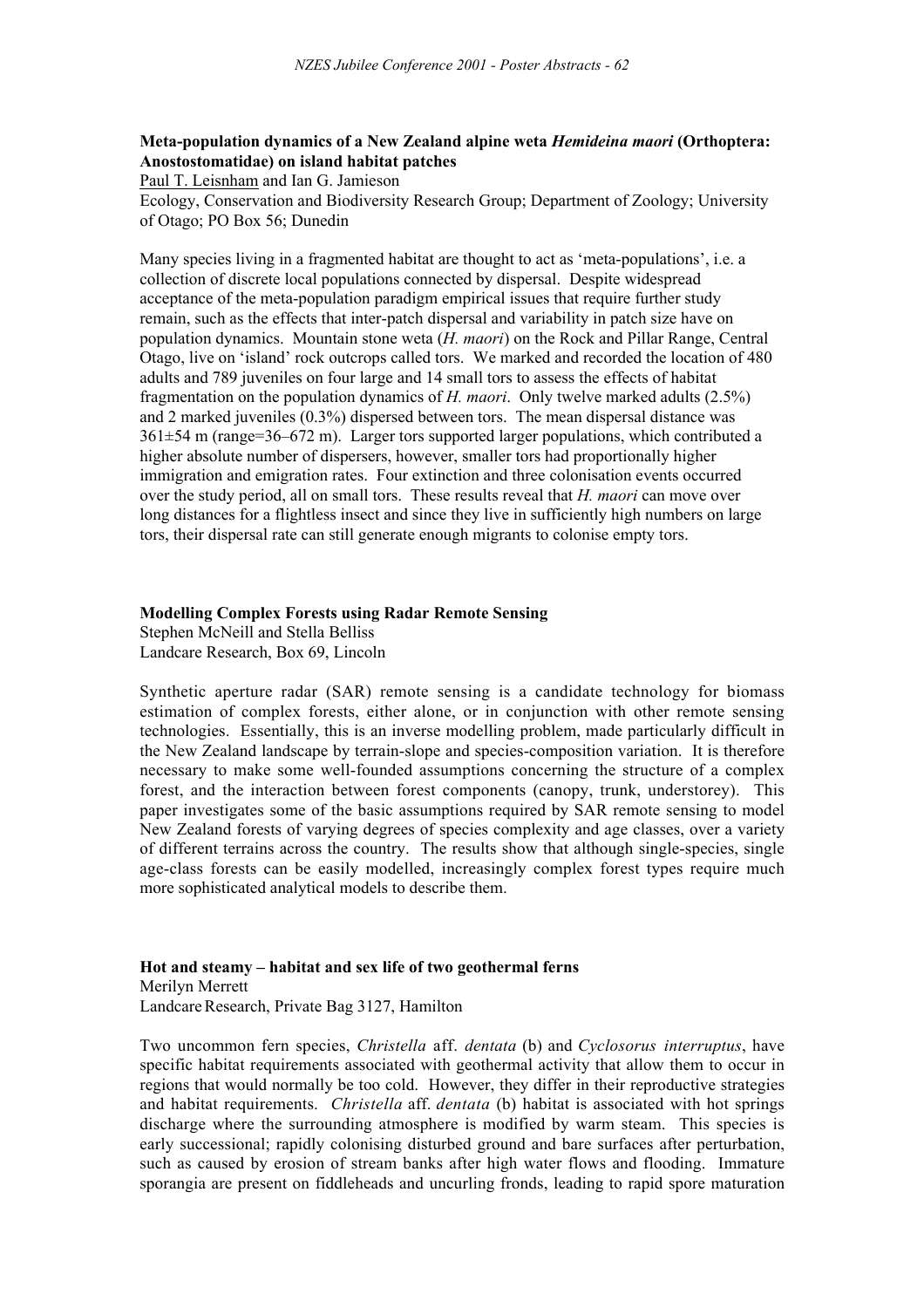and dispersal. Spore appears to be produced in great abundance and, when suitable habitat is available, germinate readily. In contrast, *Cyclosorus interruptus* is more reliant on unmodified and more stable environments. In the Taupo area, it requires a geothermally modified habitat, often provided by warmed, swampy soil, in addition to atmospheric modification. *Cyclosorus interruptus* has relatively poor sexual reproduction; rather, it expands its range by rhizome extension, albeit slowly. It has a low rate of frond fertility and poor spore germination, indicators of species of stable habitats. Unfortunately, this reproductive strategy can lead to decline and local extinction in highly modified environments.

## Red beards in Rotorua: autecology of the rare orchid *Calochilus robertsonii*

Merilyn Merrett<sup>1</sup>, Chris Ecroyd<sup>2</sup>, Paul Cashmore<sup>3,</sup>

<sup>1</sup>Landcare Research, Private Bag 3127, Hamilton; <sup>2</sup> Forest Research, Private Bag 3020, Rotorua, <sup>3</sup>Department of Conservation, PO Box 1146, Rotorua

*Calochilus robertsonii* (red bearded orchid) is found in New Zealand at only a small number of sites, mostly in geothermal areas in the North Island, but also in other habitats including one site in the South Island. It is currently classified as 'naturally uncommon'. The largest known population occurs at Rotorua in mown grassland. Since 1988, the orchid area has been managed by not mowing it during the flowering season, facilitating flowering and seed set. Flowering occurs from October to the end of January. The number of flowers and height of flowering stems varied significantly between 2 years of monitoring. Annual census records since 1985 show that the number of visible plants has fluctuated from less than 1,000 to more than 3,000, the last census recording the highest number of plants. The management regime has so far been successful in maintaining this population. However, *C. robertsonii* competes poorly with pasture grasses and although it has migrated onto bare areas over the last 15 years, these are gradually diminishing and the population is expected to decline in the long term.

#### A comparison of the breeding biology of South Island pied oystercatchers (*Haematopus ostralegus finschi*) nesting on river terraces and surrounding farmland in mid-**Canterbury**

Dai Morgan<sup>1</sup>, Adrian Paterson<sup>1</sup>, Paul Sagar<sup>2</sup>, and Donald Geddes<sup>3</sup> <sup>1</sup> Ecology and Entomology Group, Lincoln University, New Zealand <sup>2</sup>National Institute of Water and Atmospheric Research, Christchurch, New Zealand

<sup>3</sup>Tarbotton's Road, Tinwald, Ashburton, New Zealand

The South Island pied oystercatcher (SIPO) has historically bred on braided river terraces in the South Island, New Zealand. Since the 1950s, increasing numbers of SIPO have foraged and nested on surrounding farmland. We investigated the relative breeding success of river nesting SIPO and farmland nesting SIPO. Two populations of birds were studied in mid-Canterbury, New Zealand, during 1999 and 2000. One population nested on a river terrace on the South Branch of the Ashburton River and the other on adjacent farmland. To determine the more productive habitat, information on several breeding parameters, e.g. initiation of egg laying, clutch size, egg volume, egg survival rate, chick survival rate, chick rearing time, and number of chicks fledged per pair and per hectare was collected and compared between each population. SIPO nesting on farmland initiated laying earlier and laid more eggs per clutch that were larger in volume than SIPO pairs nesting on river terraces. Chicks raised on farmland also had a higher survival rate and fledged 7 days earlier than did chicks raised on river terraces. Although SIPO nesting on farmland produced significantly more chicks per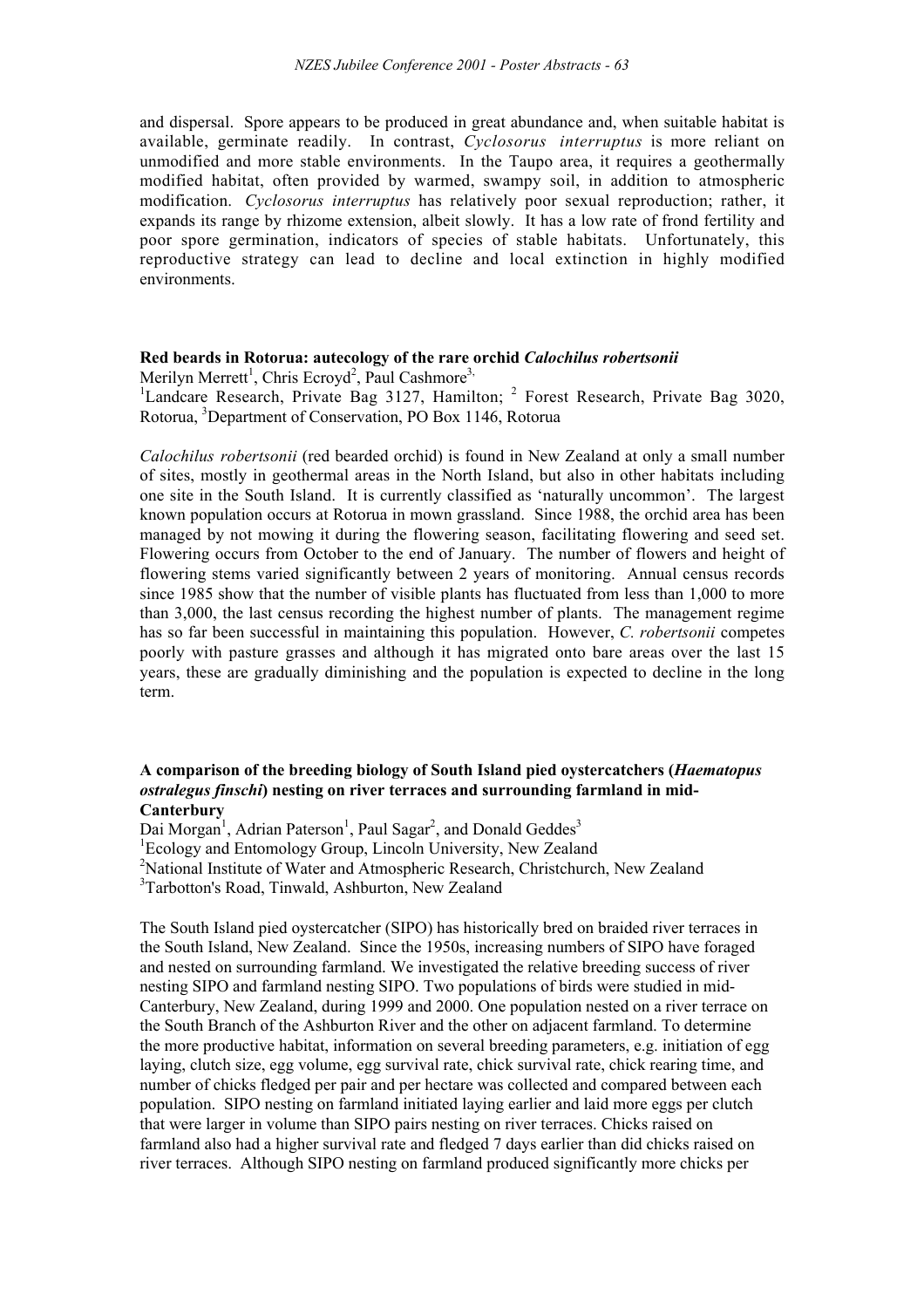breeding pair, more chicks were produced per hectare on river terrace habitat. There were no differences in egg survival or hatching rates between the two habitats.

### Relationships between New Zealand, Australian and Chatham Island Grey Ducks Judith Rhymer<sup>1</sup>, Murray Williams<sup>2</sup> & Richard Kingsford<sup>3</sup> <sup>1</sup>Dept. of Wildlife Ecology, University of Maine, Orono, ME04469, USA; <sup>2</sup> Dept. of Conservation, PO Box 10-420, Wellington; <sup>3</sup>National Parks & Wildlife Service, PO Box 1967, Hurtsville, NSW 2220, Australia.

Extensive hybridisation with introduced mallard *Anas platyrhynchos* , a shrinking range and a declining population have resulted in New Zealand's grey duck *A. s. superciliosa* being assigned a conservation status of "endangered" (IUCN criteria A1bce, A2bce). Crucial to acceptance of this conservation ranking is evidence that New Zealand grey ducks are sufficiently different from those in Australia (*A.s.rogersi*) to warrant the present sub-specific taxonomic distinction and that there is no evidence of periodic gene flow between the 2 populations. Analyses of mtDNA sequences from specimens from Queensland, S.Australia, NSW, Tasmania, NZ North Is., NZ South Is. and Chatham Is. identified 25 haplotypes, some of which were population specific while others were common among all or most populations. The haplotypes fell into 2 structural groupings with genetic distances ranging 3.2% - 7.3% between groups. There was evidence of historical colonisations as well as ongoing geneflow across the Tasman.

#### A biogeographical approach to mistletoe conservation in Wellington John Sawyer

Department of Conservation, Wellington Conservancy, P.O. Box 5086, Wellington, New Zealand (email: jsawyer@doc.govt.nz).

Over the past 8 years information about the distribution of mistletoes in Wellington has been collated onto a regional plant database. The objective was to understand the biogeography of mistletoes and to apply that information to their conservation and protection. Eight mistletoe species have been recorded in Wellington (5 Loranthaceous and 3 from the Viscaceae). Information about mistletoe distribution was collated from a variety of sources and is now being applied in various ways. For example, distribution information is being used: to determine the conservation status of mistletoes more accurately; to monitor the changing status of mistletoe over time; to provide ecological explanations for mistletoe distribution patterns; and in gap analysis to identify species poorly represented in the protected natural area network. Case studies (for *Korthalsella salicornioides*, *Peraxilla tetrapetala* and *Ileostylus micranthus*) are described that demonstrate how biogeography is being applied to mistletoe conservation in Wellington.

## The status of coastal dune vegetation in Wellington

John Sawyer

Department of Conservation, Wellington Conservancy, P.O. Box 5086, Wellington, New Zealand (email: jsawyer@doc.govt.nz).

The state of coastal dunes in Wellington was assessed as a basis for prioritising dune conservation efforts. Native coastal dune vegetation occupies the drier raised coastal sand and gravel substrates and is dominated by low growing grasses and sedges. Native dunes have been extensively modified and many threats still exist including colonisation by pests, urban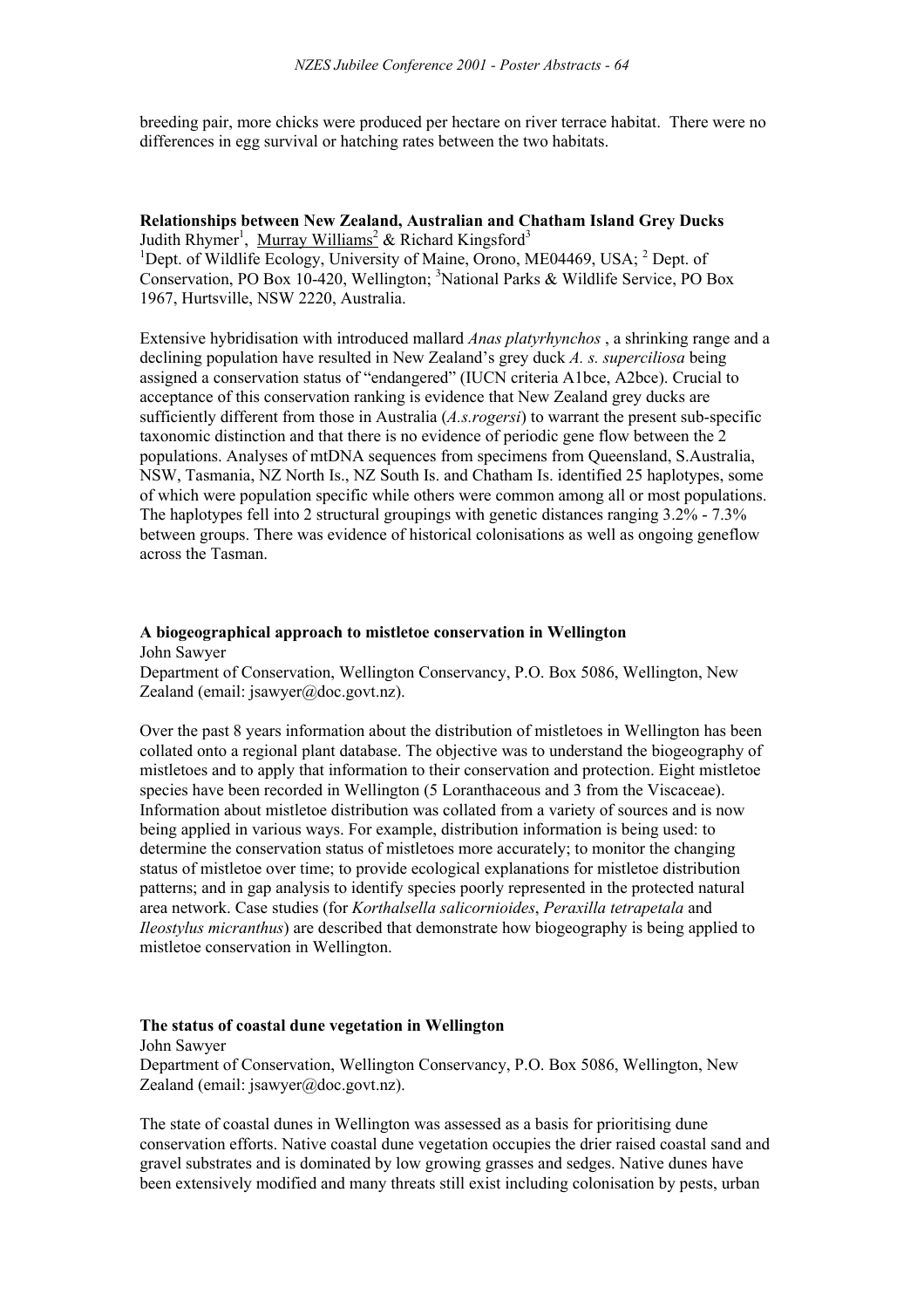encroachment and use of vehicles in dunes. Information about coastal dune species has been compiled onto a regional plant database since 1993. Information was used from a variety of sources including: herbaria; plant checklists; and the Coastal Resource Inventory. Using that information ten key dune systems were identified in Wellington. Those sites are: Pahaoa Scientific Reserve, Pencarrow Lakes coast, Castlepoint Scenic Reserve, Flat Point, Uruti Point, Ocean Beach, Owhiro Bay to Karori Stream, Hokio South Dune, Te Humenga Point, and the Turakirae coast. Only 2 of these sites are fully protected. Over the past 100 years a significant decline in native coastal plant distributions has occurred. Species most seriously affected are: *Coprosma acerosa* (sand coprosma) *Pimelea arenaria* (sand daphne) and *Desmoschoenus spiralis* (pingao). Case studies are used to demonstrate the state of coastal dune vegetation in Wellington Conservancy.

## European beetle demolishing New Zealand heather: initial success of a biological control programme

Lindsay Smith<sup>1</sup>, Simon Fowler<sup>2</sup>, Paul Peterson<sup>3</sup>, Kathy Hill<sup>4</sup>, Pauline Syrett<sup>1</sup> <sup>1</sup> Landcare Research, PO Box 69, Lincoln 8152;  $^2$  Landcare Research, Private Bag 92170, Auckland; <sup>3</sup> Landcare Research, Private Bag 11052, Palmerston North; <sup>4</sup> Victoria University, PO Box 600, Wellington

European heather *Calluna vulgaris* (Ericaceae) was introduced to the Central North Island in the early 1900s to provide habitat and food for grouse but the birds failed to establish and now heather occupies  $> 10000 \text{ km}^2$  and continues to invade new areas.

Biological control may be a long-term, cost effective solution to reducing the dominance of heather. Heather beetle, *Lochmaea suturalis* (Chrysomelidae), was tested to ensure its host specificity, and intensively line reared to eliminate parasitoids and disease prior to its release in January 1996. More than 6100 beetles and 4300 larvae have since been released at over 40 sites with beetle establishment confirmed at one location. We are monitoring 14 release sites for beetle impact.

## Using chloroplast DNA to help explain *Nothofagus* disjunctions in the South Island Terry Thomsen, Hazel Chapman and Steve Wagstaff

Department of Plant and Microbial Sciences, University of Canterbury, Private Bag 4800, Christchurch

In common with a number of indigenous plant species, *Nothofagus fusca* (red beech), has a disjunct distribution, being absent from the central part of the South Island. The absence may be explained by one of two broad hypotheses: (1) fragmentation via vicariance factors, in particular the Pleistocene glaciations and / or intense tectonic activity since the Pliocene. (2) long distance dispersal occuring across a large area of habitat unsuitable for *N. fusca* establishment. In this study, we are using PCR-RFLP analysis on non-coding regions of chloroplast DNA. DNA amplification using PCR is being carried out using a combination of universal chloroplast primers (as developed by Taberlet and Demesure) and our own designed primers. RFLPs are being used to evaluate the degree of genetic variation within and among populations of *fs24 N. fusca*, north and south of the disjunction. High variation among populations will indicate genetic isolation over a long period, and would support vicariance hypotheses. Early results, from RFLPs and DNA sequencing, suggest a very low degree of variation in chloroplast DNA among *N. fusca* populations.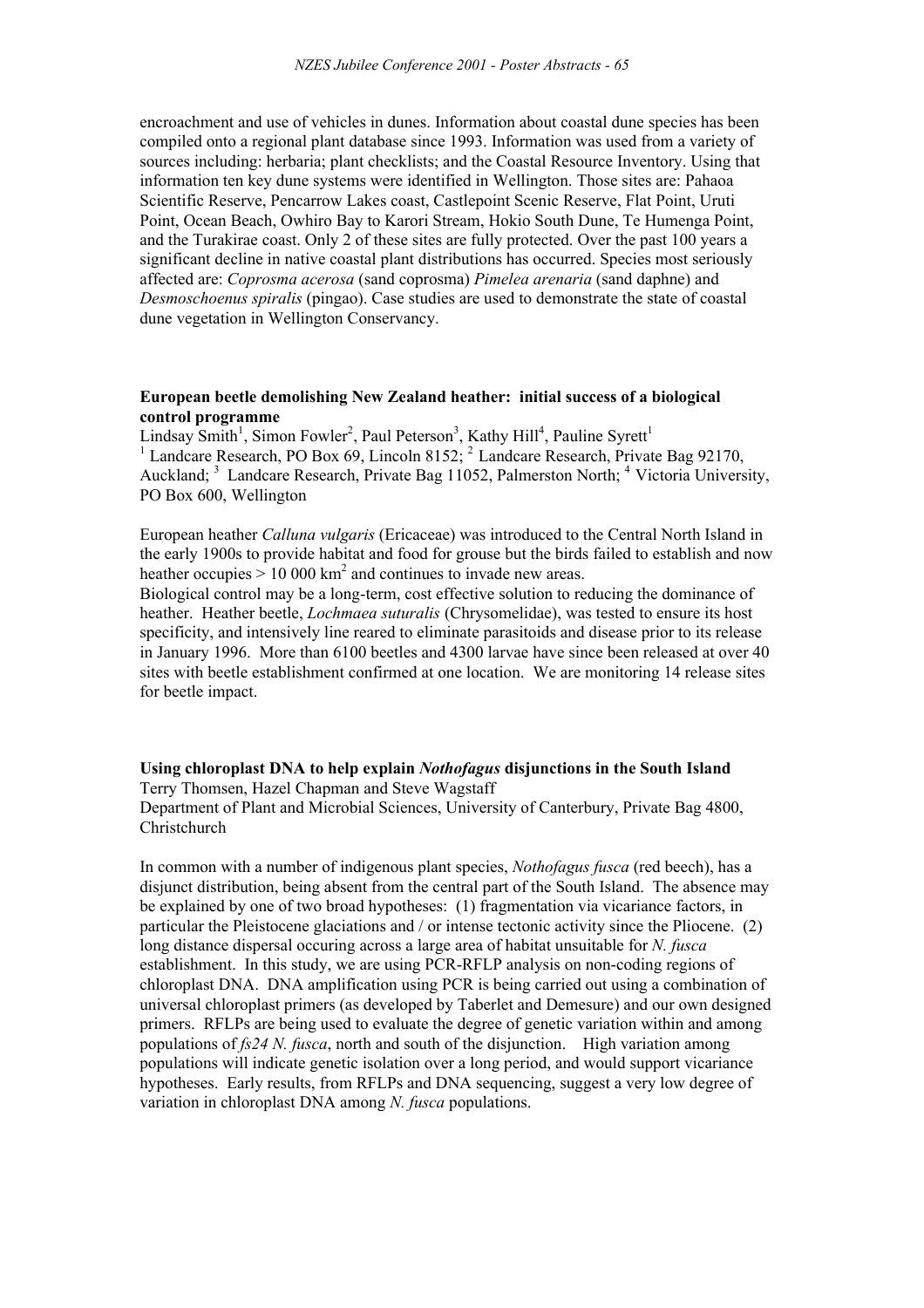The invertebrate fauna in *Sporadanthus* wetlands on Chatham Island

Corinne Watts, and Bev Clarkson Landcare Research, Private Bag 3127, Hamilton WattsC@landcare.cri.nz

Diversity and abundance of invertebrates were studied in three *Sporadanthus* wetland systems on Chatham Island. During 21 days of pitfall trapping, 3880 invertebrates from 18 Orders were caught. More than twice as many individuals were collected at Tuku than either of the other sites. Amphipoda was the dominant Order caught at Ocean Mail and Lake Rotokawau. At Tuku, Collembola were dominant. More beetles were collected at Tuku than at the other sites. This can probably be attributed to higher rainfall, predator control and/or a less disturbed habitat. The invertebrate fauna of Chatham Island *Sporadanthus* wetlands is depauperate compared to similar wetlands sampled in the Waikato. It is unclear whether this is a characteristic solely of these wetlands, or of Chathams' biodiversity values and/or sampling on an island, or whether there is an effect of predators and habitat disturbance.

#### Are urban reserves important reservoirs of invertebrate diversity?

Corinne Watts<sup>1</sup>, Marie-Claude Larivière <sup>1</sup>Landcare Research, Private Bag 3127, Hamilton WattsC@landcare.cri.nz

The present study examined the invertebrate communities in four different sized habitat patches (Moire Reserve, Shona Reserve, Sharps Bush and Waitakere Ranges) in Auckland. Each had varying degrees of connectivity, time since isolation, and degree of disturbance. The main question posed was 'do urban reserves provide suitable habitat fro inertebarte diversity?' During two months of pitfall trapping (20 November 2000–18 January 2001), 22967 invertebrates from 25 Orders were caught at the four sites. Collembola (40%) and Acarina (23%) were the dominant Orders caught over the sampling period. The Waitakere Ranges site recorded the highest total number of invertebrates (7174). Sharps Bush (5702), Moire Reserve (5490) and Shona Reserve (4601) recorded similar total number of invertebrates. The number of Orders collected at each site was similar. Although correlations between invertebrate abundance and the environmental variables were quite low, results demonstrate the existence of relationships and shows that they were still important predictors of invertebrate abundance. The majority of Orders (85%) found in the Waitakere Ranges site were also collected in the small urban reserves (Moire and Shona Reserve). Therefore, even though these reserves may be isolated from a 'larger', more continuous forest they still support invertebrate communities. Therefore, this study showed that small urban reserves provide suitable habitat for a sizeable proportion of the invertebrate Orders presently occurring in larger forest remnants.

### Few and Far between: Environmental determinants of *Ascarina lucida* distribution in south Westland, New Zealand.

Sarah Wedde, Glenn Stewart, Richard Duncan and Matt McGlone\* Ecology and Entomology Group, Lincoln University, PO Box 84, Canterbury, \*Landcare Research, PO Box 69, Lincoln, Canterbury

*Ascarina lucida*, an indigenous small tree, was abundant throughout humid northern and western districts of New Zealand from 9000 to 5000 years ago, but currently has a highly restricted distribution, and is only common in the superhumid climates of south Westland. We identified environmental factors associated with *Ascarina lucida* presence or absence at three scales in south Westland. At the individual scale, *Ascarina lucida* were associated with raised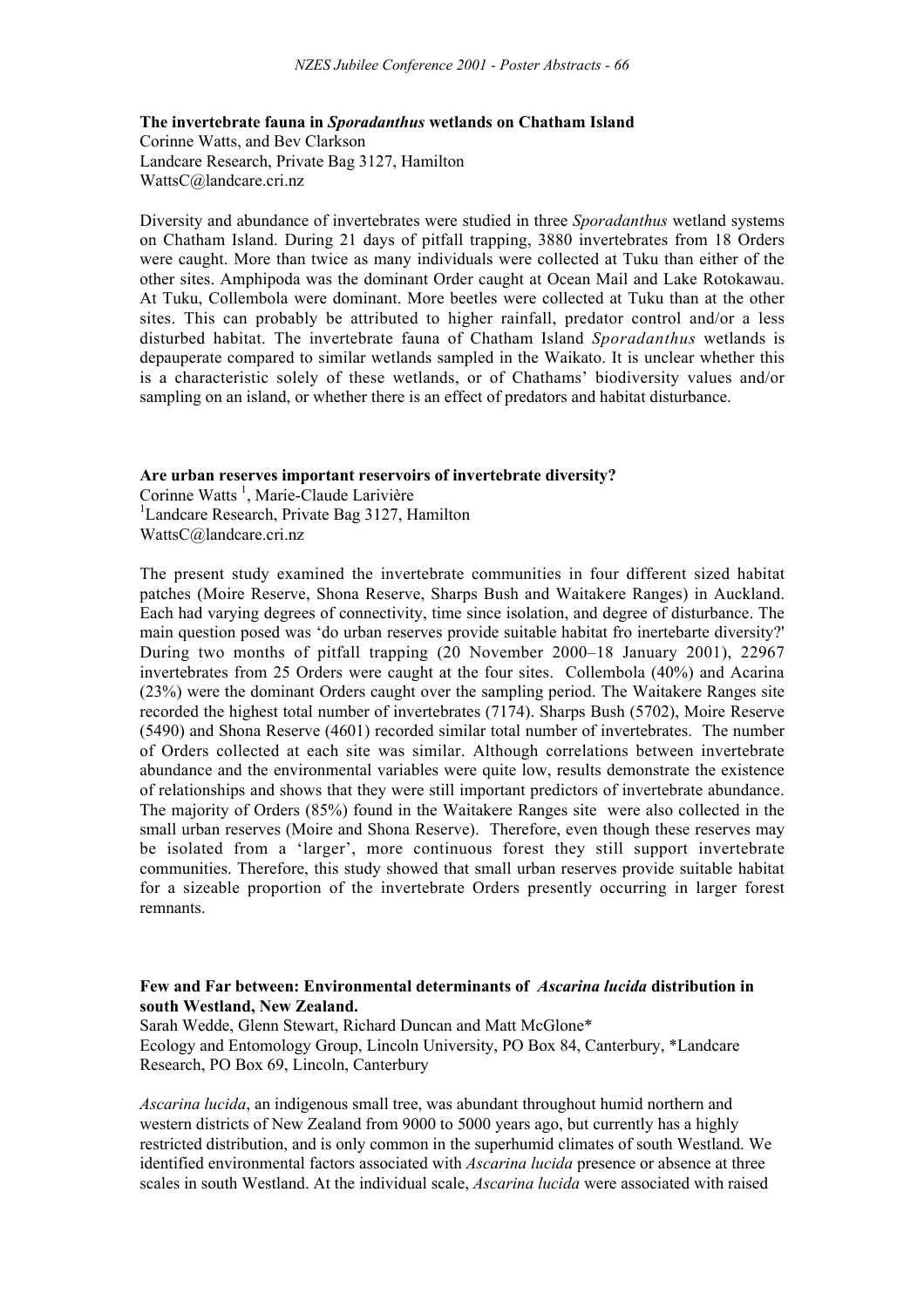microsites, decreased canopy cover, and increased litter cover. Across Saltwater Forest, *Ascarina lucida* were more abundant on sloping ground and sites with increased litter cover. Over the south Westland region, *Ascarina lucida* abundance was greatest on steeper plots located on hillslopes, within tall forest. Species associated with *Ascarina lucida* were also found to be good predictors of its distribution at the regional scale. These results suggest that three environmental factors limit *Ascarina lucida* distribution: light, drainage and exposure.

## An Experiment to Assess Impacts of Introduced Mammals on Forest Dynamics in New Zealand

Deborah J. Wilson<sup>1</sup>, Wendy A. Ruscoe<sup>2</sup>, David A. Coomes<sup>3</sup>, Elaine F. Wright<sup>4</sup>, David A. Wardle<sup>5</sup>, Charles D. Canham<sup>6</sup>, David Choquenot<sup>7</sup>

<sup>1</sup> Landcare Research, Private Bag 1930, Dunedin; <sup>2</sup> Landcare Research, Lincoln; <sup>3</sup> Department of Plant Sciences, Cambridge University, Cambridge, U.K.; <sup>4</sup> Department of Conservation, Christchurch; <sup>5</sup> Department of Animal and Plant Sciences, University of Sheffield, Sheffield, U.K.; <sup>6</sup> Institute for Ecosystem Studies, Millbrook, New York, U.S.A.; <sup>7</sup> Arthur Rylah Institute for Environmental Research, Natural Resources and Environment, Victoria, Australia

Introduced mammalian herbivores are widespread in the forests of New Zealand. Browsing by deer alters forest species composition; impacts of mice, rats and pigs remain poorly known. At present, we cannot predict eventual consequences to forest structure and composition of ongoing governmental management expenditures. A large-scale, long-term project was begun in late 2000, to characterise processes driving forest ecosystem change. Field research is based in the Waitutu Forest in southern Fiordland. As part of the project, we are constructing replicated, nested exclosures to protect forest plots from ungulates and rodents. Exclosures are located on alluvial flats and marine terraces, in order to assess impacts of herbivory under different nutrient regimes. We will compare predation on seeds and seedlings, and growth and mortality of saplings, among experimental treatments, and test hypotheses relating these factors to soil fertility. In other components of the project, recruitment, growth and mortality functions estimated from forest measurements and experiments will be used to parameterise process-based, spatially-explicit models of forest dynamics (based on SORTIE, a model developed for North American forests). The exclosure experiments will provide estimates of new parameters, quantifying how herbivores modify forest demographics. These models will enable prediction of long-term effects on forests of ungulate and rodent management.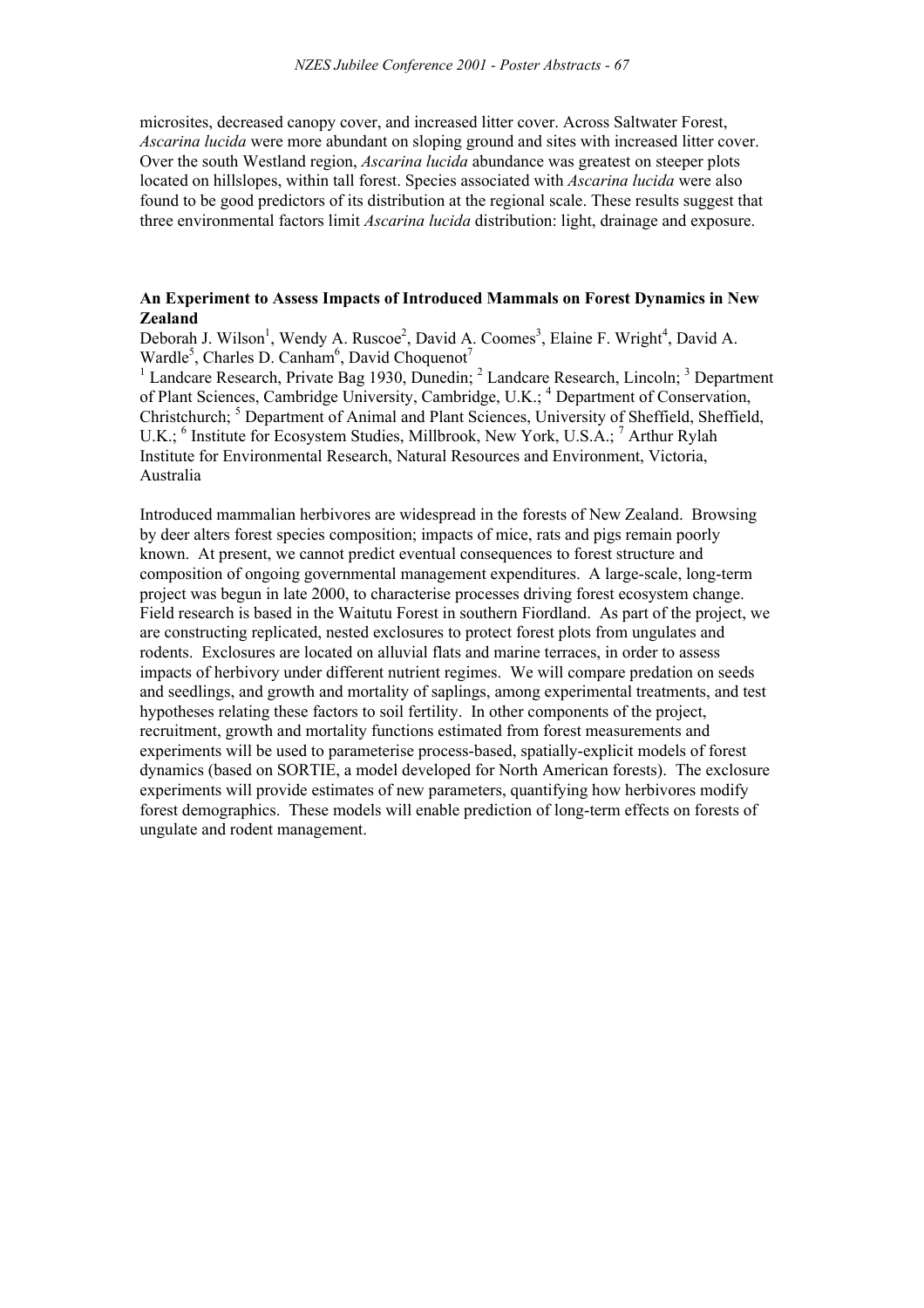# Field trip information

The two field trips on Thursday 30 August are to Kaitorete Spit, on the south edge of Banks Peninsula, and to Quail Island in Lyttelton Harbour. Trips depart from outside the lecture theatre at 8:30am. Leaflets explaining background to each site follow.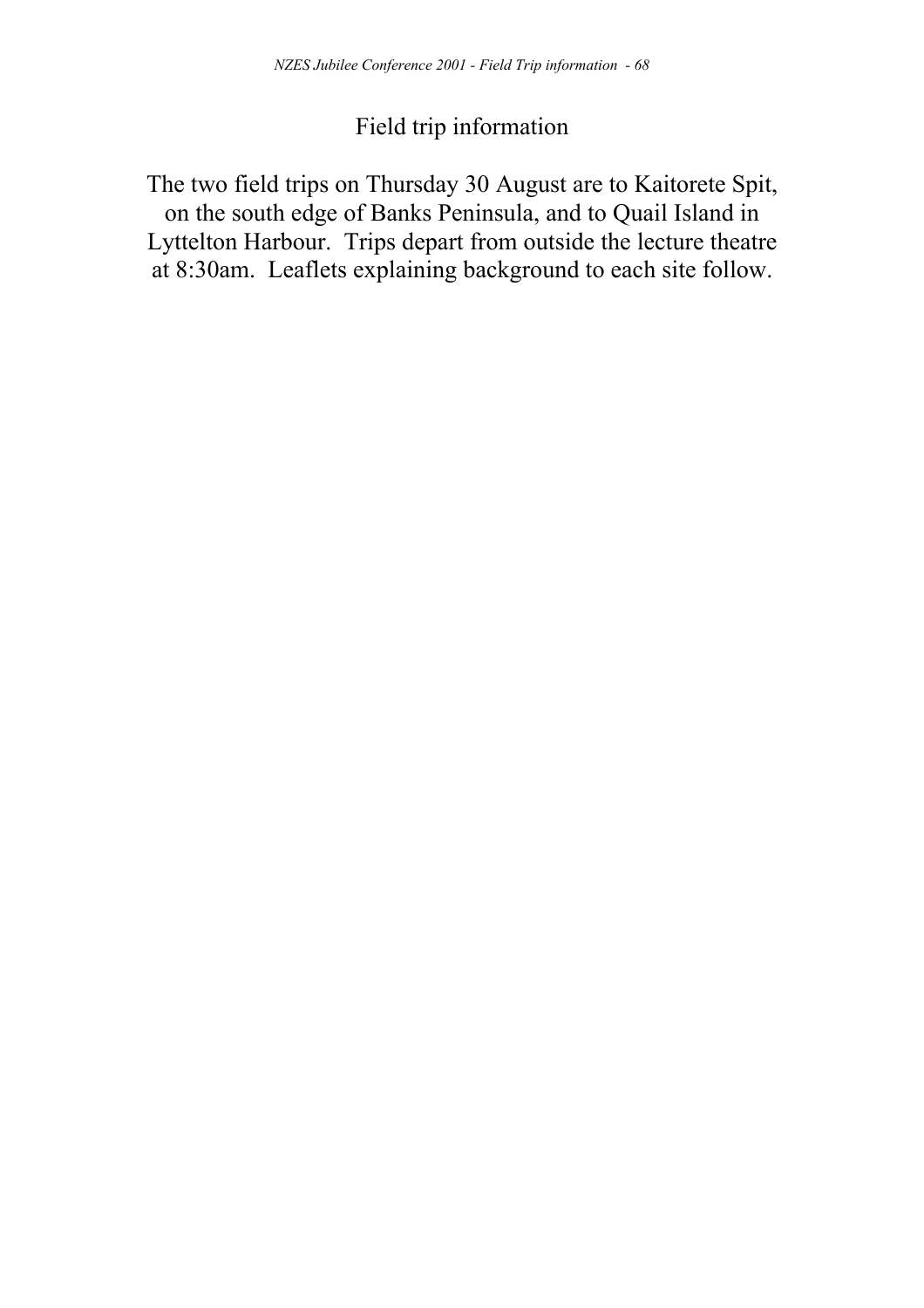# List of participants

| NZES Jubilee Conference 2001 - List of participants - 75 |
|----------------------------------------------------------|
| NZES Jubilee Conference 2001 - List of participants - 76 |
| NZES Jubilee Conference 2001 - List of participants - 77 |
| NZES Jubilee Conference 2001 - List of participants - 78 |
| NZES Jubilee Conference 2001 - List of participants - 79 |
| NZES Jubilee Conference 2001 - List of participants - 80 |
| NZES Jubilee Conference 2001 - List of participants - 81 |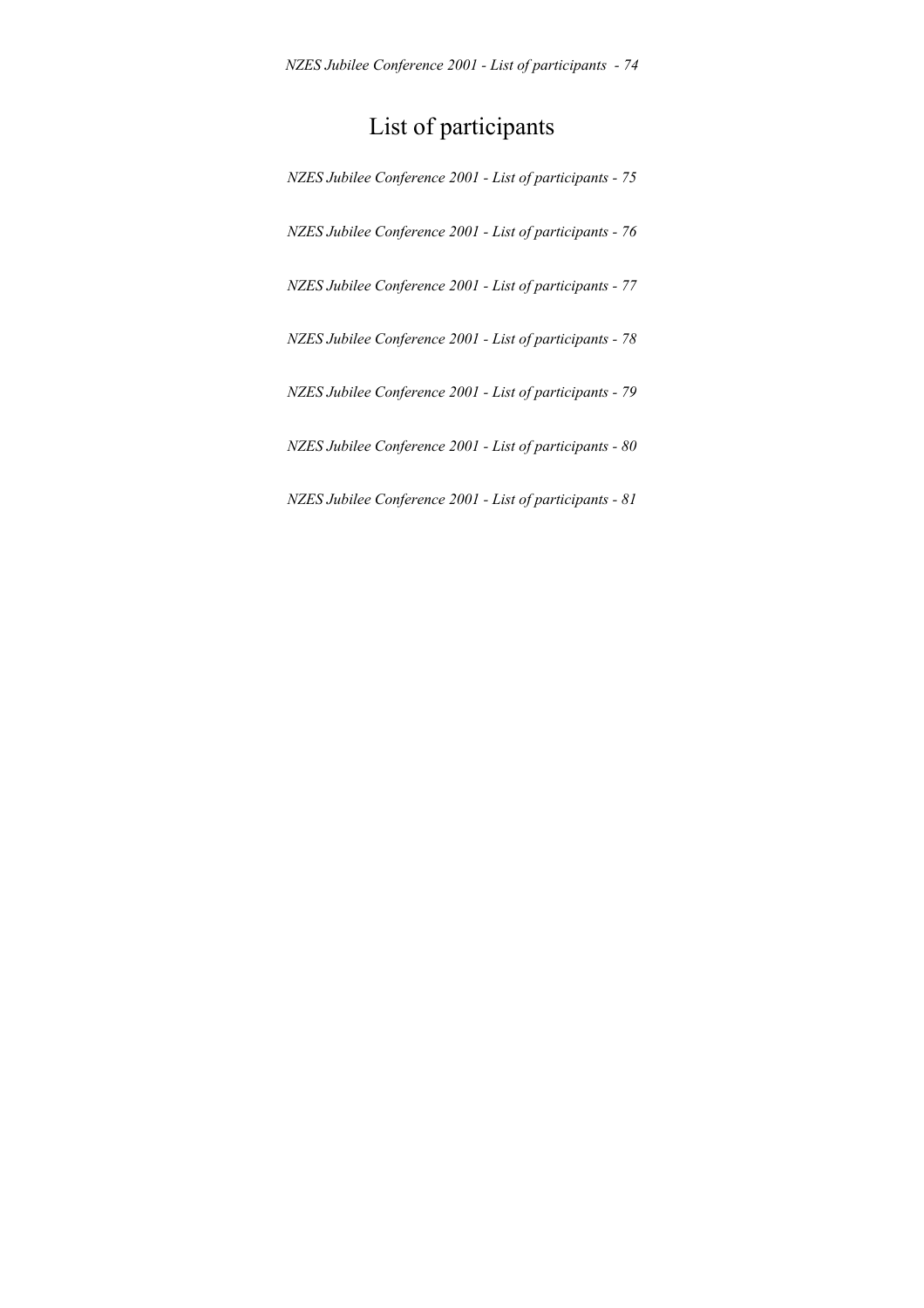## Index to authors

Page numbers are given for the talk and poster abstracts each co-author is listed on.

Emberson Rowan 31

Allen Rob 22 Anderson Sandra 22, 29 Anderson. Rosemary 30 Andjic Vera 53 Armstrong Doug 29 Armstrong Tristan 23 Ash. Julian 28 Atkinson Ian 23 Barber Keith 30 Barnett Craig 24 Beggs Jacqueline 24 Belliss Stella 63 Bockett Fiona 38 Bond William J. 39 Booker Brent 59 Brandon Andrea 25 Brown Nichollette C. 59 Brown Samantha 25 Brunton Dianne 40, 59, 59, 62 Burns Bruce 25 Burrows Colin 26 Butler Dave 41 Byrom Andrea 32 Canham Charles D. 68 Cashmore Paul 64 Castro Isobel 26, 59 Chambers Geoffrey 27, 27 Chan Chi-hang (Mathew) 27 Chapman Hazel 28, 35, 66 Choquenot David 68 Chown Stephen 52 Christian Rochelle 28 Clarkson Bev 67 Clout Mick 47, 56 Conner Tony 37 Coomes David A. 68 Craig John 56 Craine Joe 39 Daugherty Charles 27 Davidson Scott 29 Deng Yanbin 29 Dilks Peter 43 Dodd Mike 25 Domigan Ian 25 Dopson Suzan 46 Douglas Malcolm 30 Dowsett Kerry 37 Duncan Richard 30, 31, 31, 67 Dungan Roger 31 Ebert Brice 59 Ecroyd Chris 35, 64

Ferriera Sam 47 Forsyth David 31 Fowler Simon 66 Frampton Chris 30, 37 Galbraith Mel 60 Galway Kylie 31 Gaston Kevin 52 Gatehouse Hazel 30 Geddes Donald 64 Gemmell Neil 32 Gleeson Dianne 32 Green James 60 Griffiths James 33 Griffiths Richard 26, 59 Grüner Ingrid 33 Harder Deane 39 Hardy Charlotte L. 61 Harman Helen 34 Harper Grant 34 Harris Richard 35 Hickling Graham 25 Hill Kathy 66 Holzapfel Avibhakta 35 Horrocks Mark 29 Houliston Gary 35 Howell Clayson 61 Howitt Robyn 32 Hunt J.E. 61 Husheer Sean 36 Jamieson Ian 37, 48, 63 Jeffries D. S. 62 Jenkins Toni 37 Ji Weihong 56 Kay Nod 38 Kelliher F.M. 61 Kelly Dave 38, 47 Kemp James 30 King Carolyn M. 46 Kingsford Richard 65 Klena John 53 Knightbridge Phil 38, 46 Ladley Jenny 47 Larivière Marie-Claude 67 Lauder Glen 39 Lawrence Barry 46 Lee William 39, 40 Lehnebach Carlos 62 Leisnham Paul T. 63 Leschen Richard A. B. 61 Li Xiao Ling 40 Liu Jianguo 48 Lloyd K. M. 40 Lockhart Peter 40 Lyall Jennie 30

Maitland Matt 41 Márquez Luis 52 Mason Karen M. 59 McArdle Brian 47 McCarthy Bede 30 McGlone Matt 41, 67 McIntosh Angus R. 41 McNeill Stephen 63 McSeveny T.M. 61 Memmott Jane 34 Merrett Merilyn 25, 63, 64 Meurk Colin 49 Miller David 52 Moles Angela 42 Monson Keitha 30 Morgan Dai 64 Morgan-Richards Mary 42 Murphy Elaine 43 Newell Claire 43 Newstrom Linda 44 Newton Glen 44 Norman Richard 53 Nyström Per 41 O'Connor Cheryl 25 O'Donnell Colin 43 Ogden John 29, 45 Orlovich D. A. 40 Paquin Pierre 61 Partridge Trevor 49 Paterson Adrian 33, 64 Peltzer Duane 45 Penny Pauline 61 Perry Nigel 30 Peters Conny 30 Peterson Paul 66 Power Ian 25 Purdey Dan C. 46 Rance Brian 46 Reed Christine 27 Rhymer Judith 65 Roberts Cynthia 30 Robertson Alastair 25, 36, 47, 62 Ruscoe Wendy A. 68 Russell James 47 Rutledge Daniel 48 Sagar Paul 64 Sarre Stephen 56 Sawyer John 65, 65 Sheppard Andy 31 Simon Kevin 48 Smale Mark 25 Smallfield Bruce 30 Smith Rachael 30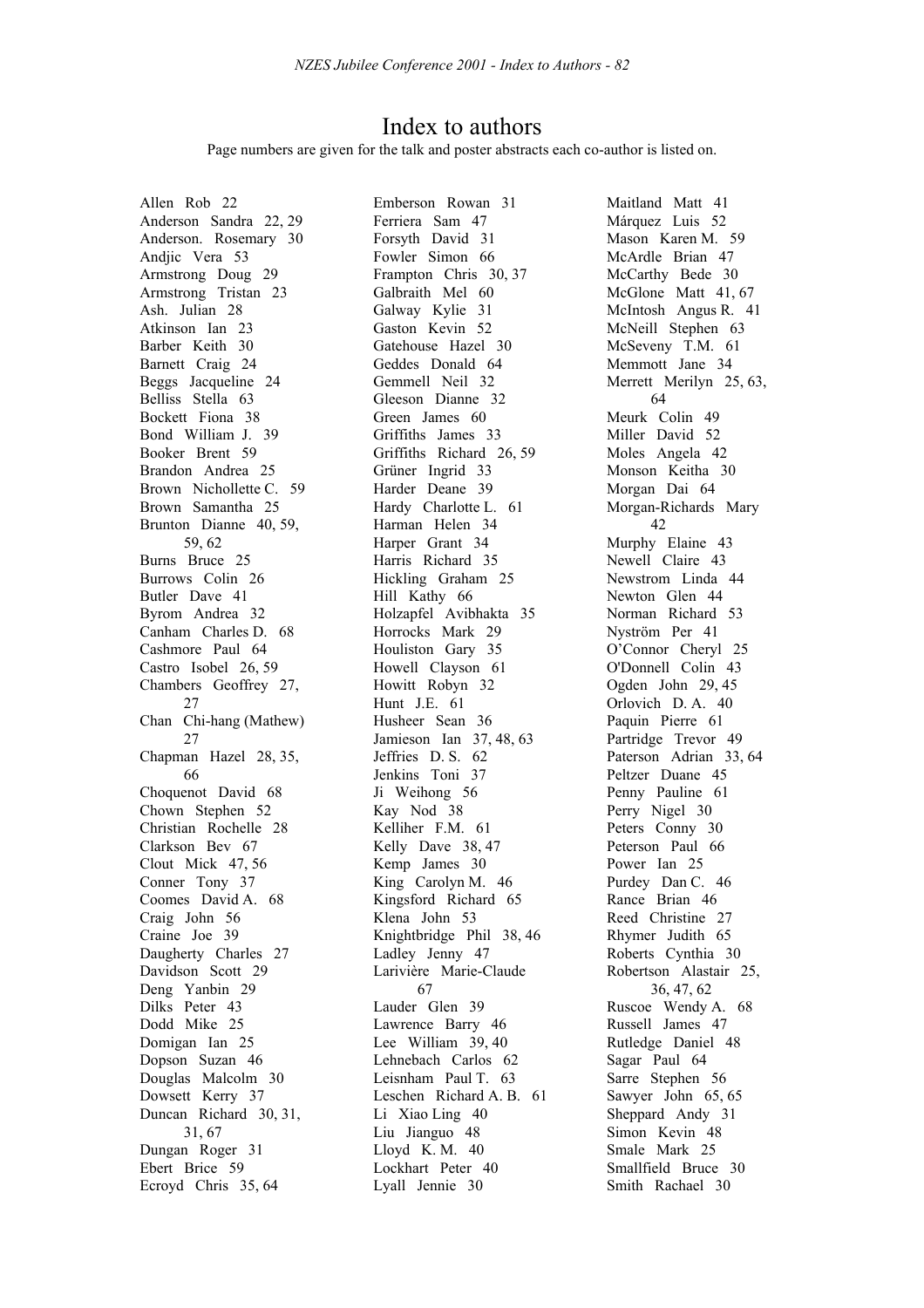Smith Lindsay 49, 66 Smith Des 48 Stamp Rosalie 26 Stanley Rebecca 49 Stewart Glenn 67 Syrett Pauline 31, 34, 49, 66 Tansell Jane 30 Thompson Ross 50 Thomsen Terry 66 Toft Richard 24 Townsend Colin 48, 50 Tyndale-Biscoe Hugh 50 van Eyndhoven Erik 51 van Klink John 30

van Oppen Madeleine 52 van Rensburg Berndt Janse 52 Wagstaff Steve 66 Waldman Bruce 53 Wallis Graham 37, 53, 60 Warburton Bruce 32 Ward Josephine 44 Wardle Peter 53 Wardle David 22, 45, 68 Warren Paula 55 Wass Jo 39 Watson Mike 30 Watts Corinne 67, 67 Wearing Alexander 55

Wedde Sarah 67 Wedderburn Liz 56 Wells Gudrun 39 West Carol 57 Westoby Mark 42 Williams Morgan 58 Williams Murray 60, 65 Williams Dale 57 Willis Bette 52 Wilson Deborah J. 68 Winterbourn Michael 41 Wright Elaine F. 68 Würsig Bernd 59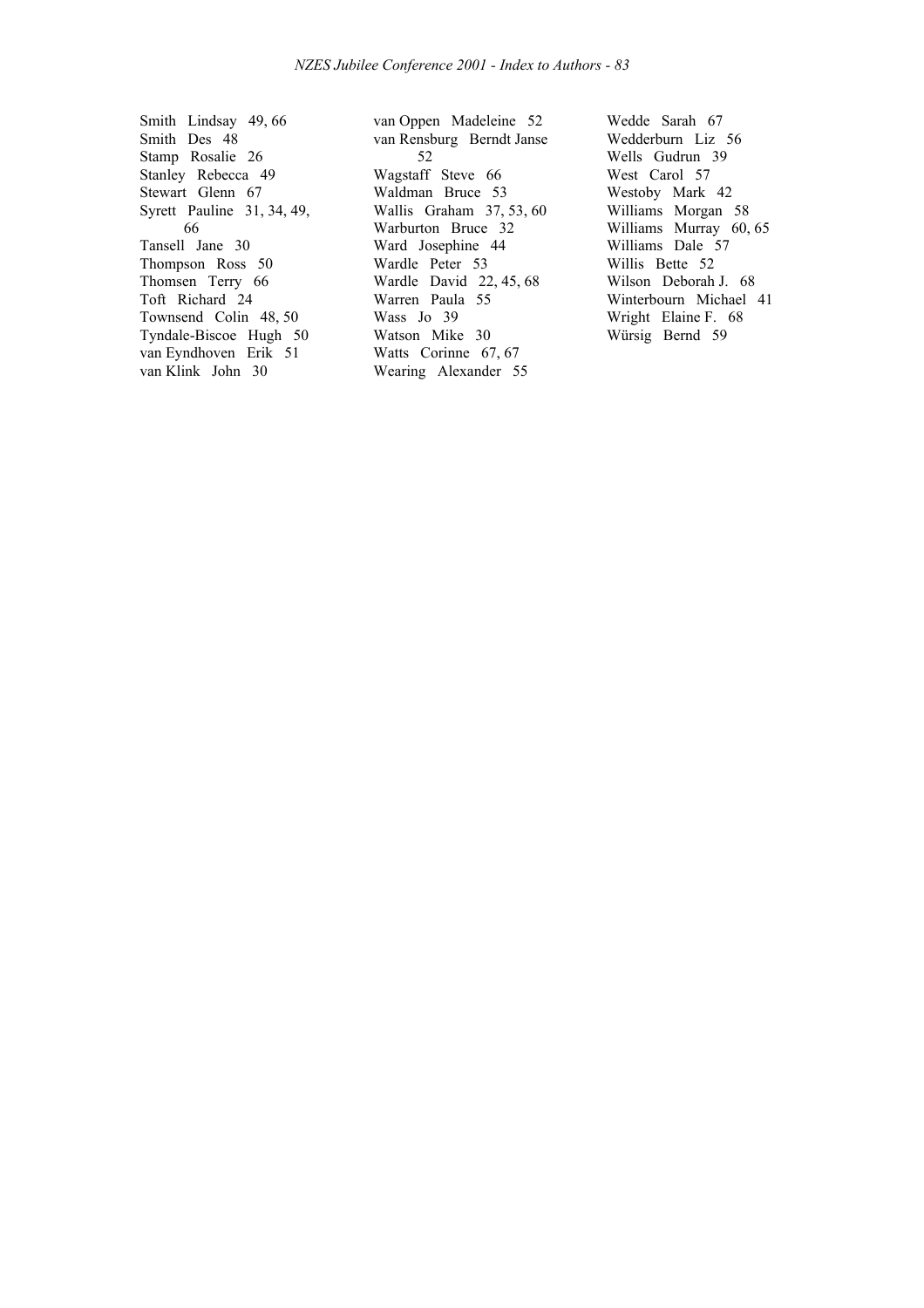# Notes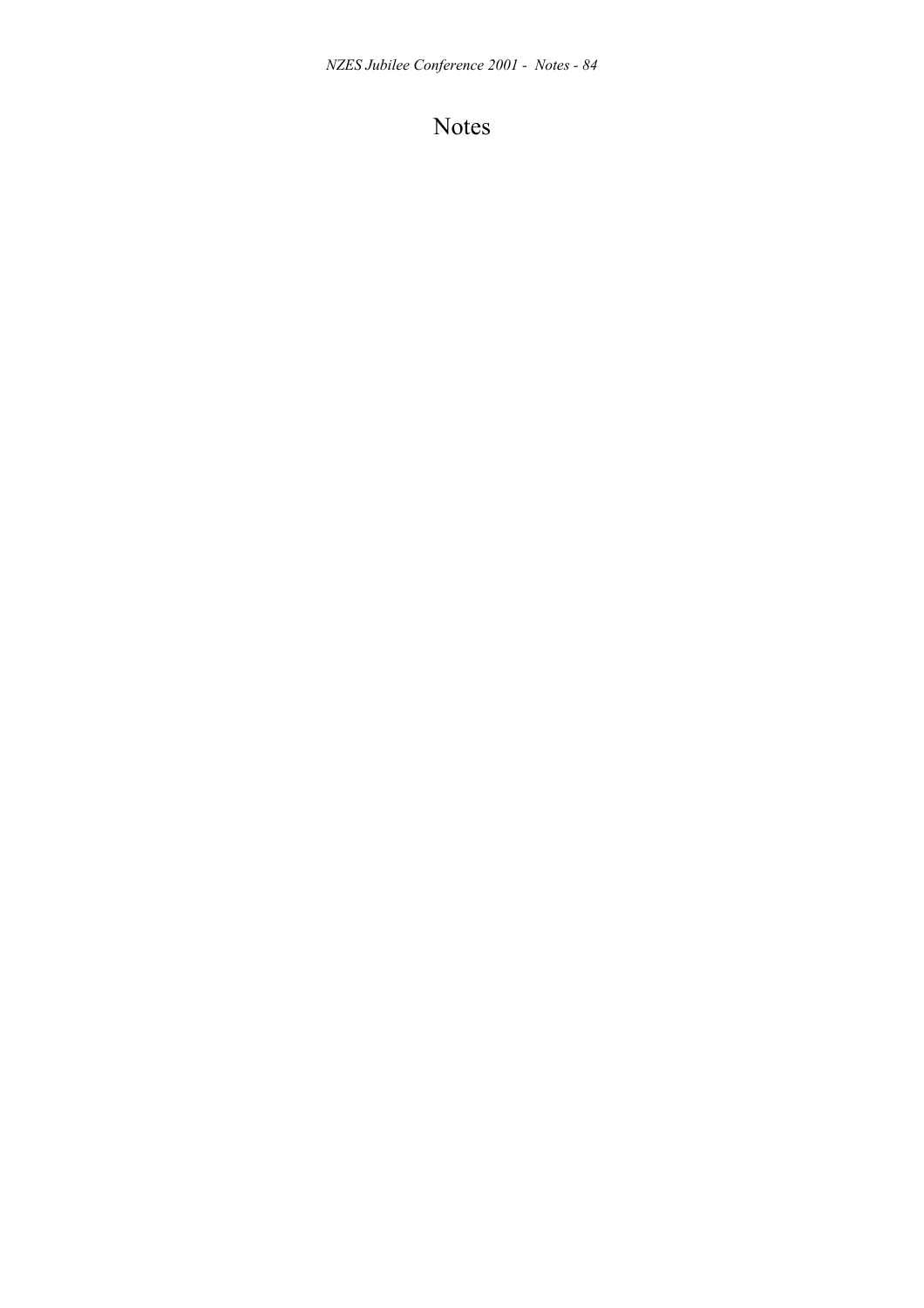*NZES Jubilee Conference 2001 - Notes - 85*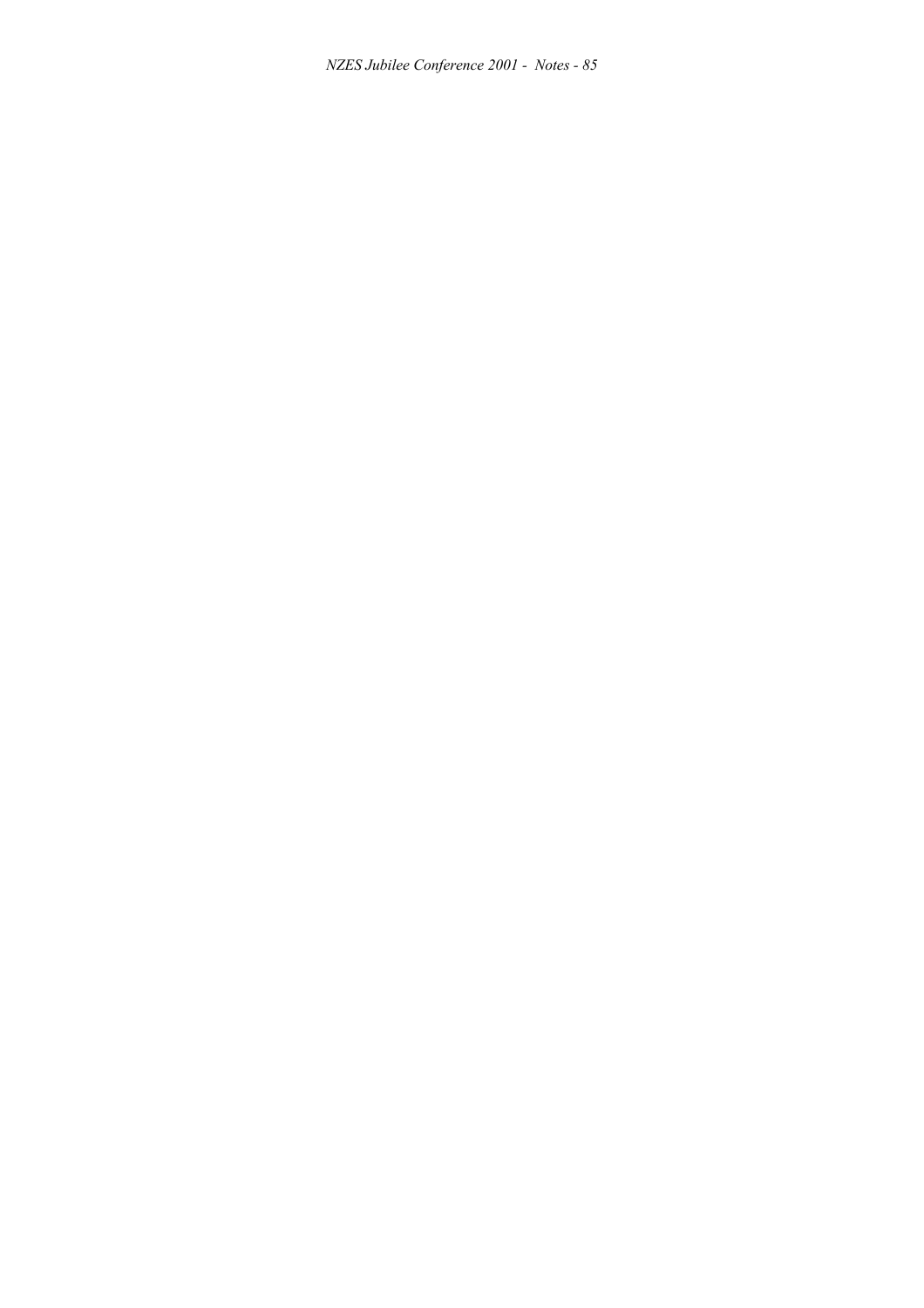*NZES Jubilee Conference 2001 - Notes - 86*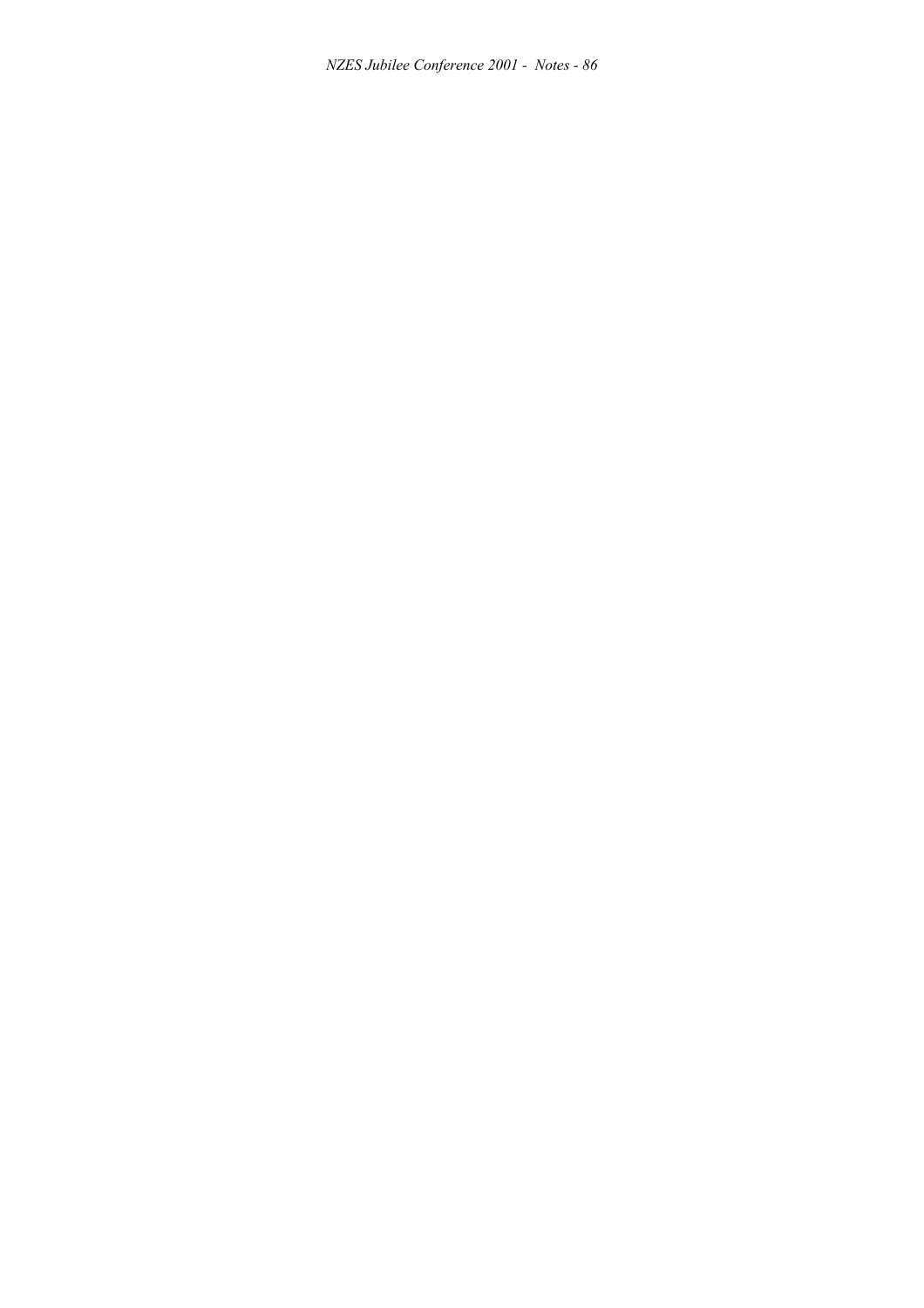*NZES Jubilee Conference 2001 - Notes - 87*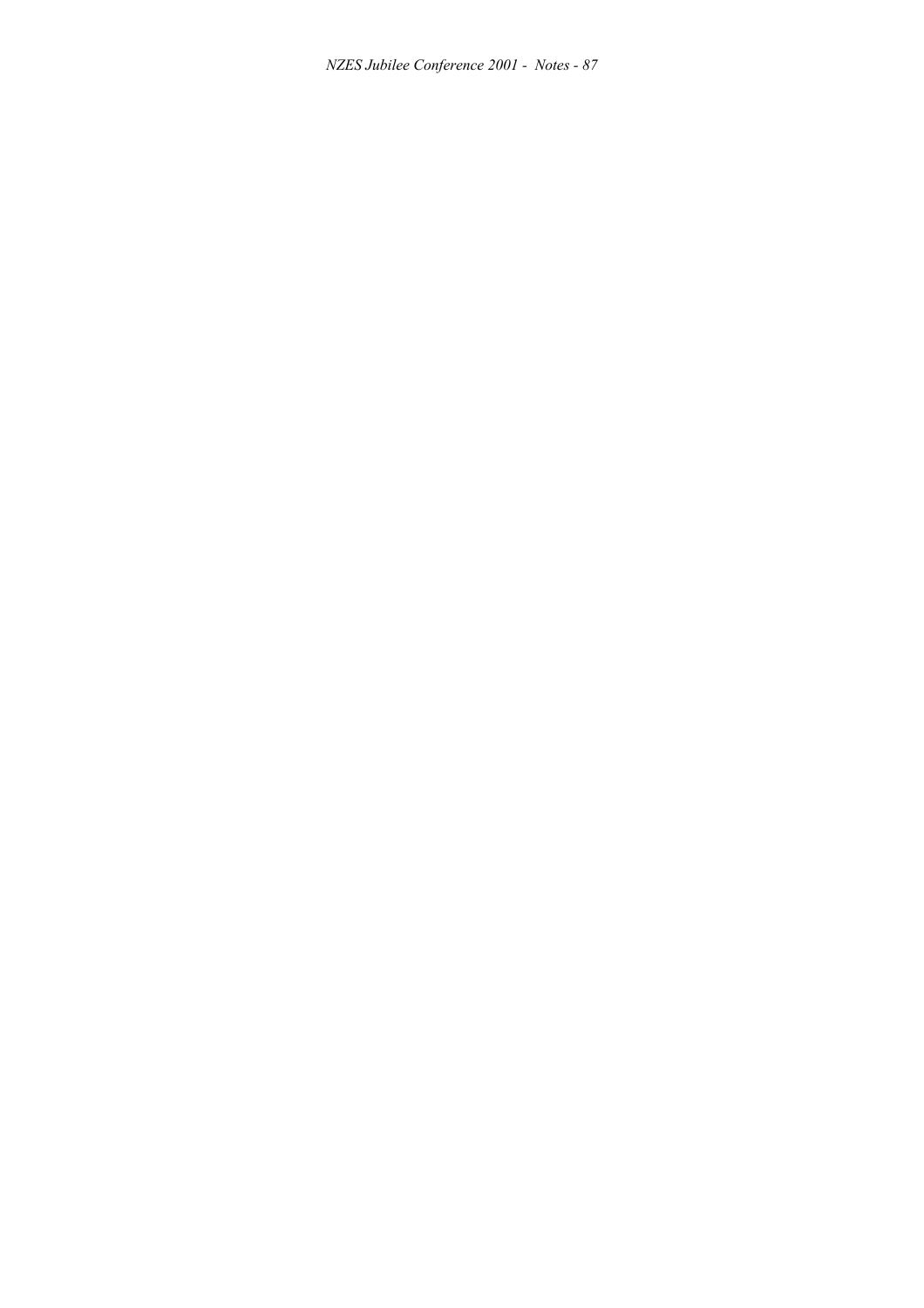# Practical information

Please refer to the maps inside the back cover for the location of places mentioned here.

## Registration desk and helpers

The registration desk will be set up in the Central Lecture Block and general enquiries can be answered there. Also, watch out for the conference helpers (wearing yellow Jubilee Conference T shirts), they can help at any time. The hosting department, Plant and Microbial Sciences, is in the 4 storey building immediately west of the lecture block.

## Venues for conference talks and social events

All spoken talks and posters will be in the Central Lecture Block. The social events are mostly either in the Student Association Building, or in the Staff Club, which is across Ilam road to the southeast (see map). Refer to Conference Programme (pp 15-21) for details of the particular events.

## Phone, internet, email, modem access, faxes

There are four computers with web access for checking Webmail set up in the central lecture block for your use. There are also phones which can be used for free local calls (or for modem access) in this block. The phones are toll barred but you can make toll calls using a calling card or a collect call to bill the call elsewhere. If you need to send or receive a fax, contact one of the local organisers to arrange use of the PAMS fax machine.

## Conference T shirts

There is a special Jubilee T shirt featuring the conference logo, which is available from the registration desk in a choice of colours. Orders placed by Monday evening will be printed to your specifications and can be collected on Wednesday. The cost is \$20 per T shirt.

#### Information for presenters of talks

Those giving powerpoint talks should already have sent their files to Matt Walters, who will have loaded the necessary files on the computers in the relevant lecture rooms. If not, see Matt as soon as possible on arrival. We recommend you use the installed computer rather than using your own laptop as the latter would slow down changeovers and may introduce technical problems. If you are using slides, please go to C3 to put your slides in a carousel in the break before your session. Also please familiarise yourself with the control panels in the lecture rooms before your session. We will have lecture room C3 available for previewing slides and powerpoint talks, learning the controls (which are the same in all three lecture rooms), etc throughout the conference.

#### Information for presenters of posters

Posters will be displayed in the foyer of the lecture block. Boards and pins are supplied. Please have your poster up as soon as possible and in any event before lunchtime Monday. Those presenting posters are expected to be next to their poster during the Poster session, after lunch on the first day (Monday). Posters should then remain up for as long as possible, depending on when you leave.

#### Field trip departures

The field trips to Quail Island and Kaitorete Spit are leaving from outside the Lecture block (near Café 101) at 8:30 am on Thursday. They will return to there by 3pm to allow time for you to get to evening flights home etc. If you have not signed up for the field trips but now want to go, see the Registration desk. There is information on the field trip destinations in this book (pp  $69-73$ ).